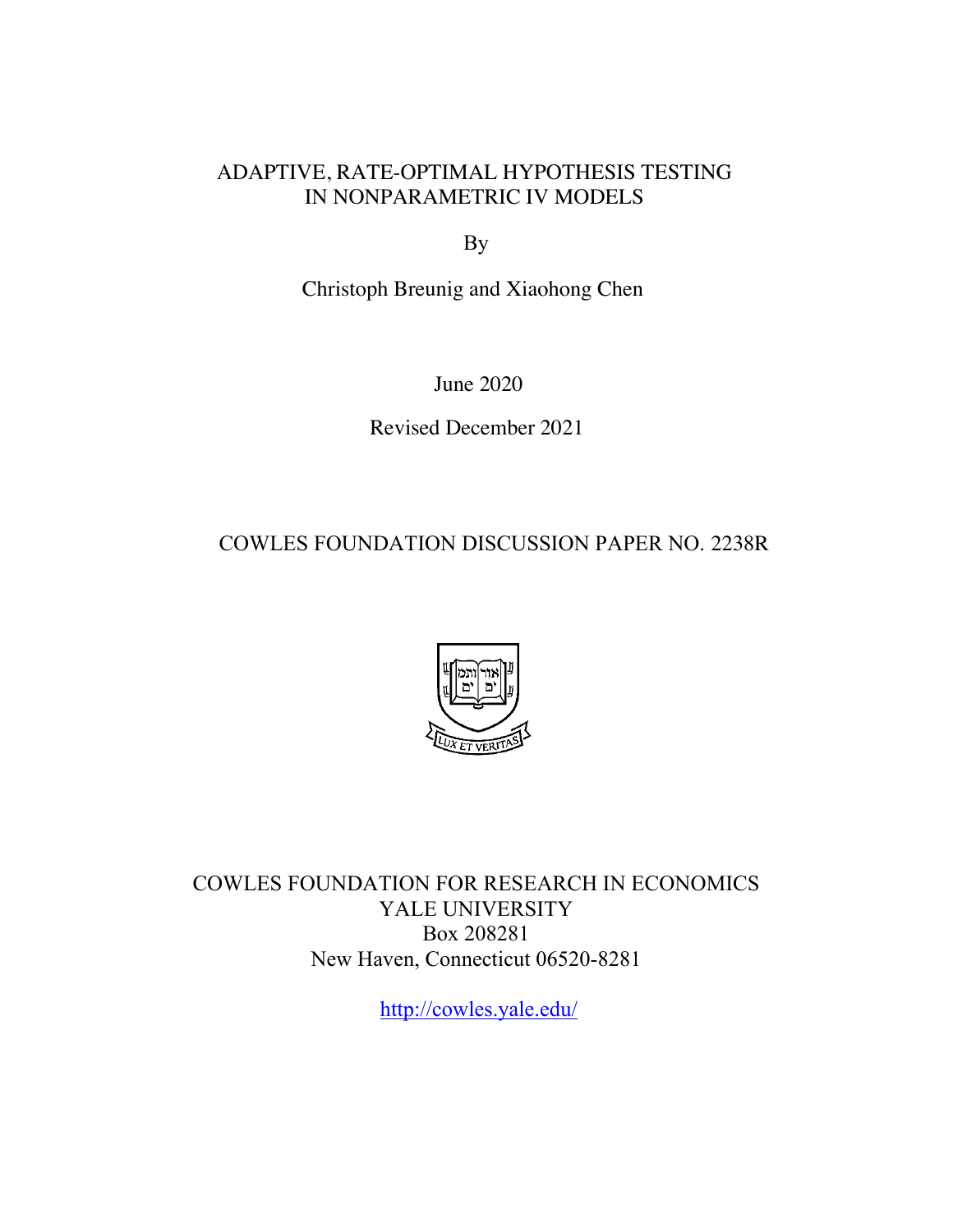# Adaptive, Rate-Optimal Hypothesis Testing in Nonparametric IV Models<sup>∗</sup>

CHRISTOPH BREUNIG<sup>†</sup> XIAOHONG CHEN<sup>‡</sup>

First version: August 2018, Revised December 22, 2021

We propose a new adaptive hypothesis test for polyhedral cone (e.g., monotonicity, convexity) and equality (e.g., parametric, semiparametric) restrictions on a structural function in a nonparametric instrumental variables (NPIV) model. Our test statistic is based on a modified leave-one-out sample analog of a quadratic distance between the restricted and unrestricted sieve NPIV estimators. We provide computationally simple, data-driven choices of sieve tuning parameters and adjusted chi-squared critical values. Our test adapts to the unknown smoothness of alternative functions in the presence of unknown degree of endogeneity and unknown strength of the instruments. It attains the adaptive minimax rate of testing in  $L^2$ . That is, the sum of its type I error uniformly over the composite null and its type II error uniformly over nonparametric alternative models cannot be improved by any other hypothesis test for NPIV models of unknown regularities. Data-driven confidence sets in  $L^2$  are obtained by inverting the adaptive test. Simulations confirm that our adaptive test controls size and its finite-sample power greatly exceeds existing non-adaptive tests for monotonicity and parametric restrictions in NPIV models. Empirical applications to test for shape restrictions of differentiated products demand and of Engel curves are presented.

Keywords: Nonparametric instrumental variables; Shape restrictions; Nonparametric alternatives; Minimax rate of testing; Adaptive hypothesis testing; Random exponential scan; Sieve regularization; Quadratic functionals.

<sup>∗</sup>We thank the Co-Editor, three anonymous referees and Denis Chetverikov for very constructive comments. Earlier versions have been presented at numerous workshops and conferences since February 2019. We thank Don Andrews, Tim Armstrong, Tim Christensen, Giovanni Compiani, Enno Mammen, Peter Mathe and other participants at various meetings for helpful comments. The empirical result reported in Section 6.1 is our own analyses using data provided through the Nielsen Datasets (from The Nielsen Company (US), LLC) at the Kilts Center for Marketing Data Center at The University of Chicago Booth School of Business. Nielsen is not responsible for, had no role in, and was not involved in analyzing and preparing the empirical findings reported herein.

<sup>†</sup>Department of Economics, Emory University, Rich Memorial Building, Atlanta, GA 30322, USA. Email: [christoph.breunig@emory.edu]( christoph.breunig@emory.edu)

<sup>‡</sup>Cowles Foundation for Research in Economics, Yale University, Box 208281, New Haven, CT 06520, USA. Email: <xiaohong.chen@yale.edu>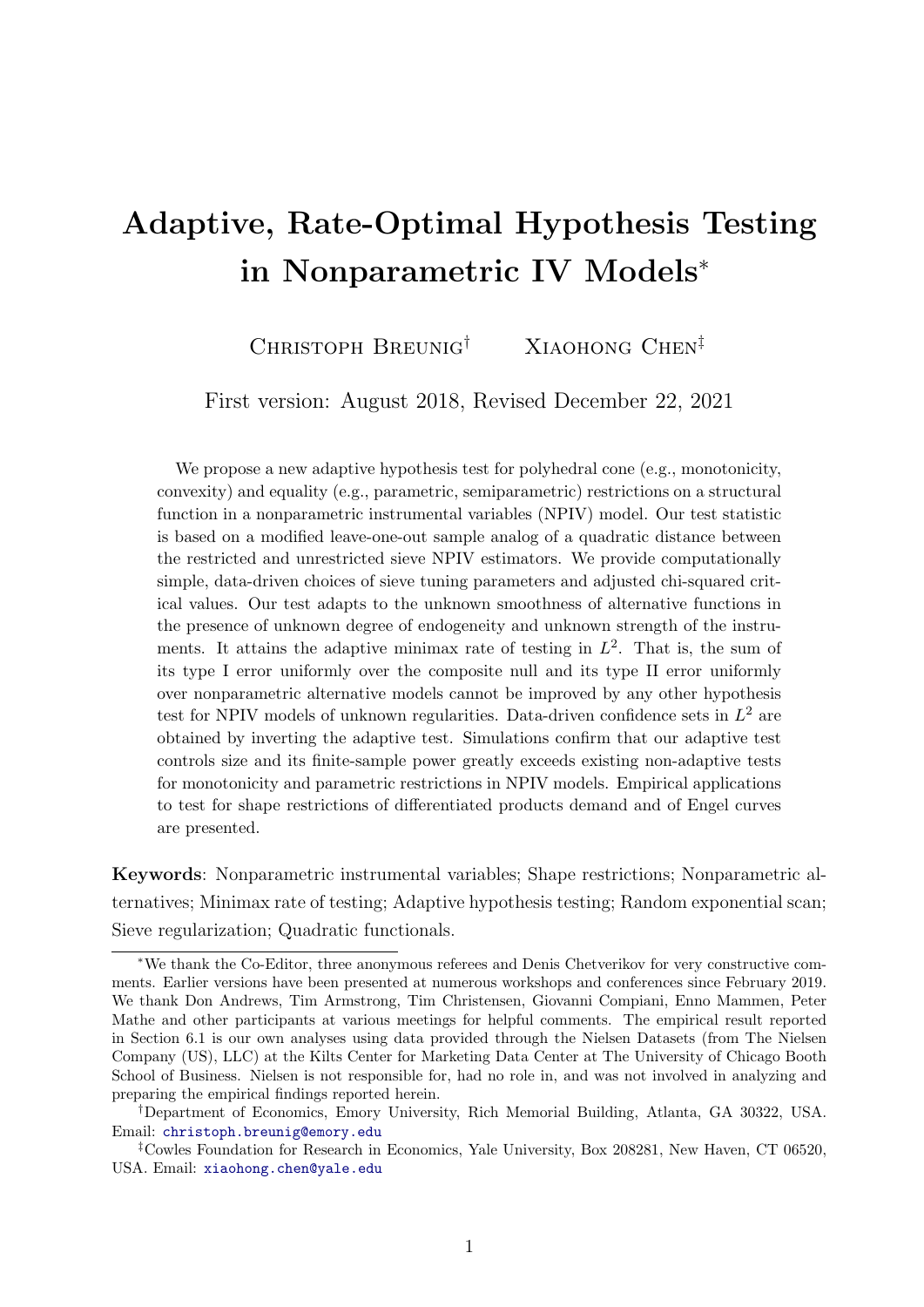## 1. Introduction

In this paper, we propose computationally simple, data-driven optimal hypothesis testing in a nonparametric instrumental variables (NPIV) model. The maintained assumption is that there is a nonparametric structural function  $h$  satisfying the NPIV model

<span id="page-2-0"></span>
$$
E[Y - h(X)|W] = 0,\t\t(1.1)
$$

where X is a  $d_x$ -dimensional vector of possibly endogenous regressors, W is a  $d_w$ -dimensional vector of conditional (instrumental) variables (with  $d_w \geq d_x$ ), and the joint distribution of  $(Y, X, W)$  is unspecified beyond [\(1.1\)](#page-2-0). With the danger of abusing terminology, we call a function h satisfying model [\(1.1\)](#page-2-0) a NPIV function. We are interested in testing a null hypothesis that a NPIV function  $h$  satisfies some simplifying economic restrictions, such as parametric or semiparametric equality restrictions or polyhedral cone restrictions (e.g., nonnegativity, monotonicity, convexity or supermodularity). Our new test builds on a simple data-driven choice of tuning parameters that ensures asymptotic size control and non-trivial power uniformly against a large class of nonparametric alternatives.

Before presenting the theoretical properties of our new test, we derive the *minimax rate* of testing in  $L^2$ , which is the smallest rate of separation in  $L^2$  distance between the null hypothesis and the nonparametric alternatives that ensures consistent testing uniformly over the latter. We establish the minimax result in two steps: First, we derive, for all possible tests, a lower bound for the type I error uniformly over distributions satisfying the null hypothesis and the type II error uniformly over the nonparametric alternative NPIV functions separated from the null hypothesis by a rate  $r_n$  that shrinks to zero as the sample size  $n$  goes to infinity. Thus, there exists no other test that provides a better performance with respect to the sum of those errors. Second, we propose a test whose sum of the type I and the type II errors are bounded from above (by the nominal level) at the same separation rate  $r_n$ . This test is based on a modified leave-one-out sample analog of a quadratic distance between the restricted and unrestricted sieve NPIV estimators of h. The test is shown to attain the minimax rate of testing  $r_n$  when the sieve dimension is chosen optimally according to the smoothness of the nonparametric alternative functions and the degree of the ill-posedness of the NPIV model (that depends on the smoothness of the conditional density of X given  $W$ ). We call this test minimax rate-optimal (with known model regularities).

In practice, the smoothness of the nonparametric alternative functions and the degree of the ill-posedness of the NPIV model are both unknown. Our new test is a data-driven version of the minimax rate-optimal test that adapts to the unknown smoothness of the nonparametric alternative NPIV functions in the presence of the unknown degree of the ill-posedness. Our data-driven test rejects the null hypothesis as soon as there is a sieve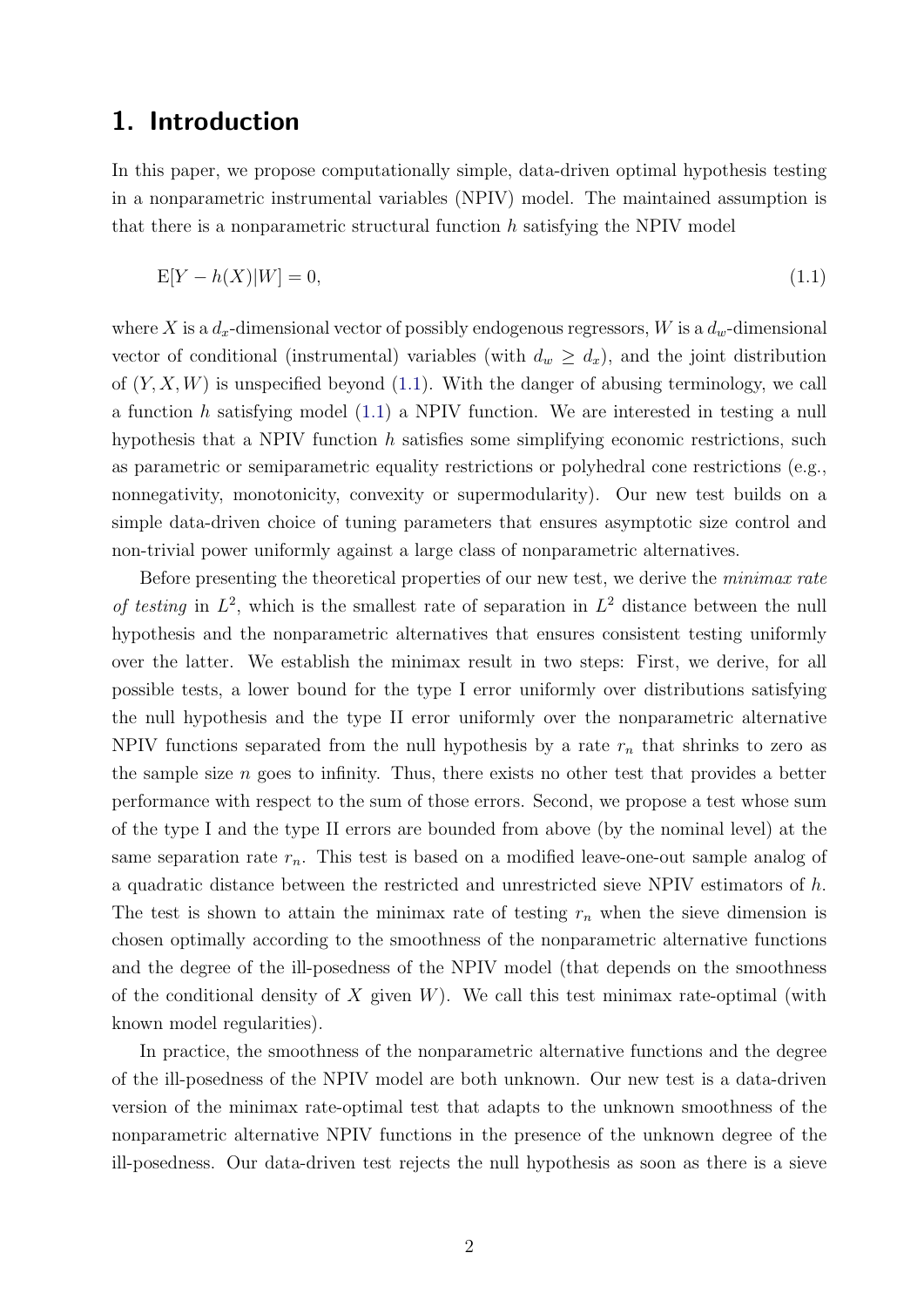dimension (say the smallest sieve dimension) in an estimated index set such that the corresponding normalized quadratic distance estimator exceeds one; and fails to reject the null otherwise. The normalization builds on Bonferroni corrected chi-squared critical values, where the degree of freedom is the rank of the inequality restrictions that are active in finite samples. The cardinality of the estimated index set is determined by a random exponential scan (RES) procedure that automatically takes into account the unknown degree of ill-posedness.

We show that the new data-driven test attains the minimax rate of testing for severely ill-posed NPIV models, and is up to a  $\sqrt{\log \log(n)}$  multiplicative factor of the minimax rate of testing for the mildly ill-posed NPIV models. This extra  $\sqrt{\log \log(n)}$  term is the price to pay for adaptivity to unknown smoothness of nonparametric alternative functions.<sup>[1](#page-3-0)</sup> A key technical part to establish this rate optimality in  $L^2$  testing is to derive a tight upper bound on the convergence rate of a leave-one-out sieve estimator of a quadratic functional of a NPIV function  $h$ ; see the online Appendix [E.](#page-54-0) We show that our adaptive test controls size by deriving a tight lower bound for Bonferroni corrected chi-squared critical values. By inverting our adaptive tests we obtain  $L^2$  confidence sets on restricted structural functions. These confidence sets are free of additional choices of tuning parameters. The adaptive minimax rate of testing determines the  $L^2$  radius of the confidence sets.

In Monte Carlo simulations, we analyze the finite sample properties of our adaptive test for the null of monotonicity or a parametric hypothesis using various simulation designs. Our simulations reveal the following patterns: First, our adaptive test delivers adequate size control under different composite null hypotheses and for varying strengths of the instruments. Second, our adaptive test is powerful in comparison to existing tests when alternative functions are relatively simple. Moreover, the finite-sample power of our adaptive test greatly exceeds that of existing tests when alternative functions become more nonlinear. The great power gains of our adaptive test are present even for relatively small sample sizes. For example, when comparing our adaptive test to the nonadaptive bootstrap test of [Fang and Seo](#page-32-0) [\[2021\]](#page-32-0) for the null of monotonicity, their test has trivial power against certain nonlinear alternative functions, while our adaptive test remains powerful. After combining our data-driven choice of the sieve dimension with their bootstrapped critical value, the resulting "adaptive" bootstrap test has virtually the same finite-sample power as that of our simple adaptive test. This highlights the importance of our data-driven choice of the sieve dimension to ensure powerful performance uniformly against a large class of alternative NPIV functions.

Our paper is the first about adaptive, minimax rate-optimal hypothesis testing in NPIV models that allows for a large class of semiparametric equality restrictions and polyhedral

<span id="page-3-0"></span><sup>&</sup>lt;sup>1</sup>This is needed even for adaptive minimax hypothesis testing in nonparametric regressions (without endogeneity); see [Spokoiny](#page-33-0) [\[1996\]](#page-33-0), [Horowitz and Spokoiny](#page-32-1) [\[2001\]](#page-32-1) and [Guerre and Lavergne](#page-32-2) [\[2005\]](#page-32-2).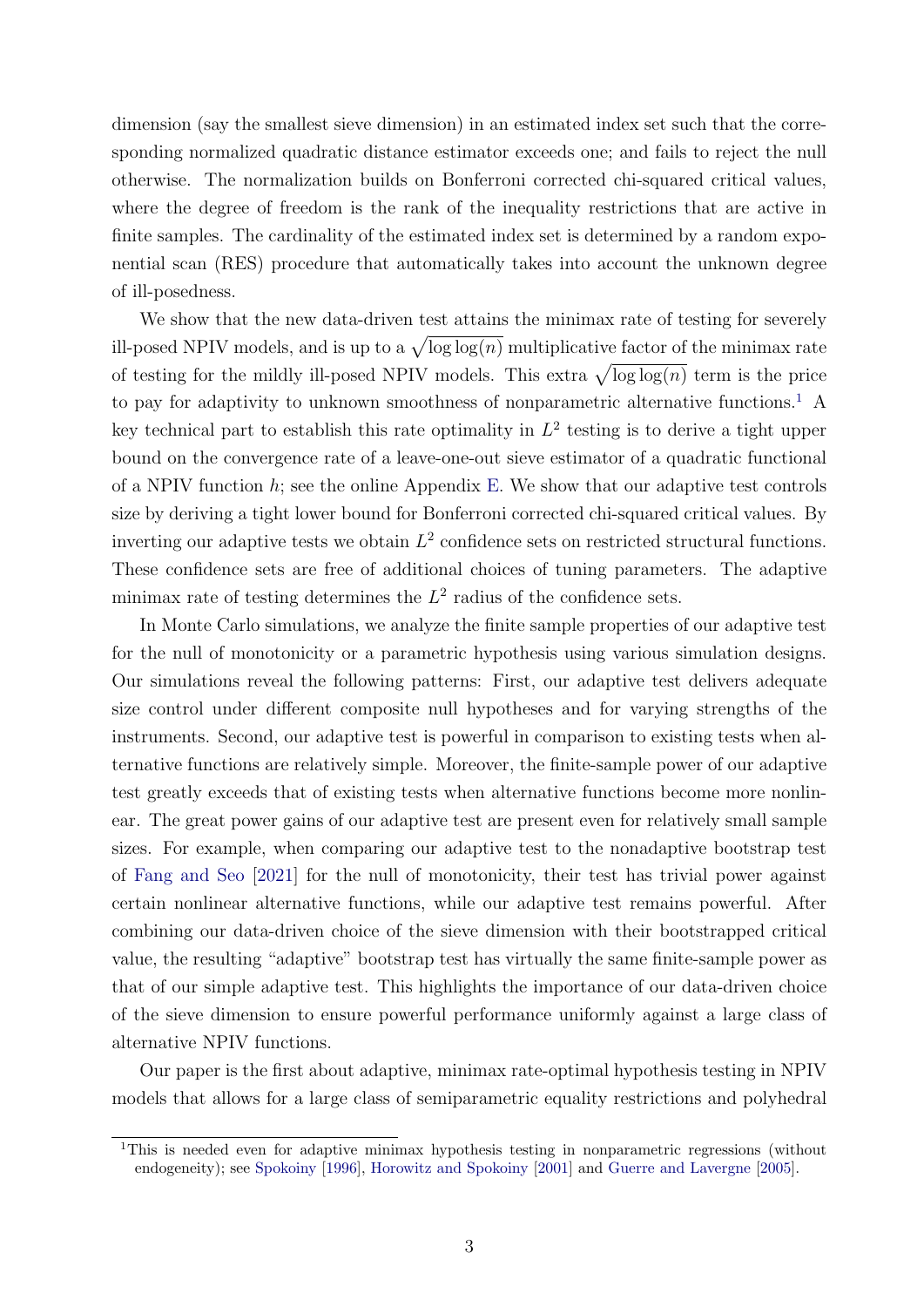cone restrictions. We present two empirical applications. The first is adaptive testing for connected substitutes shape restrictions in demand for differential products using market level data. The second application is adaptive testing for monotonicity, convexity and parametric forms in Engel curves using household level data.

There are many papers on testing NPIV type models by extending [Bierens](#page-30-0) [\[1990\]](#page-30-0)'s test for conditional moment restrictions to models that allow for functions depending on endogenous regressors; see, e.g., [Horowitz](#page-32-3) [\[2006\]](#page-32-3), [Breunig](#page-31-0) [\[2015\]](#page-31-0), [Santos](#page-33-1) [\[2012\]](#page-33-1), [Chen and](#page-31-1) [Pouzo](#page-31-1) [\[2015\]](#page-31-1), [Tao](#page-33-2) [\[2020\]](#page-33-2), [Chernozhukov et al.](#page-31-2) [\[2015\]](#page-31-2), [Zhu](#page-33-3) [\[2020\]](#page-33-3), [Fang and Seo](#page-32-0) [\[2021\]](#page-32-0) and the references therein. All the existing papers on testing NPIV models assume that some non-random sequences of key tuning (regularization) parameters satisfy some theoretical rate conditions. Our paper makes an important contribution to this literature by providing practical, data-driven choices of key tuning parameters in testing equality restrictions and polyhedral cone restrictions in NPIV models.

Shape restrictions play a central role in economics and econometrics; see, e.g., [Matzkin](#page-33-4) [\[1994\]](#page-33-4) and [Chetverikov et al.](#page-31-3) [\[2018\]](#page-31-3) for reviews. See [Horowitz and Lee](#page-32-4) [\[2012\]](#page-32-4), [Blundell et al.](#page-31-4) [\[2017\]](#page-31-4), [Chetverikov and Wilhelm](#page-31-5) [\[2017\]](#page-31-5), [Freyberger and Reeves](#page-32-5) [\[2019\]](#page-32-5), [Compiani](#page-32-6) [\[2021\]](#page-32-6) and the references therein for nonparametric estimation by directly imposing shape restrictions. See [Chetverikov](#page-31-6) [\[2019\]](#page-31-6), [Chernozhukov et al.](#page-31-2) [\[2015\]](#page-31-2), [Zhu](#page-33-3) [\[2020\]](#page-33-3), [Fang and Seo](#page-32-0) [\[2021\]](#page-32-0) and the references therein for testing for shapes in nonparametric and semiparametric models. Our paper contributes to this literature by providing an adaptive and rate-optimal test for shape restrictions in NPIV models. Our simulation studies and real data applications indicate that our new test is not only computationally very fast, but also has very good size and power in finite samples, without the need of computationally intensive bootstrap critical values.

The remainder of the paper is organized as follows. Section [2](#page-4-0) describes our data-driven hypothesis test. Section [3](#page-10-0) establishes the oracle minimax optimal rate of testing. Section [4](#page-13-0) shows that this minimax optimal rate is attained (within a  $\sqrt{\log \log(n)}$  term) by our data-driven testing procedure. Section [5](#page-20-0) presents two simulation studies and Section [6](#page-26-0) provides two empirical illustrations. Section [7](#page-29-0) briefly concludes. Appendices [A](#page-33-5) and [B](#page-35-0) contain proofs for the results in Sections [3](#page-10-0) and [4.](#page-13-0) The online supplementary appendices contain additional materials: Appendix [C](#page-46-0) presents additional simulation results. Appendix [D](#page-52-0) provides additional proofs for the results in Section [4.](#page-13-0) Appendices [E](#page-54-0) and [F](#page-67-0) contain additional technical lemmas and their proofs.

# <span id="page-4-0"></span>2. Preview of the Adaptive Testing

We first introduce the null and the alternative hypotheses as well as the concept of minimax rate of testing in Subsection [2.1.](#page-5-0) We then describe our new data-driven, rate-adaptive test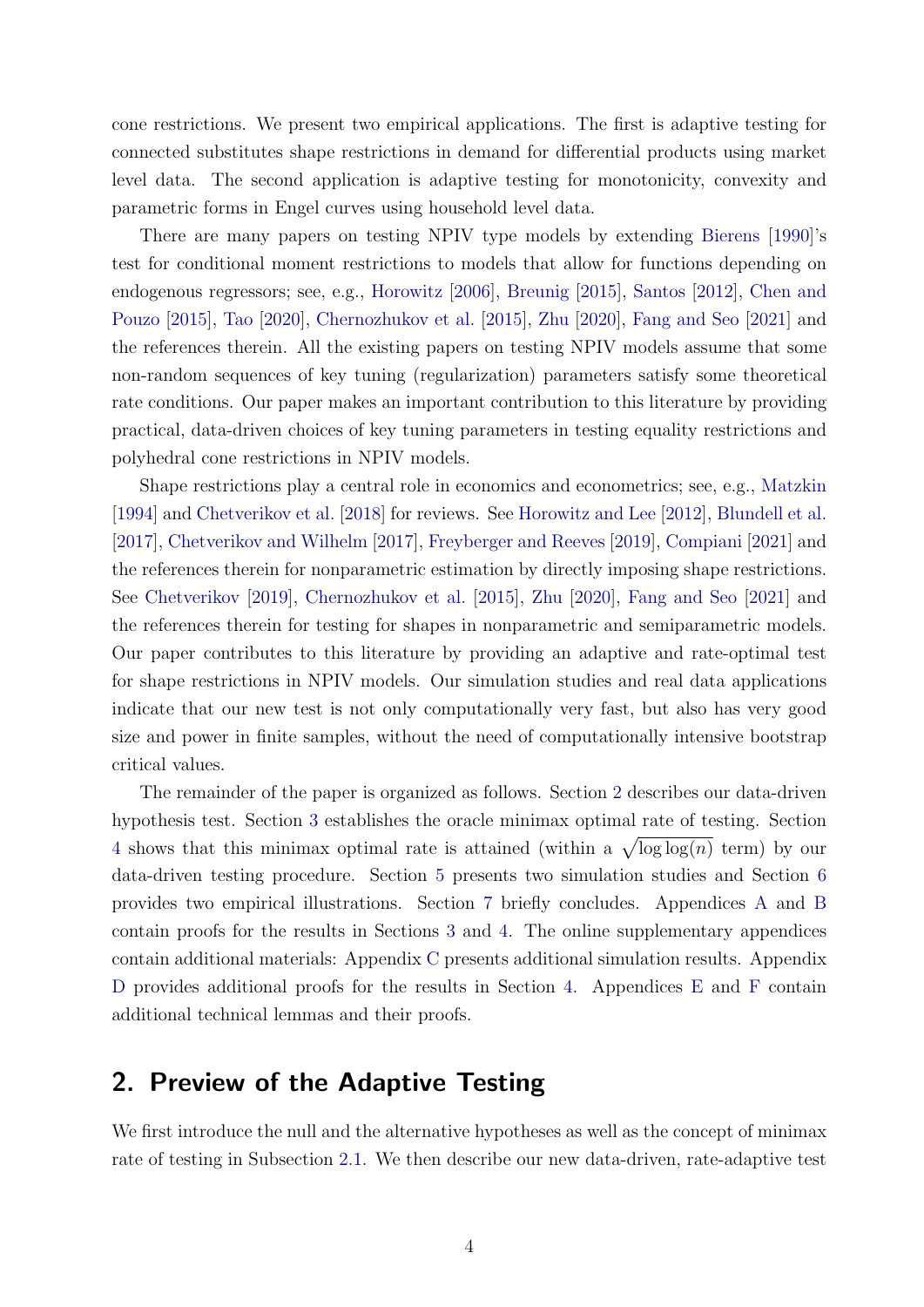for NPIV type models in Subsection [2.2.](#page-7-0) The theoretical justifications are postponed to Sections [3](#page-10-0) and [4.](#page-13-0)

#### <span id="page-5-0"></span>2.1. Null Hypotheses and Nonparametric Alternatives

Let  $H$  denote some class of functions that captures some unknown degree of smoothness. The function class  $\mathcal{H}$  might also contain maintained hypotheses like semiparametric structures. For instance, we impose a partial linear structure in our empirical illustration on demand for differential products in Section [6.1.](#page-26-1) Throughout the paper,  $\{(Y_i, X_i, W_i)\}_{i=1}^n$ denotes a random sample from the distribution  $P_h$  of  $(Y, X, W)$  satisfying

<span id="page-5-1"></span>
$$
Y = h(X) + U, \quad \text{where} \quad \mathbb{E}[U|W] = 0 \quad \text{and} \quad h \in \mathcal{H}.
$$
 (2.1)

Let  $\mathcal{H}^R$  denote a subset of functions in  $\mathcal{H}$  that satisfies a conjectured restriction, which are determined by either inequality or equality restrictions.

We measure deviations on restricted and unrestricted structural functions via the squared distance  $\|\phi\|_{\mu} := \sqrt{\mathop{\mathrm{E}}[\phi^2(X)\mu(X)]}$  for any function  $\phi$ . Throughout the paper,  $\mu$  is a known positive measurable function that is uniformly bounded from above and below from zero on some subset of the support of X. We let  $\mu \equiv 1$  for hypothesis testing on the full support of  $X$ .

We analyze the null hypothesis that there exists a function  $h \in \mathcal{H}$  with  $E[Y-h(X)|W] =$ 0 satisfying a conjectured restriction captured by  $\mathcal{H}^R$ , specifically, the set

$$
\mathcal{H}_0 := \left\{ h \in \mathcal{H} : \|h - \mathcal{H}^{\scriptscriptstyle\mathrm{R}}\|_{\mu} = 0 \right\}
$$

is not empty, where we use the notation  $||h - H^R||_{\mu} := \inf_{\phi \in \mathcal{H}^R} ||h - \phi||_{\mu}$ . We note that  $\mathcal{H}_0$ under inequality restrictions forms a closed convex cone and thus, the projection to it is unique. We now provide details on constraints we can allow for and also provide examples of testable hypotheses.

**Semi-/Nonparametric Inequality Restrictions.** For some known, linear mapping  $M$ :  $\mathcal{H} \to L^2(X) = {\phi : E[\phi^2(X)] < \infty}$  we introduce the class of functions satisfying an inequality restriction defined by  $M$ . That is, we consider

<span id="page-5-2"></span>
$$
\mathcal{H}^{\mathbf{R}} = \{ h \in \mathcal{H} : Mh \le 0 \}. \tag{IR}
$$

Examples of M are differential operators, i.e.,  $(Mh)(x) = \partial^l h(x)$  denoting the l-th partial derivative with respect to components of  $x$ . This allows for hypotheses on NPIV functions including nonnegativity, monotonicity, convexity or supermodularity restrictions. In addition, we can allow for a partial linear structure, as the following example illustrates.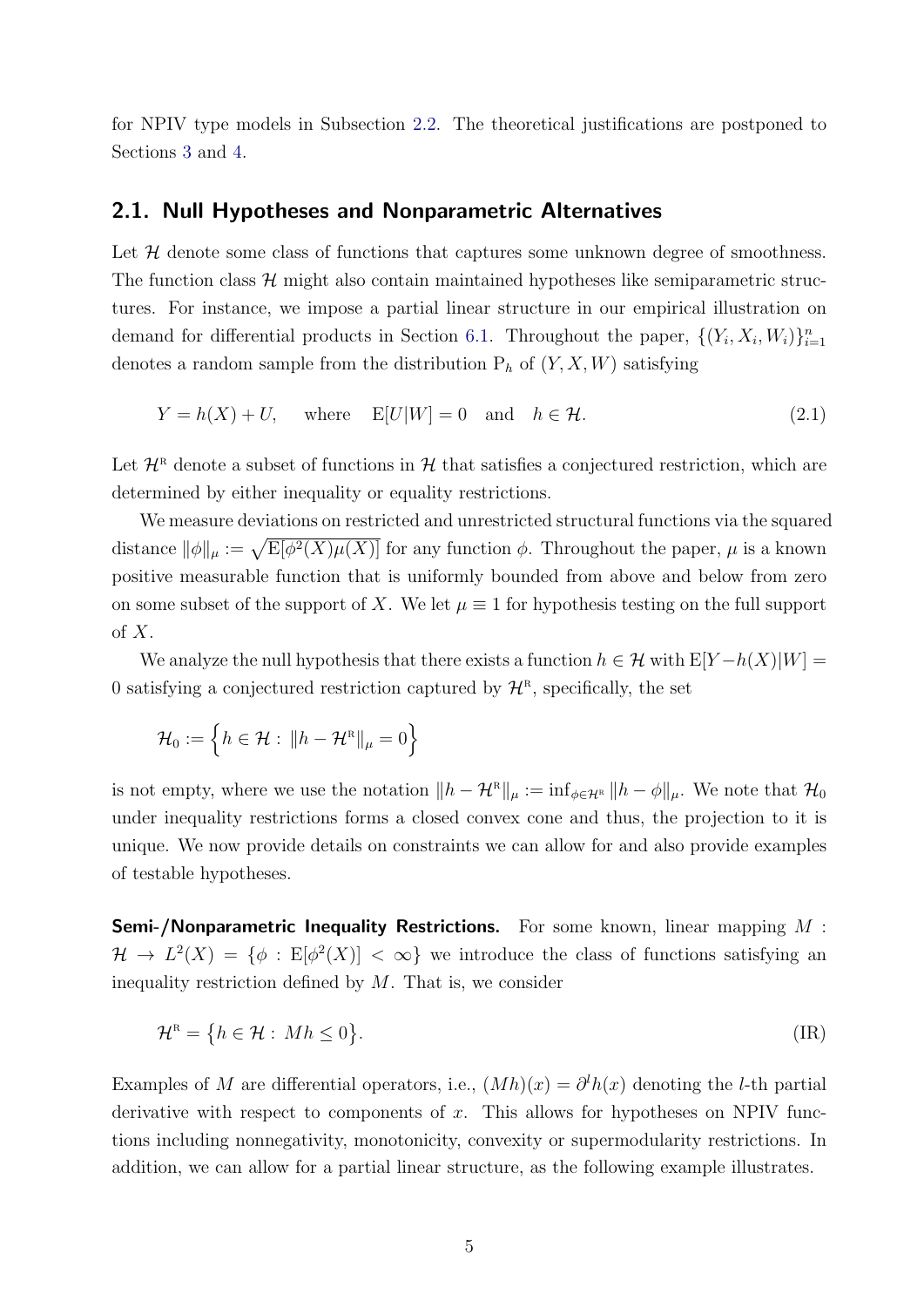**Semi-/Nonparametric Equality Restrictions.** For some known function  $F$ , we consider the restricted class of functions

$$
\mathcal{H}^{\mathcal{R}} = \left\{ h \in \mathcal{H} : h(\cdot) = F(\cdot; \theta, g) \text{ for some } \theta \in \Theta \text{ and } g \in \mathcal{G} \right\},\tag{ER}
$$

for a finite dimensional, compact parameter space  $\Theta$  and a nonparametric function class  $\mathcal{G}$ . Examples include hypotheses of parametric functional form captured by  $F(\cdot;\theta)$ , of partial linear structure, or of additive separability. The function  $F$  is allowed to be nonlinear with respect to  $\theta$  but assume that F is linear with respect to q. We assume that [\(ER\)](#page-6-0) allows for the  $\sqrt{n}$ –rate of estimation of the parametric components.

To analyze the power of any test against nonparametric alternatives, we require some separation in  $\|\cdot\|_{\mu}$ – distance between the null and the class of nonparametric alternatives for all  $h \in \mathcal{H}$ . We consider the following class of alternatives

$$
\mathcal{H}_1(\delta,r_n) := \left\{ h \in \mathcal{H} : \|h - \mathcal{H}_0\|_{\mu}^2 \ge \delta r_n^2 \right\}
$$

for some constant  $\delta > 0$  and a separation rate of testing  $r_n > 0$  that decreases to zero as the sample size n goes to infinity. We say that a test statistic  $T_n$  with values in  $\{0, 1\}$  is consistent uniformly over  $\mathcal{H}_1(\delta, r_n)$  if  $\sup_{h \in \mathcal{H}_1(\delta, r_n)} P_h(T_n = 0) = o(1)$ .

In Section [3,](#page-10-0) we establish the minimax (separation) rate of testing  $r_n$ in the sense of [Ingster](#page-32-7) [\[1993\]](#page-32-7): We propose a test that minimizes the sum of type I error uniformly over  $\mathcal{H}_0$  and the maximum type II error uniformly over  $\mathcal{H}_1(\delta, r_n)$ . Moreover, we show that the sum of both errors cannot be improved by any other test.

<span id="page-6-0"></span>

For any given level  $\alpha \in (0,1)$ , a test statistic  $T_n$  with values in  $\{0,1\}$  is said to attain the (separation) rate of testing  $r_n$  if, for some constant  $\delta^* > 0$  we have

$$
\limsup_{n \to \infty} \left\{ \sup_{h \in \mathcal{H}_0} \mathcal{P}_h(\mathbf{T}_n = 1) + \sup_{h \in \mathcal{H}_1(\delta, r_n)} \mathcal{P}_h(\mathbf{T}_n = 0) \right\} \le \alpha.
$$

for all  $\delta > \delta^*$ . The separation rate  $r_n$  is called minimax rate of testing if for some constant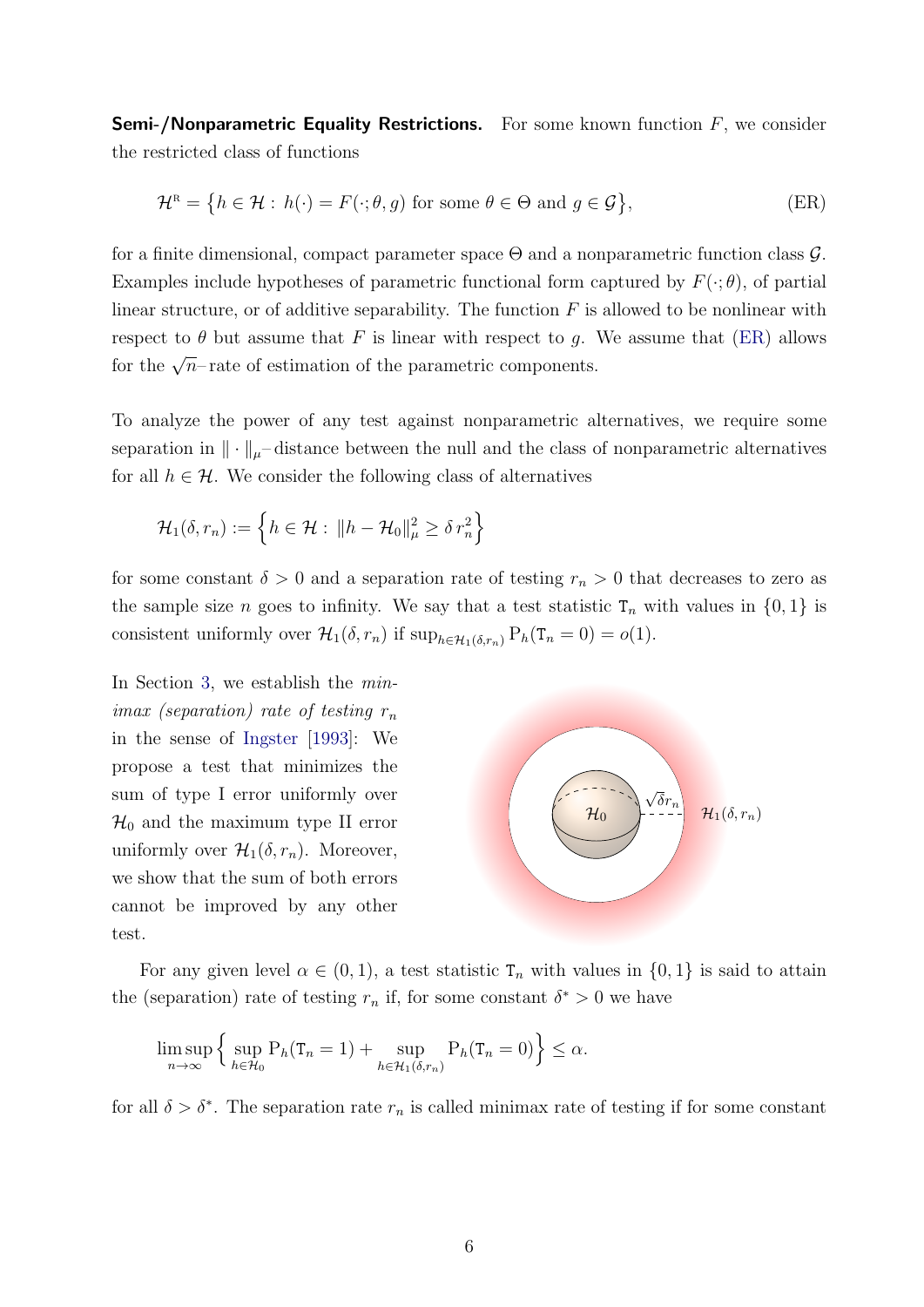$\delta_*$  > 0 it holds

$$
\liminf_{n \to \infty} \inf_{\tau_n} \left\{ \sup_{h \in \mathcal{H}_0} P_h(T_n = 1) + \sup_{h \in \mathcal{H}_1(\delta, r_n)} P_h(T_n = 0) \right\} \ge \alpha,
$$

for all  $0 < \delta < \delta_*$ , where  $\inf_{\tau_n}$  is the infimum over all statistics from sample size *n*. Throughout the paper, we write  $r_n^*$  for the minimax rate of testing.

The minimax rate of testing  $r_n^*$  established in Section [3](#page-10-0) depends on the unknown smoothness of  $h \in \mathcal{H}$  and the inverse of the unknown conditional expectation operator T given by  $Th(w) = E[h(X)|W = w]$ . The minimax test in Section [3](#page-10-0) requires an optimal choice of tuning parameters depending on these unknown objects, and hence is infeasible. In Section [4](#page-13-0) we provide a data-driven extension to the minimax test, i.e., a testing procedure that adapts to the unknown smoothness of the unrestricted NPIV function  $h \in \mathcal{H}$  in the presence of unknown smoothing properties of the conditional expectation operator  $T$ . Specifically, we propose a fully data-driven test statistic  $\hat{T}_n$  that satisfies

$$
\limsup_{n \to \infty} \left\{ \sup_{h \in \mathcal{H}_0} \mathcal{P}_h(\widehat{\mathcal{T}}_n = 1) + \sup_{h \in \mathcal{H}_1(\delta, \mathsf{r}_n)} \mathcal{P}_h(\widehat{\mathcal{T}}_n = 0) \right\} \le \alpha,
$$
\n(2.2)

where  $r_n$  is up to the  $\sqrt{\log \log(n)}$  multiplicative factor of the minimax rate of testing  $r_n^*$ . We call such a feasible test  $\hat{T}_n$  adaptive and rate-optimal (or sometimes simply adaptive).

#### <span id="page-7-0"></span>2.2. Our Adaptive Test

Our test statistic is based on a sample analog of the quadratic distance

$$
D\left(\Pi_{\mathrm{R}}h\right) = \mathrm{E}\left[\left(h(X) - \Pi_{\mathrm{R}}h(X)\right)^{2}\mu(X)\right] = \|h - \Pi_{\mathrm{R}}h\|_{\mu}^{2}
$$

between the NPIV function h and its projection  $\Pi_R h$  onto  $\mathcal{H}_0$  under the  $\|\cdot\|_{\mu}$ –norm, i.e.,  $||h - \Pi_R h||_\mu = ||h - \mathcal{H}_0||_\mu$ . More precisely, our test builds on a modified leave-one-out version of the empirical quadratic distance between the unrestricted and restricted sieve NPIV estimators of a function h satisfying model  $(2.1)$ .

We first introduce sieve NPIV estimators for the NPIV function h. Let  $\{\psi_j\}_{j=1}^{\infty}$  and  ${b_k}_{k=1}^{\infty}$  be complete basis functions for spaces of square integrable functions of X and W respectively. Let  $\psi^J(\cdot)$  and  $b^K(\cdot)$  be vectors of basis functions of dimensions J and  $K =$  $K(J) > J$  respectively. These can be cosine, power series, spline, or wavelet basis functions. Let  $\Psi = (\psi^J(X_1), \ldots, \psi^J(X_n))'$  and  $B = (b^K(W_1), \ldots, b^K(W_n))'$ . An unrestricted sieve NPIV estimator for the NPIV function  $h$  is given by

<span id="page-7-1"></span>
$$
\widehat{h}_J(x) = \psi^J(x)'\widehat{\beta} \qquad \text{where} \qquad \widehat{\beta} = [\Psi'P_B\Psi]^{-1}\Psi'P_BY \qquad (2.3)
$$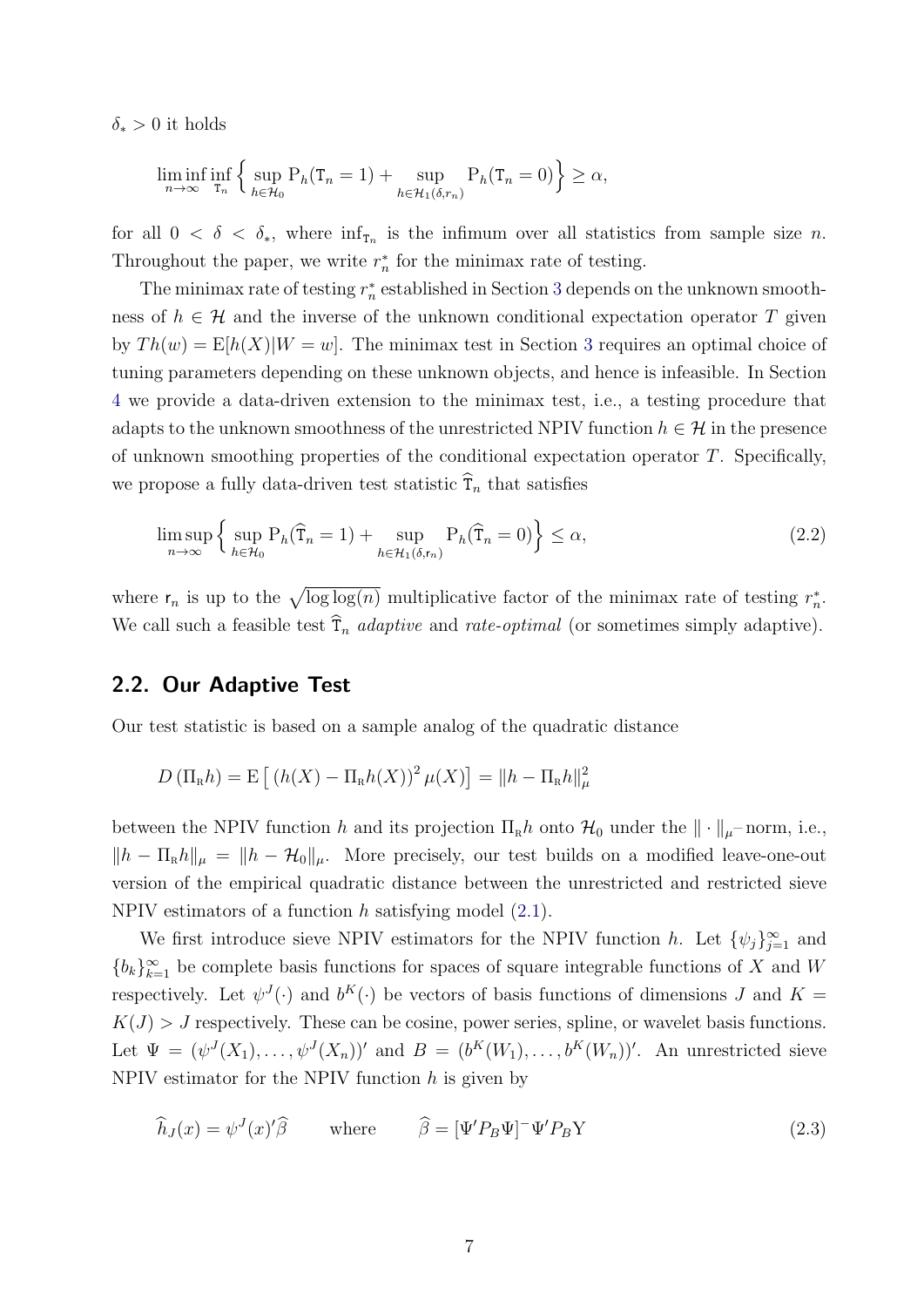where  $Y = (Y_1, \ldots, Y_n)'$  and  $P_B = B(B'B)^{-}B'$ . Let  $\Psi_J = \text{clsp}\{\psi_1, \ldots, \psi_J\}$  and  $\mathcal{H}_J^R =$  $\Psi_J \cap \mathcal{H}^{\mathbb{R}}$ . A restricted sieve NPIV estimator is given by

<span id="page-8-0"></span>
$$
\widehat{h}_J^{\rm R} = \underset{h \in \mathcal{H}_J^{\rm R}}{\arg \min} \sum_{i=1}^n \left( \widehat{h}_J(X_i) - h(X_i) \right)^2 \mu(X_i). \tag{2.4}
$$

If the restricted function class is known up to a finite dimensional parameter then  $\mathcal{H}^R_J = \mathcal{H}^R$ then the restricted estimator  $\widehat{h}_{J}^{\textrm{\tiny{{\rm {R}}}}}$  $J<sub>J</sub>$  in [\(2.4\)](#page-8-0) does not depend on the sieve dimension J.

For each sieve dimension J, we can compute a J–dependent test statistic  $n\hat{D}_J/\hat{v}_J$ , which is a standardized, centered (or leave-one-out) version of the sample analog of  $D(\Pi_R h)$ , where

$$
\widehat{D}_J:=\widehat{D}_J(\widehat{h}^{\textrm{R}}_J)=\frac{2}{n(n-1)}\sum_{1\leq i< i'\leq n}\left(\mathbf{Y}-\widehat{\mathbf{h}}^{\textrm{R}}_J\right)'_iQ'_\Psi\Omega_\mu Q_\Psi\left(\mathbf{Y}-\widehat{\mathbf{h}}^{\textrm{R}}_J\right)_{i'}
$$

where  $(a)_i$  coincides with  $a_i$  on the *i*-th entry and is zero otherwise for any  $a \in \mathbb{R}^n$ ,  $\widehat{h}_J^{\scriptscriptstyle R}$  =  $(\widehat{h}_J^{\textrm{R}})$  $\widehat{h}_J^{\scriptscriptstyle\mathrm{R}}(X_1),\ldots,\widehat{h}_J^{\scriptscriptstyle\mathrm{R}}$  $J(X_n)$ ',  $Q_{\Psi}$  =  $\sqrt{n}\Psi[\Psi'P_B\Psi]$ <sup>-</sup> $\Psi'P_B$ , and  $\Omega_\mu$  = DIAG ( $\mu(X_1), \ldots, \mu(X_n)$ ), which coincides with the identity matrix when  $\mu \equiv 1$ . The estimated normalization term is given by

<span id="page-8-5"></span>
$$
\widehat{\mathbf{v}}_J = \left\| (\Psi' \Omega_\mu \Psi)^{1/2} [\Psi' P_B \Psi]^{-} \Psi' P_B \operatorname{DIAG}(Y - \widehat{\mathbf{h}}_J)^2 P_B \Psi [\Psi' P_B \Psi]^{-} (\Psi' \Omega_\mu \Psi)^{1/2} \right\|_F \tag{2.5}
$$

where  $h_J = (h_J(X_1), \ldots, h_J(X_n))'$  is the vector of the unrestricted sieve NPIV estimators<sup>[2](#page-8-1)</sup> and  $\|\cdot\|_F$  denotes the Frobenius norm.<sup>[3](#page-8-2)</sup>

We compute our adaptive test for the null hypothesis  $\mathcal{H}_0$  against nonparametric alternatives in three simple steps.

**Step 1.** Compute the *random exponential scan* (RES) index set:

<span id="page-8-4"></span><span id="page-8-3"></span>
$$
\widehat{\mathcal{I}}_n = \left\{ J \le \widehat{J}_{\text{max}} : \quad J = \underline{J} 2^j \text{ where } j = 0, 1, \dots, j_{\text{max}} \right\} \tag{2.6}
$$

where  $\underline{J} := \underline{b}$ √  $\overline{\log \log n}$ ,  $j_{\max} := \lceil \log_2(n^{1/3}/\underline{J}) \rceil$ , and the empirical upper bound

$$
\widehat{J}_{\text{max}} = \min\left\{J > \underline{J} : \quad 1.5\,\zeta_J^2 \sqrt{(\log J)/n} \ge \widehat{s}_J\right\},\tag{2.7}
$$

where  $\hat{s}_J$  is the minimal singular value of  $(B'B)^{-1/2}(B'\Psi)(\Psi'\Omega_\mu\Psi)^{-1/2}$ . Further  $\zeta_J = \zeta_J$ √ J for spline, wavelet, or trigonometric sieve basis, and  $\zeta_J = J$  for power series.

<span id="page-8-2"></span><sup>3</sup>The Frobenius norm for a  $J \times J$  matrix  $A = (A_{jl})_{1 \leq j,l \leq J}$  is defined as  $||A||_F = \sqrt{\sum_{j,l=1}^J A_{jl}^2}$ .

<span id="page-8-1"></span><sup>&</sup>lt;sup>2</sup>We thank an anonymous referee for suggesting to use the unrestricted sieve NPIV estimator  $\hat{h}_J$  in computing  $\hat{v}_J$ .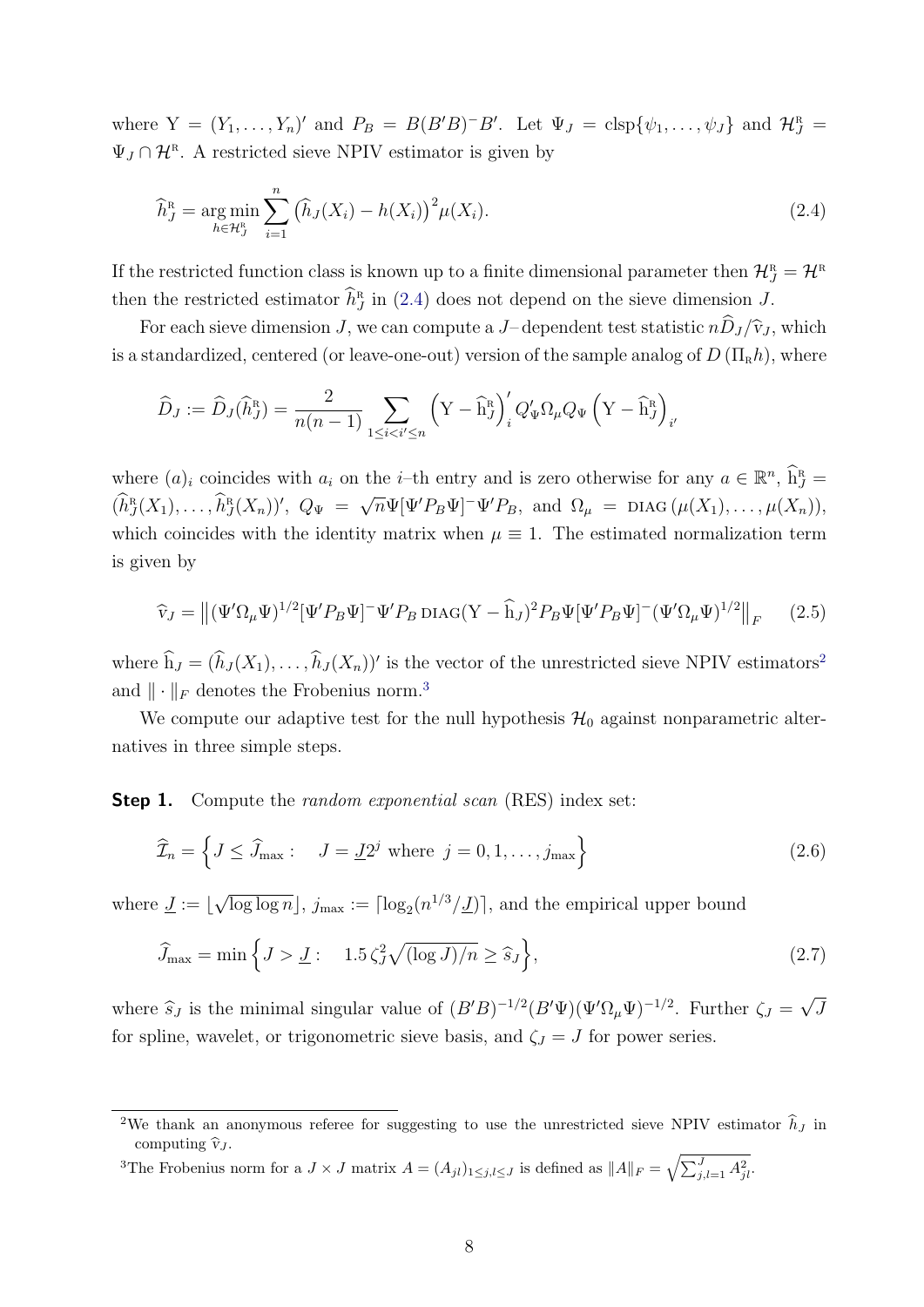Step 2. Use Bonferroni correction to a critical value from a centralized chi-square distribution relative to the cardinality of the RES index set, denoted by  $#(\widehat{\mathcal{I}}_n)$ , and distinguish between inequality and equality restrictions (as specified in [\(IR\)](#page-5-2) and [\(ER\)](#page-6-0)):

[\(IR\)](#page-5-2) Let  $\Psi_{act}$  be a submatrix of  $\Psi$  such that  $(M\Psi_{act})'\hat{\beta}^{\text{R}} = 0$ , where  $\hat{\beta}^{\text{R}}$  given in [\(2.4\)](#page-8-0). Set  $\hat{\gamma}_J = \max(1,\text{rank}(M\Psi_{act}))$  and compute for a given nominal level  $\alpha \in (0,1)$ :

<span id="page-9-1"></span><span id="page-9-0"></span>
$$
\widehat{\eta}_J(\alpha) = \frac{q\big(\alpha/\#(\widehat{\mathcal{I}}_n), \widehat{\gamma}_J\big) - \widehat{\gamma}_J}{\sqrt{\widehat{\gamma}_J}},\tag{2.8}
$$

where  $q(a, J)$  denotes the 100(1 – a)%-quantile of the chi-square distribution with J degrees of freedom. Thus, the degrees of freedom of the chi-square distribution are determined by the rank of inequalities active in finite samples.

- [\(ER\)](#page-6-0) Compute  $\hat{\eta}_J(\alpha) = (q(\alpha/\#(\hat{\mathcal{I}}_n), J) J)$ √ J, which corresponds to [\(2.8\)](#page-9-0) when all constraints are binding.
- **Step 3.** Compute  $\widehat{W}_J(\alpha) := \frac{n D_J}{\widehat{\eta}_J(\alpha) \widehat{v}_J}$  for all  $J \in \widehat{\mathcal{I}}_n$ . Compute the test  $\widehat{\mathsf{T}}_n = \mathbbm{1} \left\{ \text{there exists } J \in \widehat{\mathcal{I}}_n \text{ such that } \widehat{\mathcal{W}}_J(\alpha) > 1 \right\}$ (2.9)

where  $\mathbb{1}\{\cdot\}$  denotes the indicator function. Under the nominal level  $\alpha \in (0,1)$ ,  $\hat{\tau}_n = 1$ indicates rejection of the null hypothesis and  $\hat{T}_n = 0$  indicates a failure to reject the null.

**Remark 2.1.** The RES index set  $\widehat{\mathcal{I}}_n$  in Step 1 determines a collection of candidate sieve dimensions J for our test. The data-dependent upper bound  $\widehat{J}_{\text{max}}$  ensures that the cardinality of the index set  $\widehat{\mathcal{I}}_n$  is not too large relative to the sampling variability of unrestricted sieve NPIV estimation. We also show that the empirical upper bound  $\widehat{J}_{\max}$  diverges in probability at a rate much faster than that of  $J$  and thus, the search range is large enough to detect a large collection of alternative NPIV functions.

**Remark 2.2** (Choice of K). We let  $K = K(J) = cJ$  for some finite constant  $c > 1$ , and our adaptive testing procedure optimizes over J given the choice of  $K(J)$ . We have tried  $K(J) = 2J$  and  $K(J) = 4J$  in simulations. The simulation results, in terms of size and power, are not sensitive to these choices of K. This is consistent with our theory that the choice of J is the key tuning parameter in minimax rate-optimal hypothesis testing in NPIV models using sieve methods. Since our first submitted version uses  $K(J) = 2J$  in simulations and empirical applications, we present empirical applications of our adaptive test using  $K(J) = 4J$  in Section [6.](#page-26-0)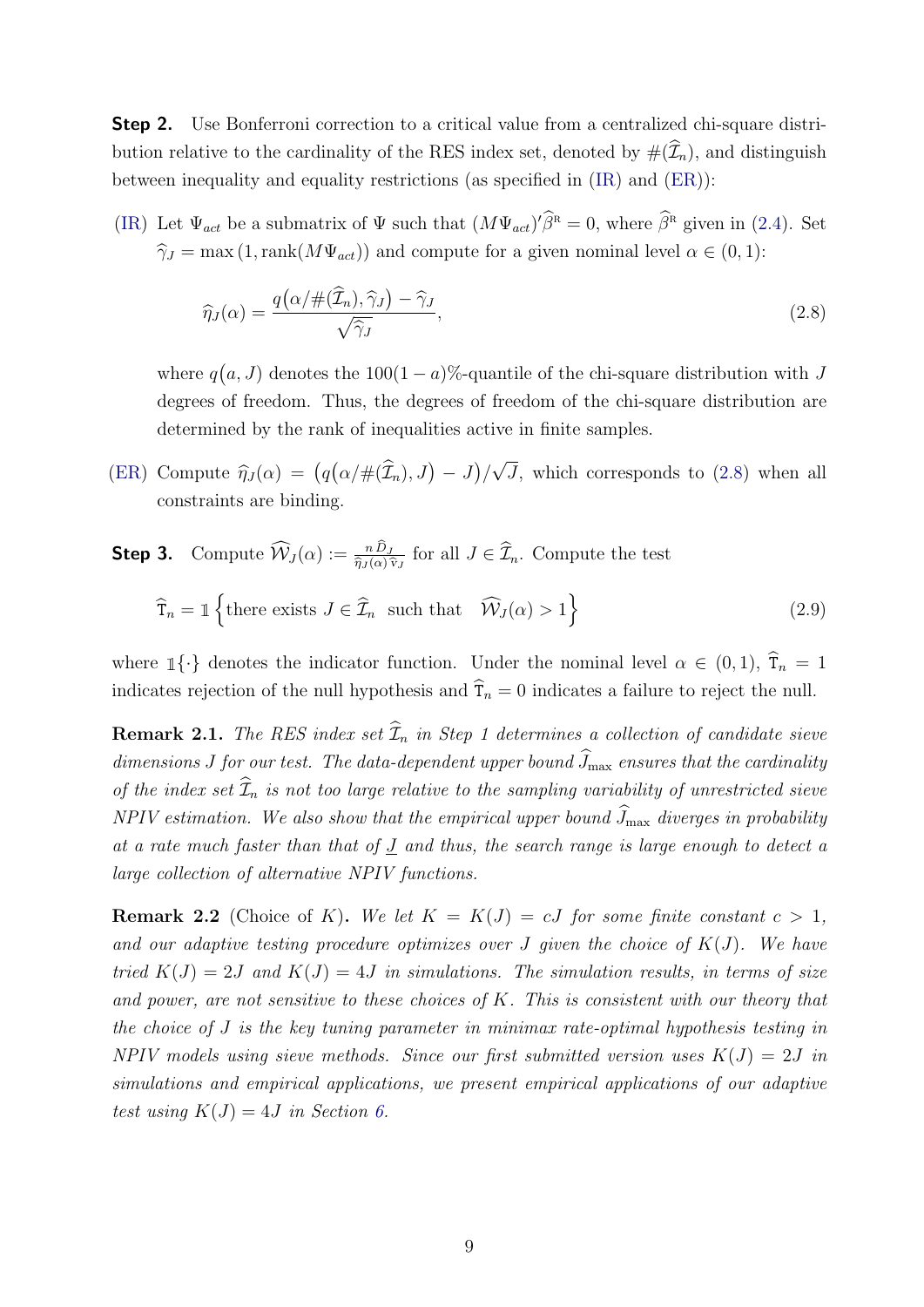### <span id="page-10-0"></span>3. The Minimax Rate of Testing

This section derives the minimax rate of testing in NPIV models, when  $H$  coincides with the Sobolev ellipsoid of a priori known smoothness  $p > 0$ . Specifically, we assume below  $\mathcal{H} = \{h \in B_2^p\}$  $E_{2,2}^p : ||h||_{B_{2,2}^p} \leq L$  for some finite radius  $L > 0$ , where  $B_{2,2}^p$  denotes the Sobolev space with smoothness p and associated Sobolev norm  $\|\cdot\|_{B^p_{2,2}}$  (see [Triebel](#page-33-6) [\[2006,](#page-33-6) Section 1.11). Subsection [3.1](#page-10-1) establishes the lower bound for the rate of testing in  $L^2$ . Subsection [3.2](#page-11-0) shows that the lower bound can be achieved by a simple test statistic if the tuning parameter can be chosen optimally.

#### <span id="page-10-1"></span>3.1. The Lower Bound

Before we state the lower bound for the rate of testing, we introduce additional notation and main assumptions. For a random variable X, we define the space  $L^2(X)$  as the equivalence class of all measurable functions of X with finite second moment with  $\|\cdot\|_{L^2(X)}$  as the associated norm. Let  $\|\phi\|_{\mu}^2 := \mathbb{E}[\phi^2(X)\mu(X)]$  for all  $\phi \in L^2_{\mu} := {\phi : \|\phi\|_{\mu} < \infty}$  associated with inner product  $\langle \cdot, \cdot \rangle_{\mu}$ . Let  $T : L^2(X) \mapsto L^2(W)$  denote the conditional expectation operator given by  $Th(w) = E[h(X)|W = w].$ 

<span id="page-10-3"></span>Assumption 1. (i)  $\inf_{w \in \mathcal{W}} \inf_{h \in \mathcal{H}} \mathbb{V}ar_h(Y - \Pi_h h(X)|W = w) \geq \underline{\sigma}^2 > 0$ ; (ii) for any  $h \in \mathcal{H}$ ,  $Th = 0$  implies that  $||h||_{\mu} = 0$ ; (iii) the density of X is uniformly bounded below from zero and from above on  $\{x : \mu(x) > 0\}$ ; and (iv) there exists a positive decreasing function  $\nu$  such that  $||Th||^2_{L^2(W)} \lesssim \sum_{j,k} [\nu(2^j)]^2 \langle h, \widetilde{\psi}_{j,k} \rangle^2_{\mu}$  for all  $h \in \mathcal{H}$ , where  $\widetilde{\psi}_{j,k}$  denotes a CDV wavelet basis.[4](#page-10-2)

Assumption [1\(](#page-10-3)ii) is required for the identification of the quadratic functional  $||h||_{\mu}$  and the condition can be less restrictive than imposing  $L^2$  completeness when the support of  $\mu$ is a subset of the support of X. Assumption  $1(iv)$  $1(iv)$  specifies the smoothing properties of the conditional expectation operator relative to the basis functions  $\widetilde{\psi}_{i,k}$ . This assumption is commonly imposed in the related literature, see also [Chen and Reiß](#page-31-7) [\[2011\]](#page-31-7) for an overview. As in the related literature, we distinguish between a *mildly ill-posed* case where  $\nu(t) = t^{-a}$ and a severely ill-posed case where  $\nu(t) = \exp(-t^a/2)$  for some  $a > 0$ . For the construction of CDV wavelet bases, we refer to [Chen and Christensen](#page-31-8) [\[2018,](#page-31-8) Appendix E].

<span id="page-10-4"></span>Theorem 3.1. Let Assumption [1](#page-10-3) be satisfied. Consider testing the composite hypothesis

$$
\mathcal{H}_0 = \left\{ h \in \mathcal{H} : \|h - \mathcal{H}^R\|_{\mu} = 0 \right\} \text{ versus } \mathcal{H}_1(\delta, r_n^*) = \left\{ h \in \mathcal{H} : \|h - \mathcal{H}_0\|_{\mu} \geq \sqrt{\delta} r_n^* \right\}.
$$

<span id="page-10-2"></span><sup>&</sup>lt;sup>4</sup>If  $\{a_n\}$  and  $\{b_n\}$  are sequences of positive numbers, we use the notation  $a_n \lesssim b_n$  if  $\limsup_{n\to\infty} a_n/b_n < \infty$ and  $a_n \sim b_n$  if  $a_n \lesssim b_n$  and  $b_n \lesssim a_n$ .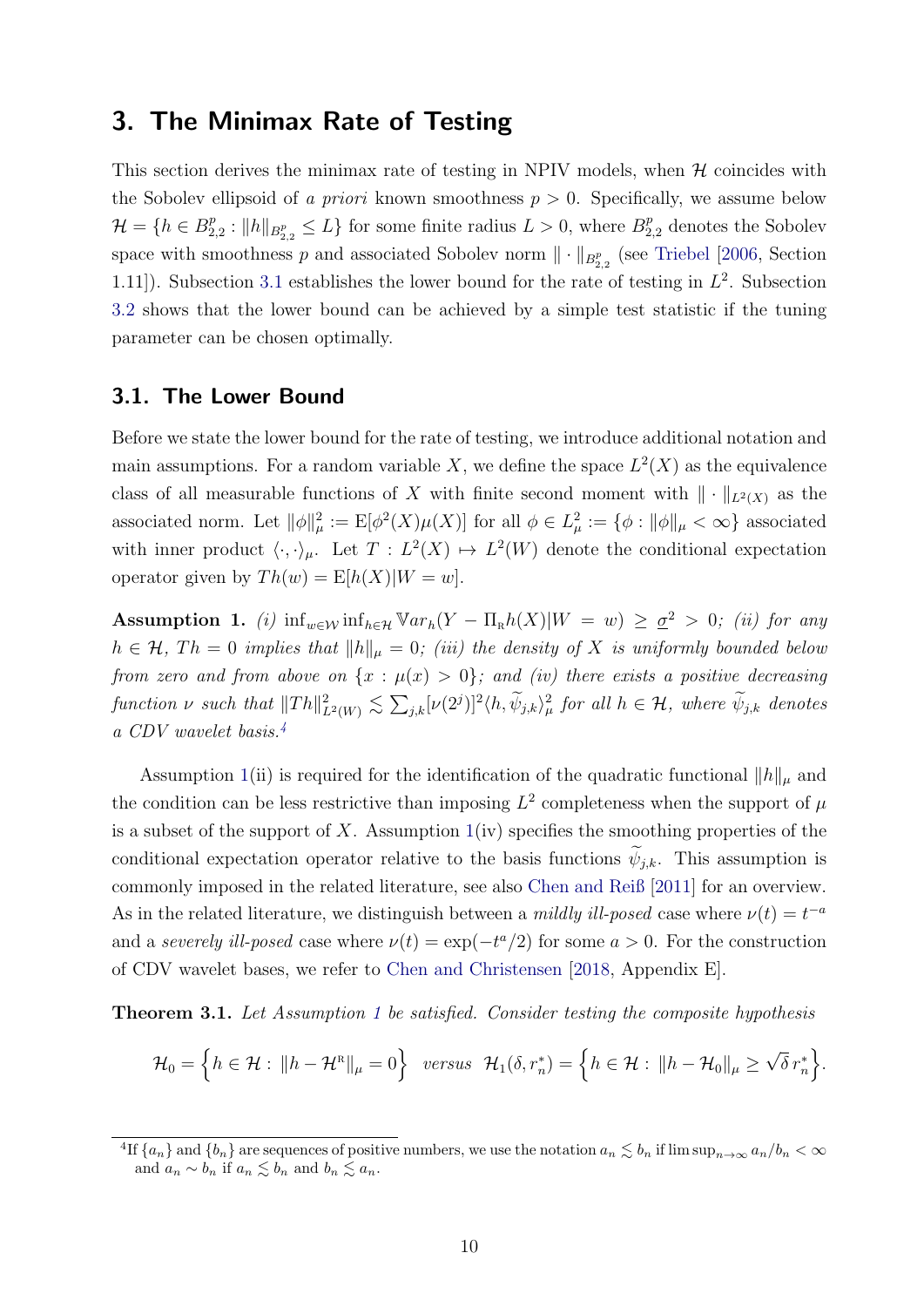Then for any  $\alpha > 0$  there exists a constant  $\delta_* > 0$  such that

$$
\liminf_{n \to \infty} \inf_{\tau_n} \left\{ \sup_{h \in \mathcal{H}_0} P_h(\tau_n = 1) + \sup_{h \in \mathcal{H}_1(\delta, r_n^*)} P_h(\tau_n = 0) \right\} \ge \alpha,
$$

for all  $0 < \delta < \delta_*$ , where  $r_n^*$  is given by:

- 1. Mildly ill-posed case:  $r_n^* = n^{-2p/(4(p+a)+d_x)}$ ,
- 2. Severely ill-posed case:  $r_n^* = (\log n)^{-p/a}$

and where  $\sup_{h\in\mathcal{H}} P_h(\cdot)$  denotes the supreme over  $h \in \mathcal{H}$  and distributions of  $(X, W, U)$ satisfying Assumption [1.](#page-10-3)

**Remark [3.1](#page-10-4).** Theorem 3.1 implies that the  $L^2$ -rate of testing  $(\log n)^{-p/a}$  in the severely ill-posed case coincides with the lower bound of the  $L^2$ -rate of estimation [\(Chen and Reiß](#page-31-7) [\[2011\]](#page-31-7)). For the mildly ill-posed NPIV models, the  $L^2$ -rate of testing  $r_n^* = n^{-2p/(4(p+a)+d_x)}$ goes to zero faster than  $n^{-p/(2(p+a)+d_x)}$ , which is the lower bound of the  $L^2$ -rate of estimation [\(Hall and Horowitz](#page-32-8) [\[2005\]](#page-32-8) and [Chen and Reiß](#page-31-7) [\[2011\]](#page-31-7)). Therefore, minimax  $L^2$ -testing and minimax  $L^2$ -estimation are equally difficult in the severely ill-posed case, but minimax  $L^2$ -testing is easier than minimax  $L^2$ -estimation in the mildly ill-posed case.

The lower bound in Theorem [3.1](#page-10-4) does not require restrictions on the class of null functions  $\mathcal{H}_0$ . However, one needs some restrictions on the complexity of  $\mathcal{H}_0$  to establish upper bounds for the rate of testing. We shall derive an upper bound under simple null hypotheses in the next subsection, and consider composite testing problems in Section [4.](#page-13-0)

#### <span id="page-11-0"></span>3.2. An Upper Bound under Simple Hypotheses

We first consider the simple hypothesis case where  $\mathcal{H}_0 = \{h_0\}$  for some known function  $h_0$  satisfying [\(1.1\)](#page-2-0). We introduce a J dependent analog to the adaptive test  $\hat{\tau}_n$  under the simple null:

<span id="page-11-1"></span>
$$
\mathbf{T}_{n,J} = \mathbb{1}\left\{\frac{n\widehat{D}_J(h_0)}{\widehat{\mathbf{v}}_J} > \eta_J(\alpha)\right\} \tag{3.1}
$$

where  $\eta_J(\alpha) = (q(\alpha, J) - J)$ / √  $\overline{J}$  and  $q(a, J)$  denotes the upper *a*-quantile of the chi-square distribution with J degrees of freedom. The test  $T_{n,J}$  with optimally chosen J serves as a benchmark of our adaptive testing procedure (given in [\(4.1\)](#page-14-0)) under simple hypotheses.

We introduce additional notation. Let  $G = \mathbb{E}[\psi^J(X)\psi^J(X)'\mu(X)], G_b = \mathbb{E}[b^K(W)b^K(W)']$ and  $S = E[b^K(W)\psi^J(X)']$ . We assume throughout that G, G<sub>b</sub> and S have full rank. Let  $s_J$  denote the minimal singular value of  $G_b^{-1/2}SG^{-1/2}$ . Let  $\zeta_J = \max(\zeta_{\psi,J}, \zeta_{b,K}),$  $\zeta_{\psi,J} = \sup_x ||G^{-1/2}\psi^J(x)||$  and  $\zeta_{b,K} = \sup_w ||G_b^{-1/2}$  $\int_b^{-1/2} b^K(w)$ , where  $\|\cdot\|$  denotes the Euclidean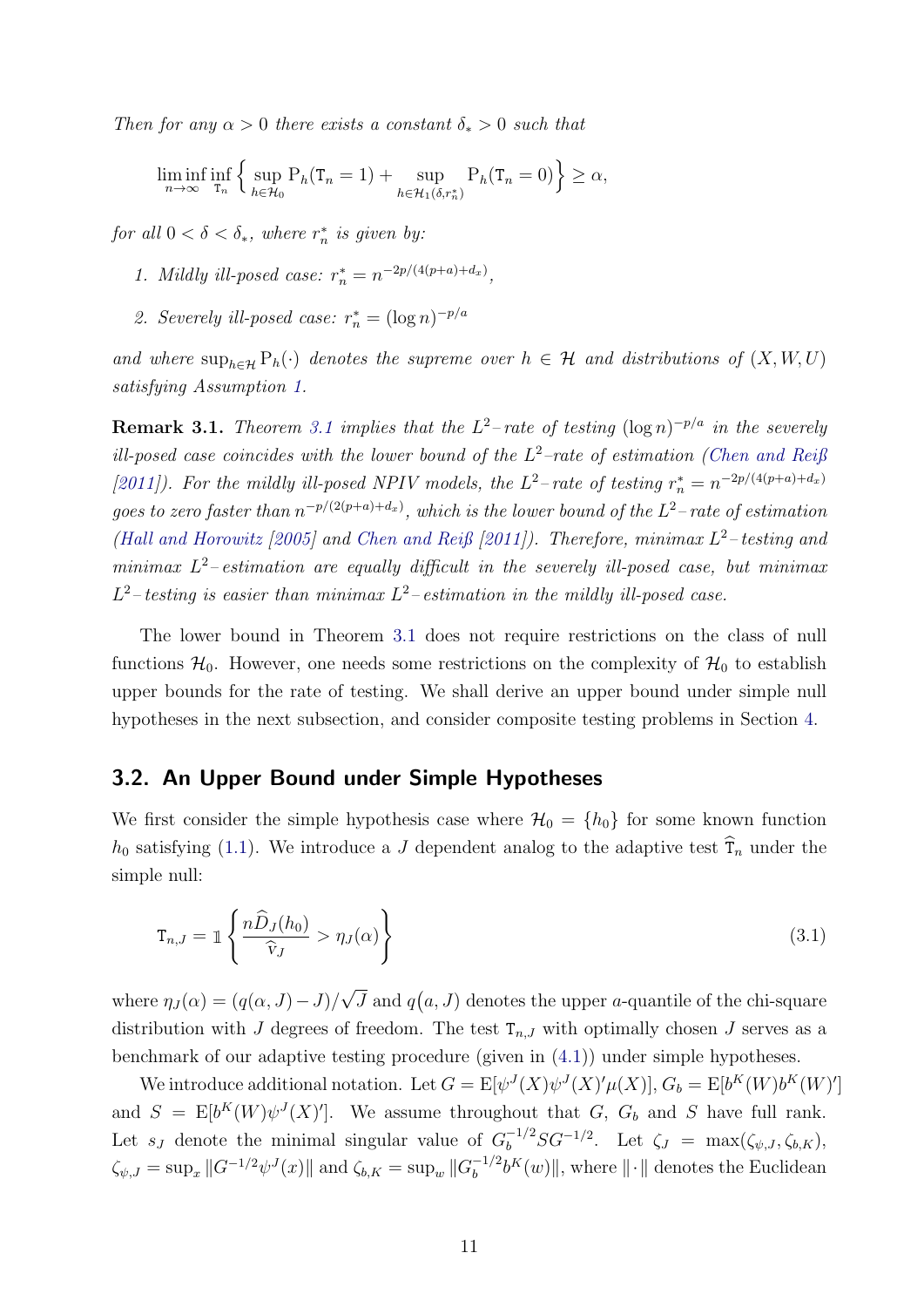norm when applied to vectors and the operator norm induced by the Euclidean norm when applied to matrices. Finally we introduce the projections  $\Pi_J h(\cdot) = \psi^J(\cdot)' G^{-1} \langle \psi^J, h \rangle_\mu$  for  $h \in L^2_\mu$  and  $\Pi_K m(\cdot) = b^K(\cdot)' G_b^{-1} E[b^K(W)m(W)]$  for  $m \in L^2(W)$ .

<span id="page-12-0"></span>Assumption 2. (i)  $\sup_{w \in \mathcal{W}} \sup_{h \in \mathcal{H}} E[(Y - h(X))^2 | W = w] \leq \overline{\sigma}^2 < \infty$  and  $\sup_{h \in \mathcal{H}} E[(Y - h(X))^2]$  $h(X)$ <sup>4</sup> $] < \infty$ ; *(ii)*  $s_J^{-1}$  $J^1 \zeta_J^2 \sqrt{\frac{\log J}{n}} = O(1)$ ; (iii)  $\zeta_J$ √  $\overline{\log J} = O(J^{p/d_x})$ ; (iv)  $||T(h - \Pi_R h \Pi_J(h - \Pi_R h) \|_{L^2(W)} = O(s_J \|h - \Pi_R h - \Pi_J(h - \Pi_R h)\|_{\mu})$  for all NPIV functions  $h \in \mathcal{H}$ ; and (v)  $\psi^J$  is a sieve basis such that for some constant  $C > 0$ :  $\sup_{h \in \mathcal{H}} ||\Pi_J h - h||_{\mu} \leq C J^{-p/d_x}$ for all J, and  $\zeta_J = O(\sqrt{J})$  or  $\zeta_J = O(J)$ .

Assumption [2\(](#page-12-0)i) captures second moment bounds. Assumption [2\(](#page-12-0)ii) imposes bounds on the growth of the basis functions relative to the singular values of the matrix  $G_b^{-1/2} SG^{-1/2}$ . Assumption [2\(](#page-12-0)ii)(iii) imposes bounds on the growth of the basis functions which are known for commonly used bases. Assumption  $2(v)$  $2(v)$  is satisfied by cosine, spline, wavelet basis or power series. For instance,  $\zeta_{b,K} = O(\sqrt{K})$  and  $\zeta_{\psi,J} = O(\sqrt{J})$  for polynomial spline, wavelet and cosine bases, and  $\zeta_{b,K} = O(K)$  and  $\zeta_{\psi,J} = O(J)$  for orthogonal polynomial bases; see, e.g., [Newey](#page-33-7) [\[1997\]](#page-33-7) and [Huang](#page-32-9) [\[1998\]](#page-32-9). Assumption  $2(iv)$  $2(iv)$  is the usual  $L^2$  "stability condition" imposed in the NPIV literature when  $\Pi_R h = 0$ , and is automatically satisfied by Riesz bases (cf. [Blundell et al.](#page-30-1) [\[2007,](#page-30-1) Assumption 6] and [Chen and Pouzo](#page-31-9) [\[2012,](#page-31-9) Assumption 5.2(ii)]).

<span id="page-12-1"></span>**Theorem 3.[2](#page-12-0).** Let Assumptions  $1(i)$  $1(i)$ -(iii) and 2 be satisfied. Consider testing the simple hypothesis

$$
\mathcal{H}_0 = \{h_0\} \quad \text{versus} \quad \mathcal{H}_1(\delta, r_{n,J}) = \left\{ h \in \mathcal{H} : \|h - h_0\|_{\mu}^2 \geq \delta \, r_{n,J}^2 \right\},
$$

for a known function  $h_0$ . Then, for any  $\alpha \in (0,1)$  there is a constant  $\delta^* > 0$  such that

$$
\limsup_{n \to \infty} \left\{ P_{h_0}(\mathbf{T}_{n,J} = 1) + \sup_{h \in \mathcal{H}_1(\delta, r_{n,J})} P_h(\mathbf{T}_{n,J} = 0) \right\} \le \alpha,
$$
\n(3.2)

for all  $\delta > \delta^*$ , where the separation rate  $r_{n,J}$  is given by

<span id="page-12-2"></span>
$$
r_{n,J} = n^{-1/2} s_J^{-1} J^{1/4} + J^{-p/d_x}.
$$
\n(3.3)

Theorem [3.2](#page-12-1) shows that the test statistic  $T_{n,J}$  given in [\(3.1\)](#page-11-1) attains the  $L^2-$  rate of testing  $r_{n,J}$ . Given a sieve dimension J, this rate consists of a standard deviation term  $(n^{-1/2}s_J^{-1})$  $J^{1/4}$  and a bias term  $(J^{-p/d_x})$ . The optimal choice of J requires knowledge of unknown mapping properties of the conditional expectation operator  $T$  and the unknown smoothness of the true structural function  $h$ , as illustrated below. A central step to achieve this rate result is to establish a rate of convergence of the quadratic distance estimator  $\tilde{D}_J(h_0)$ ; see Theorem [E.1](#page-54-1) in the online appendix, which we show is sufficient for the consistency of  $T_{n,J}$  uniformly over  $\mathcal{H}_1(\delta, r_{n,J})$ .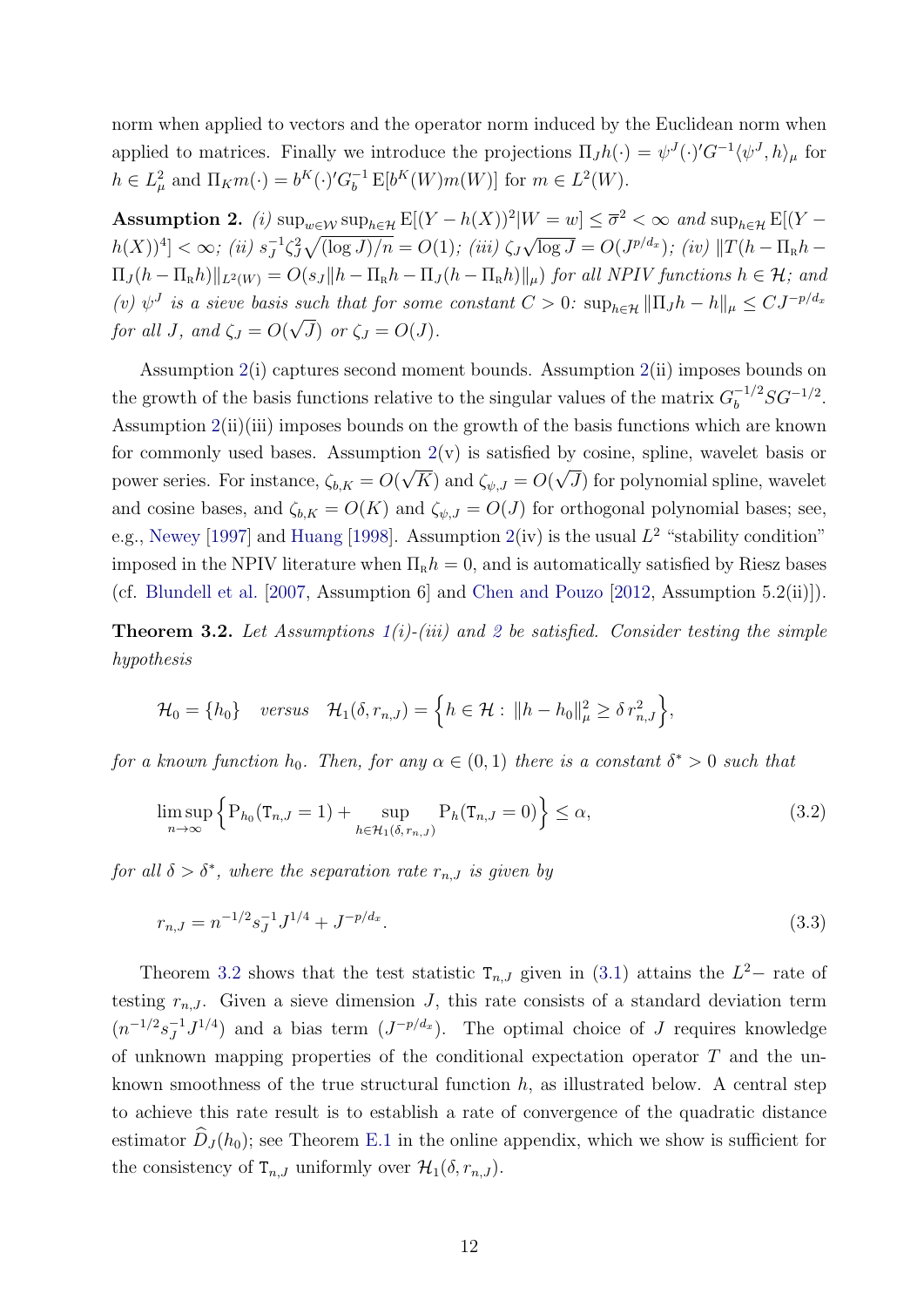<span id="page-13-3"></span>**Remark 3.2** (Relation to the  $L^2$ -Rate of Sieve Estimation). Given a sieve dimension J, the L<sup>2</sup>-rate of sieve estimation for any NPIV function  $h \in \mathcal{H}$  is given by:  $n^{-1/2} s_J^{-1}$  $J^{1/2}+J^{-p/d_x}.$ Compared the  $L^2$ -rate of estimation and of testing via the sieve NPIV procedures, while both have the same bias term  $J^{-p/d_x}$ , the  $L^2$  rate of testing has a smaller "standard deviation"  $term n^{-1/2} s_I^{-1}$  $J^{1/4}$ . Intuitively, we may obtain a higher precision in testing as the  $L^2$  rate of testing is determined by estimation of a quadratic norm of the unrestricted NPIV function  $h \in \mathcal{H}$ . Although this leads to a faster optimal  $L^2$  rate of sieve testing for mildly illposed NPIV models, the optimal  $L^2$  rate of sieve testing is the same as the optimal  $L^2$  rate of sieve estimation for severely illposed NPIV models; see Corollary [3.1](#page-13-1) below.

Below, we make use of sieve  $L^2$  measure of ill-posedness which is defined as

$$
\tau_J := \sup_{h \in \Psi_J, h \neq 0} \frac{\|h\|_{\mu}}{\|Th\|_{L^2(W)}} \le \sup_{h \in \Psi_J, h \neq 0} \frac{\|h\|_{\mu}}{\|\Pi_K Th\|_{L^2(W)}} = s_J^{-1}.
$$

We call the model [\(1.1\)](#page-2-0) mildly ill-posed if:  $\tau_j \sim j^{a/d_x}$  for some  $a > 0$  and severely ill-posed if:  $\tau_j \sim \exp(j^{a/d_x}/2)$  for some  $a > 0$ . We further define  $\Psi_J = \text{clsp}\{\psi_1, \dots, \psi_J\} \subset L^2(X)$ .

<span id="page-13-2"></span>**Assumption 3.**  $\sup_{h \in \Psi_J} \tau_J \| (\Pi_K T - T) h \|_{L^2(W)} / \| h \|_{\mu} = o(1)$ .

Assumption [3](#page-13-2) is a mild condition on the approximation properties of the basis used for the instrument space, see [Chen and Christensen](#page-31-8) [\[2018,](#page-31-8) Assumption 4(i)]. Assumption [3](#page-13-2) implies that  $\tau_J \geq const. \times s_J^{-1}$  $J^1$ . The next corollary provides concrete rates of testing in  $L^2$  when the sieve dimension parameter J is chosen optimally to balance the variance and square bias. The resulting sieve dimension choice satisfies  $J_* = \max \left\{ J : n^{-1} s_J^{-2} \right\}$ J √  $J \leq$  $J^{-2p/d_x}$ .

<span id="page-13-1"></span>Corollary [3](#page-13-2).1. Let Assumptions  $1(i)-(iii)$  $1(i)-(iii)$ , [2,](#page-12-0) and 3 be satisfied. Then the rate of testing  $r_{n,J_*}$  given in  $(3.3)$  is of the following form:

- 1. Mildly ill-posed case:  $J_* \sim n^{2d_x/(4(p+a)+d_x)}$  implies  $r_{n,J_*} = r_n^* = n^{-2p/(4(p+a)+d_x)}$ ,
- 2. Severely ill-posed case:  $J_* = (c \log n)^{d_x/a}$  for some  $c \in (0,1)$  implies  $r_{n,J_*} = r_n^* =$  $(\log n)^{-p/a}.$

Corollary [3.1](#page-13-1) shows that the sieve test  $T_{n,J_*}$  achieves the  $L^2$  - minimax rate of testing for a simple null hypothesis, assuming known smoothness  $p$  of the nonparametric alternatives.

### <span id="page-13-0"></span>4. Adaptive Inference

This section presents several results on data-driven test statistics. We see that our test is able to adapt to the unknown smoothness  $p > 0$  of the Sobolev ellipsoid  $H$ . Subsection [4.1](#page-14-1)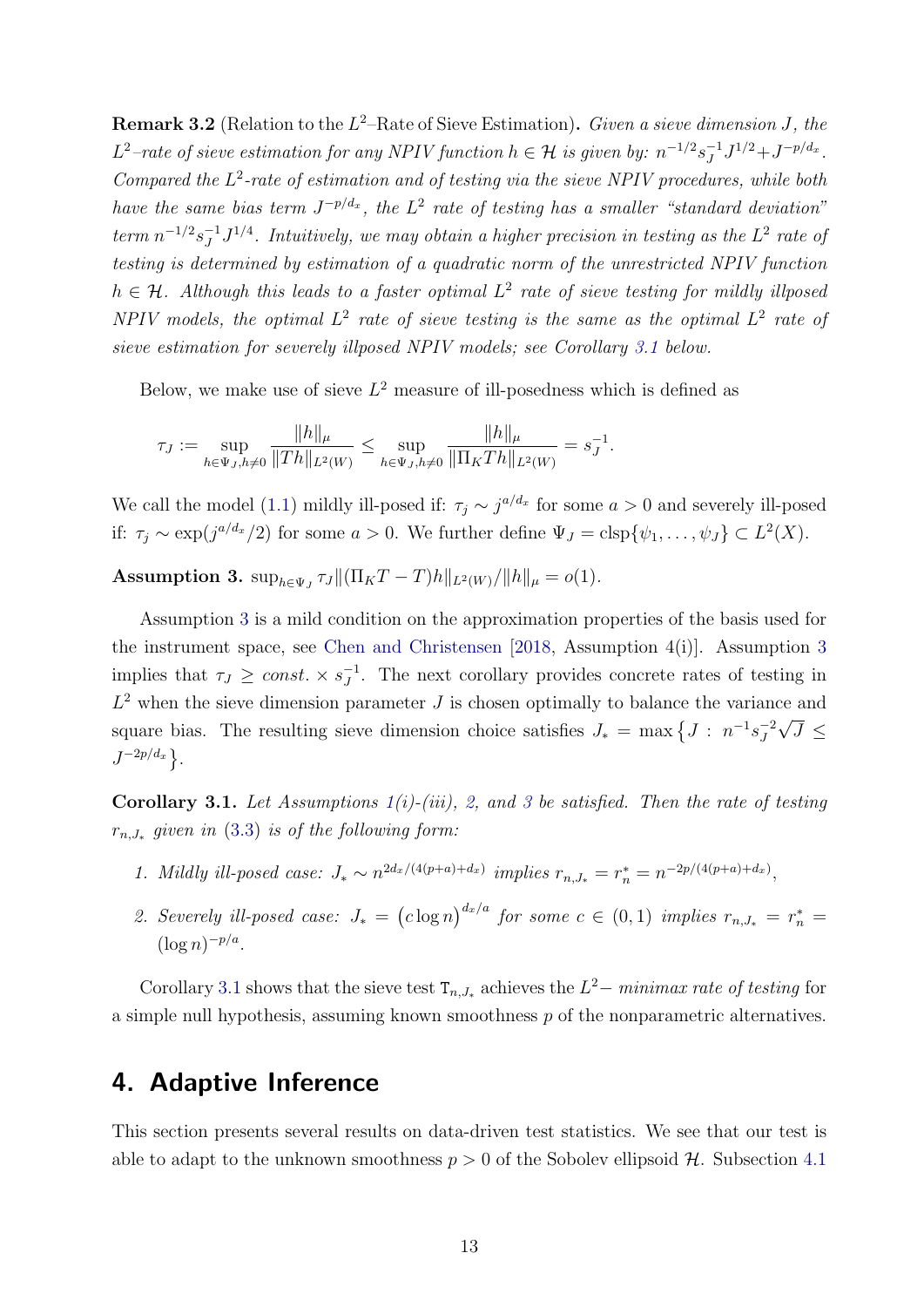establishes the rate optimality of our adaptive test for simple null hypotheses. Subsection [4.2](#page-16-0) extends this result to testing for composite null problems. Subsection [4.3](#page-18-0) proposes data-driven confidence sets by inverting the adaptive test under imposed restrictions on the NPIV function.

### <span id="page-14-1"></span>4.1. Adaptive Testing for Simple Hypotheses

We establish an upper bound for the rate of testing using our data-driven test statistic for a simple null. Under the simple null hypothesis  $\mathcal{H}_0 = \{h_0\}$ , for some known function  $h_0$ satisfying  $(1.1)$ , our data-driven test given in  $(2.9)$  simplifies to

<span id="page-14-0"></span>
$$
\widehat{\mathbf{T}}_n = \mathbb{1} \left\{ \text{there exists } J \in \widehat{\mathcal{I}}_n \text{ such that } \frac{n \widehat{D}_J(h_0)}{\widehat{\mathbf{v}}_J} > \widehat{\eta}_J(\alpha) \right\},\tag{4.1}
$$

where  $\hat{\eta}_J(\alpha)$ ,  $\hat{\mathbf{v}}_J$ , and the RES index set  $\hat{\mathcal{I}}_n$  are given in Subsection [2.2.](#page-7-0)

Recall the definition of the RES index set  $\widehat{\mathcal{I}}_n$  given in [\(2.6\)](#page-8-3), which relies on an upper bound  $\widehat{J}_{\text{max}}$  given in [\(2.7\)](#page-8-4). To establish our asymptotic results below, we introduce a non-random index set  $\mathcal{I}_n$  with a deterministic upper bound  $\overline{J}$  as follows:

<span id="page-14-3"></span>
$$
\mathcal{I}_n = \left\{ J \le \overline{J} : \quad J = \underline{J}2^j \text{ where } j = 0, 1, \dots, j_{\text{max}} \right\} \subset [\underline{J}, \overline{J}], \tag{4.2}
$$

with  $\overline{J} = \sup\{J : \zeta_J^2 \sqrt{(\log J)/n} \le \overline{c} s_J\}$  for some sufficiently large constant  $\overline{c} > 0$ . We show in Lemma [E.10\(](#page-66-0)i) that  $\widehat{J}_{\max} \leq \overline{J}$  (and thus  $\widehat{I}_n \subset \mathcal{I}_n$ ) holds with probability approaching one uniformly over all functions  $h \in \mathcal{H}$ . Thus  $\overline{J}$  serves as a deterministic upper bound for the RES index set  $\widehat{\mathcal{I}}_n$ . Finally we note that  $\widehat{\mathbf{v}}_J$  given in [\(2.5\)](#page-8-5) estimates the population normalization factor:

$$
v_J = ||G^{1/2}[S'G_b^{-1}S]^{-1}S'G_b^{-1}\Sigma G_b^{-1}S[S'G_b^{-1}S]^{-1}G^{1/2}||_F,
$$

where  $\Sigma = \mathbb{E}_h[(Y - h(X))^2 b^K(W) b^K(W)']$ .

<span id="page-14-2"></span>Assumption 4. (i) Assumptions  $2(ii)(iv)$  $2(ii)(iv)$  hold uniformly for all  $J \in \mathcal{I}_n$ ; (ii) For all  $J = J(n)$  and  $L = L(n)$  with  $L = o(J)$  and  $L \to \infty$  it holds that max  $(v_L, s_L^{-2})$ √  $\overline{\log \log L}$  = o(v<sub>J</sub>); (iii)  $p \geq 3d_x/4$  when using cosine, spline, or wavelet basis functions and  $p \geq 7d_x/4$ when using power series basis functions.

Assumptions  $4(i)(iii)$  $4(i)(iii)$  strengthen Assumptions  $2(ii)(iii)(iv)$  $2(ii)(iii)(iv)$  to hold uniformly over the deterministic index set. In particular, it restricts the growth of the deterministic upper bound  $\overline{J}$  of the RES index set  $\widehat{\mathcal{I}}_n$ . Assumption [4\(](#page-14-2)iii) imposes a lower bound on the smoothness of the function class  $H$ . Assumption  $4(ii)$  $4(ii)$  is automatically satisfied in the mildly or severely ill-posed case as we show below in the proof of Corollary [4.1.](#page-15-0)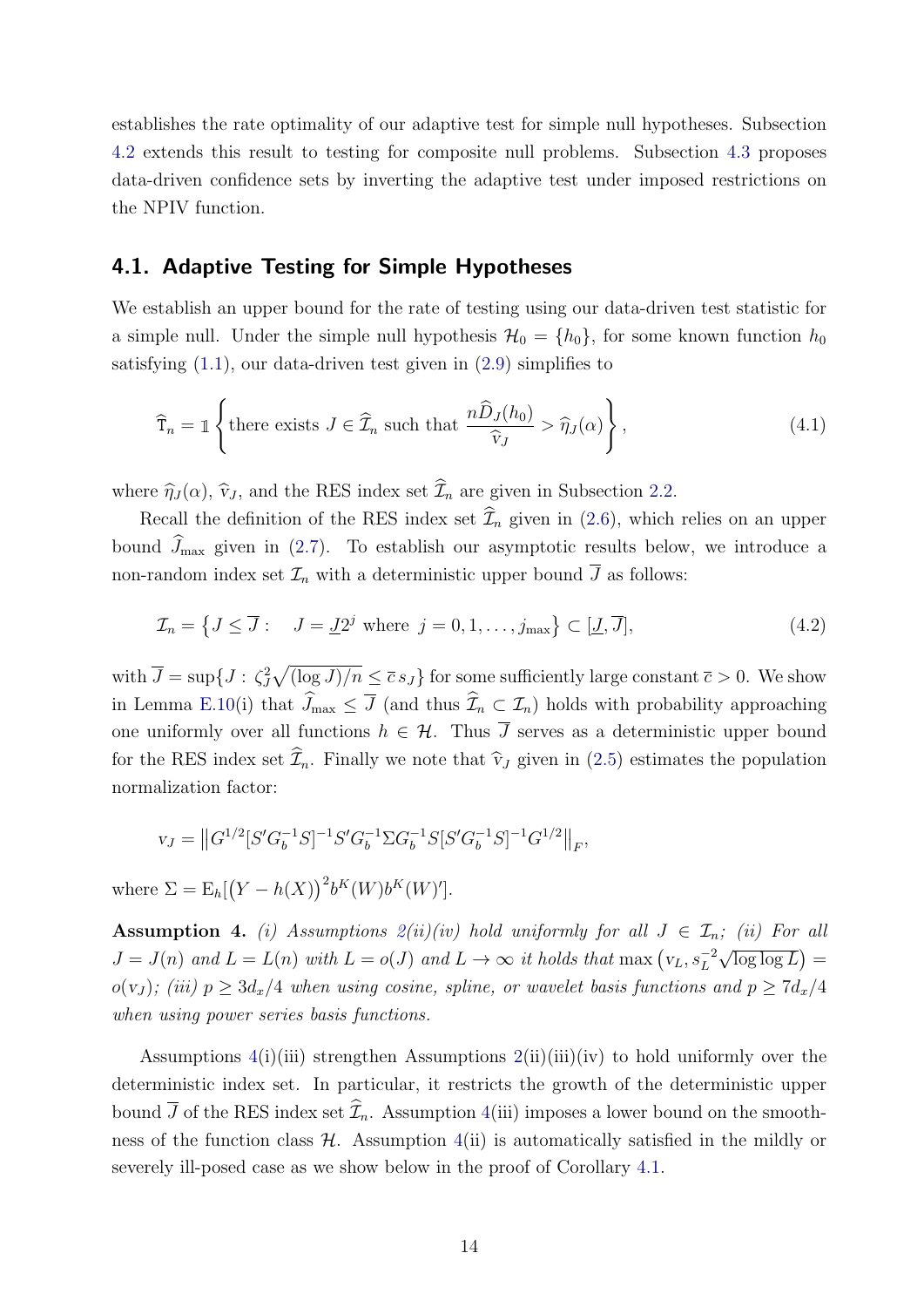Let an integer  $J_0$  be the largest sieve dimension parameter such that the squared bias dominates the variance within a  $\sqrt{\log \log n}$  term, that is,

<span id="page-15-3"></span>
$$
J_0 = \max\left\{J : n^{-1}\sqrt{\log\log n} \, s_J^{-2}\sqrt{J} \le J^{-2p/d_x}\right\}.\tag{4.3}
$$

Under Assumptions  $4(i)(iii)$  $4(i)(iii)$ , Lemma [E.10\(](#page-66-0)ii) in the online Appendix establishes that the "optimal" adaptive sieve dimension  $J_0 \in \widehat{\mathcal{I}}_n$  with probability approaching one.

<span id="page-15-1"></span>**Theorem [4](#page-14-2).1.** Let Assumptions  $1(i)$  $1(i)$ -(iii),  $2(i)(v)$  $2(i)(v)$  and 4 be satisfied. Consider testing the simple hypothesis

$$
\mathcal{H}_0 = \{h_0\} \quad versus \quad \mathcal{H}_1(\delta, r_n) = \left\{ h \in \mathcal{H} : ||h - h_0||_{\mu}^2 \geq \delta r_n^2 \right\},\
$$

for a known function  $h_0$ . Then, for any  $\alpha \in (0,1)$  there is a constant  $\delta^{\circ} > 0$  such that

$$
\limsup_{n \to \infty} \left\{ P_{h_0}(\widehat{T}_n = 1) + \sup_{h \in \mathcal{H}_1(\delta^\circ, r_n)} P_h(\widehat{T}_n = 0) \right\} \le \alpha,
$$
\n(4.4)

where the adaptive separation rate  $r_n$  is given by

<span id="page-15-2"></span>
$$
r_n = J_0^{-p/d_x}.\tag{4.5}
$$

Theorem [4.1](#page-15-1) establishes an upper bound for the testing rate of the adaptive test  $\tilde{T}_n$ under a simple hypothesis. The proof of Theorem [4.1](#page-15-1) relies on a novel exponential bound for degenerate U-statistics based on sieve estimators. In particular, we control the type I error using tight lower bounds for adjusted chi-square critical values (see Lemma [E.9](#page-65-0) in Appendix [E\)](#page-54-0) and show consistency of  $\hat{\mathsf{T}}_n$  uniformly over  $\mathcal{H}_1(\delta^{\circ}, \mathsf{r}_n)$ .

We next illustrate the upper bound under classical smoothness assumptions. Again, we distinguish between the mildly or severely ill-posed case.

<span id="page-15-0"></span>Corollary 4.1. Let Assumptions  $1(i)-(iii)$  $1(i)-(iii)$ ,  $2(i)(v)$  $2(i)(v)$ , [3](#page-13-2) uniformly for  $J \in \mathcal{I}_n$ , and  $4(i)(iii)$  $4(i)(iii)$ be satisfied. Then, the adaptive rate of testing  $r_n$  given in [\(4.5\)](#page-15-2) satisfies:

- 1. Mildly ill-posed case:  $r_n = (\sqrt{\log \log n}/n)^{2p/(4(p+a)+d_x)}$ ,
- 2. Severely ill-posed case:  $r_n = (\log n)^{-p/a}$ .

From Corollary [4.1](#page-15-0) we see that the adaptive test attains the oracle minimax rate of testing within a  $\sqrt{\log \log(n)}$  -term in the mildly ill-posed case. For the adaptive testing in regression models without endogeneity (i.e., when  $X = W$ ), it is well known that the extra  $\sqrt{\log \log(n)}$  – term is required (see [Spokoiny](#page-33-0) [\[1996\]](#page-33-0)). In the severely ill-posed cases, our adaptive test attains the exact minimax rate of testing and hence, there is no price to pay for adaptation.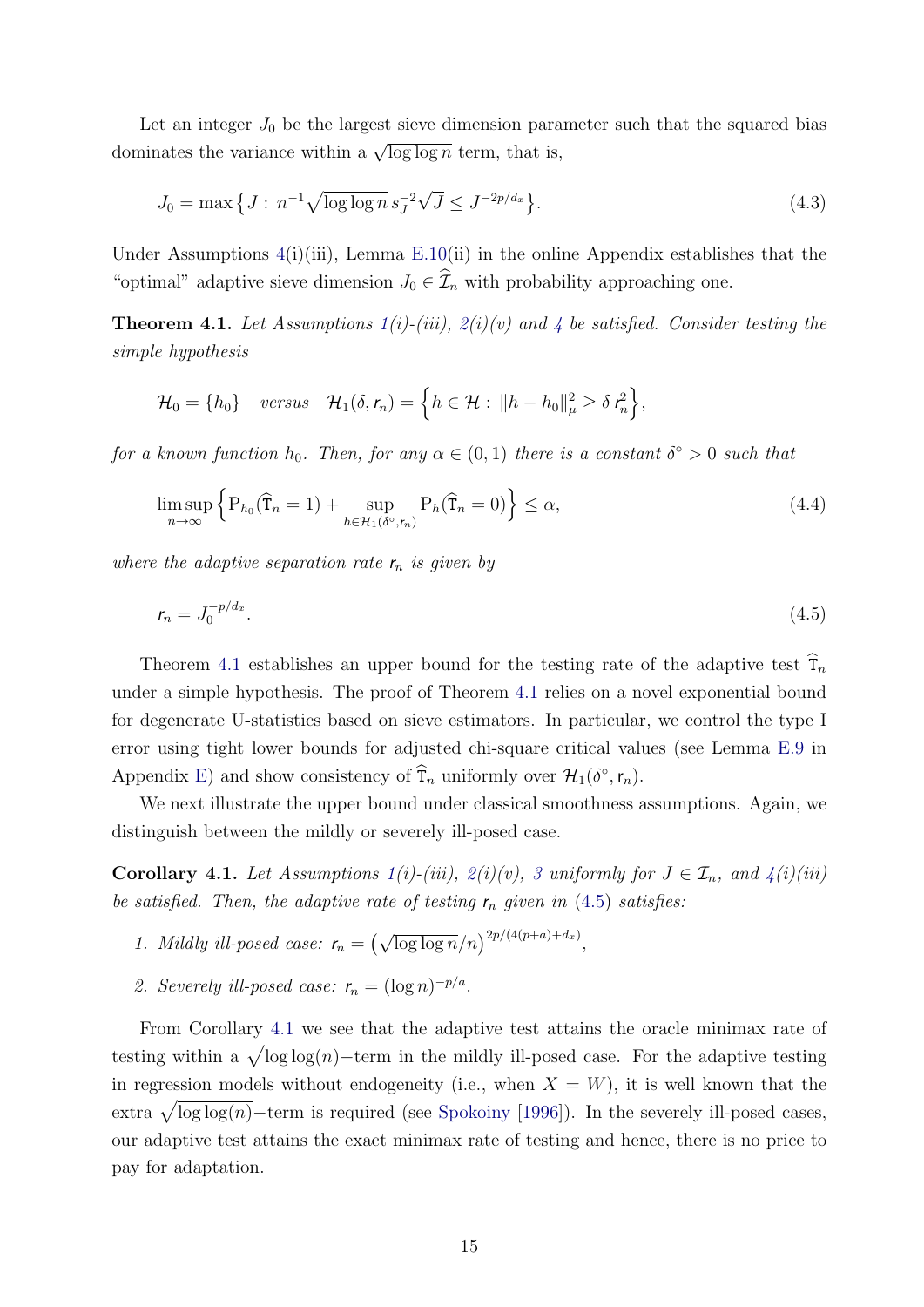#### <span id="page-16-0"></span>4.2. Adaptive Testing for Composite Hypotheses

We extend the results from the previous subsection to the case of a composite null hypothesis and, in particular, allow for testing inequality restrictions. To do so, we need to impose conditions on the complexity of the class of restricted functions  $\mathcal{H}_0$ .

<span id="page-16-1"></span>Assumption 5. (i) For any  $\varepsilon > 0$  it holds  $\sup_{h \in \mathcal{H}_0} P_h(\max_{J \in \mathcal{I}_n} (\zeta_J || \widehat{h}_J^R - h||_{\mu}/c_J) > \varepsilon) \to 0$ with  $c_J = \max\{1, (\log \log J)^{1/4}\};$  (ii) there exist a constant  $C > 0$  and  $J^{\bullet} \in \mathcal{I}_n$  with  $J^{\bullet} \sim (J_0)^{\kappa}$  for some constant  $0 < \kappa \leq 1$  such that  $\sup_{h \in \mathcal{H}_1(\delta^{\circ}, r_n)} P_h(\|\hat{h}_{J^{\bullet}}^R - \Pi_R h\|_{\mu} >$  $Cr_n$ )  $\rightarrow$  0, where  $r_n$  is given in [\(4.5\)](#page-15-2); and (iii) there exists a constant  $0 < c \leq 1$  such that  $\inf_{h \in \mathcal{H}} P_h(\forall J \in \mathcal{I}_n : J^c \leq \hat{\gamma}_J) \to 1.$ 

Assumption [5\(](#page-16-1)i)(ii) bounds the complexity of the composite null hypothesis  $\mathcal{H}_0$ . Assumption  $5(i)$  $5(i)$  is a very mild condition on the  $L^2$ -estimation rate of the restricted sieve NPIV estimator under the null hypothesis; see Remark [4.1](#page-16-2) below for low level sufficient conditions. Assumption [5\(](#page-16-1)i) implies that  $\hat{T}_n$  has size control uniformly over the composite null  $\mathcal{H}_0$ . Assumption [5\(](#page-16-1)ii) imposes that the  $L^2$ -estimation rate of the restricted sieve NPIV estimator under the alternative  $\mathcal{H}_1(\delta^\circ, r_n)$  is weakly dominated by the adaptive rate of testing; see Remark [4.2](#page-17-0) below for low level sufficient conditions. Assumption [5\(](#page-16-1)ii) ensures the consistency of  $\hat{\mathsf{T}}_n$  uniformly over  $\mathcal{H}_1(\delta^\circ, \mathsf{r}_n)$ . Note that Assumptions [5\(](#page-16-1)i)(ii) impose estimation rate conditions on  $\widehat{h}^{\text{R}}_{J}$  under the composite null and the nonparametric alternatives, which can be viewed as NPIV extensions of the parametric estimation rate conditions imposed in [Horowitz and Spokoiny](#page-32-1) [\[2001,](#page-32-1) Assumption 2] for testing for a parametric regression against nonparametric regressions. Assumption [5\(](#page-16-1)iii) assumes that the rank of inequalities active in finite samples increases slowly with J. This assumption is automatically satisfied when all constraints are binding with  $c = 1$ .

#### <span id="page-16-2"></span>Remark 4.1 (Primitive Conditions for Assumption [5\(](#page-16-1)i)).

(1) In the case of parametric restrictions, where  $\|\widehat{h}_J^R - h\|_{\mu} \leq \text{const.} \times n^{-1/2}$  with probability approaching one uniformly over  $\mathcal{H}_0$ , Assumption [5\(](#page-16-1)i) is automatically satisfied by Assumption  $4(i)$  $4(i)$ .

(2) Under nonparametric restrictions, note that  $\|\widehat{h}_J - h\|_{\mu}$  is bounded by  $\|\widehat{h}_J - h\|_{\mu}$  for all  $h \in \mathcal{H}_0$ . Assumption [5\(](#page-16-1)i) implies that the RES index set has sufficient information to estimate the restricted functions  $h \in \mathcal{H}_0$ . Note that

<span id="page-16-3"></span>
$$
\max_{J \in \mathcal{I}_n} \frac{\zeta_J \|\widehat{h}_J - h\|_{\mu}}{c_J} \le const. \times \max_{J \in \mathcal{I}_n} \left\{ \frac{\zeta_J \sqrt{J}}{\sqrt{n} s_J c_J} + \frac{\zeta_J \|\Pi_J^{\mathcal{I}_n} h - h\|_{\mu}}{c_J} \right\}
$$
(4.6)

with probability approaching one uniformly for  $h \in \mathcal{H}_0$ , where  $\Pi_J^{\mathcal{I}_n}$  denotes the projection onto  $clsp{\lbrace \psi_J : J \in \mathcal{I}_n \rbrace}$ . The first summand on the right hand side of [\(4.6\)](#page-16-3) converges to zero by the definition of  $\overline{J} = \overline{J}(n)$ . For the bias part, we assume that the index set has sufficient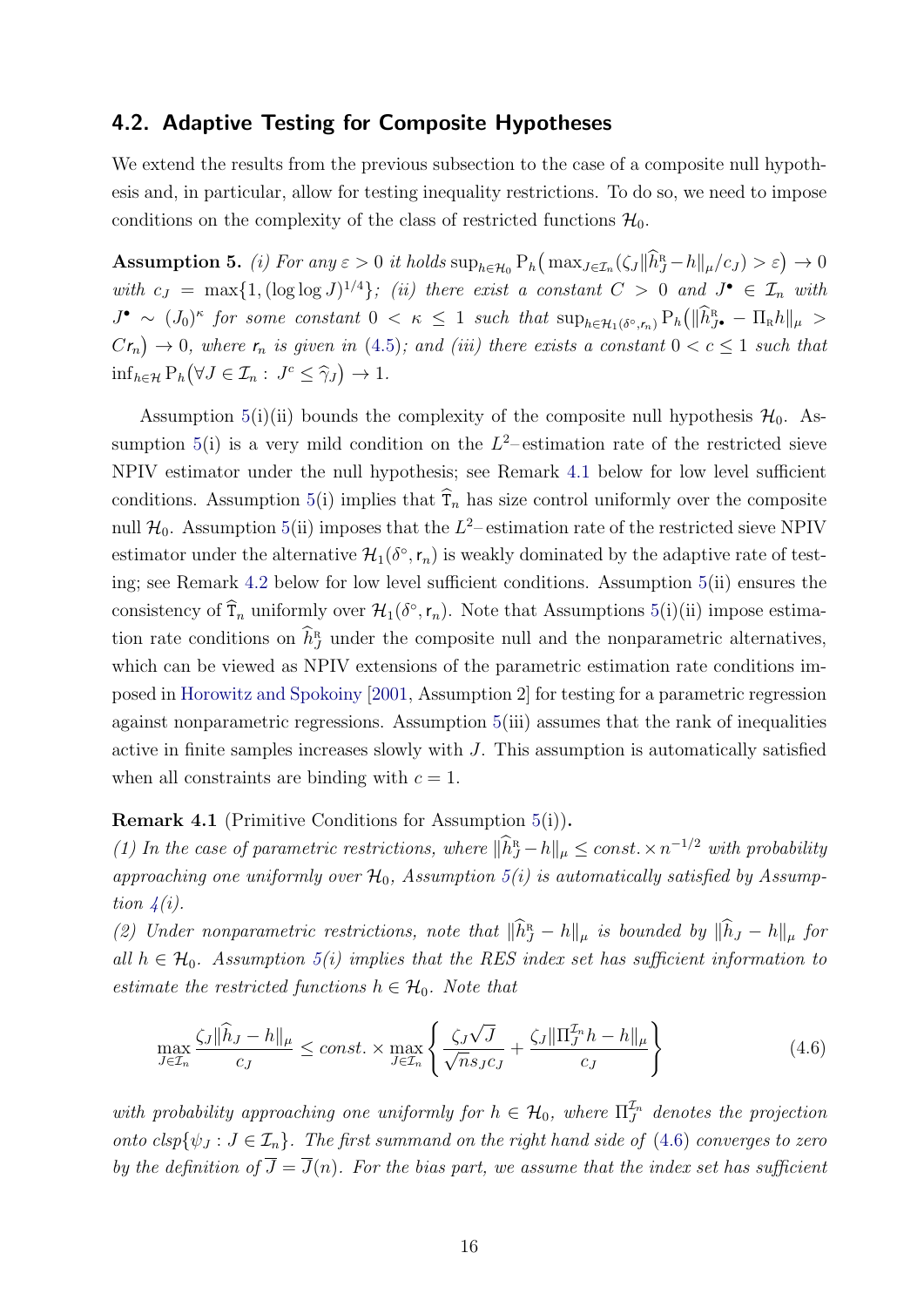information to approximate the NPIV function h. Let  $p_0$  denote the smoothness and  $d_0$  the dimension of the nonparametric component under  $\mathcal{H}_0$ . If  $\|\Pi_J^{\mathcal{I}_n}h - h\|_{\mu} = O(J^{-p_0/d_0})$  and  $\zeta_J = O(\sqrt{J})$ , the second summand of the right hand side of [\(4.6\)](#page-16-3) uniformly converges to zero if  $p_0 \geq d_0/2$ . Since the class of restricted functions  $\mathcal{H}_0$  is a less complex subset of  $\mathcal{H}$ , it is reasonable to assume that  $p_0/d_0 \geq p/d_x$  and thus  $p_0 \geq d_0/2$  is automatically satisfied given Assumption  $4(iii)$  $4(iii)$ .

<span id="page-17-0"></span>**Remark 4.2** (Primitive Conditions for Assumption [5\(](#page-16-1)ii)). Assumption 5(ii) restricts the complexity of the null hypothesis to have no effect on the adaptive minimax rate of testing asymptotically, which is automatically satisfied in the severely ill-posed case (as long as the smoothness  $p_0$  of  $\mathcal{H}_0$  satisfies  $p_0 \geq p$ ). We consider the mildly ill-posed case below. Let  $p_0$  be the smoothness and  $d_0$  the dimension of the nonparametric components in the class of null functions  $H_0$ . The  $L^2$ -convergence rate of estimation is given by  $n^{-1/2}J^{a/d_0+1/2}+J^{-p_0/d_0}$ , see Remark [3.2.](#page-13-3) Choosing  $J^{\bullet} \sim n^{d_0/(2(p_0+a)+d_0)}$  to level the variance and squared bias, the resulting  $L^2$ -rate of estimation is bounded by the optimal rate of testing  $(\sqrt{\log \log n}/n)^{2p/(4(p+a)+d_x)}$  if

<span id="page-17-1"></span>
$$
p_0 \ge p \frac{4a + 2d_0}{4a + d_x}.\tag{4.7}
$$

This imposes additional smoothness restrictions on  $H_0$ . In the absence of ill-posedness, *i.e.*,  $a = 0$ , and when  $d_x = d_0$ , the condition [\(4.7\)](#page-17-1) is equivalent to  $p_0 \geq 2p$ . Larger degrees of ill-posedness relax condition [\(4.7\)](#page-17-1). For instance, when  $d_x = d_0 = 1$ ,  $a = 1$  implies a smoothness restriction of  $p_0 \geq 1.2p$  and becomes even less restrictive for larger values of a. In addition, under  $d_0 \leq d_x/2$ , condition [\(4.7\)](#page-17-1) only requires  $p_0 \geq p_x$ . In this sense, we impose mild additional smoothness assumptions for the class of restricted functions. This is satisfied if the projection on  $\mathcal{H}^{\text{R}}$  leads to a modest increase of smoothness of alternative functions  $h \in \mathcal{H}_1(\delta^{\circ}, r_n)$ .

The next result establishes an upper bound for the rate of testing for a composite null hypothesis using the test statistic  $\widehat{T}_n$  given in [\(2.9\)](#page-9-1).

<span id="page-17-2"></span>**Theorem 4.2.** Let Assumptions  $1(i)$  $1(i)$ -(iii),  $2(i)(v)$  $2(i)(v)$ , [4,](#page-14-2) and [5](#page-16-1) be satisfied. Consider testing the composite hypothesis

$$
\mathcal{H}_0 = \left\{ h \in \mathcal{H} : \|h - \mathcal{H}^{\scriptscriptstyle\mathrm{R}}\|_{\mu} = 0 \right\} \text{ versus } \mathcal{H}_1(\delta, r_n) = \left\{ h \in \mathcal{H} : \|h - \mathcal{H}_0\|_{\mu}^2 \geq \delta \, r_n^2 \right\}.
$$

Then, for any  $\alpha \in (0,1)$  there exists a constant  $\delta^{\circ} > 0$  such that

$$
\limsup_{n \to \infty} \left\{ \sup_{h \in \mathcal{H}_0} \mathcal{P}_h(\widehat{\mathbf{T}}_n = 1) + \sup_{h \in \mathcal{H}_1(\delta^\circ, r_n)} \mathcal{P}_h(\widehat{\mathbf{T}}_n = 0) \right\} \le \alpha,
$$
\n(4.8)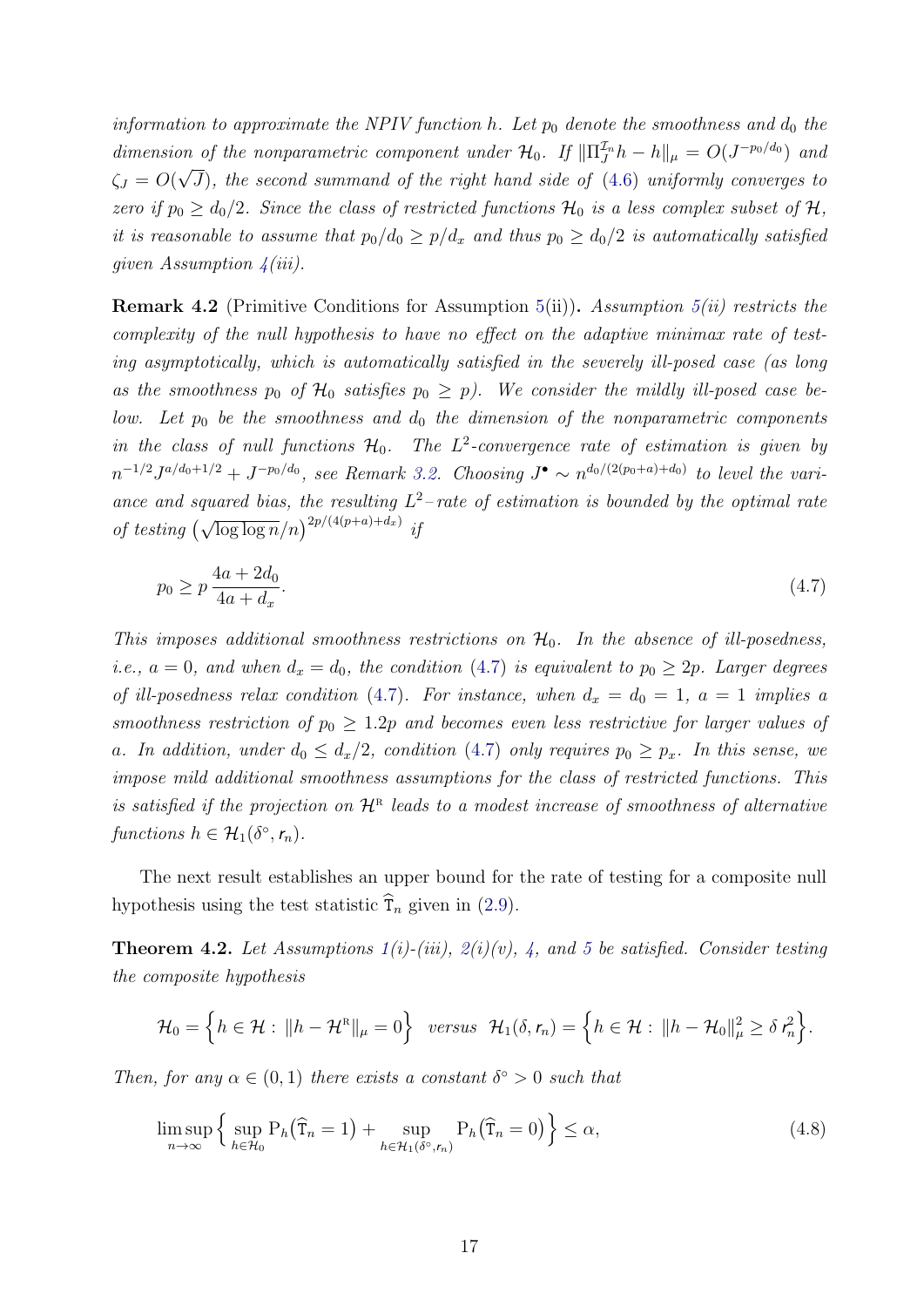where the adaptive rate  $r_n$  is given in Theorem [4.1.](#page-15-1) If in addition Assumption [3](#page-13-2) holds uniformly for  $J \in \mathcal{I}_n$ , then

- 1. Mildly ill-posed case:  $r_n = (\sqrt{\log \log n}/n)^{2p/(4(p+a)+d_x)}$ ,
- 2. Severely ill-posed case:  $r_n = (\log n)^{-p/a}$ .

Theorem [4.2](#page-17-2) states that  $\tilde{T}_n$  attains the same adaptive rate of testing  $r_n$  for a composite null as that for a simple null.

**Adaptive Testing in Semiparametric Models.** Partially parametric models are often used in empirical work and can be easily incorporated in our framework either as restricted models or as the maintained models. Let  $\Theta \oplus \mathcal{G} = \{h(x_1, x_2) = x_1'\theta + g(x_2) : \theta \in \Theta, g \in \mathcal{G}\},\$ where  $\Theta$  denotes a finite dimensional parameter space, and  $\mathcal G$  denotes a class of nonparametric functions (say  $B_{2,2}^{p_0}([0,1]^{d_0})$ ).

(1) Let the NPIV model [\(2.1\)](#page-5-1) be the maintained hypothesis. We can test inequality restrictions defined by [\(IR\)](#page-5-2) and a semiparametric structure simultaneously. For example, we can test for a partial linear structure with an increasing function  $g$  by setting  $\mathcal{H}^{\text{\tiny R}} = \{h \in \Theta \oplus \mathcal{G} : \partial_{x_2} g \geq 0\}.$  We can also test for the nonnegativity of the coefficient  $\theta$  and a partial linear restriction by setting  $\mathcal{H}^{\scriptscriptstyle\mathrm{R}}=\{h\in\Theta\oplus\mathcal{G}: \partial_{x_1}h\geq 0\}$ . We allow for semiparametric restriction of [\(ER\)](#page-6-0) by taking  $\mathcal{H}^{\text{\tiny R}} = \Theta \oplus \mathcal{G}$ .

(2) Let the partial linear IV model be the maintained hypothesis in model [\(2.1\)](#page-5-1) with  $\mathcal{H} = \Theta \oplus \mathcal{G}$ . Monotonicity in all arguments of h can be imposed by  $\mathcal{H}^{\text{R}} = \{h \in \Theta \oplus \mathcal{G} :$  $\theta \geq 0, \partial_{x_2} g \geq 0$ . We also allow for second or higher order derivatives in the hypotheses considered above. When we test simultaneously for shape restrictions and a semiparametric structure, the reduced dimensionality of the (null) restricted model implies that Assump-tion [5\(](#page-16-1)ii) holds, as long as  $p_0 \geq p$ , see Remark [4.2.](#page-17-0) In particular we may assume  $d_x = 1$  if a partial linear structure is imposed as the maintained hypothesis.

### <span id="page-18-0"></span>4.3. Confidence Sets in  $L^2$

One can construct  $L^2-$  confidence sets by inverting our data-driven tests for a NPIV function. The resulting confidence sets impose conjectured restrictions on the function of interest h. The  $(1 - \alpha)$ –confidence set for a NPIV function h is given by

$$
\mathcal{C}_n(\alpha) = \left\{ h \in \mathcal{H}^n : \frac{n \widehat{D}_J(h)}{\widehat{v}_J} \leq \widehat{\eta}_J(\alpha) \quad \text{for all } J \in \widehat{\mathcal{I}}_n \right\}.
$$
 (4.9)

This confidence set is fully data-driven and does not depend on additional tuning parameters. The following corollary exploits our previous results to characterize the asymptotic size and power properties of our procedure.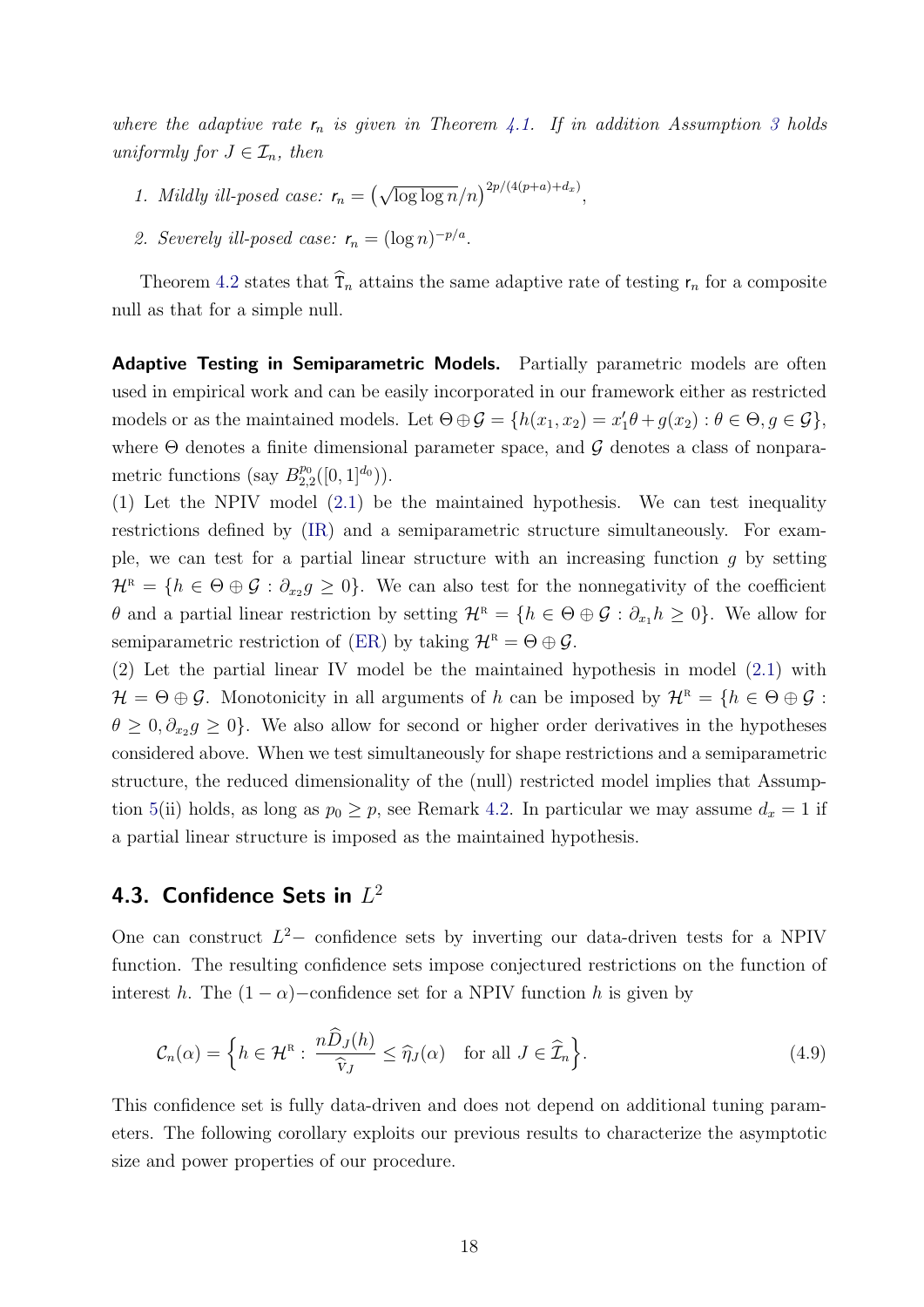<span id="page-19-0"></span>**Corollary 4.2.** Let Assumptions  $1(i)$  $1(i)$ -(iii),  $2(i)(v)$  $2(i)(v)$ , [4,](#page-14-2) and [5](#page-16-1) be satisfied. Let  $r_n$  be the rate of testing given in Theorem [4.2.](#page-17-2) Then, for any  $\alpha \in (0,1)$  it holds

<span id="page-19-1"></span>
$$
\limsup_{n \to \infty} \sup_{h \in \mathcal{H}_0} P_h \left( h \notin \mathcal{C}_n(\alpha) \right) \le \alpha \tag{4.10}
$$

and there exists a constant  $\delta^{\circ} > 0$  such that

<span id="page-19-2"></span>
$$
\liminf_{n \to \infty} \inf_{h \in \mathcal{H}_1(\delta^\circ, r_n)} \mathcal{P}_h \left( h \notin \mathcal{C}_n(\alpha) \right) \ge 1 - \alpha. \tag{4.11}
$$

Corollary [4.2](#page-19-0) result [\(4.10\)](#page-19-1) shows that the  $L^2$  confidence set  $\mathcal{C}_n(\alpha)$  controls size uniformly over the class of functions  $\mathcal{H}_0$ . Moreover, result [\(4.11\)](#page-19-2) establishes power uniformly over the class  $\mathcal{H}_1(\delta^{\circ}, r_n)$ . We immediately see from Corollary [4.2](#page-19-0) that the diameter of the  $L^2$ confidence ball,  $\textsf{diam}(\mathcal{C}_n(\alpha)) = \sup \{ ||h_1 - h_2||_\mu : h_1, h_2 \in \mathcal{C}_n(\alpha) \},\$  depends on the degree of ill-posedness captured by the singular value  $s_{J_0}$ .

<span id="page-19-3"></span>Corollary 4.3. Let Assumptions  $1(i)$  $1(i)$ -(iii),  $2(i)(v)$  $2(i)(v)$ , [4,](#page-14-2) and [5](#page-16-1) be satisfied. Then, for any  $\alpha \in (0,1)$  we have

$$
\limsup_{n\to\infty}\sup_{h\in\mathcal{H}_0}P_h\left(\text{diam}(\mathcal{C}_n(\alpha))\geq CJ_0^{-p/d_x}\right)=0,
$$

for some constant  $C > 0$  and where the optimal sieve dimension parameter  $J_0$  is given in  $(4.3).$  $(4.3).$ 

Corollary [4.3](#page-19-3) yields a confidence set whose diameter shrinks to zero at the adaptive optimal-testing rate (of the order  $J_0^{-p/d_x}$  $\binom{-p/a_x}{0}$  and whose implementation does not require specifying the values of any unknown regularity parameters. Our confidence set  $\mathcal{C}_n(\alpha)$  thus adapts to the unknown smoothness  $p$  of the unrestricted NPIV functions.<sup>[5](#page-19-4)</sup>

Let  $\mathcal{H}_0 = \{h \in B^{p_0}_{2,2} : ||h||_{B^{p_0}_{2,2}} \le L_0\}$  with  $p_0 > p$  and  $L_0 \le L$ . It is known in statistical Gaussian White noise and regression models (see [Robins and Van Der Vaart](#page-33-8) [\[2006\]](#page-33-8) and [Cai](#page-31-10) [and Low](#page-31-10) [\[2006\]](#page-31-10)) that rate adaption is only possible over submodels  $\mathcal{H}_0$  such that the rate of estimation over the submodel is strictly larger than the rate of testing over the "supermodel" H. This suggests that it is impossible to adapt to the smoothness  $p_0$  for severely ill-posed NPIV models. In the mildly ill-posed case, this leads to the restriction  $n^{-p/(2(p+a)+d_x/2)}$  $n^{-p_0/(2(p_0+a)+d_x)}$ . This condition translates into the smoothness restriction  $p_0 < p c_a$  where  $c_a = (4a + 2d_x)/(4a + d_x)$  and hence, requires  $p_0 \in (p, c_a p)$ . The constant  $c_a$  is close to one even under modest degrees of ill-posedness. Consequently, the gain from adaptation with respect to the smoothness of restricted classes of NPIV functions is very limited.

<span id="page-19-4"></span><sup>5</sup>We thank an anonymous referee for pointing this out.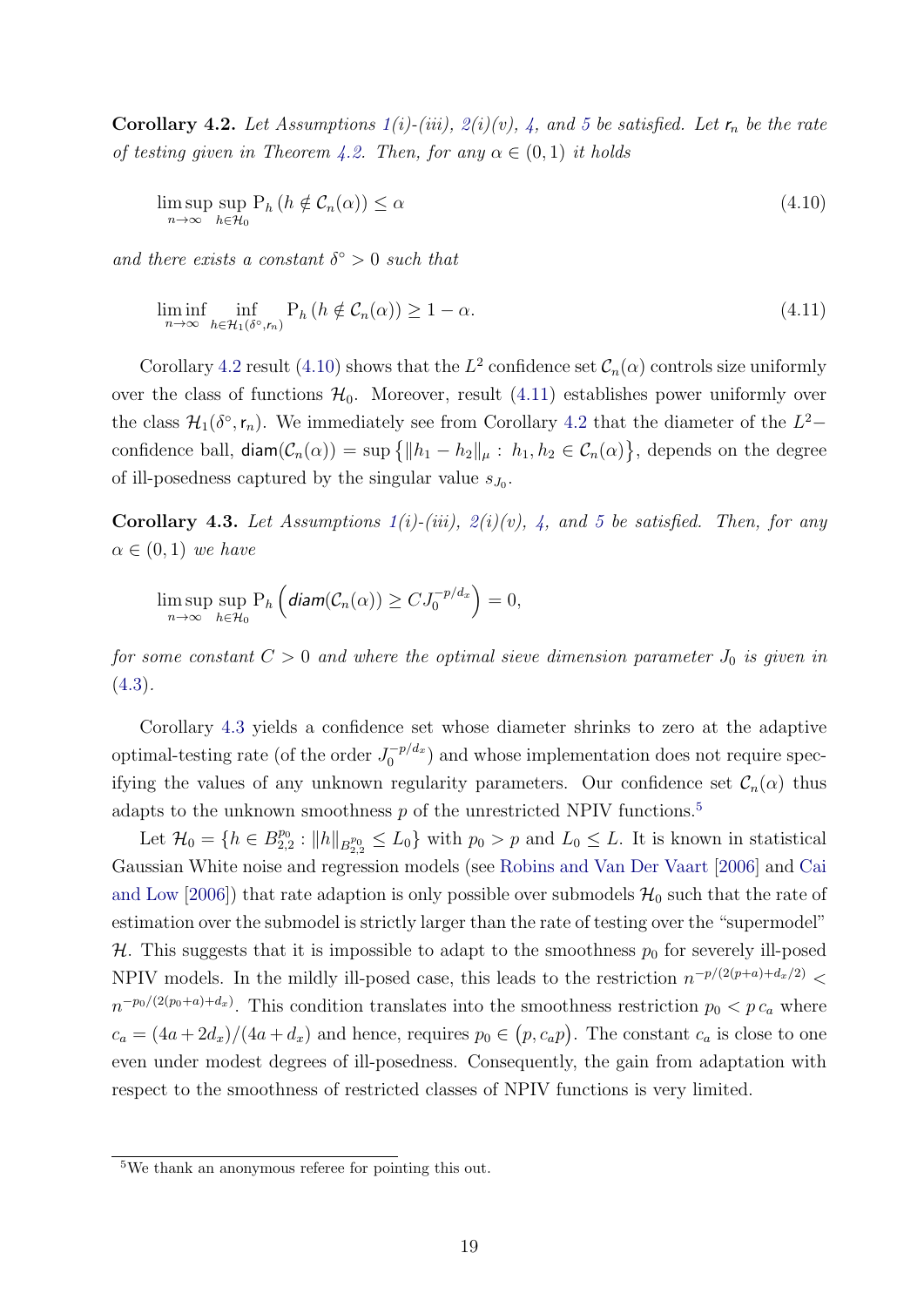### <span id="page-20-0"></span>5. Monte Carlo Studies

This section presents Monte Carlo performance of our adaptive test for monotonicity and parametric form of a NPIV function using simulation designs based on [Chernozhukov et al.](#page-31-2) [\[2015\]](#page-31-2). See the online Appendix [C](#page-46-0) for additional simulation results using other designs. In all the simulation studies we test hypotheses on the NPIV function  $h$  over the whole support of X by setting the weight function  $\mu = 1$  in the implementation of our adaptive test statistic. All the simulation results are based on 5000 Monte Carlo replications for every experiment.

For all the Monte Carlo designs in this section, Y is generated according to the NPIV model [\(2.1\)](#page-5-1) for scalar-valued random variables X and W. We let  $X_i = \Phi(X_i^*)$  and  $W_i = \Phi(W_i^*)$  where  $\Phi$  denotes the standard normal distribution function, and generate the random vector  $(X_i^*, W_i^*, U_i)$  according to

<span id="page-20-1"></span>
$$
\begin{pmatrix} X_i^* \\ W_i^* \\ U_i \end{pmatrix} \sim \mathcal{N} \left( \begin{pmatrix} 0 \\ 0 \\ 0 \end{pmatrix}, \begin{pmatrix} 1 & \xi & 0.3 \\ \xi & 1 & 0 \\ 0.3 & 0 & 1 \end{pmatrix} \right) . \tag{5.1}
$$

The parameter  $\xi$  captures the strength of instruments and varies in the experiments below. As  $\xi$  increases, the instrument becomes stronger (or the ill-posedness gets weaker). While [Chernozhukov et al.](#page-31-2) [\[2015\]](#page-31-2) fixed  $\xi = 0.5$  in their design, we let  $\xi \in \{0.3, 0.5, 0.7\}$  in our simulation studies. The functional form of  $h$  varies in different Monte Carlo designs below.

### <span id="page-20-2"></span>5.1. Adaptive Testing for Monotonicity

We generate Y according to  $(2.1)$  and  $(5.1)$ , using h from [Chernozhukov et al.](#page-31-2) [\[2015\]](#page-31-2) design:

$$
h(x) = c_0 \left[ 1 - 2\Phi\left(\frac{x - 1/2}{c_0}\right) \right]
$$
 for some constant  $0 < c_0 \le 1$ .

This function  $h(x)$  is decreasing in x, where  $c_0$  captures the degree of monotonicity. We note that  $h(x) \approx 0$  for  $c_0$  close to zero and  $h(x) \approx \phi(0)(1-2x)$  for  $c_0$  close to one, where  $\phi$ denotes the standard normal probability density function. The null hypothesis is that the NPIV function  $h$  is weakly decreasing on the support of  $X$ .

We implement our adaptive test statistic  $\hat{\tau}_n$  given in [\(2.9\)](#page-9-1) using quadratic B-spline basis functions with varying number of knots for  $h$ . Due to piecewise linear derivatives, monotonicity constraints are easily imposed on the restricted function at the derivative at  $J-1$  points. For the instrument sieve  $b^{K(J)}(W)$  we also use quadratic B-spline functions with a larger number of knots with  $K(J) = 2J$  or  $K(J) = 4J$ . Implementation of the restricted sieve NPIV estimator  $\widehat{h}_J^{\scriptscriptstyle\mathrm{R}}$  $J_J^R$  is straightforward using the R package coneproj.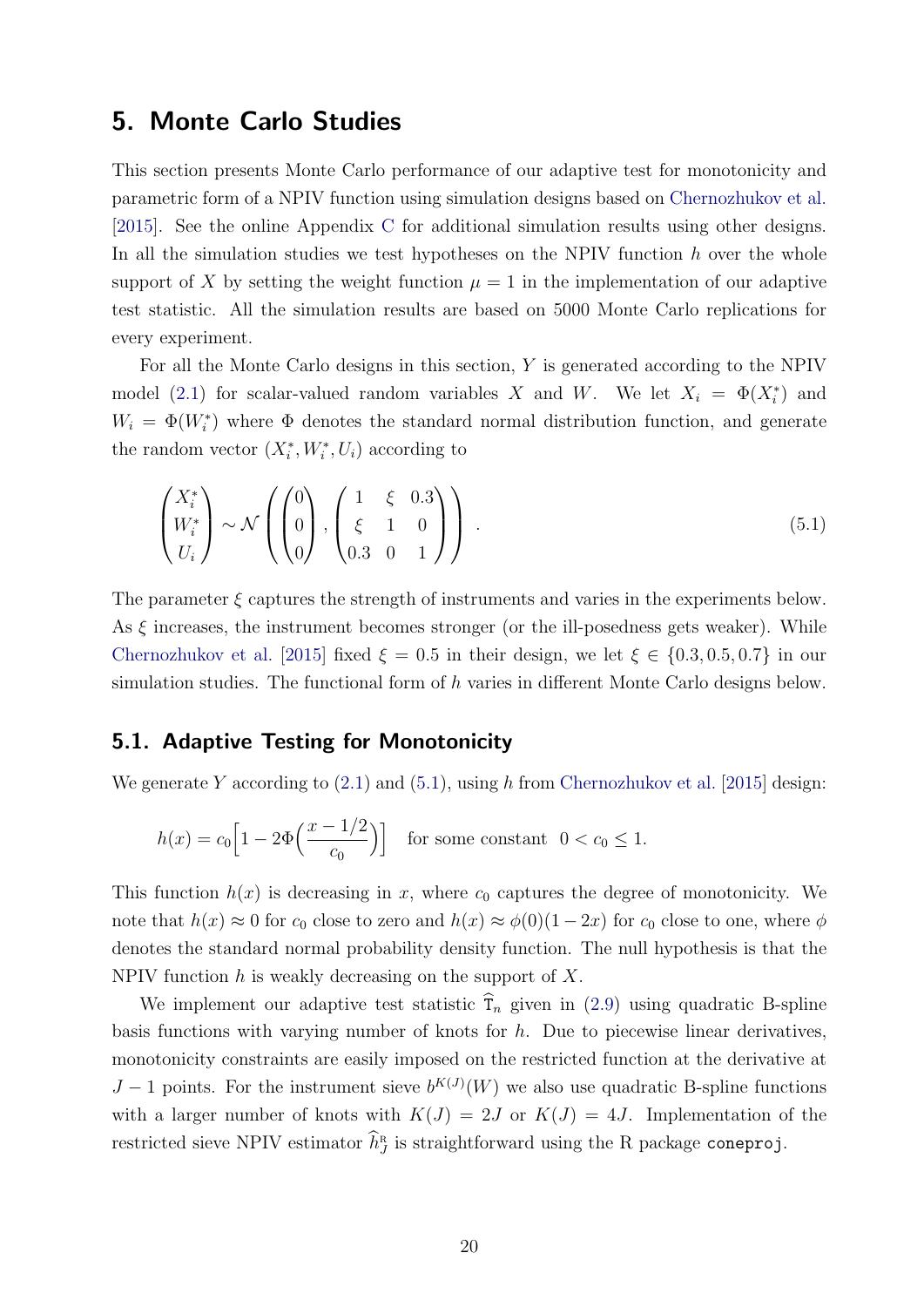<span id="page-21-0"></span>

| $\boldsymbol{n}$ | $c_0$        | ξ   |       | $\hat{\mathbf{T}}_n$ with $K=2J$ |       | $\overline{J}$ |           | $\widehat{\mathrm{T}}_n$ with $K=4J$ |       | $\widehat{J}$ |           |       | $T_{n,3}^B$ with $K = 2J = 6$ |
|------------------|--------------|-----|-------|----------------------------------|-------|----------------|-----------|--------------------------------------|-------|---------------|-----------|-------|-------------------------------|
|                  |              |     | 10%   | $5\%$                            | $1\%$ | at $5\%$       | 10%       | $5\%$                                | $1\%$ | at $5\%$      | 10%       | $5\%$ | $1\%$                         |
| 500              | 0.01         | 0.3 | 0.029 | 0.008                            | 0.000 | 3.00           | 0.053     | 0.021                                | 0.002 | $3.02\,$      | 0.026     | 0.004 | 0.001                         |
|                  |              | 0.5 | 0.043 | 0.014                            | 0.000 | $3.31\,$       | 0.049     | 0.019                                | 0.002 | 3.35          | 0.061     | 0.021 | 0.002                         |
|                  |              | 0.7 | 0.047 | 0.021                            | 0.003 | 3.56           | 0.049     | 0.024                                | 0.006 | 3.57          | 0.048     | 0.016 | 0.002                         |
|                  | 0.1          | 0.3 | 0.024 | 0.005                            | 0.000 | 3.00           | 0.045     | 0.015                                | 0.001 | 3.03          | 0.021     | 0.004 | 0.000                         |
|                  |              | 0.5 | 0.033 | 0.007                            | 0.000 | 3.34           | 0.036     | $0.012\,$                            | 0.001 | 3.38          | 0.050     | 0.016 | 0.001                         |
|                  |              | 0.7 | 0.033 | $0.014\,$                        | 0.001 | 3.65           | 0.035     | 0.016                                | 0.003 | 3.63          | 0.034     | 0.010 | 0.001                         |
|                  | $\mathbf{1}$ | 0.3 | 0.017 | 0.004                            | 0.000 | 3.00           | 0.031     | 0.008                                | 0.000 | 3.03          | 0.015     | 0.002 | 0.000                         |
|                  |              | 0.5 | 0.019 | 0.004                            | 0.000 | 3.38           | 0.020     | 0.006                                | 0.000 | 3.41          | 0.031     | 0.011 | 0.000                         |
|                  |              | 0.7 | 0.015 | 0.005                            | 0.000 | 3.76           | 0.017     | 0.007                                | 0.001 | 3.74          | 0.015     | 0.004 | 0.000                         |
| 1000             | 0.01         | 0.3 | 0.034 | 0.009                            | 0.000 | 3.01           | 0.051     | 0.018                                | 0.001 | 3.06          | 0.041     | 0.012 | 0.001                         |
|                  |              | 0.5 | 0.034 | 0.013                            | 0.001 | 3.49           | 0.043     | 0.016                                | 0.002 | 3.44          | 0.067     | 0.026 | 0.003                         |
|                  |              | 0.7 | 0.049 | 0.021                            | 0.003 | 3.84           | 0.052     | $0.025\,$                            | 0.003 | 3.94          | 0.049     | 0.014 | 0.001                         |
|                  | 0.1          | 0.3 | 0.029 | 0.007                            | 0.000 | 3.01           | 0.042     | 0.014                                | 0.001 | 3.07          | 0.036     | 0.010 | 0.001                         |
|                  |              | 0.5 | 0.024 | 0.009                            | 0.000 | 3.55           | 0.031     | 0.011                                | 0.001 | 3.48          | $0.051\,$ | 0.018 | 0.003                         |
|                  |              | 0.7 | 0.031 | 0.014                            | 0.002 | 3.99           | 0.037     | 0.016                                | 0.003 | 4.08          | 0.027     | 0.008 | 0.001                         |
|                  | $\mathbf{1}$ | 0.3 | 0.020 | 0.004                            | 0.000 | 3.02           | 0.027     | 0.006                                | 0.000 | 3.07          | 0.024     | 0.006 | 0.000                         |
|                  |              | 0.5 | 0.012 | 0.002                            | 0.000 | 3.63           | 0.015     | 0.004                                | 0.000 | 3.54          | 0.029     | 0.008 | 0.001                         |
|                  |              | 0.7 | 0.013 | 0.005                            | 0.001 | 4.19           | 0.015     | 0.006                                | 0.001 | 4.28          | 0.007     | 0.002 | 0.000                         |
| 5000             | 0.01         | 0.3 | 0.035 | 0.012                            | 0.001 | 3.38           | 0.041     | 0.015                                | 0.001 | 3.38          | 0.076     | 0.028 | 0.003                         |
|                  |              | 0.5 | 0.056 | 0.023                            | 0.003 | 3.53           | 0.058     | 0.024                                | 0.005 | 3.62          | 0.070     | 0.029 | 0.005                         |
|                  |              | 0.7 | 0.053 | 0.029                            | 0.006 | 4.09           | $0.058\,$ | $\,0.032\,$                          | 0.005 | 4.16          | 0.042     | 0.013 | 0.002                         |
|                  | 0.1          | 0.3 | 0.028 | 0.008                            | 0.001 | 3.40           | 0.033     | 0.012                                | 0.001 | 3.39          | 0.060     | 0.021 | 0.003                         |
|                  |              | 0.5 | 0.035 | 0.012                            | 0.001 | 3.67           | 0.036     | 0.014                                | 0.002 | 3.75          | 0.040     | 0.013 | 0.002                         |
|                  |              | 0.7 | 0.040 | 0.018                            | 0.005 | 4.41           | 0.036     | 0.018                                | 0.004 | 4.44          | 0.012     | 0.003 | 0.000                         |
|                  | 1            | 0.3 | 0.015 | 0.004                            | 0.000 | 3.48           | 0.017     | 0.006                                | 0.000 | 3.40          | 0.035     | 0.012 | 0.001                         |
|                  |              | 0.5 | 0.012 | 0.003                            | 0.000 | 3.88           | 0.012     | 0.005                                | 0.001 | 3.93          | 0.010     | 0.003 | 0.000                         |
|                  |              | 0.7 | 0.012 | 0.006                            | 0.001 | 4.77           | 0.010     | $0.004$ $0.001$                      |       | 4.77          | 0.001     | 0.000 | 0.000                         |

Table 1: Testing Monotonicity – Empirical size of our adaptive test  $\hat{T}_n$  and of the nonadaptive bootstrap test  $T_{n,3}^B$ . Design from Section [5.1.](#page-20-2)

Table [1](#page-21-0) presents the average data-driven choice of tuning parameter  $J$ , denoted by  $\widehat{J}$ , at the nominal level  $\alpha = 0.05$ . Specifically,  $\hat{J}$  is the average choice of J that maximizes  $\widehat{W}_{J}(\alpha)$ over the RES index set  $\widehat{\mathcal{I}}_n$  when the null is not rejected; and is the smallest  $J \in \widehat{\mathcal{I}}_n$  such that  $\widehat{W}_J(\alpha) > 1$  when the null is rejected. This data-driven choice of J corresponds to early stopping when the null is rejected. From Table [1](#page-21-0) we see that the average data-driven choice  $\widehat{J}$  increases as the strength of instruments increases (captured by the parameter  $\xi$ ). Further,  $\widehat{J}$  decreases as the regularity of the NPIV function h declines (captured by the parameter  $c_0$ ). This is due to the fact that with increasing nonlinearity of h a smaller degree of knots is sufficient to reject the null hypothesis. We also see little difference between the choices  $K(J) = 2J$  and  $K(J) = 4J$ , especially so for larger sample sizes. This is consistent with our theory that J, the dimension of the sieve basis used to approximate the unrestricted NPIV function  $h$ , is the key tuning parameter in our minimax rate adaptive testing.

Table [1](#page-21-0) reports empirical rejection probabilities under the null hypothesis using our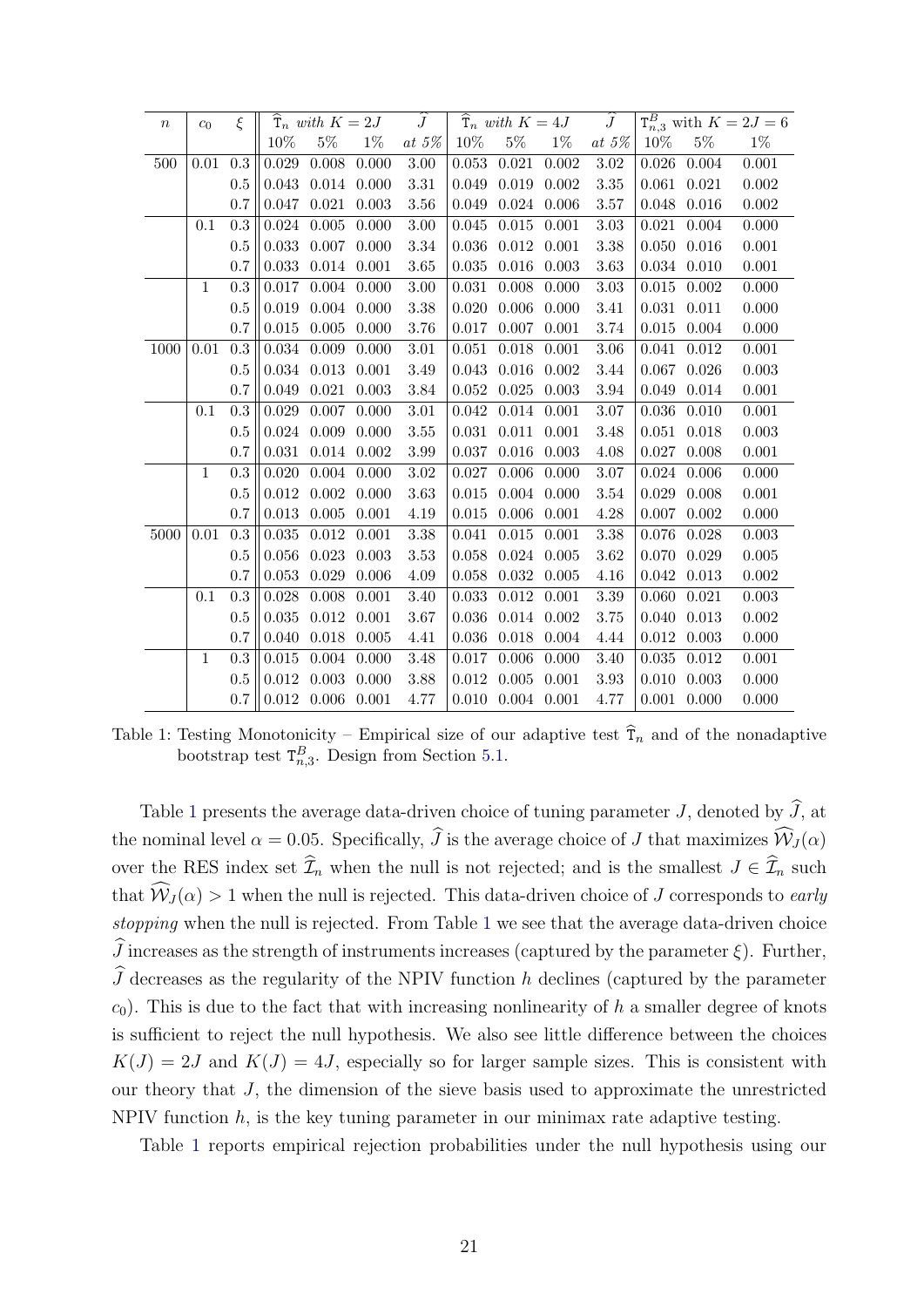adaptive test  $\hat{T}_n$  for different nominal levels. Results are presented under the different parameter values for  $\xi \in \{0.3, 0.5, 0.7\}$  and  $c_0 \in \{0.01, 0.1, 1\}$  $c_0 \in \{0.01, 0.1, 1\}$  $c_0 \in \{0.01, 0.1, 1\}$ . Overall, we see from Table 1 that our adaptive test  $\widehat{T}_n$  provides adequate size control across different instrument strength  $\xi$  and degree of monotonicity  $c_0$ . Table [G](#page-47-0) in the online Appendix [C](#page-46-0) shows that our test controls size also for a sample size of  $n = 10000$ . In Table [1,](#page-21-0) we also compare our adaptive test to a nonadaptive bootstrap test  $T_{n,3}^B$  of [Fang and Seo](#page-32-0) [\[2021\]](#page-32-0) with fixed choices of sieve dimension  $J = 3$  and  $K = 2J = 6$ . Their statistic  $T_{n,3}^B$  is computed using a standard Gaussian multiplier bootstrap critical values  $\hat{\eta}_J(\alpha)$  (and their other recommended tuning parameters of  $c_n = (\log J)^{-1}$  and  $\gamma_n = 0.01/\log n$ ) with  $J = 3$ . In our simulations, we use 200 bootstrap iterations. Both our adaptive tests and their nonadaptive bootstrap test for null of monotonicity are similarly undersized.

We next examine the rejection probabilities of our adaptive test when the data is generated according to [\(2.1\)](#page-5-1) and [\(5.1\)](#page-20-1) using the NPIV function

<span id="page-22-1"></span>
$$
h(x) = -x/5 + c_A \left(x^2 + c_B \sin(2\pi x)\right),\tag{5.2}
$$

where  $0 \le c_A \le 2$  and  $c_B \in \{0, 0.5, 1\}$ . When  $c_B = 0$ , the null hypothesis of weakly decreasing NPIV function h over the support of X is satisfied only if  $c_A \leq 0.1$ . When  $c_B = 0.5$  (or  $c_B = 1$ ), the null hypothesis is satisfied only if  $c_A \leq 0.1/(1 + \pi/2) \approx 0.04$  (or  $c_A \leq 0.1/(1+\pi) \approx 0.02$ .

Figure [1](#page-23-0) depicts the size-adjusted empirical power function of our adaptive monotonicity test  $\hat{\tau}_n$  (solid lines) with  $K(J) = 4J$  under the 5% nominal level for different parameters  $\xi \in \{0.5, 0.7\}$  and sample sizes  $n \in \{500, 1000\}$ . It shows that our adaptive test becomes more powerful, for  $c_A > 0.1$ , as the parameter of instrument strength  $\xi$  and the sample size  $n$  increase. Figure [1](#page-23-0) also plots the size-adjusted empirical power of the nonadaptive bootstrap test  $T_{n,3}^B$  (dashed lines), under the 5% nominal level, with fixed sieve dimension  $J = 3$  and  $K = 4J = 12$ , based on 200 bootstrap iterations.

Figure [1](#page-23-0) highlights the importance of adaptation for the power of nonparametric tests. When the alternative is of a simple quadratic form then there is little difference between our adaptive test  $\hat{\mathsf{T}}_n$  and the nonadaptive bootstrap test  $\mathsf{T}^{\mathtt{B}}_{n,3}$  (with fixed sieve dimension  $J=3$ ). But as the amount of nonlinearity increases with the constant  $c_B$ , the nonadaptive bootstrap test becomes much less powerful than our adaptive test. For a fixed dimension parameter J, a test can have high power in a certain direction but might not be capable of detecting other nonlinearities. Note that when  $c_B = 1$  the power of the nonadaptive bootstrap test  $T_{n,3}^{\mathbb{B}}$  does not even exceed the 5% nominal level for any value of  $0 \le c_A \le 2$  (even for sample

<span id="page-22-0"></span><sup>6</sup>We note that size adjustment only has a very minor effect on the power curves and hence, power curves without size adjustment are not reported here due to the lack of space. The finite-sample power of our test with  $K(J) = 2J$  is slightly smaller than that with  $K = 4J$  when  $n = 500$ , but the power difference disappears when  $n = 1000$ .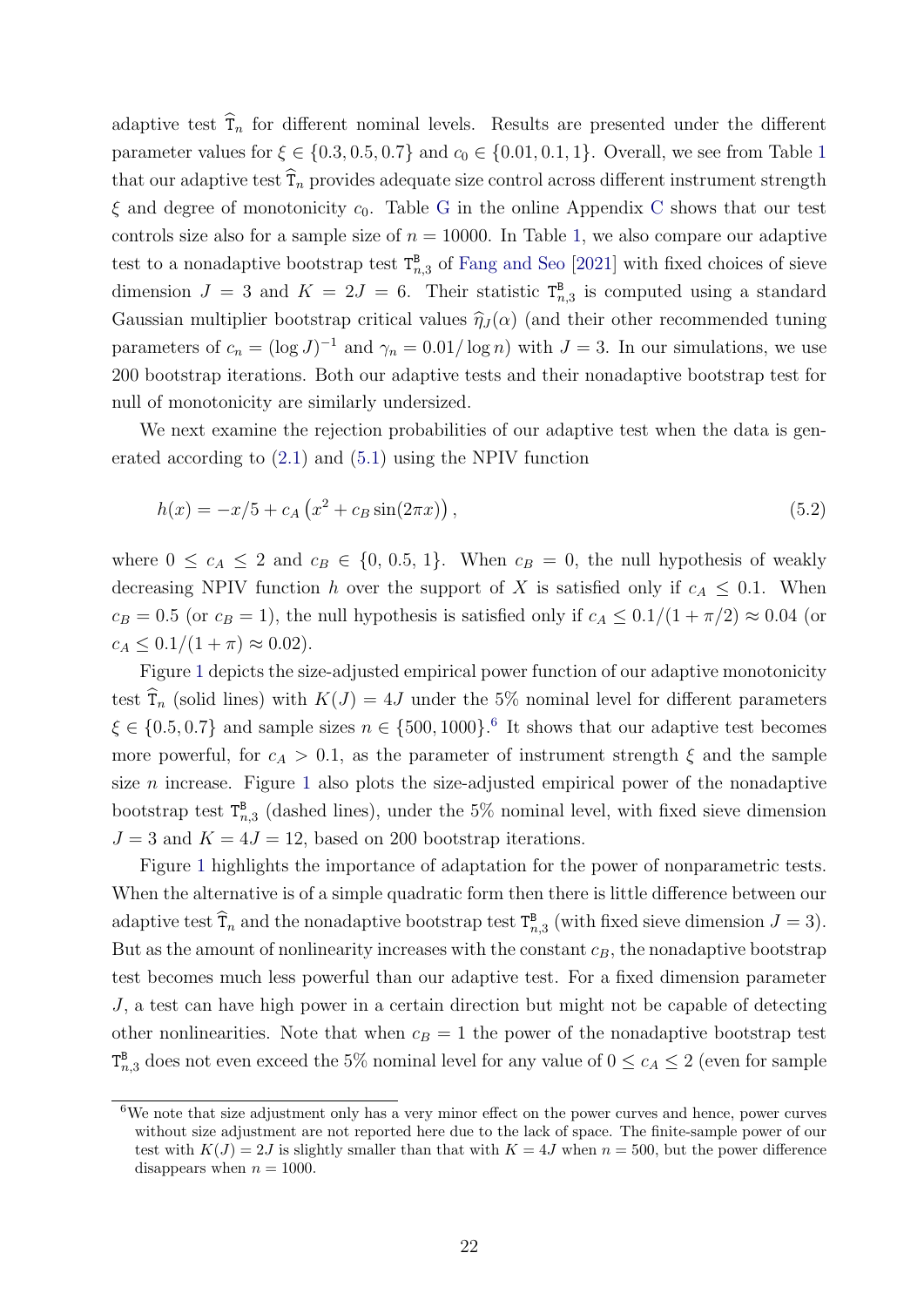<span id="page-23-0"></span>

Figure 1: Testing Monotonicity – Size-adjusted empirical powers of our adaptive test  $\hat{T}_n$  (solid lines), of nonadaptive bootstrap test  $T_{n,3}^{\mathbf{B}}$  (dashed lines in left panel with  $n = 1000$  and middle panel with  $n = 500$ ), and of "adaptive" bootstrap test  $\widehat{T}_n^B$  (dashed lines in right panel with  $n = 500$ ,  $\xi = \{0.5, 0.7\}$ . Design from Section [5.1.](#page-20-2)

size  $n = 1000$ . Similar size and power patterns are also present using another simulation design based on [Chetverikov and Wilhelm](#page-31-5) [\[2017\]](#page-31-5); see the online Appendix [C](#page-46-0) for details.

We implement the "adaptive" bootstrap analog  $\widehat{T}_n^B$  of our adaptive test with  $K(J) = 4J$ , which requires the computation of the bootstrap test value for each  $J$  in the RES index set  $\widehat{\mathcal{I}}_n$ . The statistic  $\widehat{\mathcal{I}}_n^{\text{B}}$  also builds on bootstrap critical values  $\widehat{\eta}_J(\alpha)$  following [Fang and Seo](#page-32-0) [\[2021\]](#page-32-0) (with their tuning parameters of  $c_n = (\log J)^{-1}$  and  $\gamma_n = 0.01/\log n$ ), but is now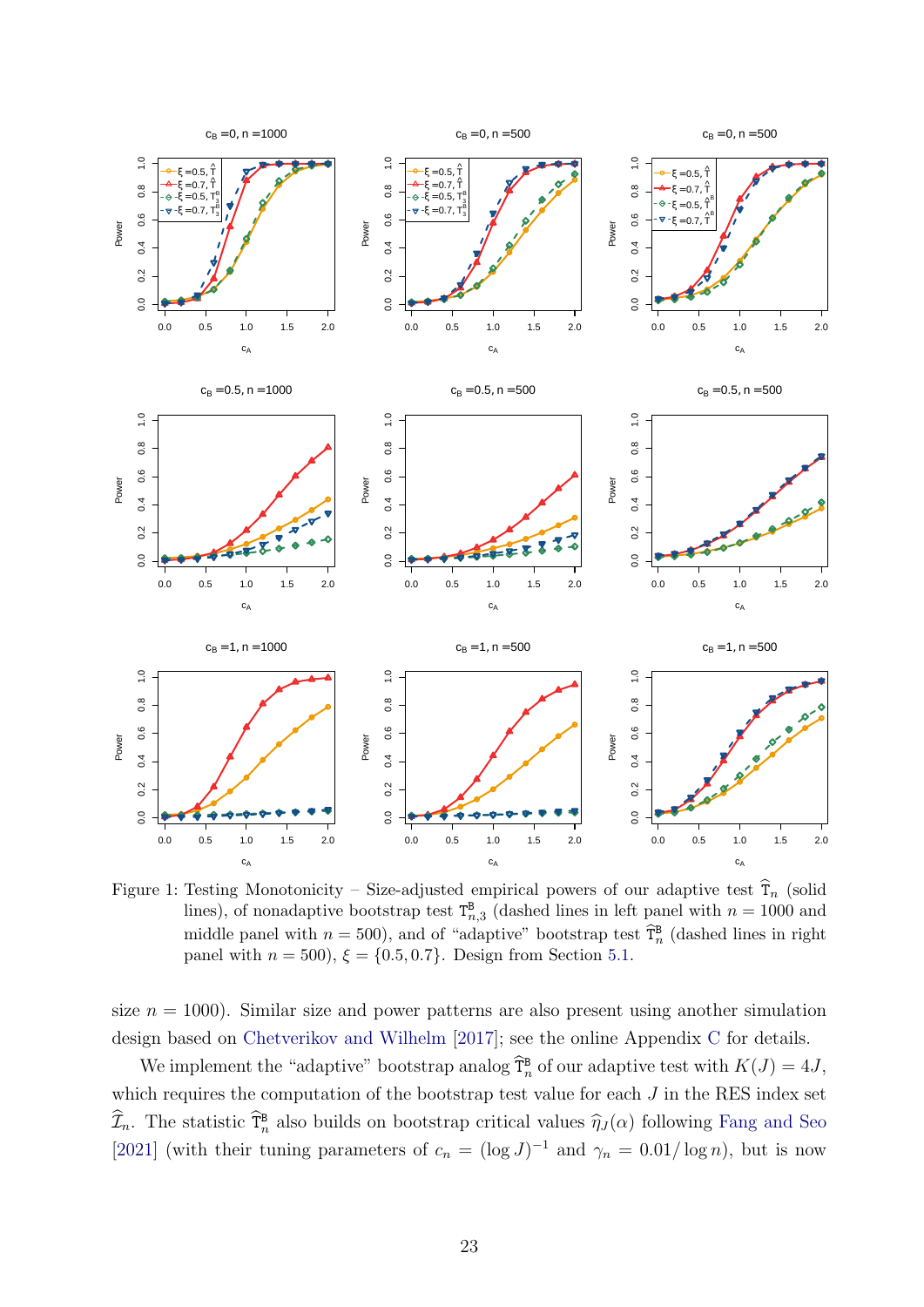computed for each  $J \in \hat{\mathcal{I}}_n$ . As above, we use 200 bootstrap iterations. The right panel of Figure [1](#page-23-0) shows the empirical power comparison of the "adaptive" bootstrap test  $\widehat{T}_n^B$  versus our simple adaptive test  $\widehat{T}_n$ . This indicates that the choice of sieve dimension J is the key tuning parameter for powerful inference in NPIV models.[7](#page-24-0)

### <span id="page-24-2"></span>5.2. Testing for Parametric Restrictions

We now test for a parametric specification. We assume that the data is generated according to the design  $(2.1)$  and  $(5.1)$  with the NPIV function h given by  $(5.2)$ . The null hypothesis is h being linear (i.e.,  $c_A = c_B = 0$ ).

We implement our adaptive test  $\hat{\tau}_n$  given in [\(2.9\)](#page-9-1) using quadratic B-spline basis functions with varying number of knots and where the constrained function coincides with the parametric 2SLS estimator. The number of knots varies within the RES index set  $\mathcal{I}_n$  as implemented in the last subsection, with  $K(J) = 2J$  and  $K(J) = 4J$ . We compare our adaptive test to the asymptotic t-test and the test by [Horowitz](#page-32-3) [\[2006\]](#page-32-3) (denoted by JH).<sup>[8](#page-24-1)</sup> To compute the JH test that involves kernel density estimation, we follow [Horowitz](#page-32-3) [\[2006\]](#page-32-3) to estimate the joint density  $f_{XW}$  using the kernel  $K(v) = (15/16)(1 - v^2)^2 \mathbb{1}\{|v| \leq 1\}$ with the kernel bandwidth chosen via cross-validation that minimizes mean squared error of density estimation.

<span id="page-24-3"></span>

| $\boldsymbol{n}$ | ξ   | $\widehat{\mathsf{T}}_n$ with $K=2J$ | $\overline{\hat{J}}$ | $\overline{\hat{\tau}_n}$ with $K=4J$ | $\tilde{J}$ | t-test | JH test |
|------------------|-----|--------------------------------------|----------------------|---------------------------------------|-------------|--------|---------|
| 500              | 0.3 | 0.010                                | 3.00                 | 0.023                                 | 3.03        | 0.001  | 0.053   |
|                  | 0.5 | 0.023                                | 3.34                 | 0.030                                 | 3.50        | 0.024  | 0.057   |
|                  | 0.7 | 0.030                                | 3.61                 | 0.032                                 | 3.63        | 0.042  | 0.054   |
| 1000             | 0.3 | 0.013                                | 3.01                 | 0.023                                 | 3.07        | 0.005  | 0.055   |
|                  | 0.5 | 0.020                                | 3.52                 | 0.030                                 | 3.50        | 0.038  | 0.055   |
|                  | 0.7 | 0.036                                | 3.91                 | 0.039                                 | 4.00        | 0.049  | 0.056   |
| 5000             | 0.3 | 0.022                                | 3.38                 | 0.028                                 | 3.41        | 0.029  | 0.057   |
|                  | 0.5 | 0.039                                | 3.59                 | 0.042                                 | 3.64        | 0.048  | 0.056   |
|                  | 0.7 | 0.045                                | 4.18                 | 0.048                                 | 4.18        | 0.050  | 0.056   |

Table 2: Testing Parametric Form – Empirical size of our adaptive test  $\hat{T}_n$ , the t-test and JH test. 5% nominal level. Design from Section [5.2.](#page-24-2)

Table [2](#page-24-3) reports empirical rejection probabilities under the null hypothesis of linearity of  $h$ , of the tests at the 5% nominal level. Results are presented under different strength of instrument values for  $\xi \in \{0.3, 0.5, 0.7\}$ . Overall, our adaptive test  $\hat{T}_n$  provides adequate size control for different parameter values of  $\xi$ . Table [H](#page-48-0) in the online Appendix [C](#page-46-0) shows

<span id="page-24-0"></span><sup>&</sup>lt;sup>7</sup>In the first submitted version [Breunig and Chen](#page-31-11) [\[2020\]](#page-31-11), we present evidences from simulations and real data applications that, in terms of finite-sample size and power, the performances of our easy-tocompute adaptive test and its bootstrapped version are virtually the same. We no longer report those results here due to the lack of space.

<span id="page-24-1"></span><sup>8</sup>[Horowitz](#page-32-3) [\[2006\]](#page-32-3) already demonstrated in his simulation studies that his test is more powerful than several existing tests including [Bierens](#page-30-0) [\[1990\]](#page-30-0)'s.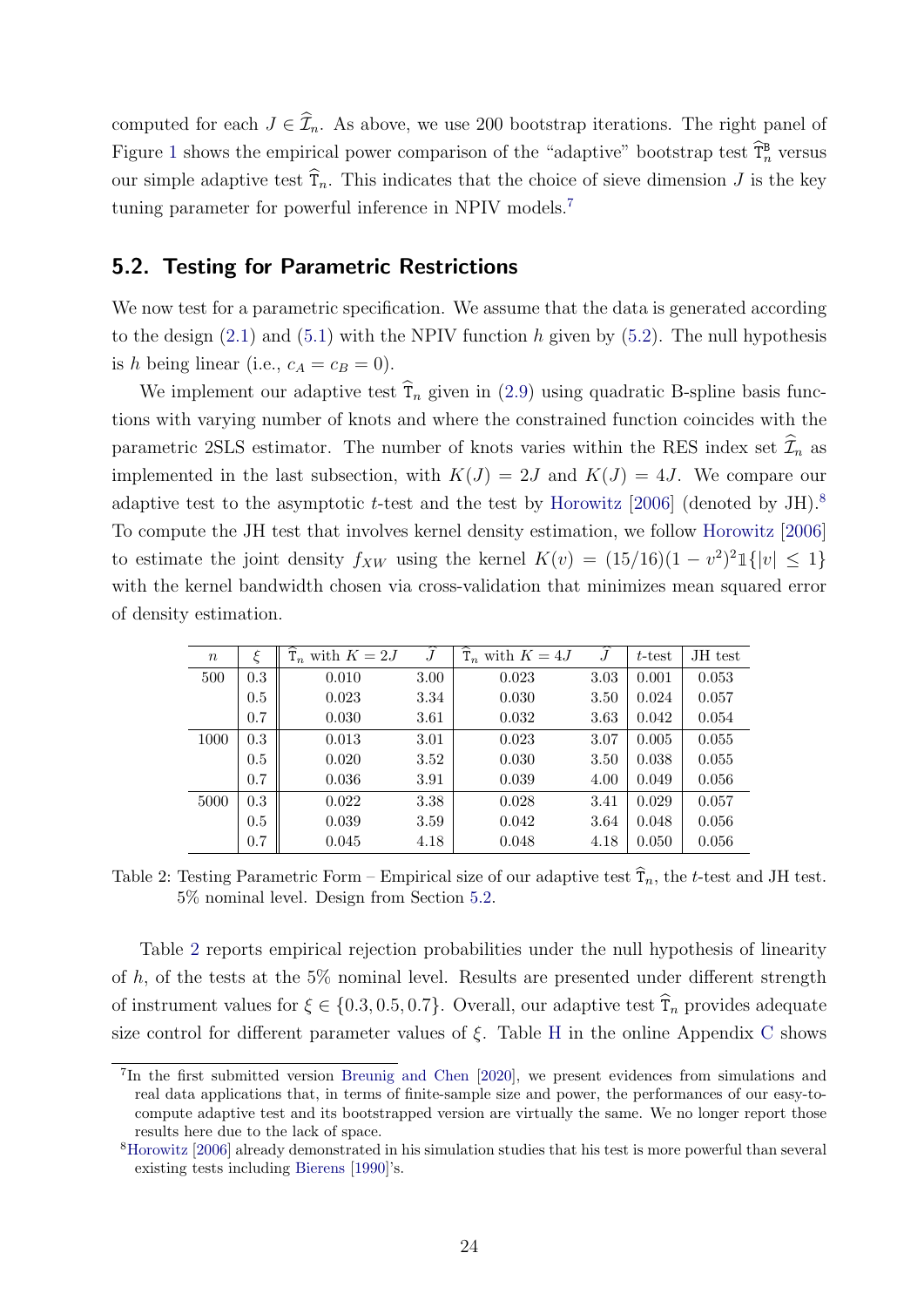that our test controls size also for a sample size of  $n = 10000$ . As the sample size grows to  $n = 5000$ , the difference in empirical size of our adaptive tests between  $K(J) = 2J$  and  $K(J) = 4J$  is only minor. This is consistent with our theory that the sieve dimension J used to approximate nonparametric alternative NPIV function is the key tuning parameter in our adaptive, minimax rate-optimal test. Table [2](#page-24-3) also reveals that the JH test is slightly over-sized while our test and the t-test are under-sized in small samples  $(n = 500, 1000)$ .

<span id="page-25-0"></span>

Figure 2: Testing Parametric Form – Size-adjusted empirical power of our adaptive test  $\tilde{T}_n$  (solid lines),  $\xi = \{0.5, 0.7\}, n = 500$ . First row: Power comparison to the t-test and JH test (dashed lines) when  $c_B = 0$ ; Second row: Power comparison to the JH test when  $c_B = 0.5$  and  $c_B = 1$ . Design from Section [5.2.](#page-24-2)

Figure [2](#page-25-0) provides size-adjusted empirical power curves for the 5% level tests with sample size  $n = 500$ . See Figure [C](#page-46-0) in the online Appendix C for empirical power curves with a larger sample size  $n = 1000$ . From both figures, we see that our adaptive test  $\hat{T}_n$  (solid lines) with  $K(J) = 4J$  has power similar to the asymptotic t-test and the JH test (dashed lines) for a simple alternative with  $c_B = 0$  (i.e., the alternative function is quadratic). When the alternative function becomes more complex with  $c_B = 0.5$ , our adaptive test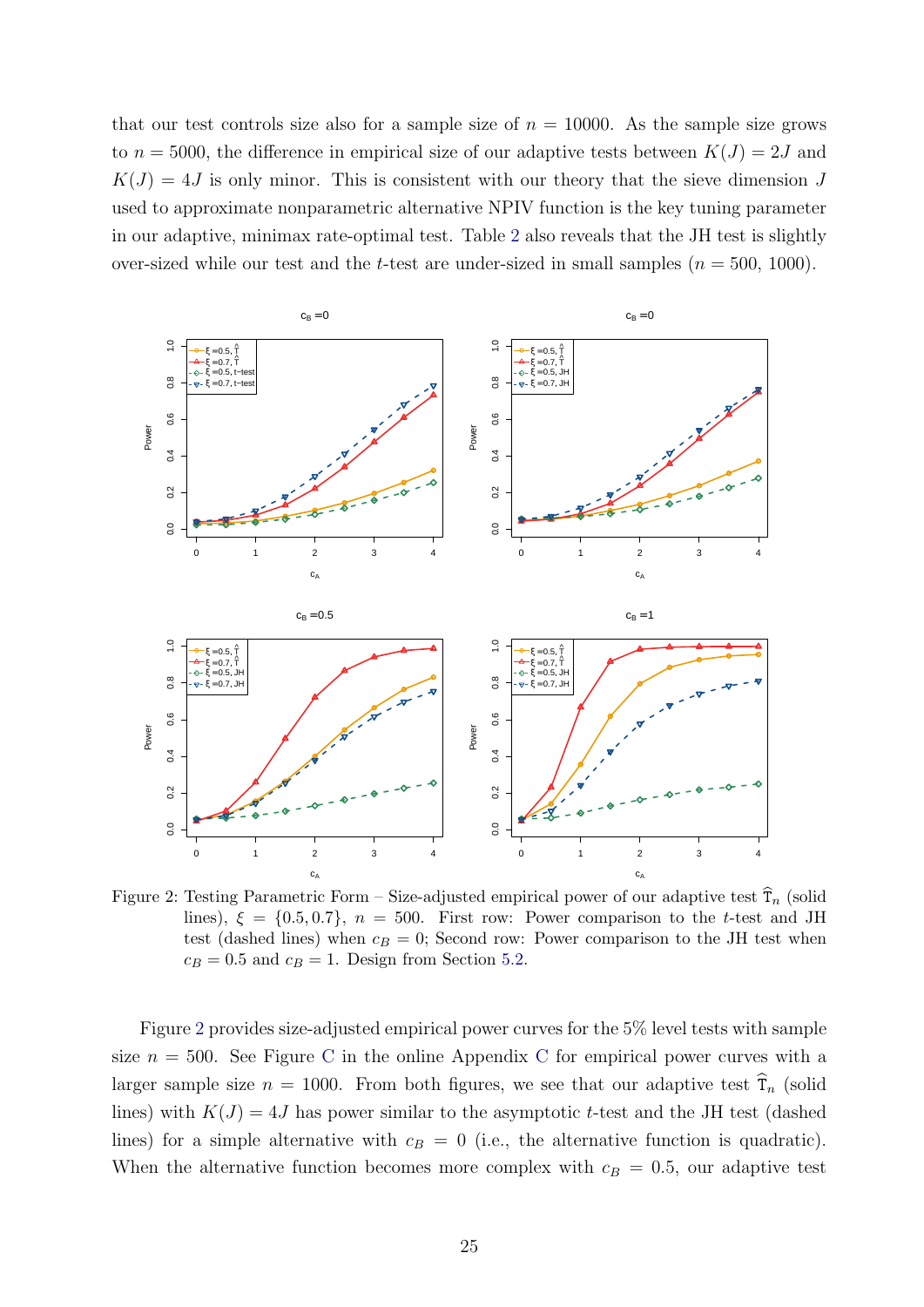becomes more powerful than the JH test. The difference in power is enlarged as the degree of nonlinearity increases to  $c_B = 1$ . This is theoretically sensible since [Horowitz](#page-32-3) [\[2006\]](#page-32-3) test is designed to have power against  $n^{-1/2}$  smooth alternative only. To sum up, our adaptive minimax test not only controls size, but also has very good finite-sample power uniformly against a large class of nonparametric alternatives.

Finally in online Appendix [C](#page-46-0) we present additional simulation comparisons of our adaptive test against our adaptive version of [Bierens](#page-30-0) [\[1990\]](#page-30-0)'s type test when the dimension of conditional instrument  $W$  is larger than the dimension of the endogenous variables  $X$ . We observe that our adaptive test again have very good size control and even better finitesample power when  $d_w > d_x$ .

# <span id="page-26-0"></span>6. Empirical Applications

We present two empirical applications of our adaptive test for NPIV models. The first one tests for connected substitutes restrictions in differentiated products demand using market level data. The second one tests for monotonicity, convexity or parametric specification of Engel curves for non-durable good consumption using household level data.

In both empirical applications, we implement our adaptive test  $\hat{T}_n$  given in [\(2.9\)](#page-9-1) with  $\mu \equiv 1$  and  $K(J) = 4J$ . The null hypothesis is rejected at the nominal level  $\alpha = 0.05$ whenever  $\widehat{\mathcal{W}}_J(\alpha) > 1$  for some  $J \in \widehat{\mathcal{I}}_n$  (the RES index set). Tables in this section report a set  $\widehat{\mathcal{J}} \subset \widehat{\mathcal{I}}_n$ , which equals to  $\arg \max_{J \in \widehat{\mathcal{I}}_n} \widehat{\mathcal{W}}_J(\alpha)$  when our test fails to reject the null hypothesis and equals to  $\{J \in \hat{\mathcal{I}}_n : \hat{W}_J(\alpha) > 1\}$  when our test rejects the null. Below, we report  $\widehat{W}_{\widehat{I}}$  with  $\widehat{J}$  being the minimal integer of  $\widehat{J}$ . We also report the corresponding p value, which should, by Bonferroni correction, be compared to the nominal level  $\alpha = 0.05$ divided by the cardinality of  $\widehat{\mathcal{I}}_n$ . Finally, since our test is based on a leave-one-out version, the value of  $\widehat{W}_{\widehat{I}}$  could be negative.

# <span id="page-26-1"></span>6.1. Adaptive Testing for Connected Substitutes in Demand for Differential Products

Recently [Berry and Haile](#page-30-2) [\[2014\]](#page-30-2) provide conditions under which a nonparametric demand system for differentiated products can be inverted to NPIV equations using Market level data. A key restriction is what they call "connected substitutes". [Compiani](#page-32-6) [\[2021\]](#page-32-6) applies their nonparametric identification results and estimates the system of inverse demand by directly imposing the connected substitutes restrictions in his implementation of sieve NPIV estimator, and obtains informative results as an alternative to BLP demand in simulation studies and a real data application.

We revisit [Compiani](#page-32-6) [\[2021\]](#page-32-6)'s empirical application using the 2014 Nielsen scanner data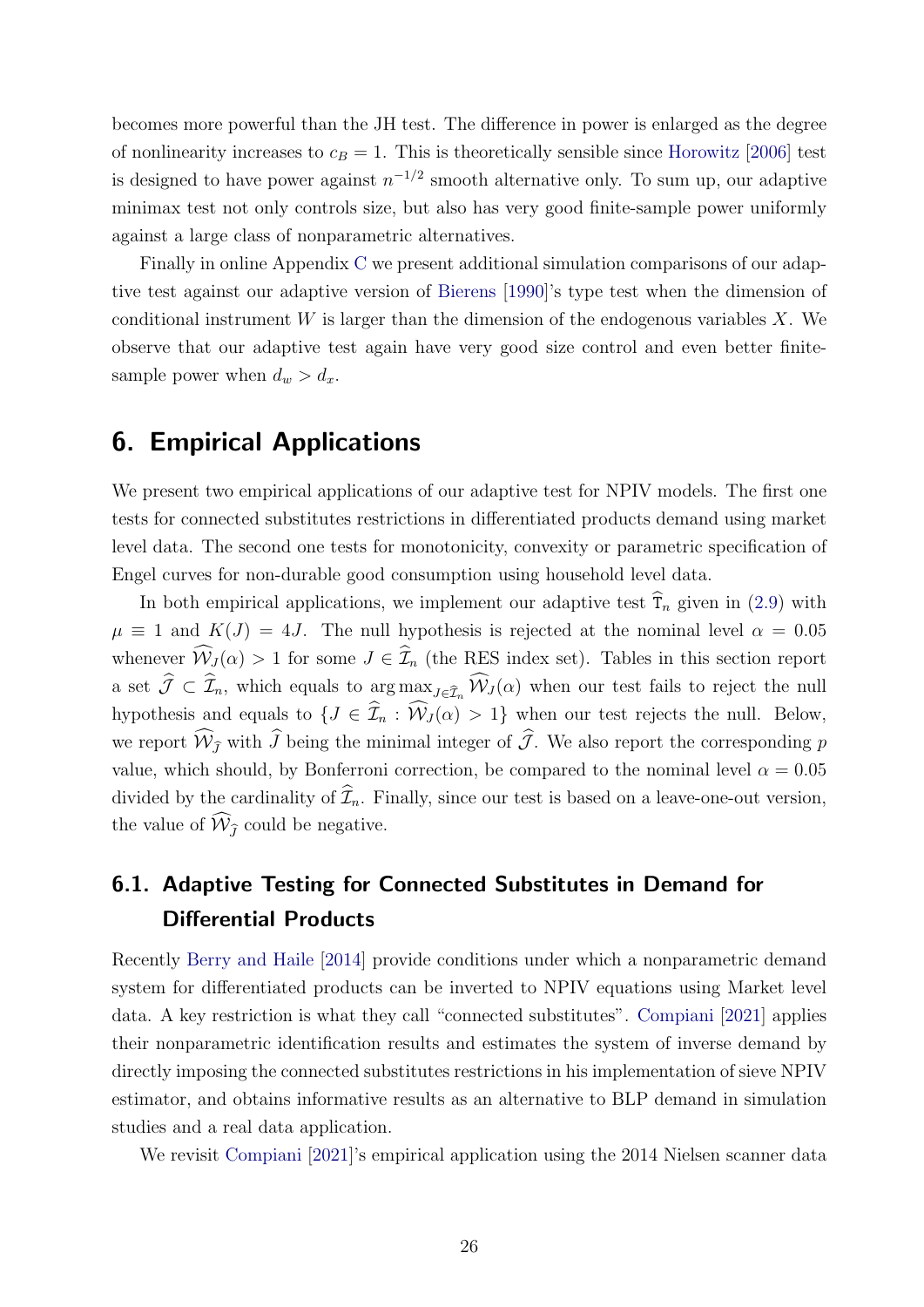set that contains market (store/week) level data of consumers in California choosing from organic strawberries, non-organic strawberries and an outside option. While [Compiani](#page-32-6) [\[2021\]](#page-32-6) directly imposes "connected substitutes" restriction in his sieve NPIV estimation of inverse demand, we want to test this restriction. Following [Compiani](#page-32-6) [\[2021\]](#page-32-6) we consider

$$
X_o + U = h(\mathbf{P}, S_o, S_{no}, In), \qquad \mathbb{E}[U|\mathbf{W}_p, X_o, X_{no}, In] = 0,
$$

where h denotes the inverse of the demand for organic strawberries,  $X_o$  denotes a measure of taste for organic products,  $X_{no}$  denotes the availability of other fruit,  $S_o$  and  $S_{no}$  denote the endogenous shares of the organic and non-organic strawberries, respectively.  $(X_o, X_{no})$ are the two included instruments for the two endogenous shares  $(S_o, S_{no})$ . In denotes store-level (zip code) income and U unobserved shocks for organic produce. The vector  $\mathbf{P} = (P_o, P_{no}, P_{out})$  denotes the endogenous prices of organic strawberries, non-organic strawberries, and non-strawberry fresh fruit, respectively. We follow [Compiani](#page-32-6) [\[2021\]](#page-32-6) and let  $\mathbf{W}_p = (W_o, W_{no}, W_{out}, W_{s1}, W_{s2})$  be a 5– dimensional vector of conditional instruments for the price vector **P**, including 3 Hausman-type instrumental variables  $(W_o, W_{no}, W_{out})$ and 2 shipping-point spot prices  $(W_{s1}, W_{s2})$  (as proxies for the wholesale prices faced by retailers).

As shown by [Compiani](#page-32-6) [\[2021,](#page-32-6) Lemma 1], the connected substitutes assumption of [Berry](#page-30-2) [and Haile](#page-30-2)  $[2014]$  implies the following shape restrictions on the function h: First, h is weakly increasing in the organic product price  $P<sub>o</sub>$ . Second, h is weakly increasing in the organic product share  $S_o$ . Third, h is weakly increasing in the non-organic product share  $S_{no}$ . Fourth,  $\partial h/\partial s_{o} \geq \partial h/\partial s_{no}$  (the so-called diagonal dominance). Below, we test for these inequality restrictions.

We consider a subset of the data set of [Compiani](#page-32-6)  $[2021]^9$  $[2021]^9$  $[2021]^9$ , where income ranges from the first and to the third quartile of its distribution and prices for organic produces are restricted to be above its 1st and below its 99th percentile. The resulting sample has size  $n = 11910$ . We implement our adaptive test  $\tilde{T}_n$  by making use of a semiparametric specification of the function h: we consider the tensor product of quadratic B-splines  $\psi^{J_1}(P_o)$  and the vector  $(1, In, P_{no}, \psi^3(S_o))$ , where we use a cubic B-spline transformation of  $S_o$  without knots and without intercept, hence  $J = 6J_1$ . The variables  $(P_{out}, S_{no}, S_{no}P_{no}, S_{no}S_o)$  are included additively and we set  $K(J) = 4J$ . We obtain the index set  $\widehat{\mathcal{I}}_n = \{24, 30, 36\}.$ 

According to Table [3,](#page-28-0) our adaptive test fails to reject that  $h$  is weakly increasing in the own price at the nominal level  $\alpha = 0.05$ , but rejects  $\partial h / \partial p_{o} \leq 0$ . Similarly, this table shows that our adaptive test also fails to reject that  $h$  is weakly increase in non-organic shares and rejects that h is weakly decreasing in  $S<sub>o</sub>$ . When testing partial derivatives, our test fails to reject that the partial effect with respect to the non-organic share is constant.

<span id="page-27-0"></span><sup>&</sup>lt;sup>9</sup>For details on the construction of the data and descriptive statistics, see [Compiani](#page-32-6) [\[2021,](#page-32-6) Appendix F].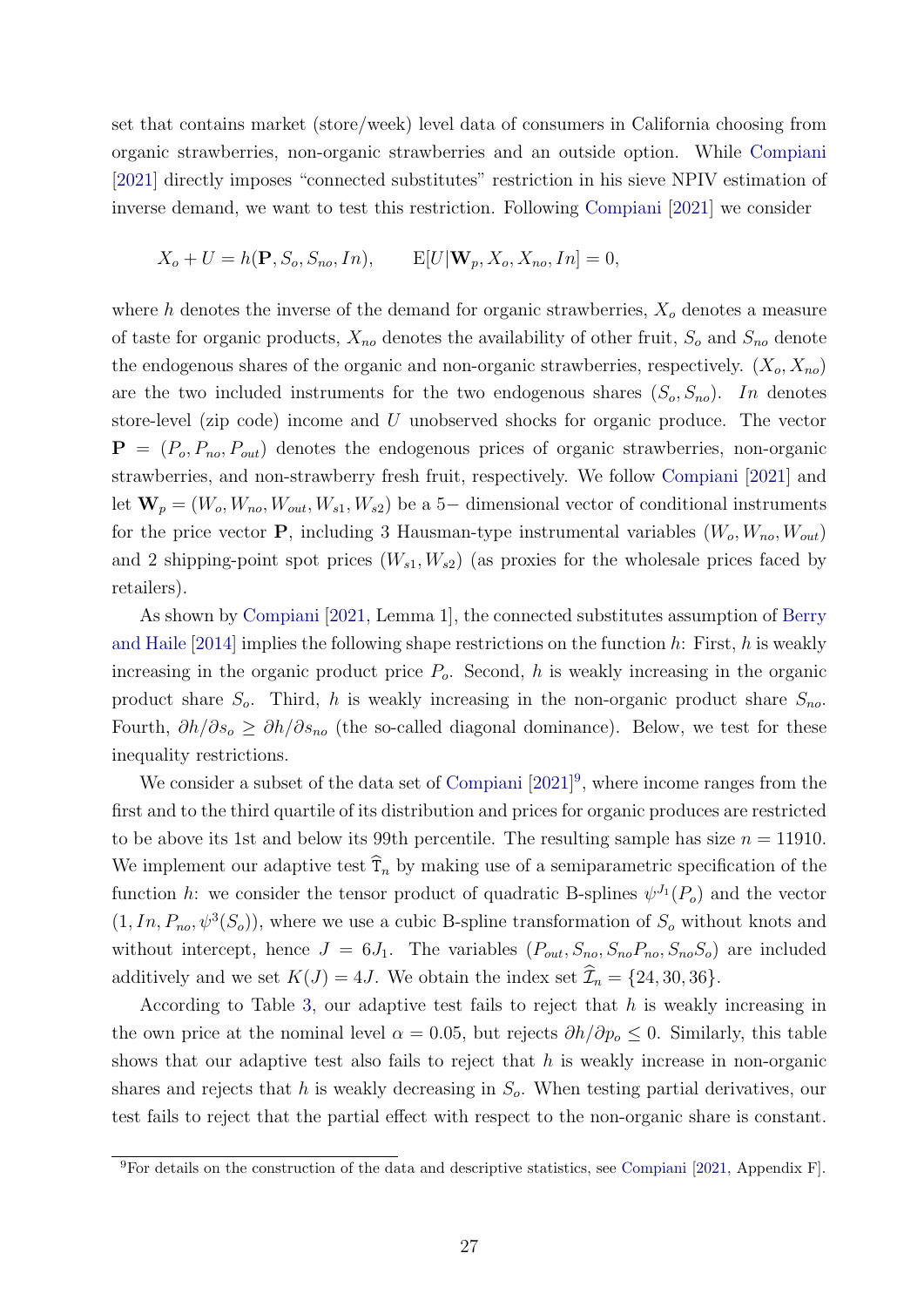<span id="page-28-0"></span>

| $H_0$                                                     | $W_{\hat{\tau}}$ | p val. | reject $H_0$ ?         | $\widehat{\mathcal{J}}$ |
|-----------------------------------------------------------|------------------|--------|------------------------|-------------------------|
| $\partial h/\partial p_o \geq 0$                          | 0.714            | 0.036  | $\mathbf{n}\mathbf{o}$ | ${36}$                  |
| $\partial h/\partial p_o \leq 0$                          | 2.635            | 0.000  | yes                    | ${36}$                  |
| $\partial h/\partial s_o \geq 0$                          | 0.554            | 0.057  | $\mathbf{n}\mathbf{o}$ | ${36}$                  |
| $\partial h/\partial s_o \leq 0$                          | 1.786            | 0.002  | yes                    | ${24, 30, 36}$          |
| $\partial h/\partial s_{no} \geq 0$                       | $-0.105$         | 0.479  | no                     | ${24}$                  |
| $\partial h/\partial s_{no} \leq 0$                       | $-0.206$         | 0.878  | $\mathbf{n}\mathbf{o}$ | ${24}$                  |
| $\partial h/\partial s_o \geq \partial h/\partial s_{no}$ | 0.554            | 0.057  | no                     | ${36}$                  |
| $\partial h/\partial s_o \leq \partial h/\partial s_{no}$ | 1.786            | 0.002  | yes                    | $\{24, 30, 36\}$        |

Table 3: Adaptive testing for the shape of h.

Finally, the last two rows show that our test provides empirical evidence for the diagonal dominance restriction.

### 6.2. Adaptive Testing for Engel Curves

The system of Engel curves plays a central role in the analysis of consumer demand for non-durable goods. It describes the i–th household's budget share  $Y_{\ell,i}$  for non-durable goods  $\ell$  as a function of its log-total expenditure  $X_i$  and other exogenous characteristics such as family size and age of the head of the  $i$ −th household. The most popular class of parametric demand systems is the almost ideal class, pioneered by [Deaton and Muellbauer](#page-32-10) [\[1980\]](#page-32-10), where budget shares are assumed to be linear in log-total expenditure. [Banks](#page-30-3) [et al.](#page-30-3) [\[1997\]](#page-30-3) propose a popular extension of this system of linear Engel curves to include a squared term in log-total expenditure, and their parametric Student t test rejects linear form in favor of quadratic Engel curves.

[Blundell et al.](#page-30-1) [\[2007\]](#page-30-1) estimated a system of nonparametric Engel curves as functions of endogenous log-total expenditure and family size, using log-gross earnings of the head of household as a conditional instrument W. We use a subset of their data from the 1995 British Family Expenditure Survey, with the head of household aged between 20 and 55 and in work, and household with one or two children. This leaves a sample of size  $n = 1027$ . As an illustration we consider Engel curves  $h_{\ell}(X)$  for four non-durable goods  $\ell$ : "food in", "fuel", "travel", and "leisure":  $E[Y_{\ell} - h_{\ell}(X)|W] = 0$ . We use the same quadratic B-spline basis with up to 3 knots to approximate all the Engel curves and set  $K(J) = 4J$ . Hence the index set  $\mathcal{I}_n = \{3, 4, 5\}$  is the same for the different Engel curves.

Table [4](#page-29-1) reports our adaptive test for weak monotonicity of Engel curves. It shows that our test rejects increasing Engel curves for "food in", "fuel", and "travel" categories, and also rejects decreasing Engel curve for "leisure" at the 0.05 nominal level. Previously, to decide whether the Engel curves are strictly monotonic, estimated derivatives of these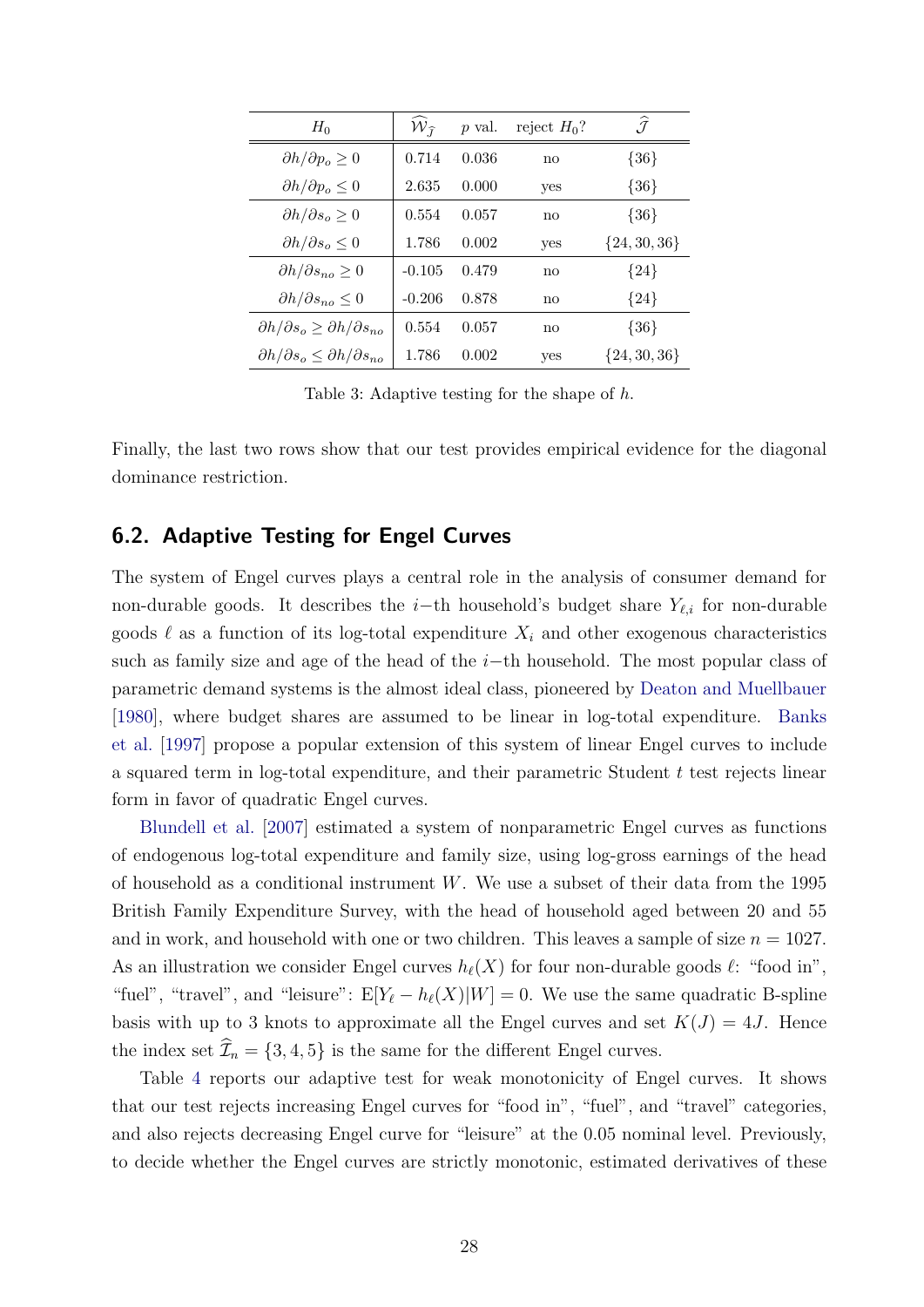function together with their 95% uniform confidence bands were also provided in [Chen and](#page-31-8) [Christensen](#page-31-8) [\[2018,](#page-31-8) Figure 4]. Those uniform confidence bands are constructed using a sieve score bootstrapped critical values with non-data-driven choice of sieve dimension  $J$ , and contain zero almost over the whole support of household expenditure. It is interesting to see that our adaptive test is more informative about monotonicity in certain directions that are not obvious from their 95% uniform confidence bands. Table [5](#page-29-2) reports our adaptive test for convexity and concavity of these Engel curves. At the 5% nominal level, we reject convexity of travel goods and reject concavity of Engel curves for fuel consumption. These are in line with [Chen and Christensen](#page-31-8) [\[2018,](#page-31-8) Figure 4], but again, significant statements about the convexity/concavity of Engel curves are only possible using our adaptive testing procedure. Finally, Table [6](#page-30-4) presents our adaptive tests for linear or quadratic specifications (against nonparametric alternatives) of the Engel curves for the four goods. At the nominal level  $\alpha = 0.05$ , this table shows that our adaptive test fails to reject a quadratic form for all the goods, while it rejects a linear Engel curve for fuel and travel goods. Our results are consistent with the conclusions obtained by [Banks et al.](#page-30-3) [\[1997\]](#page-30-3) using Student t-test for linear against quadratic forms of Engel curves.

<span id="page-29-1"></span>

|           |                                 |           | $H_0$ : h is increasing |                         | $H_0$ : h is decreasing |           |                |                         |  |
|-----------|---------------------------------|-----------|-------------------------|-------------------------|-------------------------|-----------|----------------|-------------------------|--|
| Goods     | $\hat{\cal W}_{\widehat{\tau}}$ | $p$ value | reject $H_0$ ?          | $\widehat{\mathcal{J}}$ | $W_{\widehat{\tau}}$    | $p$ value | reject $H_0$ ? | $\widehat{\mathcal{J}}$ |  |
| "food in" | 2.741                           | 0.000     | yes                     | $\{3\}$                 | $-0.286$                | 1.000     | no             | $\{4\}$                 |  |
| "fuel"    | 7.820                           | 0.000     | yes                     | $\{3,4\}$               | 0.483                   | 0.0375    | no             | $\{3\}$                 |  |
| "travel"  | 2.413                           | 0.000     | yes                     | $\{3\}$                 | 0.336                   | 0.075     | no             | $\{3\}$                 |  |
| "leisure" | 0.256                           | 0.115     | $\mathbf{n}\mathbf{o}$  | ${4}$                   | 4.346                   | 0.000     | yes            | $\{3,4\}$               |  |

Table 4: Adaptive testing for monotonicity of Engel curves.

<span id="page-29-2"></span>

|           |                             |           | $H_0$ : h is convex |                         | $H_0$ : h is concave        |       |                        |                         |  |
|-----------|-----------------------------|-----------|---------------------|-------------------------|-----------------------------|-------|------------------------|-------------------------|--|
| Goods     | ${\cal W}_{\widehat{\tau}}$ | $p$ value | reject $H_0$ ?      | $\widehat{\mathcal{J}}$ | ${\cal W}_{\widehat{\tau}}$ |       | p value reject $H_0$ ? | $\widehat{\mathcal{J}}$ |  |
| "food in" | $-0.254$                    | 1.000     | no                  | $\{3\}$                 | $-0.286$                    | 1.000 | no                     | $\{3\}$                 |  |
| "fuel"    | $-0.280$                    | 1.000     | no                  | $\{4\}$                 | 1.431                       | 0.000 | yes                    | $\{3\}$                 |  |
| "travel"  | 1.049                       | 0.003     | yes                 | $\{3\}$                 | $-0.275$                    | 1.000 | no                     | ${5}$                   |  |
| "leisure" | $-0.169$                    | 0.818     | no                  | ${5}$                   | 0.639                       | 0.023 | no                     | $\{4\}$                 |  |

Table 5: Adaptive testing for convexity/concavity of Engel curves.

# <span id="page-29-0"></span>7. Conclusion

In this paper, we propose a new adaptive, minimax rate-optimal test on a structural function in NPIV models. We can test for equality (e.g., parametric, semiparametric forms)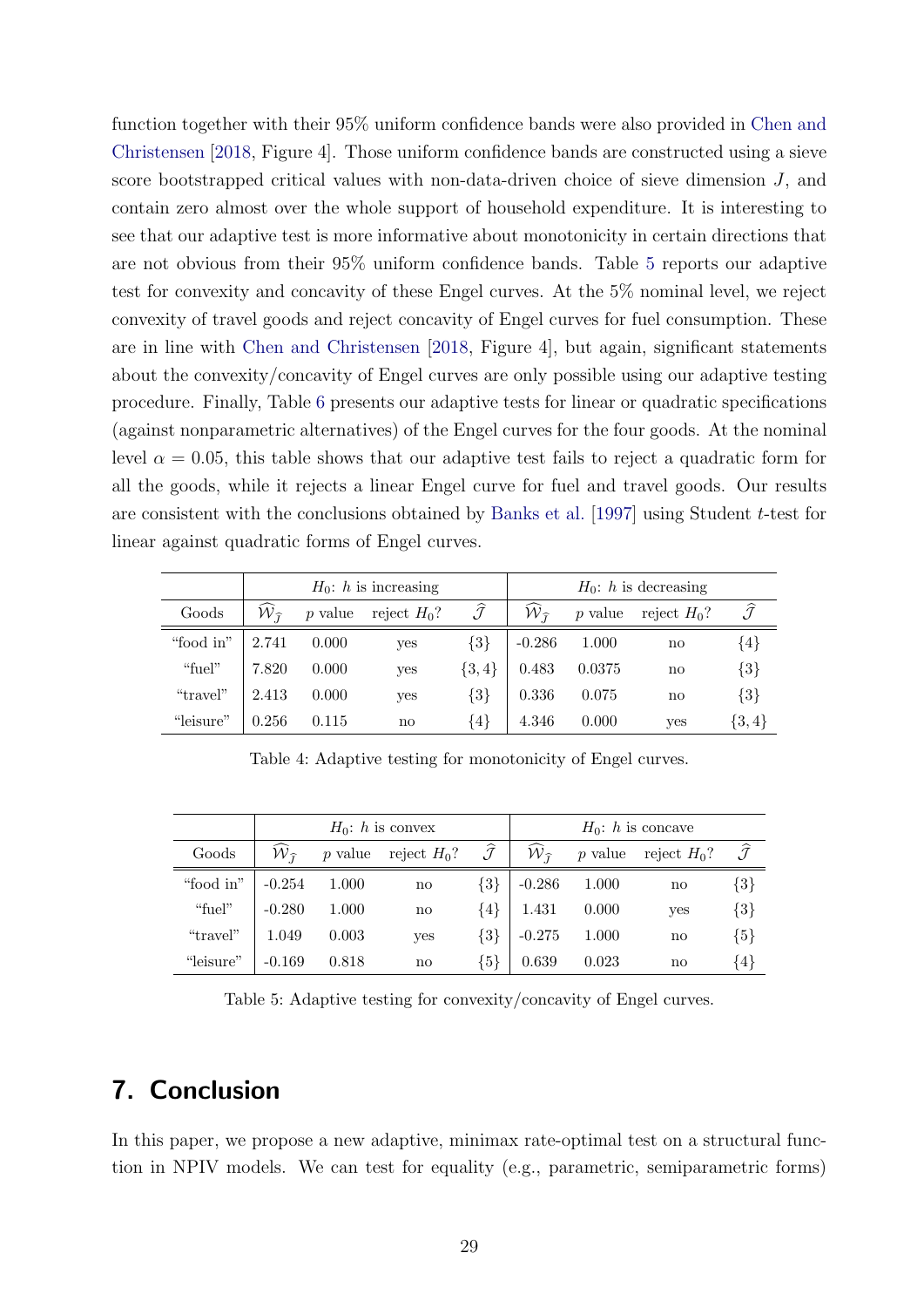<span id="page-30-4"></span>

|           |                             |         | $H_0$ : h is linear |                         | $H_0$ : h is quadratic      |         |                |                         |  |
|-----------|-----------------------------|---------|---------------------|-------------------------|-----------------------------|---------|----------------|-------------------------|--|
| Goods     | ${\cal W}_{\widehat{\tau}}$ | p value | reject $H_0$ ?      | $\widehat{\mathcal{J}}$ | ${\cal W}_{\widehat{\tau}}$ | p value | reject $H_0$ ? | $\widehat{\mathcal{J}}$ |  |
| "food in" | $-0.273$                    | 0.922   | no                  | $\{3\}$                 | 0.125                       | 0.233   | no             | $\{3\}$                 |  |
| "fuel"    | 1.623                       | 0.000   | yes                 | $\{3\}$                 | $-0.120$                    | 0.612   | no             | ${5}$                   |  |
| "travel"  | 1.210                       | 0.001   | yes                 | $\{3\}$                 | $-0.014$                    | 0.415   | no             | $\{4\}$                 |  |
| "leisure" | 0.691                       | 0.074   | no                  | $\{4\}$                 | 0.513                       | 0.041   | no             | $\{4\}$                 |  |

Table 6: Adaptive testing for linear/quadratic specification of Engel curves.

and polyhedral cone type inequality (e.g., monotonicity, convexity, concavity, supermodularity and other shapes) restrictions. Our test statistic is based on a leave-one-out sieve estimator of the quadratic distance between restricted and unrestricted structural functions in NPIV models. We establish the minimax rate of testing against classes of nonparametric alternative models. The minimax rate of testing depends on the optimal choice of tuning parameters that in turn depend on unknown model features. We then provide computationally simple data-driven choices of sieve tuning parameters. The resulting test attains the optimal minimax rate of testing, adapts to the unknown smoothness of nonparametric alternative NPIV functions, and is robust to the unknown degree of endogeneity and strength of instruments. Data-driven confidence sets (in  $L^2$ ) can be obtained by inverting our adaptive test. Monte Carlo studies demonstrate that our simple, adaptive test has good size and power properties in finite samples for testing monotonicity and parametric restrictions in NPIV models, without the need of using computationally intensive bootstrapped critical values. Empirical applications illustrate the power of our adaptive tests for checking shape restrictions (connected substitutes, monotonicity, convexity) and parametric specifications in nonparametric models with endogeneity.

### References

- <span id="page-30-3"></span>J. Banks, R. Blundell, and A. Lewbel. Quadratic engel curves and consumer demand. Review of Economics and Statistics, 79(4):527–539, 1997.
- <span id="page-30-2"></span>S. T. Berry and P. A. Haile. Identification in differentiated products markets using market level data. Econometrica, 82(5):1749–1797, 2014.
- <span id="page-30-0"></span>H. J. Bierens. A consistent conditional moment test of functional form. Econometrica, 58 (6):1443–1458, 1990.
- <span id="page-30-1"></span>R. Blundell, X. Chen, and D. Kristensen. Semi-nonparametric iv estimation of shapeinvariant engel curves. Econometrica, 75(6):1613–1669, 2007.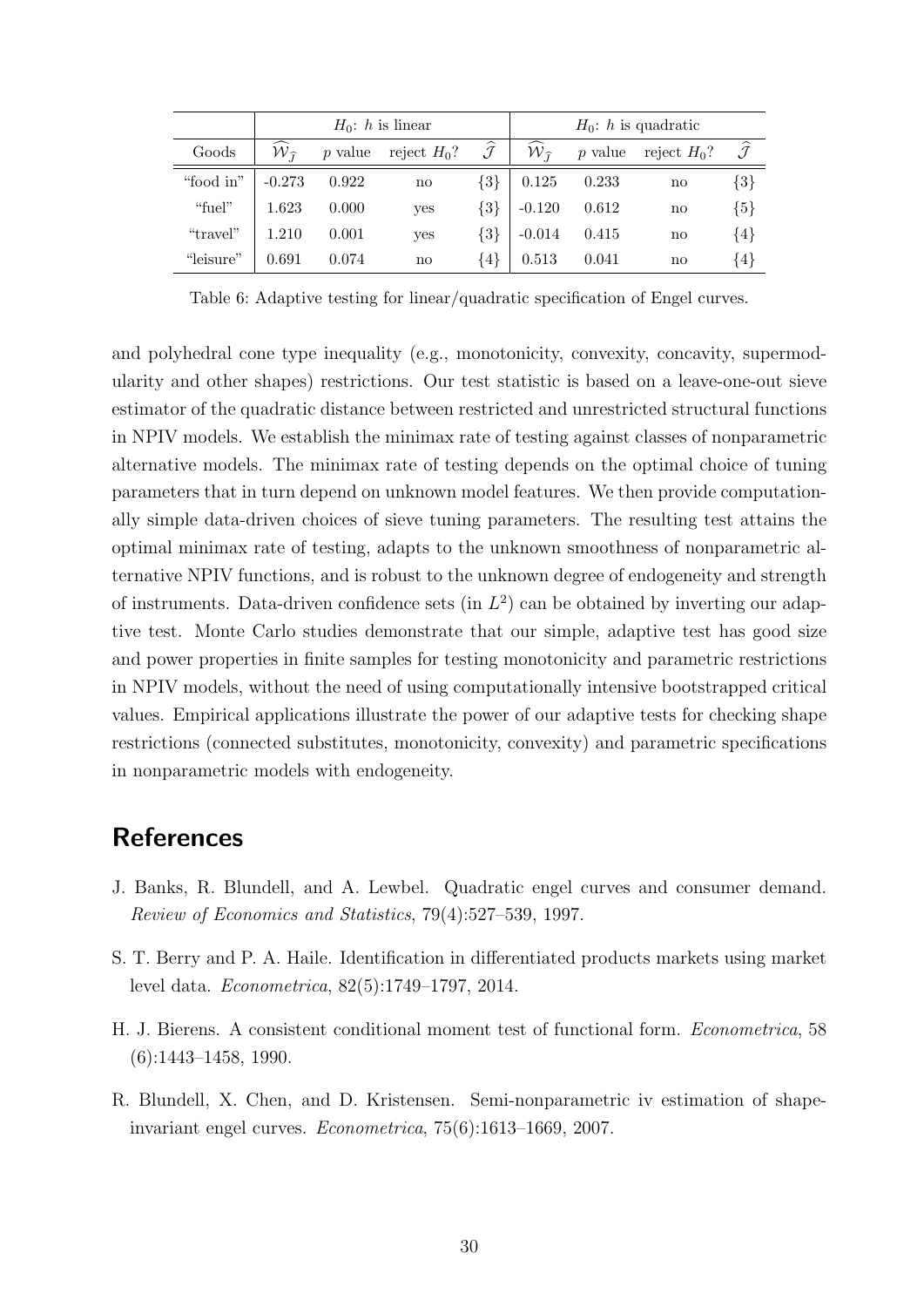- <span id="page-31-4"></span>R. Blundell, J. Horowitz, and M. Parey. Nonparametric estimation of a nonseparable demand function under the slutsky inequality restriction. Review of Economics and Statistics, 99(2):291–304, 2017.
- <span id="page-31-0"></span>C. Breunig. Goodness-of-fit tests based on series estimators in nonparametric instrumental regression. Journal of Econometrics, 184(2):328–346, 2015.
- <span id="page-31-14"></span>C. Breunig. Specification testing in nonparametric instrumental quantile regression. Econometric Theory, 36(4):583–625, 2020.
- <span id="page-31-11"></span>C. Breunig and X. Chen. Adaptive, rate-optimal testing in instrumental variables models. arXiv preprint arXiv:2006.09587v1, 2020.
- <span id="page-31-10"></span>T. T. Cai and M. G. Low. Adaptive confidence balls. The Annals of Statistics, 34(1): 202–228, 2006.
- <span id="page-31-8"></span>X. Chen and T. M. Christensen. Optimal sup-norm rates and uniform inference on nonlinear functionals of nonparametric iv regression. Quantitative Economics, 9(1):39–84, 2018.
- <span id="page-31-9"></span>X. Chen and D. Pouzo. Estimation of nonparametric conditional moment models with possibly nonsmooth generalized residuals. Econometrica, 80(1):277–321, 01 2012.
- <span id="page-31-1"></span>X. Chen and D. Pouzo. Sieve quasi likelihood ratio inference on semi/nonparametric conditional moment models. Econometrica, 83(3):1013–1079, 2015.
- <span id="page-31-7"></span>X. Chen and M. Reiß. On rate optimality for ill-posed inverse problems in econometrics. Econometric Theory, 27(03):497–521, 2011.
- <span id="page-31-13"></span>X. Chen, T. Christensen, and S. Kankanala. Adaptive estimation and uniform confidence bands for nonparametric iv. arXiv preprint arXiv:2107.11869, 2021.
- <span id="page-31-2"></span>V. Chernozhukov, W. K. Newey, and A. Santos. Constrained conditional moment restriction models. arXiv preprint arXiv:1509.06311, 2015.
- <span id="page-31-6"></span>D. Chetverikov. Testing regression monotonicity in econometric models. Econometric Theory, 35(4):729–776, 2019.
- <span id="page-31-5"></span>D. Chetverikov and D. Wilhelm. Nonparametric instrumental variable estimation under monotonicity. Econometrica, 85:1303–1320, 2017.
- <span id="page-31-3"></span>D. Chetverikov, A. Santos, and A. M. Shaikh. The econometrics of shape restrictions. Annual Review of Economics, 10:31–63, 2018.
- <span id="page-31-12"></span>O. Collier, L. Comminges, and A. B. Tsybakov. Minimax estimation of linear and quadratic functionals on sparsity classes. The Annals of Statistics, 45(3):923–958, 2017.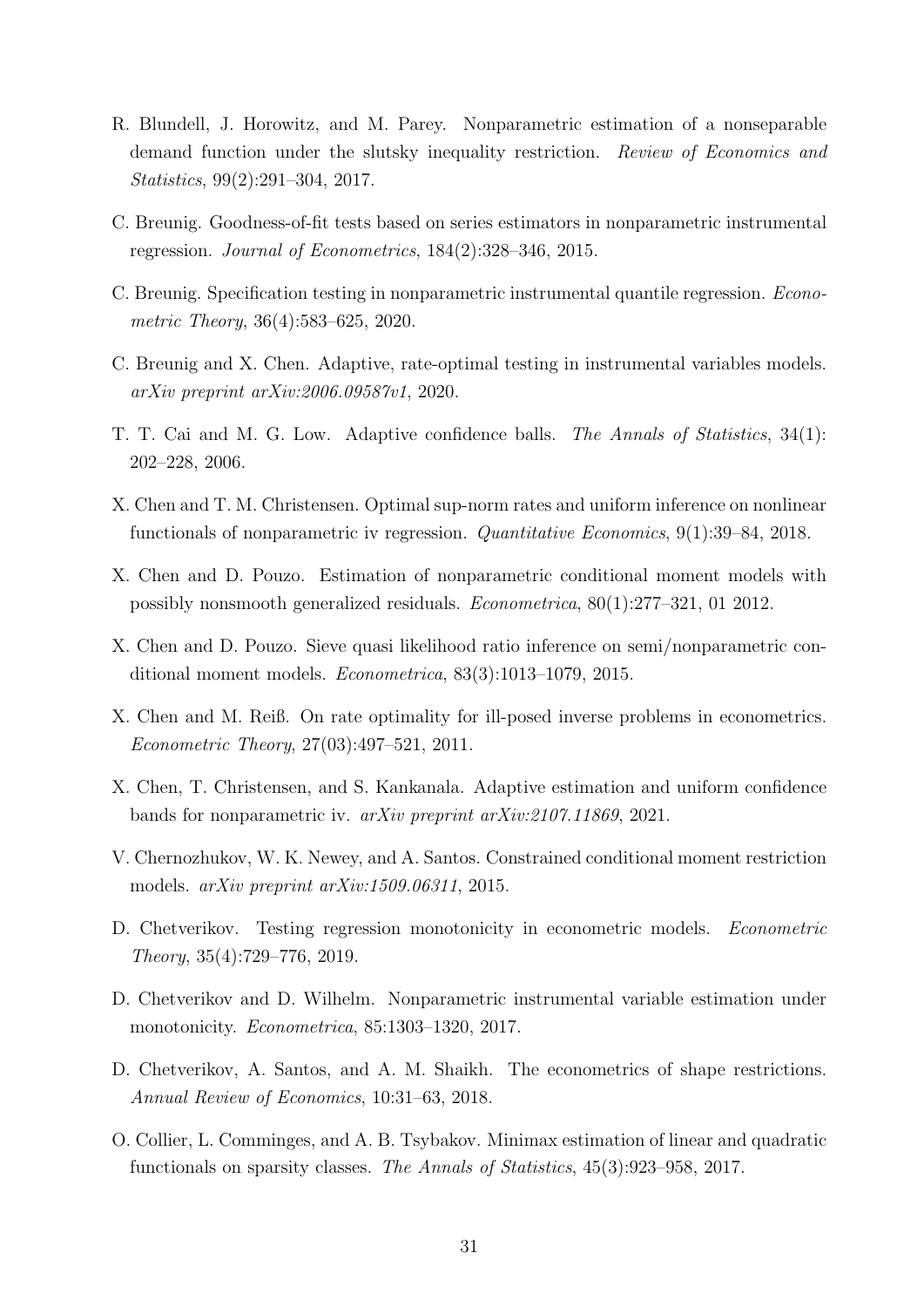- <span id="page-32-6"></span>G. Compiani. Market counterfactuals and the specification of multi-product demand: A nonparametric approach. Quantitative Economics, forthcoming, 2021.
- <span id="page-32-10"></span>A. Deaton and J. Muellbauer. An almost ideal demand system. American Economic Review, pages 312–326, 1980.
- <span id="page-32-0"></span>Z. Fang and J. Seo. A projection framework for testing shape restrictions that form convex cones. Econometrica, 89(5):2439–2458, 2021.
- <span id="page-32-5"></span>J. Freyberger and B. Reeves. Inference under shape restrictions. Working paper, University of Wisconsin, 2019.
- <span id="page-32-14"></span>E. Gine and R. Nickl. Mathematical Foundations of Infinite-Dimensional Statistical Models. Cambridge University Press, 2016.
- <span id="page-32-2"></span>E. Guerre and P. Lavergne. Data-driven rate-optimal specification testing in regression models. The Annals of Statistics, 33(2):840–870, 2005.
- <span id="page-32-8"></span>P. Hall and J. L. Horowitz. Nonparametric methods for inference in the presence of instrumental variables. The Annals of Statistics, 33:2904–2929, 2005.
- <span id="page-32-3"></span>J. L. Horowitz. Testing a parametric model against a nonparametric alternative with identification through instrumental variables. Econometrica, 74(2):521–538, 2006.
- <span id="page-32-4"></span>J. L. Horowitz and S. Lee. Uniform confidence bands for functions estimated nonparametrically with instrumental variables. Journal of Econometrics, 168(2):175–188, 2012.
- <span id="page-32-1"></span>J. L. Horowitz and V. G. Spokoiny. An adaptive, rate-optimal test of a parametric meanregression model against a nonparametric alternative. Econometrica, 69(3):599–631, 2001.
- <span id="page-32-13"></span>C. Houdré and P. Reynaud-Bouret. Exponential inequalities, with constants, for u-statistics of order two. In Stochastic inequalities and applications, pages 55–69. Springer, 2003.
- <span id="page-32-9"></span>J. Z. Huang. Projection estimation in multiple regression with application to functional anova models. The Annals of Statistics, 26(1):242–272, 1998.
- <span id="page-32-11"></span>T. Inglot. Inequalities for quantiles of the chi-square distribution. Probability and Mathematical Statistics, 30(2):339–351, 2010.
- <span id="page-32-7"></span>Y. I. Ingster. Asymptotically minimax hypothesis testing for nonparametric alternatives. i, ii, iii. Math. Methods Statist, 2(2):85–114, 1993.
- <span id="page-32-12"></span>B. Laurent and P. Massart. Adaptive estimation of a quadratic functional by model selection. The Annals of Statistics, pages 1302–1338, 2000.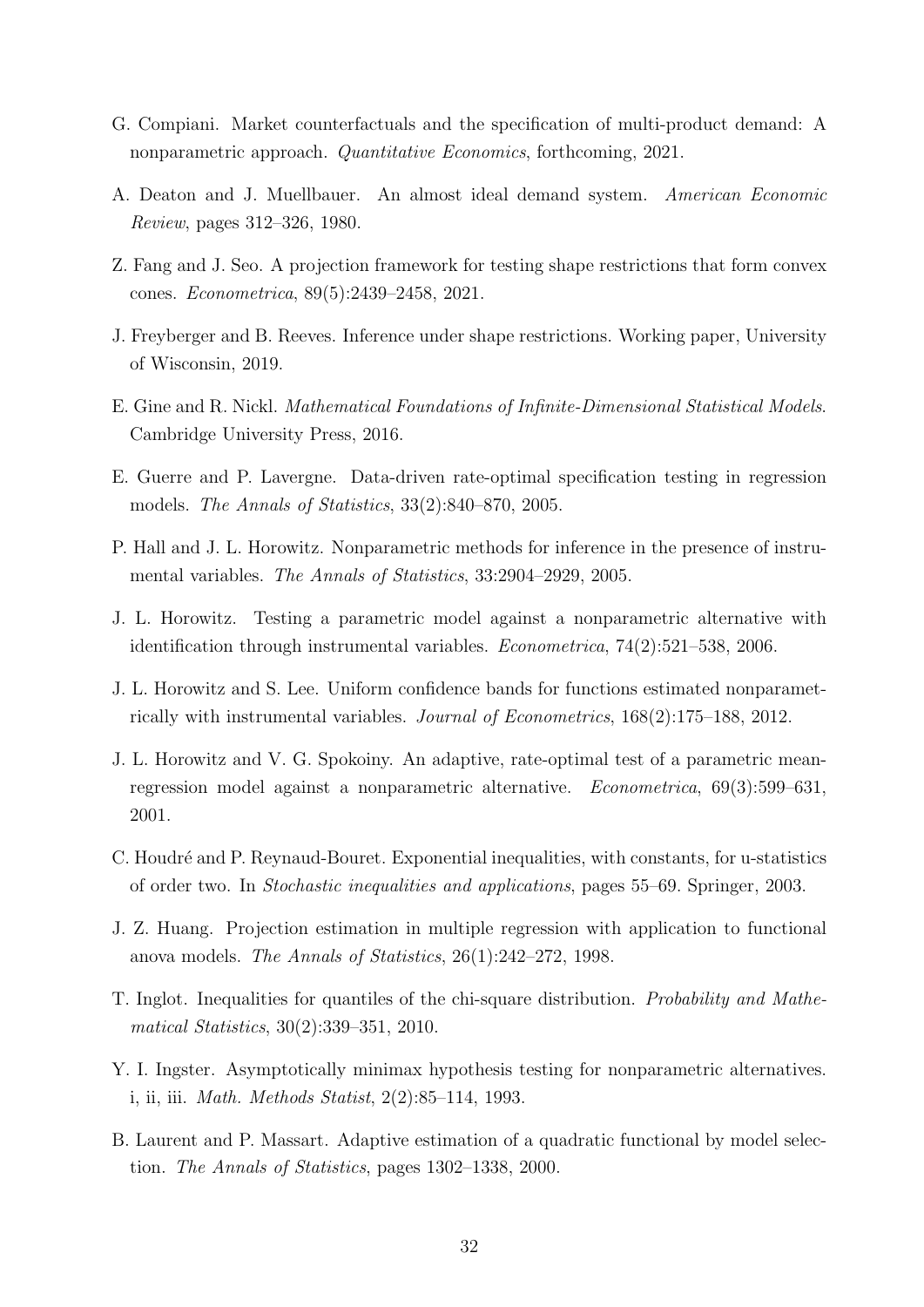- <span id="page-33-4"></span>R. L. Matzkin. Restrictions of economic theory in nonparametric methods. Handbook of econometrics, 4:2523–2558, 1994.
- <span id="page-33-7"></span>W. K. Newey. Convergence rates and asymptotic normality for series estimators. Journal of Econometrics, 79(1):147–168, 1997.
- <span id="page-33-8"></span>J. Robins and A. Van Der Vaart. Adaptive nonparametric confidence sets. The Annals of Statistics, 34(1):229–253, 2006.
- <span id="page-33-1"></span>A. Santos. Inference in nonparametric instrumental variables with partial identification. Econometrica, 80(1):213–275, 2012.
- <span id="page-33-0"></span>V. G. Spokoiny. Adaptive hypothesis testing using wavelets. The Annals of Statistics, 24 (6):2477–2498, 1996.
- <span id="page-33-2"></span>J. Tao. Trinity tests of functions for conditional moment models. Journal of Multivariate Analysis, 178:104604, 2020.
- <span id="page-33-6"></span>H. Triebel. Theory of function spaces iii, volume 100 of. Monographs in Mathematics, 2006.
- <span id="page-33-3"></span>Y. Zhu. Inference in nonparametric/semiparametric moment equality models with shape restrictions. Quantitative Economics, 11(2):609–636, 2020.

### <span id="page-33-5"></span>A. Proofs of Minimax Testing Results in Section [3](#page-10-0)

**Proof of Theorem [3.1.](#page-10-4)** Let  $P_{\theta}$  denote the joint distribution of  $(Y, X, W)$  where  $Y =$  $Th_{\theta} + V$  where  $V|W \sim \mathcal{N}(0, \sigma^2(W))$ , the so called reduced-form NPIR as in [Chen and](#page-31-7) [Reiß](#page-31-7) [\[2011\]](#page-31-7). It is sufficient to consider the scalar case  $d_x = 1$  (otherwise consider tensor product wavelet bases as in [Chen and Christensen](#page-31-8) [\[2018,](#page-31-8) Appendix E]). Without loss of generality, we may assume that the support of  $\mu$  coincides with the interval [0, 1]. We may choose a subset M of  $\{0, \ldots, 2^j-1\}$  with  $\#(\mathcal{M}) \sim 2^j$  such that  $\psi_{j,m}$  and  $\psi_{j,m'}$  have disjoint support for each  $m, m' \in \mathcal{M}$  with  $m \neq m'$ . For any function  $h_0 \in \mathcal{H}_0$  we set  $\vartheta = (\vartheta_m)_{m \in \mathcal{M}}$ with  $\vartheta_m \in \{-1, 1\}$  and define

$$
h_{\vartheta} = h_0 + \frac{\sqrt{\delta_*} 2^{-jp}}{\sqrt{\#(\mathcal{M})}} \sum_{m \in \mathcal{M}} \vartheta_m \widetilde{\psi}_{j,m}
$$

for some  $\delta_* > 0$ . Therefore, for CDV wavelet basis functions  $\widetilde{\psi}_{i,l}$ , which are orthonormal in  $L^2[0,1]$ , there exists a constant  $C>0$  such that

$$
||h_{\vartheta} - h_0||_{B_{2,2}^p} \le C \sum_{j,m} 2^{2jp} \int_0^1 (h_{\vartheta} - h_0)^2(x) \widetilde{\psi}_{j,m}^2(x) dx = \frac{C \delta_*}{\#(\mathcal{M})} \sum_{m \in \mathcal{M}} = C \delta_*
$$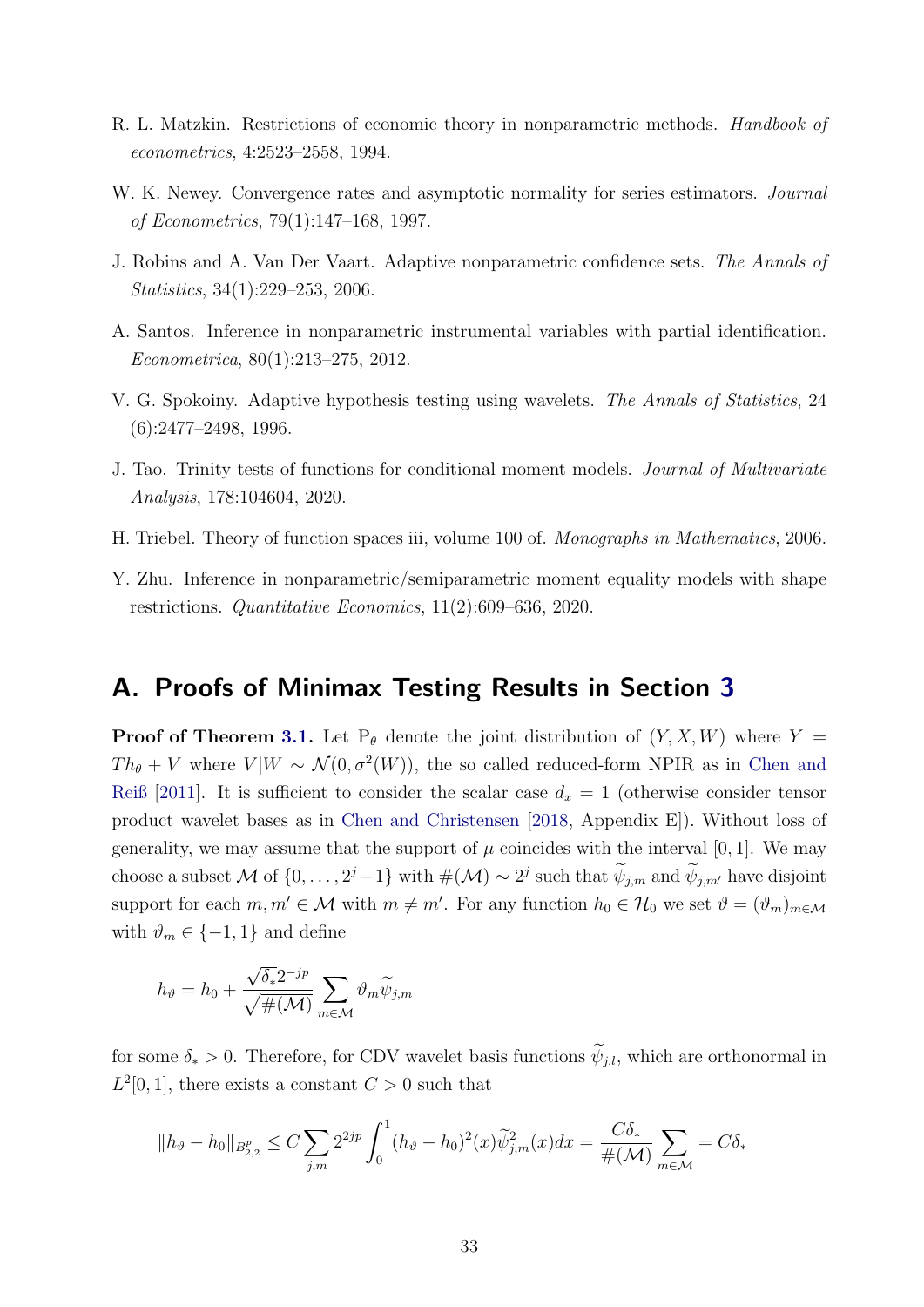and we conclude that  $h_{\vartheta} - h_0 \in \mathcal{H}$  for  $\delta_*$  sufficiently small. Denoting  $r_n = 2^{-jp}$  we derive the lower bound

$$
||h_{\vartheta} - h_0||_{\mu}^2 \ge \int_0^1 (h_{\vartheta} - h_0)^2(x) dx = \frac{\delta_* 2^{-2jp}}{\#(\mathcal{M})} \sum_{m \in \mathcal{M}} \, d^2m
$$

which shows  $h_{\vartheta} \in \mathcal{H}_{1}(\delta_{*}, r_{n})$ . In particular, we obtain  $h_{\vartheta} \in \mathcal{H}_{1}(\delta, r_{n})$  for all  $0 < \delta < \delta_{*}$ .

Let P<sup>∗</sup> denote the mixture distribution obtained by assigning weight  $2^{-m}$  to P<sub>ℓ</sub> for each of the  $2^m$  realizations of  $\vartheta$ . For all  $0 < \delta < \delta_*$ , the observation that  $h_{\theta} \in \mathcal{H}_1(\delta, r_n)$  yields the following reduction to testing between two probability measures:

$$
\inf_{\mathbf{T}_n} \{ \sup_{h \in \mathcal{H}_0} \mathbf{P}_h(\mathbf{T}_n = 1) + \sup_{h \in \mathcal{H}_1(\delta, r_n)} \mathbf{P}_h(\mathbf{T}_n = 0) \}
$$
\n
$$
\geq \inf_{\mathbf{T}_n} \{ \mathbf{P}_0(\mathbf{T}_n = 1) + \sup_{\theta \in \{\vartheta : \vartheta_m \in \{-1, 1\}^m\}} \mathbf{P}_\theta(\mathbf{T}_n = 0) \}
$$
\n
$$
\geq \inf_{\mathbf{T}_n} \{ \mathbf{P}_0(\mathbf{T}_n = 1) + \mathbf{P}^*(\mathbf{T}_n = 0) \} \geq 1 - ||\mathbf{P}_0 - \mathbf{P}^*||_{TV}, \tag{A.1}
$$

where the last inequality is due to the proof of [Collier et al.](#page-31-12) [\[2017,](#page-31-12) Lemma 3] and  $\|\cdot\|$  $\Vert_{TV}$  denotes the total variation distance. Due to Assumption [1](#page-10-3) we may apply [Chen and](#page-31-8) [Christensen](#page-31-8) [\[2018,](#page-31-8) Lemma G.8] which yields  $||P_0 - P^*||_{TV}^2 \leq Cn^2 2^{-4jp} \nu(2^j)^4 / \#(\mathcal{M})$  for some constant  $C > 0$ .

Consider the mildly ill-posed case  $(\nu(2^j) = 2^{-ja})$ . The choice  $2^j = cn^{2/(4(p+a)+1)}$  for some sufficiently small  $c > 0$  gives  $||P_0 - P^*||_{TV}^2 \leq Cn^2 2^{-j(4(p+a)+1)} \leq 1-\alpha$  and  $r_n \sim 2^{-jp} \sim$  $n^{-2p/(4(p+a)+1)}$ . Consider now the severely ill-posed case  $(\nu(2^j) = \exp(-\frac{1}{2^j})$  $(\frac{1}{2}2^{-ja})$ ). The choice of  $2^j = (c \log n)^{1/a}$  for some  $c \in (0, 1)$  yields  $||P_0 - P^*||_{TV}^2 \le 1 - \alpha$  for n sufficiently large and  $r_n \sim 2^{-jp} \sim (\log n)^{-p/a}$ , which completes the proof.  $\Box$ 

**Proof of Theorem [3.2.](#page-12-1)** We first control the type I error of the test  $T_{n,J}$  given in [\(3.1\)](#page-11-1). Note that

$$
\limsup_{n\to\infty} \mathcal{P}_{h_0}(\mathbf{T}_{n,J}=1) = \limsup_{n\to\infty} \mathcal{P}_{h_0}\left(n\widehat{D}_J(h_0) > \eta_J(\alpha)\widehat{v}_J\right) \leq \alpha
$$

by Lemma [E.8.](#page-64-0) To control the type II error, we calculate

$$
P_h(T_{n,J}=0) \le P_h\left(n\widehat{D}_J(h_0) \le \eta_J(\alpha)v_J, \quad \widehat{v}_J \le (1+c_0)v_J\right) + P_h(\widehat{v}_J > (1+c_0)v_J)
$$
  
=  $P_h\left(n\widehat{D}_J(h_0) \le (1+c_0)\eta_J(\alpha)v_J\right) + o(1) = o(1)$ 

uniformly for  $h \in \mathcal{H}_1(\delta^*, r_{n,J})$ , where the second equation is due to Lemma [E.6\(](#page-62-0)i) and the last equation is due to Lemma [B.1\(](#page-39-0)i).  $\Box$ 

**Proof of Corollary [3.1.](#page-13-1)** We make use of the observation  $s_J^{-1} = (1 + o(1))\tau_J$ . Indeed, we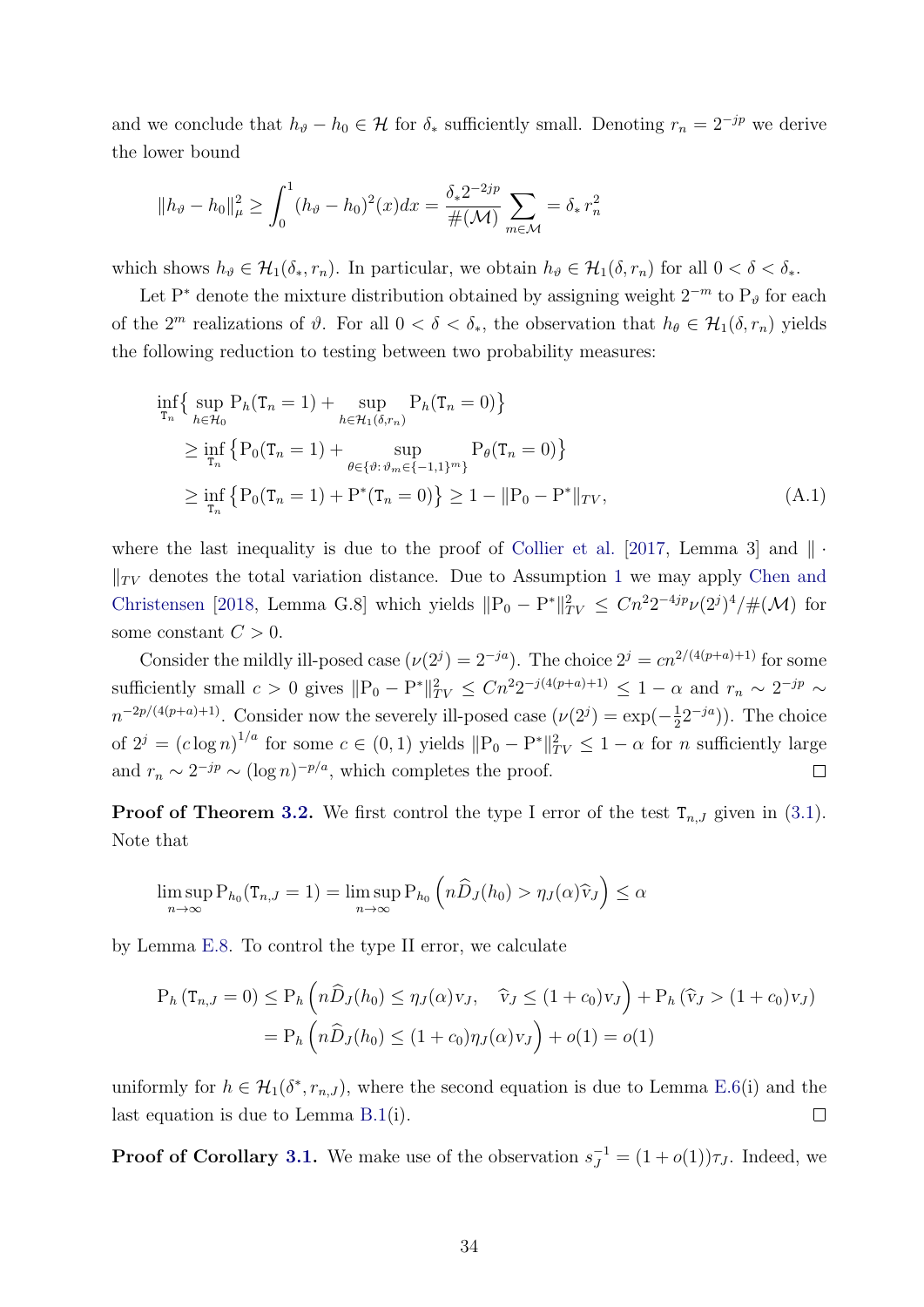observe

$$
s_J = \inf_{h \in \Psi_J} \frac{\|\Pi_K Th\|_{L^2(W)}}{\|h\|_{\mu}} \ge \inf_{h \in \Psi_J} \frac{\|Th\|_{L^2(W)}}{\|h\|_{\mu}} - \sup_{h \in \Psi_J} \frac{\|(\Pi_K T - T)h\|_{L^2(W)}}{\|h\|_{\mu}} = (1 - o(1))\tau_J^{-1}
$$

by identification imposed in Assumption [1\(](#page-10-3)ii) and Assumption [3,](#page-13-2) i.e.,  $\sup_{h\in\Psi_J} \tau_J ||(\Pi_K T T|h||_{L^2(W)}/||h||_{\mu} = o(1)$ . Consider the mildly ill-posed case  $(\tau_j \sim j^{a/d_x})$ . We have  $J_* \sim$  $n^{2d_x/(4(p+a)+d_x)}$  and hence,

$$
n^{-1} \tau_{J_*}^2 \sqrt{J_*} \sim n^{-1} J_*^{1/2 + 2a/d_x} \sim n^{-4p/(4(p+a) + d_x)}
$$

and for the bias term  $J_*^{-2p/d_x} \sim n^{-4p/(4(p+a)+d_x)}$ . Consider now the severely ill-posed case  $(\tau_j \sim \exp(j^{a/d_x}/2))$ . The definition of  $J_*$  implies  $J_* \lesssim (\log n - (4p + d_x)/(2a) \log \log n)^{d_x/a}$ , which gives

$$
n^{-1}\tau_{J_*}^2 \sqrt{J_*} \sim n^{-1} \sqrt{J_*} \exp(J_*^{a/d_x}) \lesssim \left(\log n - \frac{4p + d_x}{2a} \log \log n\right)^{d_x/(2a)} (\log n)^{-(4p + d_x)/(2a)}
$$

$$
\sim (\log n)^{d_x/(2a)} (\log n)^{-(4p + d_x)/(2a)} \sim (\log n)^{-2p/a}
$$

and for the bias term  $J_*^{-2p/d_x} \sim (\log n)^{-2p/a}$ .

## <span id="page-35-0"></span>B. Proofs of Adaptive Testing Results in Section [4](#page-13-0)

We first introduce additional notation. For a  $r \times c$  matrix M with  $r \leq c$  and full row rank r we let  $M_l^-$  denote its left pseudoinverse, namely  $(M'M)^-M'$  where ' denotes transpose and – denotes generalized inverse. We define  $A = (G_b^{-1/2}SG^{-1/2})_l^- G_b^{-1/2}$  $b^{-1/2}$  and  $\widehat{A} = (\widehat{G}_b^{-1/2} \widehat{S} \widehat{G}^{-1/2})_l^{\widehat{G}_b^{-1/2}}$ . For all  $J \ge 1$  such that  $s_J = s_{\min}(G_b^{-1/2} S G^{-1/2}) > 0$  it holds

$$
||AG_b^{1/2}|| = ||G^{1/2}[S'G_b^{-1}S]^{-1}S'G_b^{-1/2}|| = ||(G_b^{-1/2}SG^{-1/2})_l^-|| = s_J^{-1}.
$$

Let  $V_i^J := (Y_i - \Pi_R h(X_i)) Ab^K(W_i)$  and  $\widetilde{b}^K(\cdot) = G_b^{-1/2}$  $b_b^{-1/2}b^K(\cdot)$ . For any NPIV function  $h \in \mathcal{H}$ , we introduce its population 2SLS projection onto the sieve space  $\Psi_J$  as

$$
Q_J h(\cdot) = \psi^J(\cdot)' (G_b^{-1/2} S)_l^- \mathcal{E}[h(X)\tilde{b}^K(W)]. \tag{B.1}
$$

We let  $Z_i = (Y_i, X_i, W_i)$  and introduce a function

$$
R(Z_i, Z_{i'}, D_i) = (Y_i - \Pi_R h(X_i)) \mathbb{1}_{D_i} b^K(W_i)' A' Ab^K(W_{i'}) (Y_{i'} - \Pi_R h(X_{i'})) \mathbb{1}_{D_{i'}}
$$
  
- 
$$
E_h[(Y - \Pi_R h(X)) \mathbb{1}_D b^K(W)]' A' A E_h[b^K(W)(Y - \Pi_R h(X)) \mathbb{1}_D]
$$

for any set  $D_i$ . We define  $R_1(Z_i, Z_{i'}) := R(Z_i, Z_{i'}, M_i)$  and  $R_2(Z_i, Z_{i'}) := R(Z_i, Z_{i'}, M_i^c)$ 

<span id="page-35-1"></span> $\Box$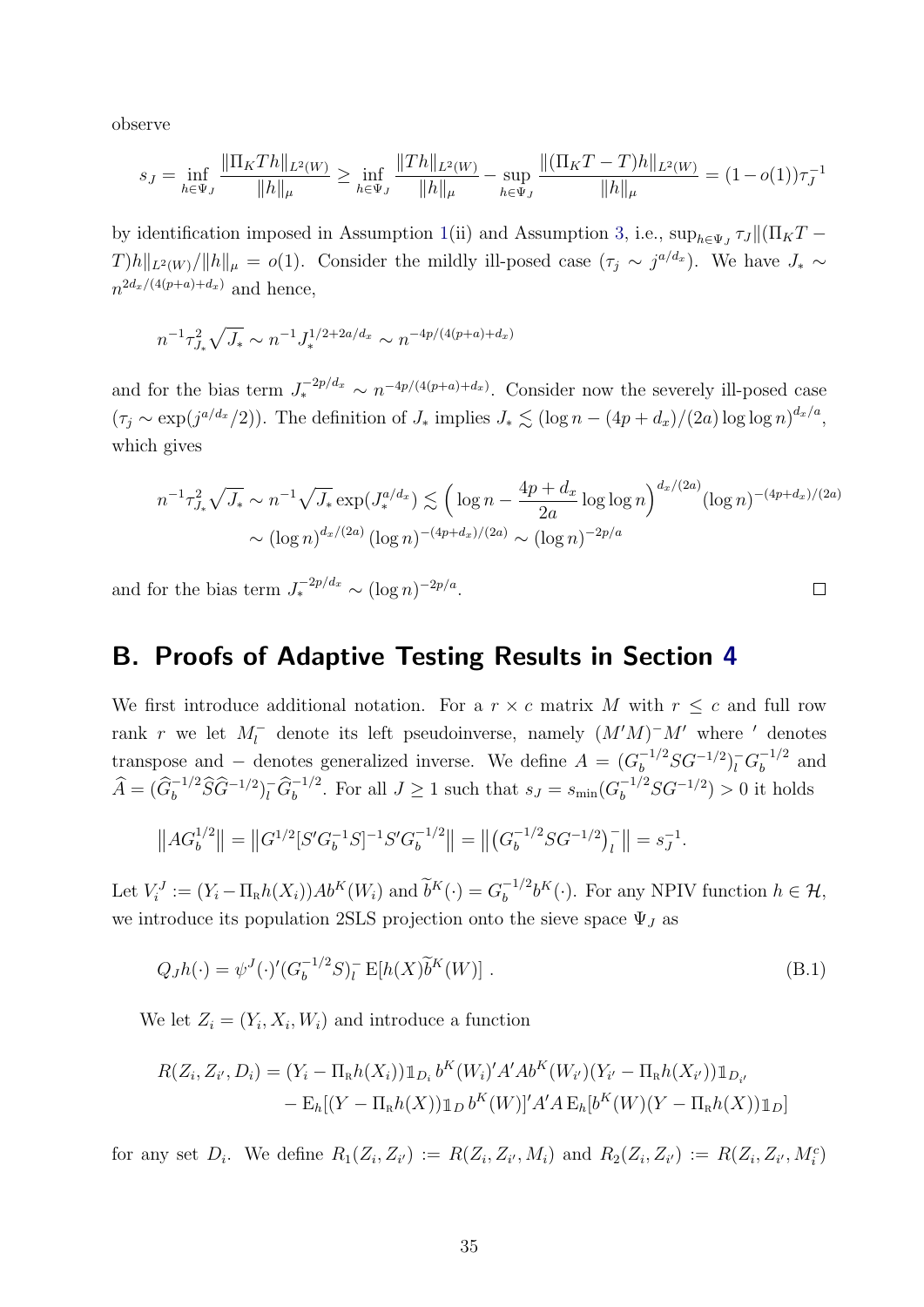where  $M_i = \{ |Y_i - \Pi_R h(X_i)| \le M_n \}$  and  $M_n =$  $\sqrt{n} \, \zeta_{\overline{J}}^{-1} (\log \log \overline{J})^{-3/4}$ . Based on kernels  $R_l$ , where  $l = 1, 2$ , we introduce the U-statistic

$$
\mathcal{U}_{J,l} = \frac{2}{n(n-1)} \sum_{1 \leq i < i' \leq n} R_l(Z_i, Z_{i'}).
$$

We also introduce the notation

$$
\Lambda_1 = \left(\frac{n(n-1)}{2} \mathbb{E}[R_1^2(Z_1, Z_2)]\right)^{1/2}, \qquad \Lambda_2 = n \sup_{\|\nu\|_{L^2(Z)} \le 1, \|\kappa\|_{L^2(Z)} \le 1} \mathbb{E}[R_1(Z_1, Z_2)\nu(Z_1)\kappa(Z_2)],
$$
  

$$
\Lambda_3 = \left(n \sup_z |\mathbb{E}[R_1^2(Z_1, z)]|\right)^{1/2}, \qquad \text{and} \qquad \Lambda_4 = \sup_{z_1, z_2} |R_1(z_1, z_2)|.
$$

For testing equality restrictions, we let  $\eta_J(\alpha) = (q(\alpha/\#(\mathcal{I}_n), J) - J)/\pi$ √ J denote the deterministic analog of  $\hat{\eta}_J (\alpha)$  given in [\(2.8\)](#page-9-0). Below, we also denote by  $C > 0$  a generic constant that may be different in different uses.

**Proof of Theorem [4.1.](#page-15-1)** We prove this result in three steps. First, we bound the type I error of the test statistic

$$
\widetilde{\mathbf{T}}_n = \mathbb{1}\left\{\max_{J\in\mathcal{I}_n} \left(n\widehat{D}_J(h_0)/(\eta'_J(\alpha)v_J)\right) > 1\right\}
$$

for some  $\eta'_J(\alpha) > 0$ . Second, we bound the type II error of  $\tilde{T}_n$  where  $\eta'_J(\alpha)$  is replaced by  $\eta''_J(\alpha) > 0$ . Let  $\eta'_J(\alpha)$  and  $\eta''_J(\alpha)$  be such that  $\eta_J(\alpha) = \eta'_J(\alpha)/(1-c_0) = \eta''_J(\alpha)/(1+c_0)$ for some constant  $0 < c_0 < 1$ . Finally, we show that the derived bounds in the previous steps are sufficient to control the type I and II error of our test statistic  $\hat{T}_n$  for simple null hypotheses.

**Step 1:** To control the first type error of the test statistic  $T_n$ , we make use of the decomposition under  $\mathcal{H}_0 = \{h_0\}$ :

$$
P_{h_0}(\tilde{T}_n = 1) \le P_{h_0} \Big( \max_{J \in \mathcal{I}_n} \Big| \frac{1}{\eta'_J(\alpha) v_J(n-1)} \sum_{j=1}^J \sum_{i \neq i'} V_{ij} V_{i'j} \Big| + \max_{J \in \mathcal{I}_n} \Big| \frac{1}{\eta'_J(\alpha) v_J(n-1)} \sum_{i \neq i'} U_i U_{i'} b^K(W_i)' \Big( A' A - \hat{A}' \hat{A} \Big) b^K(W_{i'}) \Big| > 1 \Big)
$$
  

$$
\le P_{h_0} \Big( \max_{J \in \mathcal{I}_n} \Big| n U_{J,1} / (\eta'_J(\alpha) v_J) \Big| > \frac{1}{4} \Big) + P_{h_0} \Big( \max_{J \in \mathcal{I}_n} \Big| n U_{J,2} / (\eta'_J(\alpha) v_J) \Big| > \frac{1}{4} \Big)
$$
  
+  $P_{h_0} \Big( \max_{J \in \mathcal{I}_n} \Big| \frac{1}{\eta'_J(\alpha) v_J(n-1)} \sum_{i \neq i'} U_i U_{i'} b^K(W_i)' (A' A - \hat{A}' \hat{A}) b^K(W_{i'}) \Big| > \frac{1}{2} \Big),$   
= II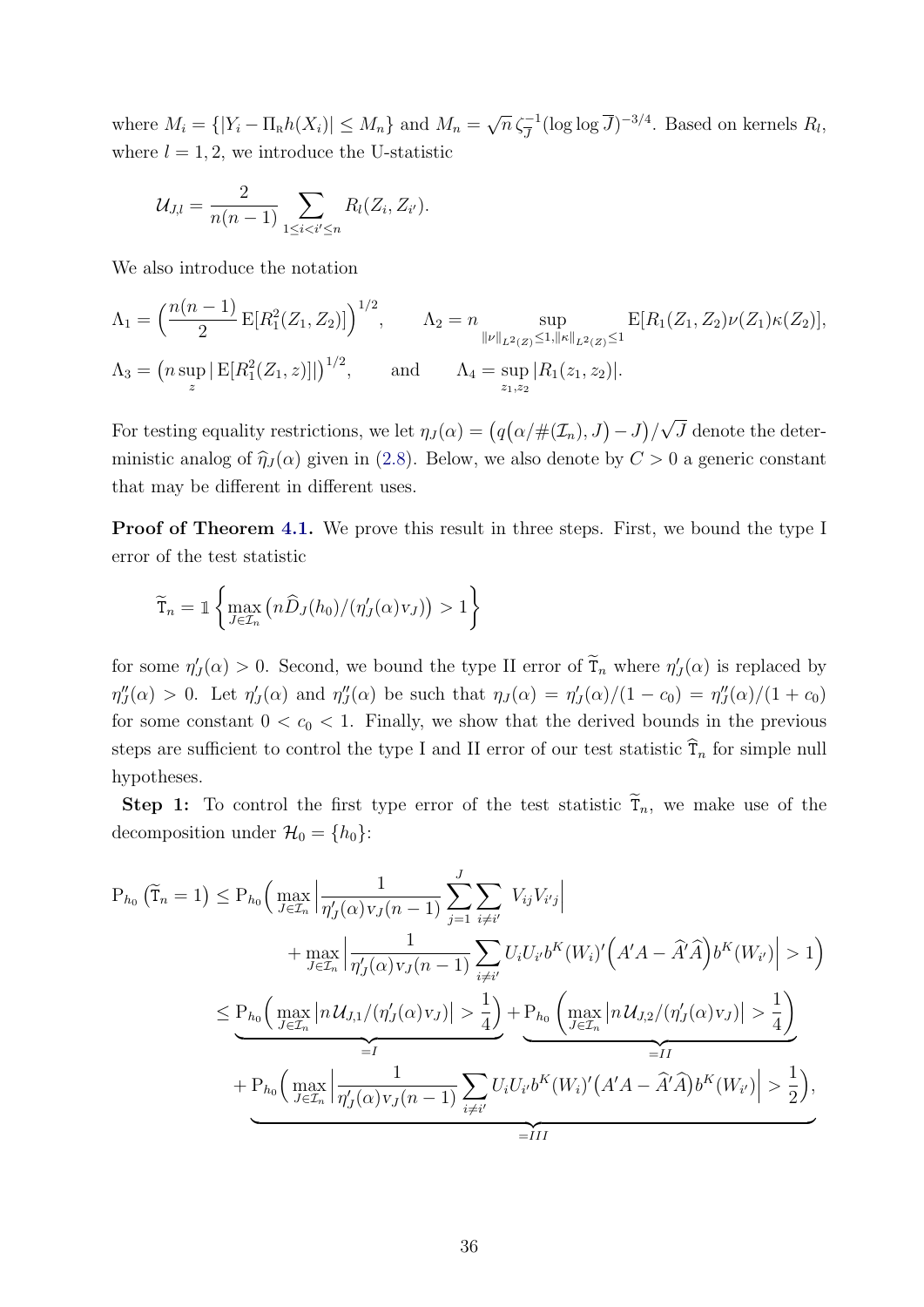using the notation  $U_i = Y_i - h_0(X_i)$ . Consider I. From Lemma [F.1](#page-67-1) and Lemma [F.2](#page-68-0) with  $M_n =$  $\sqrt{n} \zeta_{\overline{J}}^{-1} (\log \log \overline{J})^{-3/4}$  we infer for all  $J \in \mathcal{I}_n$  that

$$
\Lambda(u, J) := \Lambda_1 \sqrt{u} + \Lambda_2 u + \Lambda_3 u^{3/2} + \Lambda_4 u^2
$$
  
\$\leq n v\_J \sqrt{u/2} + \overline{\sigma}^2 n s\_J^{-2} u + \overline{\sigma}^2 n s\_J^{-2} (\log \log \overline{J})^{-3/4} u^{3/2} + n s\_J^{-2} (\log \log \overline{J})^{-3/2} u^2\$

for *n* sufficiently large. Replacing in the previous inequality u by  $u_J = 2 \log \log J^{c_{\alpha}}$  where  $c_{\alpha} = \sqrt{1 + (\pi/\log 2)^2}/$ √  $\alpha$ , we obtain for *n* sufficiently large:

$$
\Lambda(u_J, J) \leq n v_J \sqrt{\log \log J^{c_{\alpha}}} + \frac{2\overline{\sigma}^2 n}{s_J^2} \log \log J^{c_{\alpha}} + \frac{\overline{\sigma}^2 n}{s_J^2} (2 \log \log J^{c_{\alpha}})^{3/4} + \frac{4n}{s_J^2} \sqrt{\log \log J^{c_{\alpha}}}
$$
  
\n
$$
\leq \frac{5}{4} n v_J \sqrt{\log \log J - \log \alpha} + 3\overline{\sigma}^2 n s_J^{-2} (\log \log J - \log \alpha)
$$
  
\n
$$
\leq \frac{5}{1 - c_0} n v_J \eta'_J(\alpha) + \frac{12\overline{\sigma}^2}{1 - c_0} n s_J^{-2} \eta'_J(\alpha) \sqrt{\log \log J},
$$

where the second inequality follows from Lemma [E.9,](#page-65-0) that is,  $\sqrt{\log \log J - \log \alpha} \leq 4\eta'_J(\alpha)/(1-\alpha)$ c<sub>0</sub>). Assumption [4\(](#page-14-2)ii) implies for all  $J \in \mathcal{I}_n$  and for n sufficiently large that

$$
\Lambda(u_J, L(J)) \le \frac{n-1}{2} \nu_J \eta_J'(\alpha)
$$

where  $L(J) = \exp(1/6) J \underline{J}^{-1/2}$  and using  $s_J^{-2} \leq \underline{\sigma}^{-2} v_J$  by Lemma [E.2.](#page-57-0) Consequently, the exponential inequality for degenerate U-statistics in Lemma [F.1](#page-67-1) with  $u = 2 \log \log J^{c_{\alpha}}$ together with the definition of  $\mathcal{I}_n$ , i.e.,  $J = \underline{J}2^j$  for all  $J \in \mathcal{I}_n$ , yields for n sufficiently large:

$$
I \leq \sum_{J \in \mathcal{I}_n} P_{h_0} \left( |n \mathcal{U}_{J,1}| > \frac{\eta'_J(\alpha)}{4} v_J \right) = \sum_{J \in \mathcal{I}_n} P_{h_0} \left( \left| \sum_{i < i'} R_1(Z_i, Z_{i'}) \right| \geq \frac{\eta'_J(\alpha)}{4} \frac{n-1}{2} v_J \right)
$$
  
\n
$$
\leq 6 \sum_{J \in \mathcal{I}_n} \exp \left( -2 \log \log(L(J)^{c_{\alpha}}) \right) = 6 c_{\alpha}^{-2} \sum_{J \in \mathcal{I}_n} \left( \log L(J) \right)^{-2}
$$
  
\n
$$
\leq \alpha \frac{6}{1 + (\pi/\log 2)^2} \sum_{j \geq 0} (1/6 + j \log 2)^{-2} \leq \alpha \frac{6}{1 + (\pi/\log 2)^2} \left( 1/6 + (\log 2)^{-2} \sum_{j \geq 1} j^{-2} \right)
$$
  
\n
$$
= \alpha,
$$

where the last equation is due to  $\sum_{j\geq 1}j^{-2}=\pi^2/6$ . Consider II. By Markov's inequality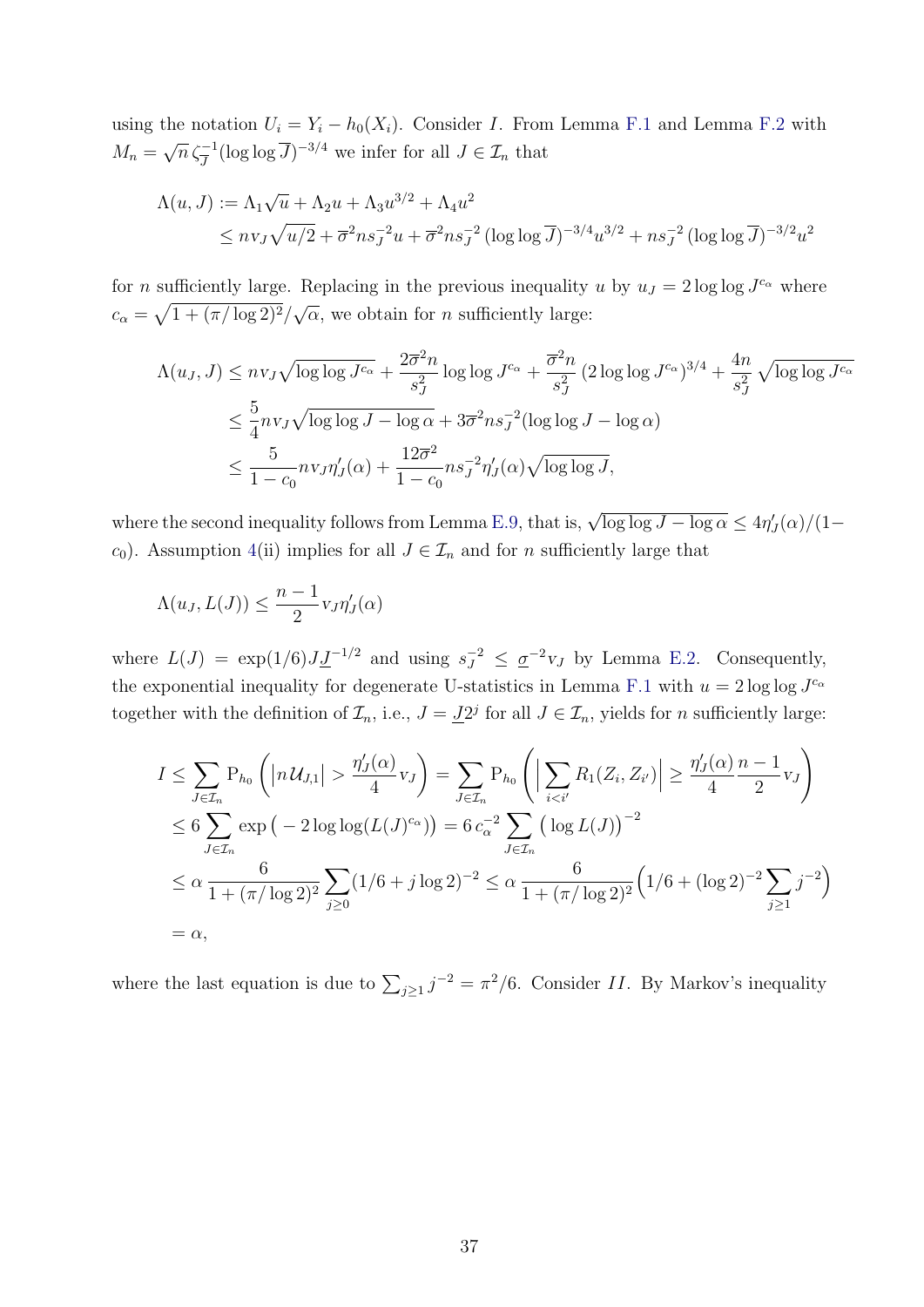we obtain

$$
II \leq E_{h_0} \max_{J \in \mathcal{I}_n} \left| \frac{4}{\eta'_J(\alpha) v_J(n-1)} \sum_{i < i'} U_i \mathbb{1}_{M_i^c} U_{i'} \mathbb{1}_{M_{i'}^c} b^K(W_i)' A' A b^K(W_{i'}) \right|
$$
  
\n
$$
\leq 4n E_{h_0} |U \mathbb{1}_{\{|U| > M_n\}} | E_{h_0} |U \mathbb{1}_{\{|U| > M_n\}} | \max_{J \in \mathcal{I}_n} \frac{\zeta_J^2 ||(G_b^{-1/2} S G^{-1/2})_l^-||^2}{\eta'_J(\alpha) v_J}
$$
  
\n
$$
\leq 4n M_n^{-6} \left( E_{h_0} [U^4] \right)^2 \zeta_J^2 \max_{J \in \mathcal{I}_n} \frac{s_J^{-2}}{\eta'_J(\alpha) v_J},
$$

where the fourth moment of  $U = Y - h_0(X)$  is bounded under Assumption [2\(](#page-12-0)i). From Lemma [E.2](#page-57-0) we deduce  $s_J^{-2} \leq \underline{\sigma}^{-2}v_J$ . Thus, using definition  $M_n = \sqrt{n} \zeta_J^{-1} (\log \log \overline{J})^{-3/4}$ gives  $II = o\left(n^{-2}(\log \log \overline{J})^{9/2}\zeta_{\overline{J}}^8\right)$  $\left(\frac{8}{J}\right) = o(1)$ , due to the rate restrictions imposed Assumption [4\(](#page-14-2)i). Consider III. Lemma [E.5](#page-61-0) implies

$$
P_{h_0}\Big(\max_{J\in\mathcal{I}_n}\Big|\frac{1}{\eta'_J(\alpha)v_J(n-1)}\sum_{i\neq i'}U_iU_{i'}b^K(W_i)'(A'A-\widehat{A}'\widehat{A})b^K(W_{i'})\Big|>\frac{1}{2}\Big)=o(1),
$$

using  $\eta'_{J}(\alpha) \geq (1 - c_0)$ √  $\log \log J/4$  by Lemma [E.9](#page-65-0) and hence  $III = o(1)$ .

**Step 2:** We control the type II error of the test statistic  $\tilde{T}_n$  where  $\eta'_J(\alpha)$  is replaced by  $\eta''_J(\alpha) > 0$ . From the definition  $\overline{J} = \sup\{J : s_J^{-1}\}$  $\overline{J}^1 \zeta_J^2 \sqrt{(\log J)/n} \leq \overline{c}$  we infer that the dimension parameter  $J_0$  is given in [\(4.3\)](#page-15-3) satisfies  $J \leq J_0 \leq \overline{J}/2$  for  $\overline{c}$  sufficiently large by Assumption [4\(](#page-14-2)iii). Thus, by the construction of the set  $\mathcal{I}_n$  there exists  $J^* \in \mathcal{I}_n$  such that  $J_0 \leq J^* < 2J_0$ . We denote  $K^* = K(J^*)$ . We further evaluate for all  $h \in \mathcal{H}_1(\delta^{\circ}, r_n)$  that

$$
P_h\left(\widetilde{T}_n = 0\right) = P_h\left(n\,\widehat{D}_J(h_0) \le \eta''_J(\alpha)\,v_J\text{ for all }J\in\mathcal{I}_n\right)
$$

$$
\le P_h\left(n\,\widehat{D}_{J^*}(h_0) \le c_1\sqrt{\log\log n}\,v_{J^*}\right),
$$

where in the last inequality we used Lemma [E.9](#page-65-0) which yields  $\eta''_{J^*}(\alpha) \leq c_1$ √  $\overline{\log \log n}$  with  $c_1 = 4(1+c_0)$ . Lemma [B.1](#page-39-0) implies that  $\sup_{h \in \mathcal{H}_1(\delta^\circ, r_n)} P_h(\tilde{T}_n = 0) = o(1)$ .

**Step 3:** Finally, we account for estimation of the normalization factor  $v<sub>J</sub>$  and for estimation of upper bound of the RES index  $\widehat{\mathcal{I}}_n$ . We control the type I error of the test  $\widehat{\mathcal{T}}_n$  under simple null hypotheses as follows

$$
P_{h_0}(\widehat{T}_n = 1) \le P_{h_0} \left( \max_{J \in \mathcal{I}_n} \left\{ n \widehat{D}_J(h_0) / (\eta_J(\alpha) \widehat{v}_J) \right\} > 1, \quad \widehat{v}_J \ge (1 - c_0) v_J \text{ for all } J \in \mathcal{I}_n \right)
$$
  
+ 
$$
P_{h_0} (\widehat{v}_J < (1 - c_0) v_J \text{ for all } J \in \mathcal{I}_n) + P_{h_0} (\widehat{J}_{\text{max}} > \overline{J})
$$
  

$$
\le P_{h_0} \left( \max_{J \in \mathcal{I}_n} \left\{ n \widehat{D}_J(h_0) / (\eta_J(\alpha) v_J) \right\} > 1 - c_0 \right) + P_{h_0} \left( \max_{J \in \mathcal{I}_n} |\widehat{v}_J / v_J - 1| > c_0 \right) + o(1)
$$
  

$$
\le P_{h_0} \left( \max_{J \in \mathcal{I}_n} \left\{ n \widehat{D}_J(h_0) / (\eta_J'(\alpha) v_J) \right\} > 1 \right) + o(1) \le \alpha + o(1),
$$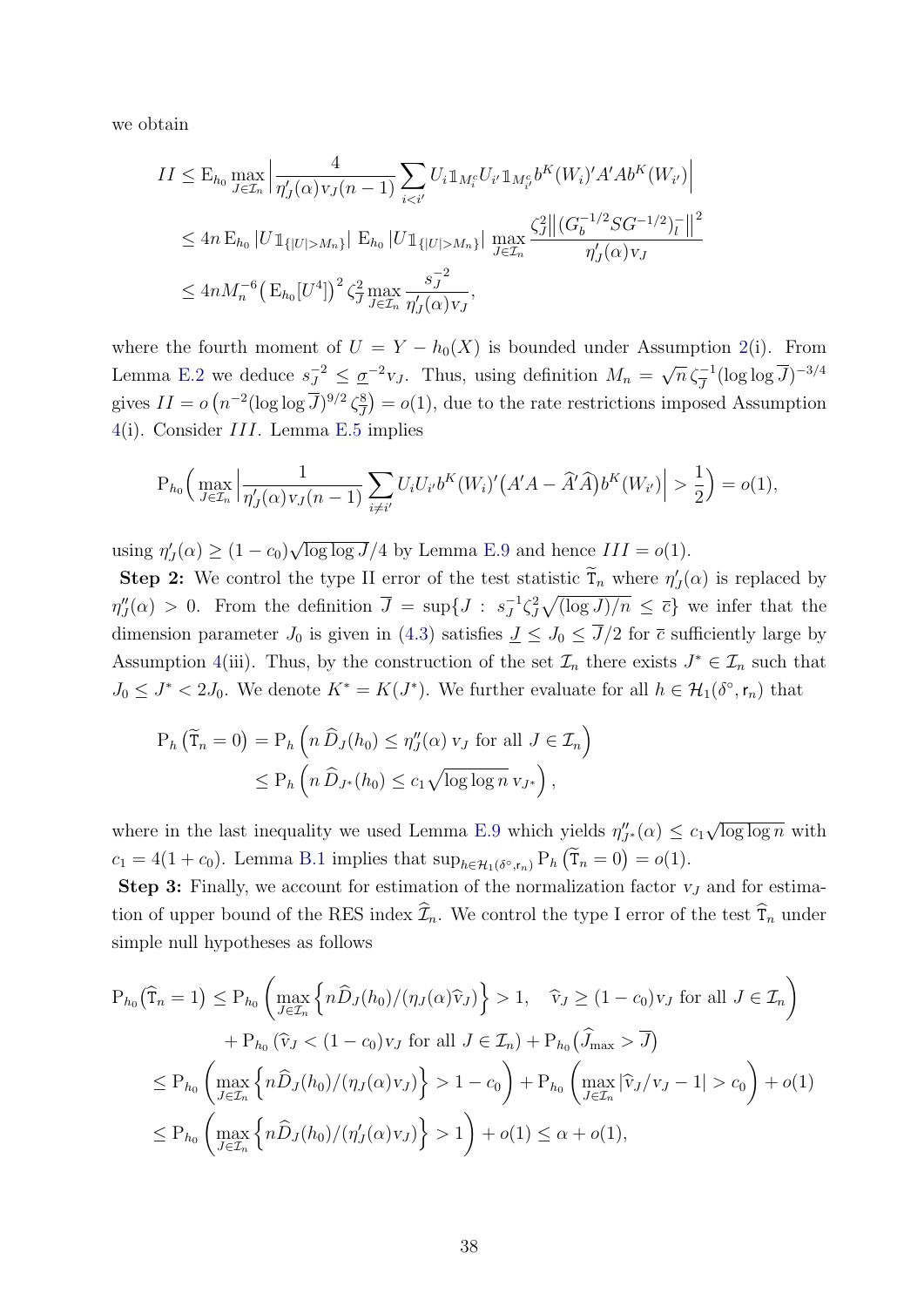where the second inequality is due to Lemma [E.10\(](#page-66-0)i), the third inequality is due to Lemma [E.6,](#page-62-0) and the last inequality is due to Step 1 of this proof. To bound the type II error of the test  $\hat{\mathsf{T}}_n$  recall the definition of  $J^* \in \mathcal{I}_n$  given in Step 2. Using again Lemmas [E.10\(](#page-66-0)ii) and [E.6](#page-62-0) we evaluate uniformly for  $h \in \mathcal{H}_1(\delta^\circ, \mathsf{r}_n)$ :

$$
P_h(\widehat{T}_n = 0) \le P_h\left(n\widehat{D}_{J^*}(h_0) \le \eta_{J^*}(\alpha)\widehat{v}_{J^*}\right) + P_h(J^* > \widehat{J}_{\max})
$$
  
\n
$$
\le P_h\left(n\widehat{D}_{J^*}(h_0) \le \eta_{J^*}(\alpha)\widehat{v}_{J^*}, \quad \widehat{v}_{J^*} \le (1+c_0)v_{J^*}\right) + P_h(\widehat{v}_{J^*} > (1+c_0)v_{J^*}) + o(1)
$$
  
\n
$$
= P_h\left(n\widehat{D}_{J^*}(h_0) \le (1+c_0)\eta_{J^*}(\alpha)v_{J^*}\right) + o(1) = P_h\left(n\widehat{D}_{J^*}(h_0) \le \eta_{J^*}''(\alpha)v_{J^*}\right) + o(1) = o(1),
$$

where the last equation is due to Step 2 of this proof.

<span id="page-39-0"></span>**Lemma B.1.** (i) Under the conditions of Theorem [3.2](#page-12-1) we have for some constant  $c_0 > 0$ :

 $\Box$ 

$$
\sup_{h \in \mathcal{H}_1(\delta, r_{n,J})} \mathrm{P}_h\left(n\widehat{D}_J(h_0) \le (1+c_0)\eta_J(\alpha)v_J\right) = o(1).
$$

(ii) Under the conditions of Theorem  $4.1$  we have

$$
\sup_{h \in \mathcal{H}_1(\delta^\circ, r_n)} \mathrm{P}_h\left(n \,\widehat{D}_{J^*}(h_0) \le c_1 \sqrt{\log \log n} \,\mathrm{v}_{J^*}\right) = o(1),
$$

where  $J^*$  and  $c_1$  are given in the proof of Theorem [4.1.](#page-15-1)

*Proof.* It is sufficient to prove (ii). We make use of the notation  $B_J = (\|\mathbf{E}_h[V^J]\| - \|h - h\|_F)$  $|h_0||_\mu|^2$ . Using the inequality  $||E_h[V^{J^*}]||^2 \ge ||h - h_0||^2_\mu/2 - B_{J^*}$ , we derive

$$
P_h\left(n\,\widehat{D}_{J^*} \le c_1\sqrt{\log\log n} \,v_{J^*}\right) = P_h\left(\|\,E_h[V^{J^*}]\|^2 - \widehat{D}_{J^*} > \|\,E_h[V^{J^*}]\|^2 - \frac{c_1\sqrt{\log\log n} \,v_{J^*}}{n}\right)
$$
\n
$$
\le P_h\left(\left|\frac{4}{n(n-1)}\sum_{j=1}^{J^*}\sum_{i < i'}\left(V_{ij}V_{i'j} - E_h[V_{1j}]^2\right)\right| > \rho_{J^*}(h)\right)
$$
\n
$$
+ P_h\left(\left|\frac{4}{n(n-1)}\sum_{i < i'}(Y_i - h_0(X_i))(Y_{i'} - h_0(X_{i'})b^{K^*}(W_i)'(A'A - \widehat{A}'\widehat{A})b^{K^*}(W_{i'})\right| > \rho_{J^*}(h)\right) = T_1 + T_2,
$$

where  $\rho_{J^*}(h) = ||h - h_0||^2_{\mu}/2 - c_1 n^{-1} \sqrt{\log \log n} v_{J^*} - B_{J^*}$ . We first derive an upper bound for the term  $B_{J^*}$ . The definitions of  $V^J$  and  $Q_J$  imply

$$
\|E_h[V^{J^*}]\|^2 = E_h[(Y - h_0(X))b^{K^*}(W)']A'A E_h[(Y - h_0(X))b^{K^*}(W)]
$$
  
= 
$$
\|G^{1/2}(G_b^{-1/2}S)_l^-G_b^{-1/2} E[(h - h_0)(X)b^{K^*}(W)]\|^2 = \|Q_{J^*}(h - h_0)\|_{\mu}^2.
$$

Consequently, from Lemma [E.3](#page-57-1) we infer

$$
B_{J^*} = \left( \|Q_{J^*}(h - h_0)\|_{\mu} - \|h - h_0\|_{\mu} \right)^2 \le C_B r_n^2
$$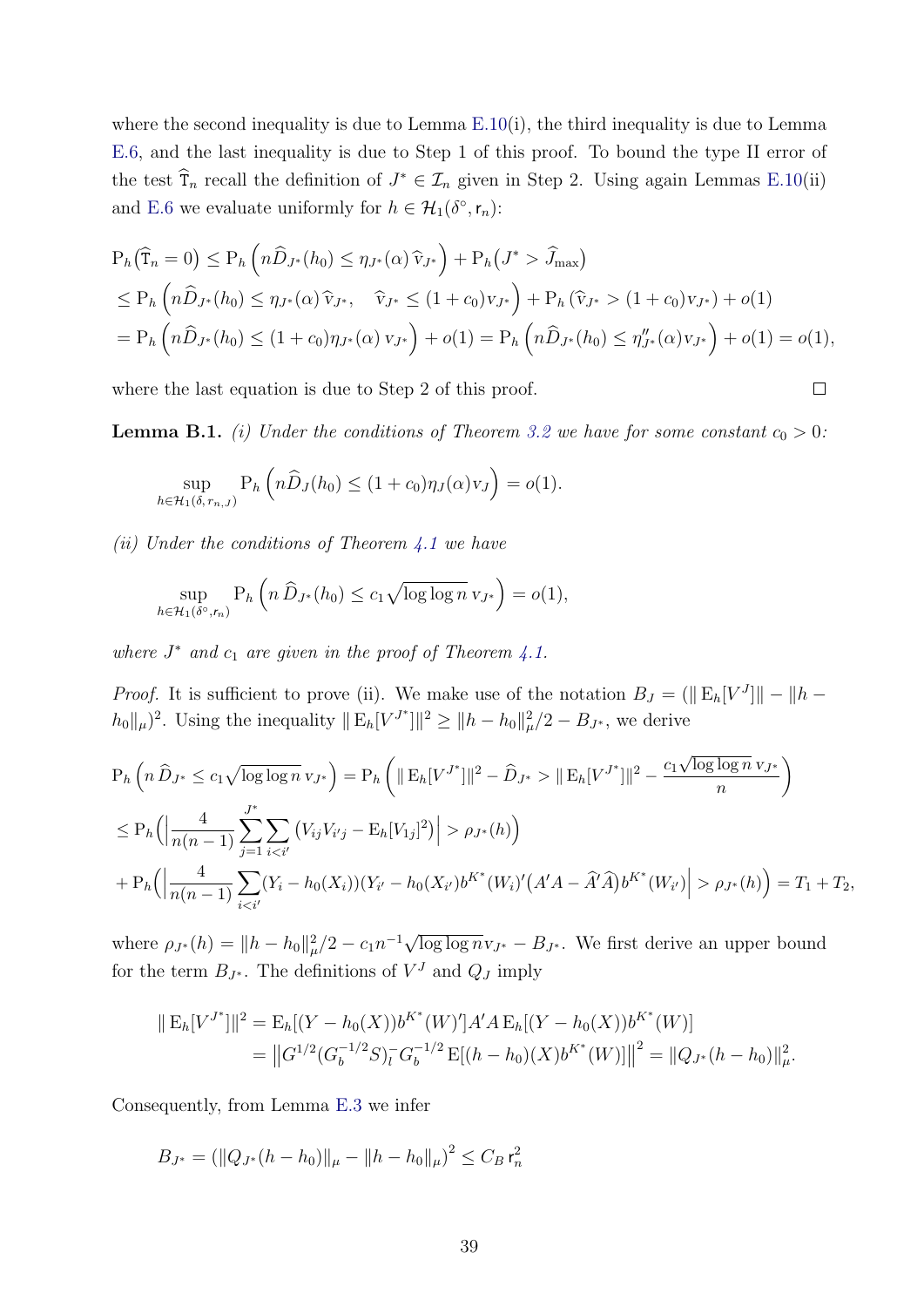for some constant  $C_B$ , due to the definition of  $J^*$ . To establish an upper bound of  $T_1$ , we make use of inequality [\(E.3\)](#page-56-0) together with Markov's inequality which yields

<span id="page-40-0"></span>
$$
T_1 = O\left(\frac{n^{-1} \left\| \left\langle Q_{J^*}(h - h_0), \psi^{J^*} \right\rangle_{\mu} \left( G_b^{-1/2} S \right)_l^- \right\|^2 + n^{-2} v_{J^*}^2}{\rho_{J^*}^2(h)}\right).
$$
\n(B.2)

In the following, we distinguish between two cases. First, consider the case where  $n^{-2}v_{J^*}^2$ dominates the summand in the numerator. For any  $h \in \mathcal{H}_1(\delta^{\circ}, r_n)$  we have  $||h-h_0||_{\mu}^2 \geq \delta^{\circ} r_n^2$ and hence, we obtain the lower bound

<span id="page-40-1"></span>
$$
\rho_{J^*}(h) = ||h - h_0||_{\mu}^2/2 - c_1 n^{-1} \sqrt{\log \log n} v_{J^*} - B_{J^*} \ge (\delta^\circ/2 - 1 - c_0 - C_B) r_n^2 = \kappa_0 r_n^2
$$
 (B.3)

for some constant  $\kappa_0 := \delta^{\circ}/2 - 1 - c_0 - C_B$  which is positive for any  $\delta^{\circ} > 2(1 + c_0 + C_B)$ . From inequality [\(B.2\)](#page-40-0) we infer  $T_1 \leq O\left(n^{-2}v_{J*}^2 \kappa_0^{-2} r_n^{-4}\right)$  which becomes arbitrary small for  $\delta^{\circ}$  sufficiently large. Second, consider the case where  $n^{-1} || \langle Q_{J^*}(h-h_0), \psi^{J^*} \rangle'_{\mu} (G_b^{-1/2} S)^{-1}$  $\frac{1}{l}$ 2 dominates. Now using  $\|(G_b^{-1/2}SG^{-1/2})_l^{-1}$  $\|\bar{u}\| = s_{J^*}^{-1}$  together with the notation  $\widetilde{\psi}^J = G^{-1/2} \psi^J$ we obtain

$$
\frac{1}{n} \left\| \langle Q_{J^*}(h - h_0), \psi^{J^*} \rangle_{\mu}' (G_b^{-1/2} S)_{l}^- \right\|^2 = \frac{1}{n} \left\| \langle Q_{J^*}(h - h_0), \psi^{J^*} \rangle_{\mu}' G^{-1/2} (G_b^{-1/2} S G^{-1/2})_{l}^- \right\|^2
$$
  
=  $O\Big(n^{-1} s_{J^*}^{-2} \left\| \langle Q_{J^*}(h - h_0), \widetilde{\psi}^{J^*} \rangle_{\mu} \right\|^2\Big) = O\Big(n^{-1} s_{J^*}^{-2} \big(\|h - h_0\|_{\mu}^2 + (J^*)^{-2p/d_x}\big)\Big),$  (B.4)

where the last bound is due to Lemma [E.3.](#page-57-1) For any  $h \in \mathcal{H}_1(\delta^{\circ}, \mathsf{r}_n)$  we have  $||h - h_0||^2_{\mu} \geq$  $\delta^{\circ}$   $\mathsf{r}_n^2 \geq \delta^{\circ} n^{-1} v_{J^*} \sqrt{2\delta^{\circ} n}$  $\log \log n$  and hence, obtain the lower bound

$$
\rho_{J^*}(h) = \frac{\|h - h_0\|_{\mu}^2}{2} - \frac{c_1 \sqrt{\log \log n} v_{J^*}}{n} + B_{J^*} \ge \left(\frac{1}{2} - \frac{1 + c_0}{\delta^{\circ}} - \frac{C_B}{\delta^{\circ}}\right) \|h - h_0\|_{\mu}^2 = \kappa_1 \|h - h_0\|_{\mu}^2
$$

for some constant  $\kappa_1 := 1/2 - (1 + c_0 + C_B)/\delta^{\circ}$  which is positive for any  $\delta^{\circ} > 2(1 + c_0 + C_B)$ . Hence, inequality [\(B.2\)](#page-40-0) yields uniformly for  $h \in \mathcal{H}_1(\delta^{\circ}, r_n)$  that

$$
T_1 = O\left(n^{-1}s_{J^*}^{-2}\left(\frac{1}{\|h-h_0\|_{\mu}^2} + \frac{1}{\|h-h_0\|_{\mu}^4(J^*)^{2p/d}}\right)\right) = O\left(n^{-1}s_{J^*}^{-2}r_n^{-2}\right) = o(1).
$$

<span id="page-40-2"></span> $\Box$ 

Finally,  $T_2 = o(1)$  uniformly for  $h \in \mathcal{H}_1(\delta^{\circ}, r_n)$  by making use of Lemma [E.4.](#page-58-0)

Proof of Corollary [4.1.](#page-15-0) We show that Assumption  $4(ii)$  $4(ii)$  is automatically satisfied in the mildly and severely ill-posed cases. From Lemmas [E.1](#page-56-1) and [E.2](#page-57-0) we infer  $v_J \leq \overline{\sigma}^2 s_J^{-2}$ J √ J and  $v_L \geq \underline{\sigma}^2 \left( \sum_{l=1}^L s_l^{-4} \right)$  $\left(\tau_j\right)^{1/2}$ . In the mildly ill-posed case  $(\tau_j \sim j^{a/d_x})$ , we obtain

$$
\frac{v_J}{v_L} \lesssim \frac{J^{2a/d_x + 1/2}}{\sqrt{\sum_{l=1}^L l^{4a/d_x}}} \lesssim \frac{J^{2a/d_x + 1/2}}{L^{2a/d_x + 1/2} - 1} = o(1)
$$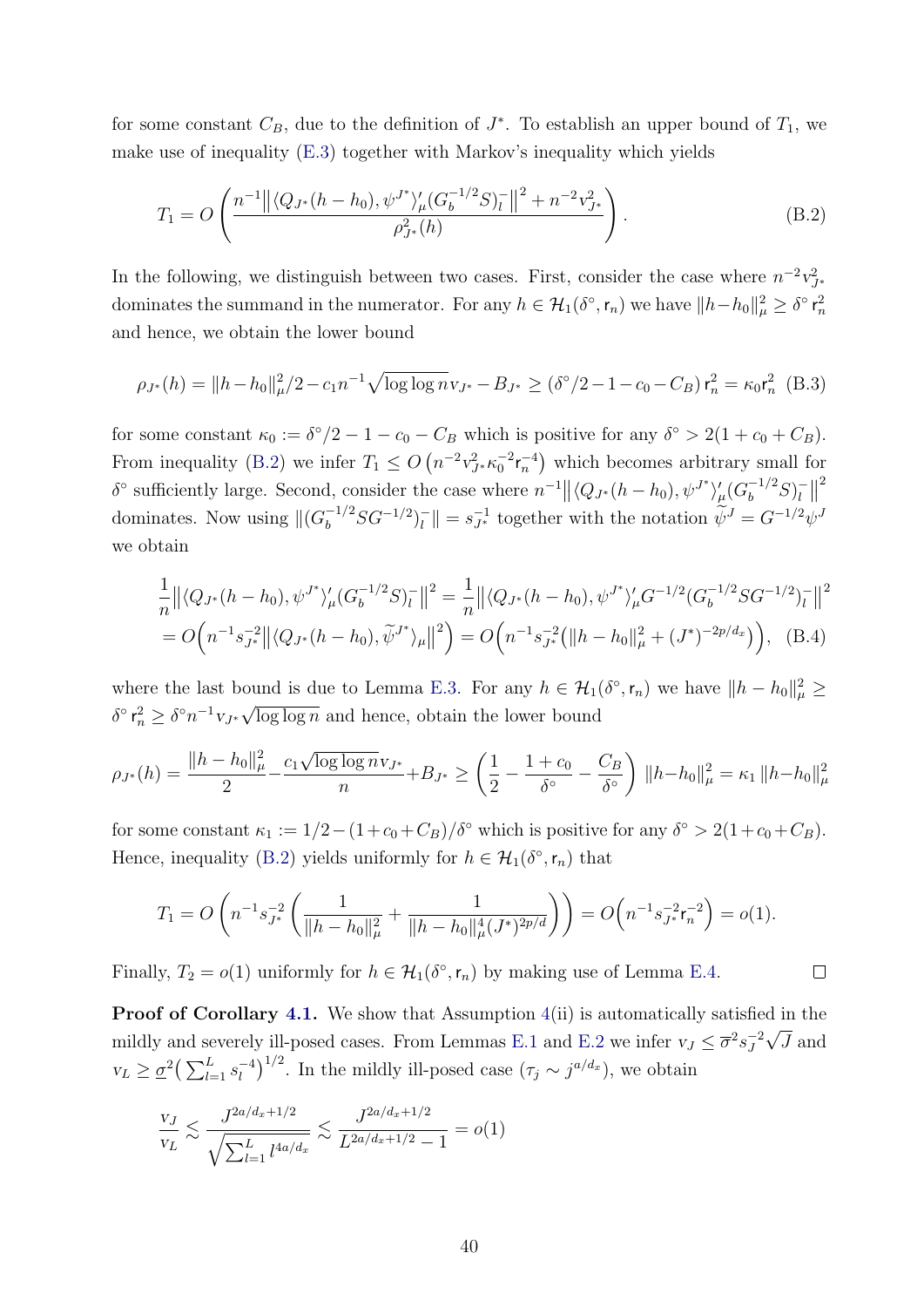for all  $J = o(L)$ . In the severely ill-posed case  $(\tau_j \sim \exp(j^{a/d_x}/2))$ , we evaluate

$$
\frac{v_J}{v_L} \lesssim \frac{\exp(J^{a/d_x} + \log(J)/2)}{\exp(L^{a/d_x})} \lesssim \frac{\exp(J^{a/d_x} + \log(J)/2)}{\exp(2J^{a/d_x})} = \frac{\sqrt{J}}{\exp(J^{a/d_x})} = o(1)
$$

since  $J = o(L)$  and J diverges as the sample size n tends to infinity.

We may now apply Theorem [4.1](#page-15-1) which establishes the rate  $r_n = J_0^{-p/d_x}$  where  $J_0 =$  $\max \left\{ J : n^{-1} \sqrt{\log \log n} s_J^{-2} \right\}$ √  $\overline{J} \leq J^{-2p/d_x}$ . In the mildly ill-posed case, we obtain  $J_0 \sim$  $\left(n/\sqrt{\log\log n}\right)^{2d_x/(4(p+a)+d_x)}$  which implies  $\mathsf{r}_n = \left(\sqrt{\log\log n}/n\right)^{2p/(4(p+a)+d_x)}$ . In the severely ill-posed case, note that if  $J_0 \sim (c \log n)^{d_x/a}$  for some constant  $c \in (0,1)$  then we obtain  $n^{-1}\sqrt{\log\log n} s_{J_0}^{-2}$  $\sqrt{J_0} \lesssim J_0^{-2p/d_x} \sim (\log n)^{-2p/d_x}.$ 

Proof of Theorem [4.2.](#page-17-2) We prove this result in three steps. First, we bound the type I error of the test statistic

$$
\widetilde{\mathsf{T}}_n = \mathbb{1}\left\{\max_{J\in\mathcal{I}_n}\left\{n\widehat{D}_J/(\widehat{\eta}_J(\alpha)v_J)\right\} > 1\right\}.
$$

Second, we bound the type II error of  $\tilde{T}_n$ . Third, we show that Steps 1 and 2 are sufficient to control the first and second type errors of our adaptive test statistic  $\hat{\tau}_n$  for the composite null.

**Step 1:** We control the type I error of the test statistic  $\tilde{\tau}_n$  using the decomposition

$$
n(n-1)\widehat{D}_J = \sum_{i\neq i'} (Y_i - \widehat{h}_J^R(X_i))(Y_{i'} - \widehat{h}_J^R(X_{i'}))b^K(W_i)'\widehat{A}'\widehat{A}b^K(W_{i'})
$$
  
= 
$$
\Big\|\sum_i (Y_i - \widehat{h}_J^R(X_i))\widehat{A}b^K(W_i)\Big\|^2 - \sum_i \Big\|\big(Y_i - \widehat{h}_J^R(X_i))\widehat{A}b^K(W_i)\Big\|^2.
$$

From the definition of the restricted sieve NPIV estimator in [\(2.4\)](#page-8-0) we infer:

$$
\left\| n^{-1} \sum_{i} \left( Y_{i} - \widehat{h}_{J}^{R}(X_{i}) \right) \widehat{A} b^{K}(W_{i}) \right\| = \left( n^{-1} \sum_{i} \left( \widehat{h}_{J}(X_{i}) - \widehat{h}_{J}^{R}(X_{i}) \right)^{2} \mu(X_{i}) \right)^{1/2}
$$
  

$$
\leq \left( n^{-1} \sum_{i} \left( \widehat{h}_{J}(X_{i}) - \prod_{J} h(X_{i}) \right)^{2} \mu(X_{i}) \right)^{1/2} = \left\| n^{-1} \sum_{i} \left( Y_{i} - h(X_{i}) \right) \widehat{A} b^{K}(W_{i}) \right\| + o_{p}(1)
$$

uniformly in  $h \in \mathcal{H}_0$ , where the last equation holds uniformly in  $J \in \mathcal{I}_n$  using that  $\max_{J \in \mathcal{I}_n} ||\Pi_{J}^{\mathcal{I}_n} h - h||_{\mu} = o(1)$  (since  $\underline{J}$  goes to infinity and  $||h - \Pi_{\underline{J}}h||_{\mu} = o(1)$ ). Con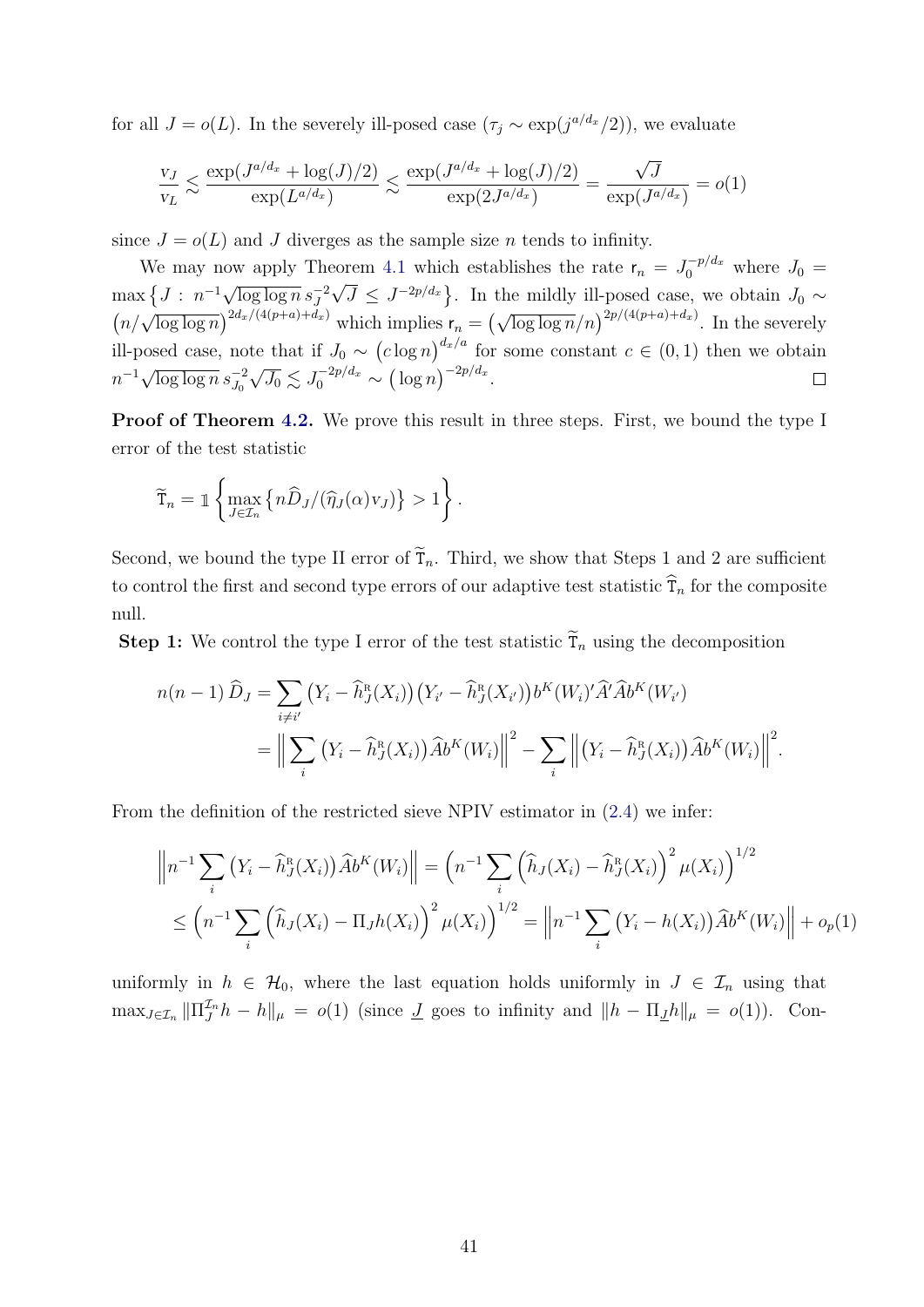sequently, uniformly in  $h \in \mathcal{H}_0$  and  $J \in \mathcal{I}_n$  we have

$$
n\hat{D}_J \le n\hat{D}_J(h) + \frac{1}{n} \sum_i \|(\hat{h}_J^R - h)(X_i)\hat{A}b^K(W_i)\|^2
$$
  
+  $2\frac{1}{n} \sum_i (Y_i - h(X_i))b^K(W_i)'\hat{A}'\hat{A}b^K(W_i)(\hat{h}_J^R - h)(X_i) + o_p(1)$   
=  $n\hat{D}_J(\Pi_R h) + T_{1,J} + 2T_{2,J} + o_p(1).$ 

Lemma [E.9](#page-65-0) together with Assumption [5\(](#page-16-1)iii), i.e.,  $\inf_{h \in \mathcal{H}_0} P_h(\forall J \in \mathcal{I}_n : J^c \leq \hat{\gamma}_J) = 1 + o(1)$ for some  $0 < c \le 1$ , implies  $\inf_{h \in \mathcal{H}_0} P_h(\forall J \in \mathcal{I}_n : \sqrt{\log \log(J) + \log(c/a)} \le 4\hat{\eta}_J(\alpha)$  $1 + o(1)$ . In particular, this gives  $\inf_{h \in \mathcal{H}_0} P_h(\forall J \in \mathcal{I}_n : \sqrt{\log \log(J)} \leq 8\hat{\eta}_J(\alpha) = 1 + o(1)$ . Now we may follow Step 1 of the proof of Theorem [4.1](#page-15-1) and obtain

$$
\limsup_{n\to\infty} \sup_{h\in\mathcal{H}_0} \mathbf{P}_h\left(\max_{J\in\mathcal{I}_n} \left\{ n\widehat{D}_J(\Pi_k h)/(\widehat{\eta}_J(\alpha)v_J) \right\} > 1 \right) \leq \alpha.
$$

It remains to control  $T_{1,J}$  and  $T_{2,J}$ . Consider  $T_{1,J}$ . We observe

$$
T_{1,J} = \frac{1}{n} \sum_{i} \left\| (\widehat{h}_J^{\rm R} - h)(X_i) Ab^{K}(W_i) \right\|^{2} + \frac{1}{n} \sum_{i} \left\| (\widehat{h}_J^{\rm R} - h)(X_i) (\widehat{A} - A) b^{K}(W_i) \right\|^{2}
$$
  
=  $T_{11,J} + T_{12,J}.$ 

Using the notation  $\widetilde{b}^K(\cdot) = G_b^{-1/2}$  $b_b^{-1/2}b^K(\cdot)$ , we evaluate

$$
\max_{J \in \mathcal{I}_n} \frac{T_{11,J}}{v_J \sqrt{\log \log J}} \le \max_{J \in \mathcal{I}_n} \frac{\left( \|\hat{h}_J^{\mathcal{R}} - h\|_{\mu} \sup_w \|\tilde{b}^K(w)\| \left( |G_b^{-1/2} SG^{-1/2} \right)_l^- \right\| \right)^2}{v_J \sqrt{\log \log J}} + o_p(1)
$$

$$
\le \max_{J \in \mathcal{I}_n} \frac{\left( \|\hat{h}_J^{\mathcal{R}} - h\|_{\mu} \zeta_J s_J^{-1} \right)^2}{v_J \sqrt{\log \log J}} + o_p(1) = o_p(1)
$$

uniformly for  $h \in \mathcal{H}_0$ , where the last inequality is due to Lemma [E.2,](#page-57-0) i.e.,  $s_J^{-2} \leq \underline{\sigma}^{-2} v_J$ , and the last equation follows from Assumption [5\(](#page-16-1)i), i.e.,  $\max_{J \in \mathcal{I}_n} ||\hat{h}_J^R - h||_{\mu} \zeta_J / (\log \log J)^{1/4} =$  $o_p(1)$  uniformly for  $h \in \mathcal{H}_0$ . Similarly, we obtain  $\max_{J \in \mathcal{I}_n} T_{12,J}/(v_J \sqrt{\log \log J}) = o_p(1)$  $\frac{|\mu|}{\sigma}$ uniformly for  $h \in \mathcal{H}_0$ , using that uniformly for  $J \in \mathcal{I}_n$  we have

<span id="page-42-0"></span>
$$
\left\| (\widehat{A} - A) G_b^{1/2} \right\| = \left\| (\widehat{G}_b^{-1/2} \widehat{S} \widehat{G}^{-1/2})_l^{\widehat{-}} \widehat{G}_b^{-1/2} G_b^{1/2} - (G_b^{-1/2} S G^{-1/2})_l^{\widehat{-}} \right\|
$$
  
=  $O_p(1) \times \left\| (\widehat{G}_b^{-1/2} \widehat{S})_l^{\widehat{-}} \widehat{G}_b^{-1/2} G_b^{1/2} - (G_b^{-1/2} S)_l^{\widehat{-}} \right\| = O_p \left( s_J^{-2} \zeta_J \sqrt{(\log J)/n} \right), \quad (B.5)$ 

where the last bound is due to [Chen et al.](#page-31-13) [\[2021,](#page-31-13) Lemma C.4(i)] (with  $\tau_J$  replaced by  $s_J^{-1}$  $\frac{-1}{J}$ ).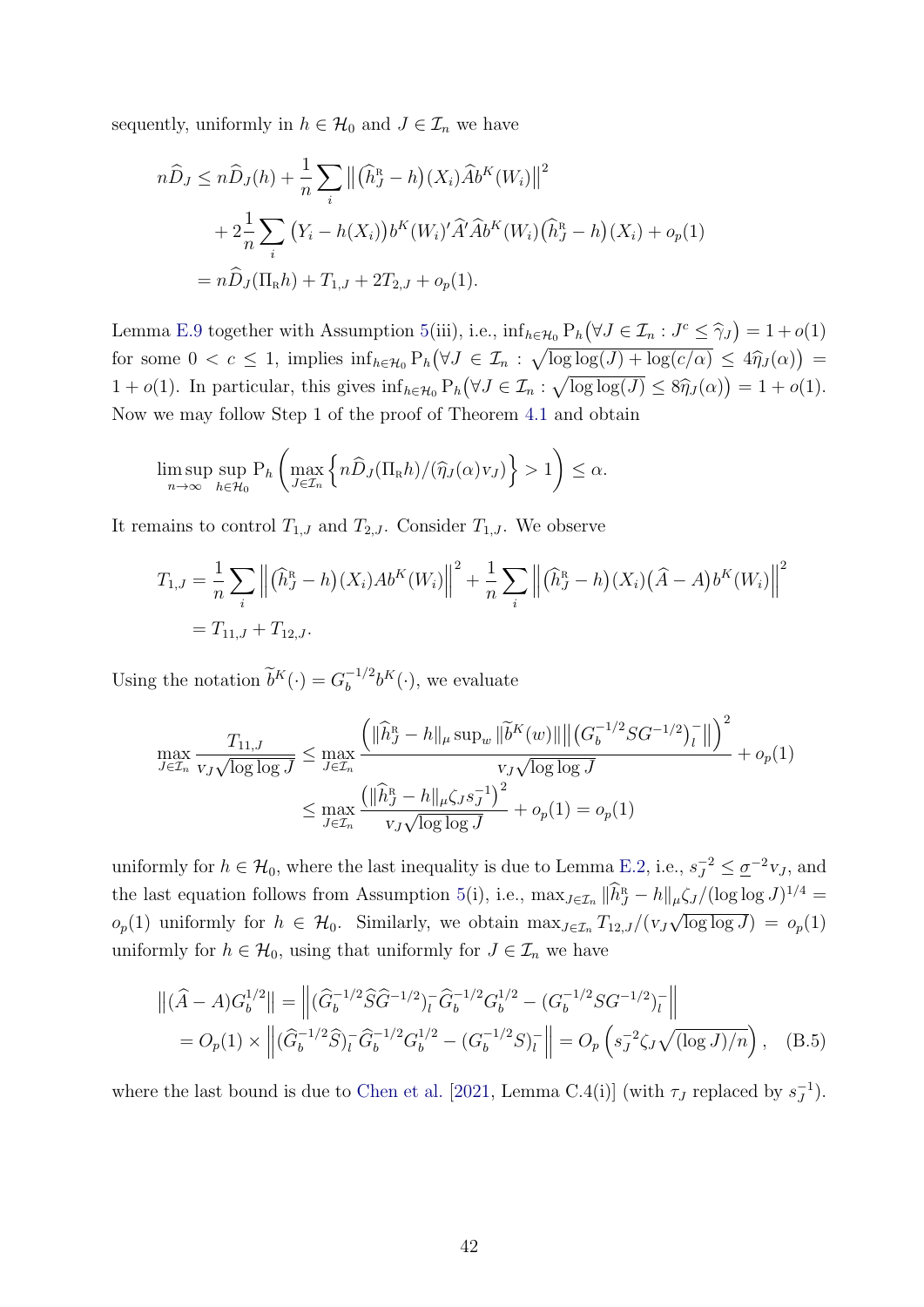Consider  $T_{2,J}$ . For all  $J \in \mathcal{I}_n$  we evaluate

$$
T_{2,J} \leq \frac{1}{n} \sum_{i} (Y_i - h(X_i)) b^{K}(W_i)' A' Ab^{K}(W_i) (\hat{h}_J^{R} - h)(X_i)
$$
  
+ 
$$
\frac{1}{n} \sum_{i} (Y_i - h(X_i)) b^{K}(W_i)' (\hat{A}' \hat{A} - A'A) b^{K}(W_i) (\hat{h}_J^{R} - h)(X_i) = T_{21,J} + T_{22,J}.
$$

Consider  $T_{21,J}$ . We first observe by the Cauchy–Schwarz inequality that

$$
T_{21,J} \leq \left(\frac{1}{n}\sum_{i} \left(Y_i - h(X_i)\right)^2 \|Ab^{K}(W_i)\|^4\right)^{1/2} \left(\frac{1}{n}\sum_{i} \left(\widehat{h}_J^{R}(X_i) - h(X_i)\right)^2\right)^{1/2}.
$$

Further, the moment bounds imposed in Assumptions [1\(](#page-10-3)i) and [2\(](#page-12-0)i) imply

$$
\mathbb{E}\left[\left(Y-h(X)\right)^{2}\|Ab^{K}(W)\|^{4}\right] \leq \overline{\sigma}^{2}\zeta_{J}^{2}\mathbb{E}\|G_{b}^{1/2}A^{\prime}Ab^{K}(W)\|^{2} \leq \overline{\sigma}^{2}\zeta_{J}^{2}\|AG_{b}A^{\prime}\|_{F}^{2}
$$
\n
$$
\leq \overline{\sigma}^{2}\underline{\sigma}^{-2}\zeta_{J}^{2}\|AG_{b}^{-1/2}\mathbb{E}\left[\left(Y-h(X)\right)^{2}b^{K}(W)b^{K}(W)^{\prime}\right]G_{b}^{-1/2}A^{\prime}\|_{F}^{2} = \overline{\sigma}^{2}\underline{\sigma}^{-2}\zeta_{J}^{2}v_{J}^{2},
$$

where the last equation follows from the definition of the normalization term  $v_J$ . Consequently, we evaluate

$$
\max_{J \in \mathcal{I}_n} \frac{T_{21,J}}{v_J \sqrt{\log \log J}} = \max_{J \in \mathcal{I}_n} \frac{\zeta_J \|\widehat{h}_J^R - h\|_{\mu}}{\sqrt{\log \log J}} \times O_p\left(\max_{J \in \mathcal{I}_n} \frac{\mathbb{E}[(Y - h(X))^2 \|Ab^K(W)\|^4]}{\zeta_J v_J}\right)
$$
  
=  $o_p(1)$ 

uniformly for  $h \in \mathcal{H}_0$ , where the last equation follows from the rate condition imposed in Assumption [5\(](#page-16-1)i). Similarly as above, we obtain that  $\max_{J \in \mathcal{I}_n} T_{22,J}/(v_J)$ √  $\overline{\log \log J}$ ) =  $o_p(1)$ uniformly for  $h \in \mathcal{H}_0$ , using again the upper bound [\(B.5\)](#page-42-0).

Step 2: We control the second type error of the test statistic  $\widetilde{T}_n$ . Let  $J^*$  be as in the proof of Theorem [4.1.](#page-15-1) We obtain for all  $h \in \mathcal{H}_1(\delta^\circ, \mathsf{r}_n)$  and for some constant  $c_2 > 0$ :

$$
P_h\left(\widetilde{T}_n = 0\right) \le P_h\left(n\,\widehat{D}_{J^*}(\widehat{h}_{J^{\bullet}}^R) - c_2r_n^2 \le \widehat{\eta}_{J^*}(\alpha) v_{J^*}\right) + P_h\left(\widehat{D}_{J^*}(\widehat{h}_{J^{\bullet}}^R) - c_2r_n^2 > \widehat{D}_{J^*}\right)
$$
  
\n
$$
\le P_h\left(||\mathbf{E}_h[V^{J^*}]\|^2 - \widehat{D}_{J^*}(\Pi_R h)| > ||\mathbf{E}_h[V^{J^*}]\|^2/2 - c_2r_n^2 - \frac{\widehat{\eta}_{J^*}(\alpha) v_{J^*}}{2n}\right)
$$
  
\n
$$
+ P_h\left(|\widehat{D}_{J^*}(\widehat{h}_{J^{\bullet}}^R) - \widehat{D}_{J^*}(\Pi_R h)| > ||\mathbf{E}_h[V^{J^*}]\|^2/2 - c_2r_n^2 - \frac{\widehat{\eta}_{J^*}(\alpha) v_{J^*}}{2n}\right)
$$
  
\n
$$
+ P_h\left(|\widehat{D}_{J^*} - \widehat{D}_{J^*}(\widehat{h}_{J^{\bullet}}^R)| > c_2r_n^2\right),
$$

where the first summand on the right hand side tends to zero, following Step 2 in proof of Theorem [4.1.](#page-15-1) Consider the second summand on the right hand side. The definition of the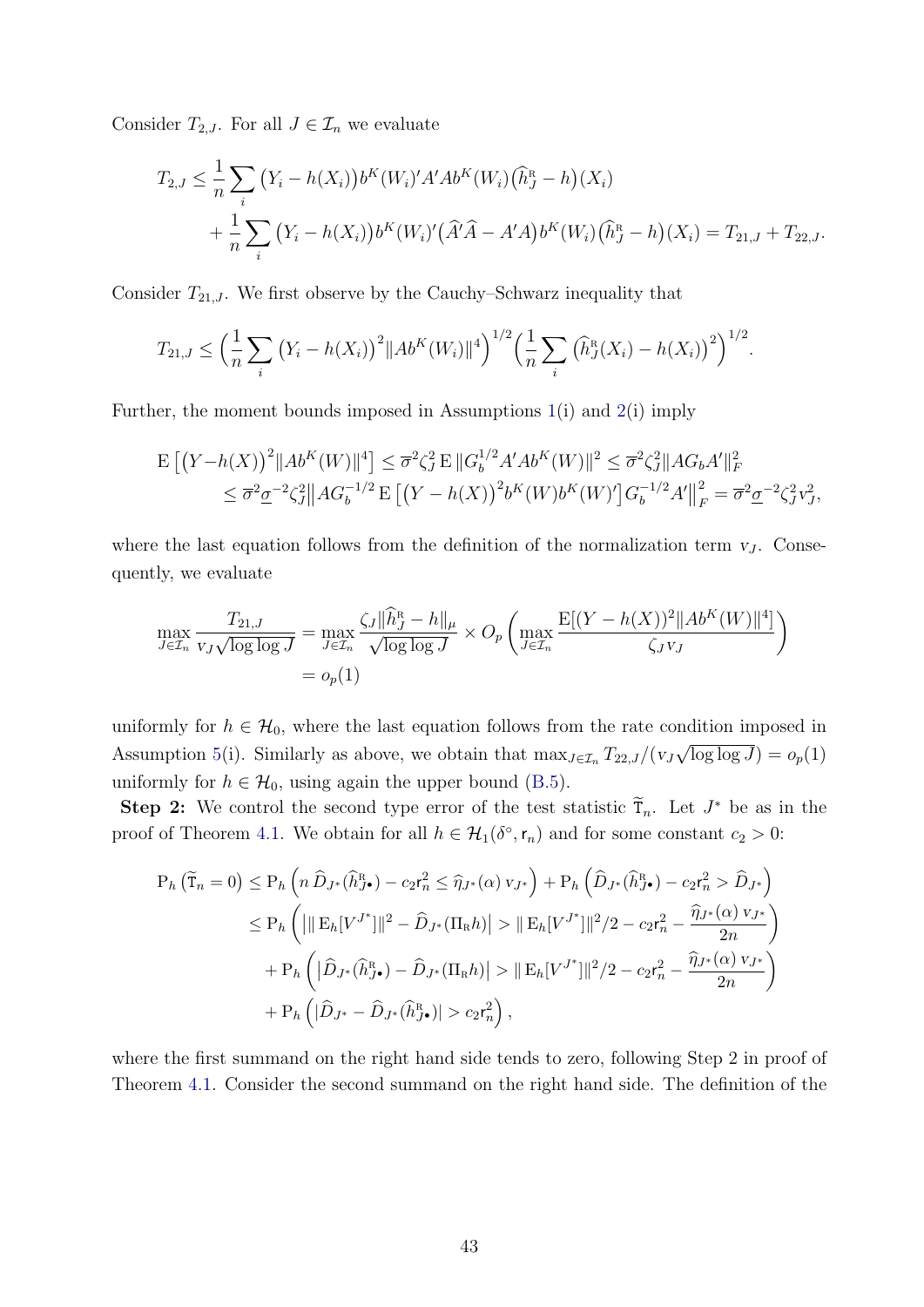estimator  $\hat{D}_J(\Pi_R h)$  implies for all  $J \in \mathcal{I}_n$  and  $h \in \mathcal{H}_1(\delta^{\circ}, \mathsf{r}_n)$  that

$$
\hat{D}_{J}(\hat{h}_{J\bullet}^{R}) - \hat{D}_{J}(\Pi_{R}h) = \frac{1}{n(n-1)} \sum_{i \neq i'} (\hat{h}_{J\bullet}^{R} - \Pi_{R}h)(X_{i})(\hat{h}_{J\bullet}^{R} - \Pi_{R}h)(X_{i'})b^{K}(W_{i})'A'Ab^{K}(W_{i'})
$$
\n
$$
+ \frac{1}{n(n-1)} \sum_{i \neq i'} (\hat{h}_{J\bullet}^{R} - \Pi_{R}h)(X_{i})(\hat{h}_{J\bullet}^{R} - \Pi_{R}h)(X_{i'})b^{K}(W_{i})' \Big(A'A - \hat{A}'\hat{A}\Big)b^{K}(W_{i'})
$$
\n
$$
+ \frac{2}{n(n-1)} \sum_{i \neq i'} (Y_{i} - \Pi_{R}h(X_{i}))(\hat{h}_{J\bullet}^{R} - \Pi_{R}h)(X_{i'})b^{K}(W_{i})'A'Ab^{K}(W_{i'})
$$
\n
$$
+ \frac{2}{n(n-1)} \sum_{i \neq i'} (Y_{i} - \Pi_{R}h(X_{i}))(\hat{h}_{J\bullet}^{R} - \Pi_{R}h)(X_{i'})b^{K}(W_{i})' \Big(A'A - \hat{A}'\hat{A}\Big)b^{K}(W_{i'})
$$
\n
$$
= T_{3,J} + T_{4,J} + T_{5,J} + T_{6,J}.
$$

Consider  $T_{3,J}$ . From the proof of Lemma [B.1\(](#page-39-0)ii) (see lower bound [\(B.3\)](#page-40-1)) we obtain

$$
\|\mathbf{E}_h[V^{J^*}]\|^2/2 - c_2\mathbf{r}_n^2 - \sqrt{\log\log(J^*)} \,\mathbf{v}_{J^*}/(2n) \ge \kappa_0\mathbf{r}_n^2
$$

for some constant  $\kappa_0 := \delta^{\circ}/2 - c_2 - 1 - c_0 - C_B$  which is positive for  $\delta^{\circ}$  sufficiently large. Below,  $\Pi_J^R$  denotes the projection onto  $\mathcal{H}_J^R = \Psi_J \cap \mathcal{H}^R$ . It is thus sufficient to consider

$$
P_h\left(T_{3,J^*} > \kappa_0 r_n^2\right) \le P_h\left(\left\|A\frac{1}{n}\sum_i(\widehat{h}_{J^{\bullet}}^R - \Pi_R h)(X_i)b^{K^*}(W_i)\right\|^2 > \kappa_0 r_n^2\right)
$$
  
\n
$$
\le P_h\left(\|\widehat{h}_{J^{\bullet}}^R - \Pi_{J^{\bullet}}^R h\|_{\mu}^2 \|A\widehat{S}G^{-1/2}\|^2 + \left\|A\frac{1}{n}\sum_i(\Pi_{J^{\bullet}}^R h - \Pi_R h)(X_i)b^{K^*}(W_i)\right\|^2 > \kappa_0 r_n^2\right)
$$
  
\n
$$
\le P_h\left(\|\widehat{h}_{J^{\bullet}}^R - \Pi_{J^{\bullet}}^R h\|_{\mu}^2 + \left\|A\operatorname{E}\left[(\Pi_{J^{\bullet}}^R h - \Pi_R h)(X)b^{K^*}(W)\right]\right\|^2 > \kappa_0 r_n^2\right) + o(1)
$$

uniformly for  $h \in \mathcal{H}_1(\delta^\circ, \mathsf{r}_n)$ . From Lemma [E.3](#page-57-1) we infer

$$
\left\| A \mathop{\mathbf{E}}\left[ (\Pi_{J\bullet}^{\mathop{\mathbf{R}}\nolimits} h - \Pi_{\mathop{\mathbf{R}}\nolimits} h)(X) b^{K^*}(W) \right] \right\|^2 = \left\| Q_{J^*} (\Pi_{J\bullet}^{\mathop{\mathbf{R}}\nolimits} h - \Pi_{\mathop{\mathbf{R}}\nolimits} h) \right\|_{\mu}^2 \leq C_B r_n^2
$$

by Assumption [5\(](#page-16-1)ii). Consequently, we obtain

$$
\sup_{h\in\mathcal{H}_1(\delta^\circ,\mathsf{r}_n)} \mathrm{P}_h\Big(T_{3,J^*} > \kappa_0 \mathsf{r}_n^2\Big) \le \sup_{h\in\mathcal{H}_1(\delta^\circ,\mathsf{r}_n)} \mathrm{P}_h\Big(\|\widehat{h}_{J^\bullet}^{\mathrm{R}} - \Pi_{J^\bullet}^{\mathrm{R}} h\|_{\mu}^2 > (\kappa_0 - C_B)\mathsf{r}_n^2\Big) + o(1) \le o(1)
$$

for  $\delta^{\circ}$  sufficiently large, by Assumption [5\(](#page-16-1)ii). Next we consider  $T_{4,J}$ . We evaluate

$$
|T_{4,J^*}| \leq \Big\|\frac{1}{n}\sum_i (\widehat{h}_{J^{\bullet}}^{\mathrm{R}} - \Pi_{\mathrm{R}}h)(X_i)\widetilde{b}^{K^*}(W_i)\Big\|^2 \big\|(\widehat{A} - A)G_b^{1/2}\big\|^2.
$$

[Chen and Christensen](#page-31-8) [\[2018,](#page-31-8) Lemma F.10(a)] yields  $\| (\widehat{A} - A)G_b^{1/2}\|$  $\int_b^{1/2} | |^2 = O_p(n^{-1}s_{J^*}^{-4} \zeta_{J^*}^2 (\log J^*))$ and hence, we obtain for  $\delta^{\circ}$  sufficiently large that  $\sup_{h \in \mathcal{H}_1(\delta^{\circ}, r_n)} P_h(T_{4, J^*} > \kappa_0 r_n^2) = o(1)$ , due to Assumption [4\(](#page-14-2)ii). The bounds on  $T_{5,J^*}$  and  $T_{6,J^*}$  follow analogously. It remains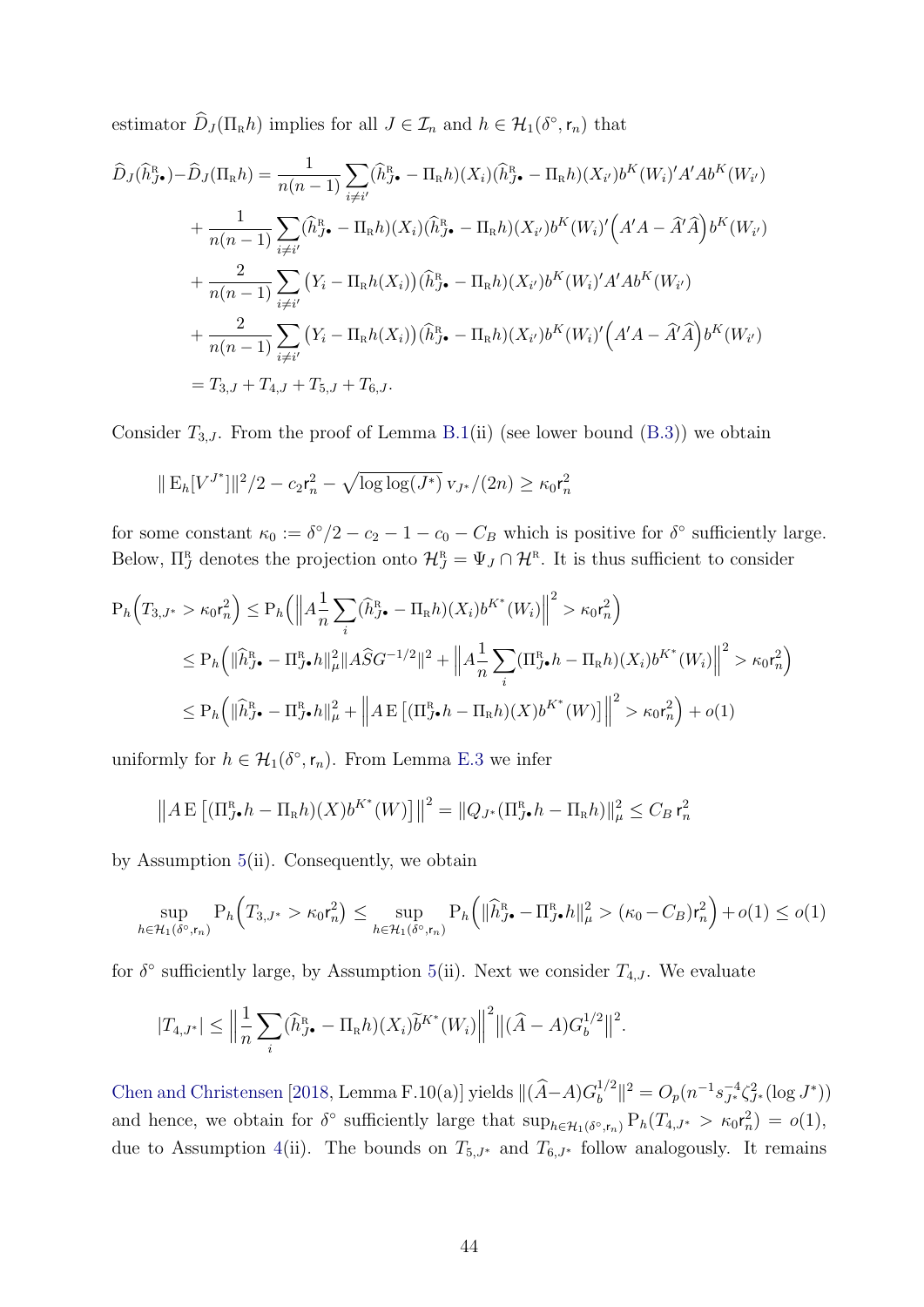to control  $P_h(|\widehat{D}_{J^*} - \widehat{D}_{J^*}(\widehat{h}_{J^*}^R)| \ge c_2 r_n^2)$ . We have  $\|\widehat{h}_{J^*}^R - \widehat{h}_{J^*}^R\|_{\mu} \le c r_n$ , for some constant  $c > 0$ , by using that  $\|\Pi_{J} \cdot \hat{h}_{J^*}^{\mathbb{R}} - \hat{h}_{J^*}^{\mathbb{R}}\|_{\mu} \leq \sup_{h \in \mathcal{H}^{\mathbb{R}}} \|\Pi_{J} \cdot h - h\|_{\mu} = O(r_n)$  due to Assumption [5\(](#page-16-1)ii). Consequently, by following the derivations of the upper bounds of  $T_{3,J^*}$  and  $T_{4,J^*}$  we obtain

$$
\sup_{h \in \mathcal{H}_1(\delta^\circ, \mathbf{r}_n)} \mathrm{P}_h\left( \left| \widehat{D}_{J^*} - \widehat{D}_{J^*}(\widehat{h}_{J^*}^{\mathrm{R}}) \right| > c_2 \mathbf{r}_n^2 \right) = o(1),
$$

using that  $c_2$  can be chosen sufficiently large (depending on  $\delta^{\circ}$ ).

**Step 3:** Finally, we account for estimation of the normalization factor  $v_j$  and for estimation of the upper bound of the RES index set  $\widehat{\mathcal{I}}_n$ . Lemma [E.10\(](#page-66-0)i) implies  $\sup_{h \in \mathcal{H}_0} P_h(\widehat{J}_{\max} >$  $\overline{J}$  =  $o(1)$ . We thus control the type I error of the test  $\hat{T}_n$  for testing composite hypotheses, as follows:

$$
P_h\left(\widehat{T}_n = 1\right) \le P_h\left(\max_{J \in \mathcal{I}_n} \frac{n\widehat{D}_J}{\widehat{\eta}_J(\alpha)v_J} > 1 - c_0\right) + P_h\left(\max_{J \in \mathcal{I}_n} |\widehat{v}_J/v_J - 1| > c_0\right) + o(1) \le \alpha + o(1)
$$

uniformly for  $h \in \mathcal{H}_0$ , where the last inequality is due to Step 1 of this proof and Lemma [E.6\(](#page-62-0)ii). To bound the type II error of the test  $\hat{T}_n$  recall the definition of  $J^* \in \mathcal{I}_n$  introduced in Step 2. Another application of Lemma [E.10\(](#page-66-0)ii) implies uniformly for  $h \in \mathcal{H}_1(\delta^{\circ}, r_n)$ :

$$
P_h(\widehat{T}_n = 0) \le P_h(n\widehat{D}_{J^*} \le c\widehat{\eta}_{J^*}(\alpha)v_{J^*}) + P_h(|\widehat{v}_{J^*}/v_{J^*} - 1| > c_0) = o(1),
$$

where the last equation is due to Step 2 and Lemma [E.6\(](#page-62-0)i).

 $\Box$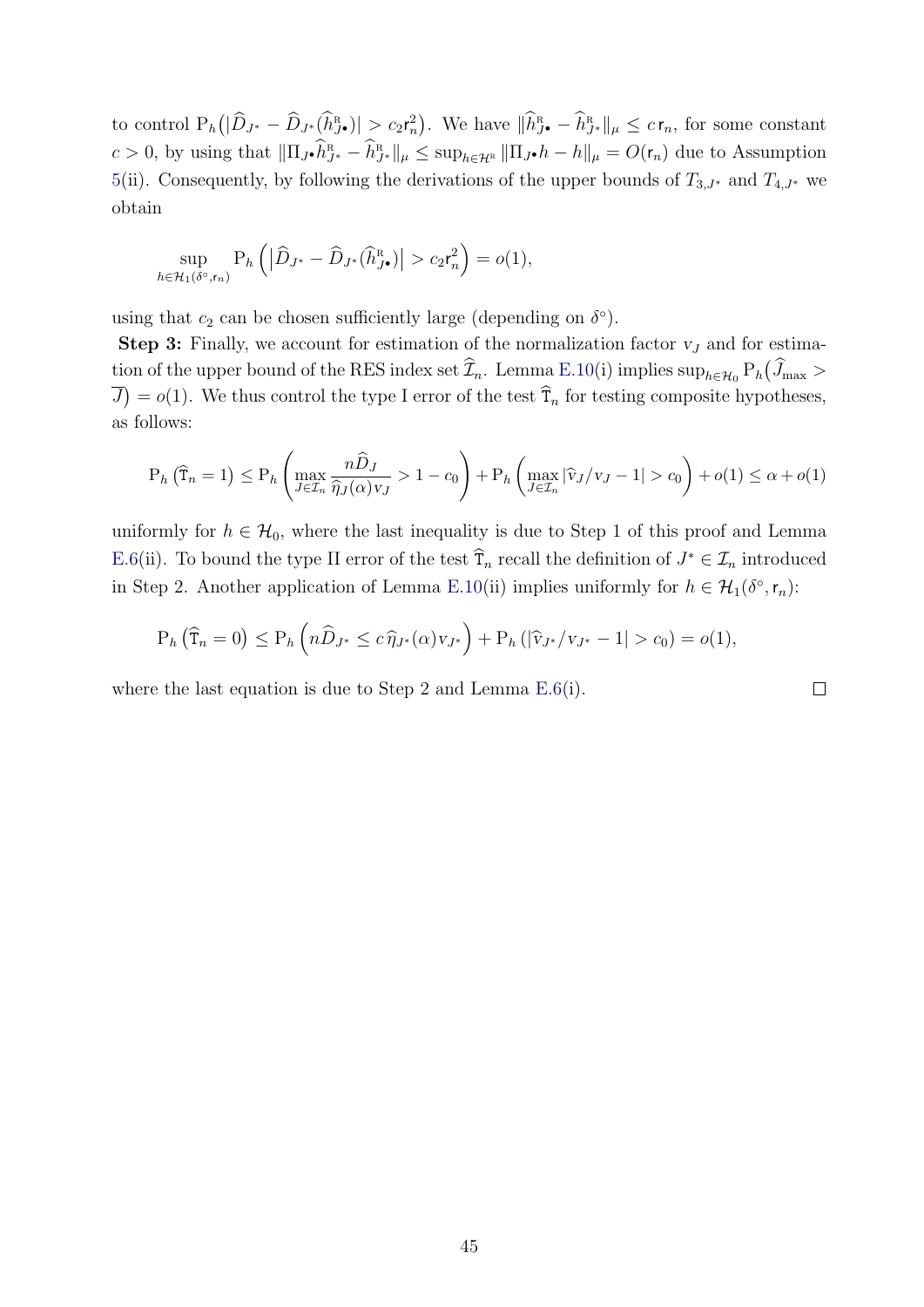# Supplement to "Adaptive, Rate-Optimal Hypothesis Testing in Nonparametric IV Models"

CHRISTOPH BREUNIG XIAOHONG CHEN

First version: August 2018, Revised December 22, 2021

This supplementary appendix contains materials to support our main paper. Appendix [C](#page-46-0) presents additional simulation results. Appendix [D](#page-52-0) provides proofs of our results on confidence sets in Subsection [4.3.](#page-18-0) Appendix [E](#page-54-0) establishes several technical results. In particular, it provides an upper bound for quadratic distance estimation, which is essential for our upper bound on the minimax rate of testing in  $L^2$ . [F](#page-67-0)inally, Appendix F gathers an exponential inequality for U-statistics.

# <span id="page-46-0"></span>C. Additional Simulations

This section provides additional simulation results. All the simulation results are based on 5000 Monte Carlo replications for every experiment. Due to the lack of space we report simulation results for the nominal level  $\alpha = 0.05$  unless stated otherwise.

### C.1. Empirical Size and Power for Section [5](#page-20-0) with Larger Sample Sizes

Table [G](#page-47-0) below provides additional empirical size results of our adaptive test of monotonicity for the simulation design stated in Subsection [5.1.](#page-20-2) It replicates Table [1](#page-21-0) using a larger sample size  $n = 10000$ , which indicates that our adaptive test does control size asymptotically.

Figure [C](#page-47-1) below provides additional power comparison for the simulation design stated in Subsection [5.2.](#page-24-2) It replicates Figure [2](#page-25-0) using a larger sample size  $n = 1000$ . It shows that the power of our adaptive test increases fast as sample size increases.

Table [H](#page-48-0) below provides additional empirical size results of our adaptive test of parametric form for the simulation design stated in Subsection [5.2.](#page-24-2) It replicates Table [2](#page-24-3) using a larger sample size  $n = 10000$  for our test  $\widehat{T}_n$  and the t-test. It indicates that our adaptive test still controls size for larger sample sizes.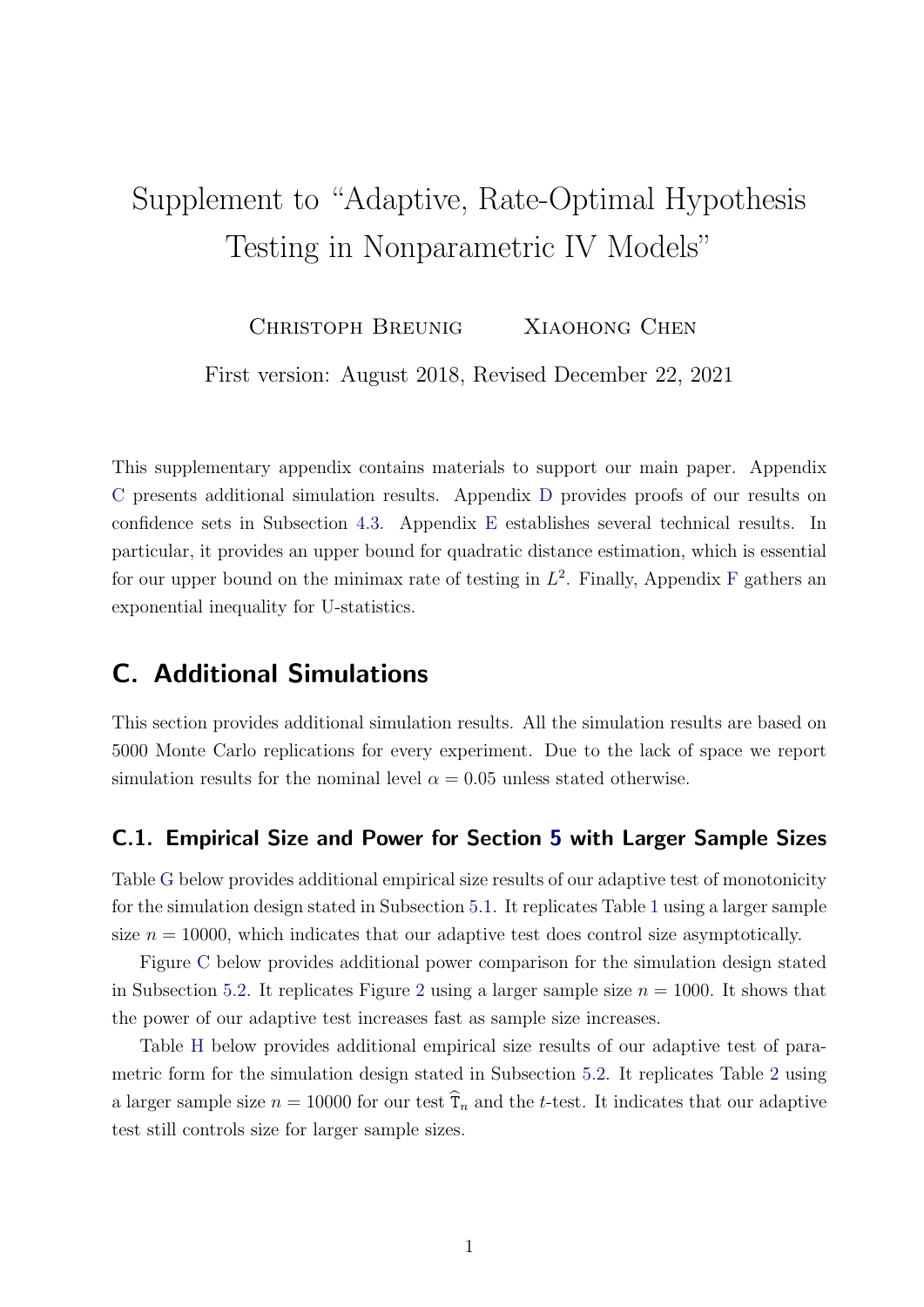<span id="page-47-0"></span>

| $\boldsymbol{n}$ | c <sub>0</sub> | ξ   |                                                                     |                         | $\widehat{\mathbf{T}}_n$ with $K=2J$ $\widehat{J}$ $\widehat{\mathbf{T}}_n$ with $K=4J$ $\widehat{J}$ |                                       |                                                       |          |
|------------------|----------------|-----|---------------------------------------------------------------------|-------------------------|-------------------------------------------------------------------------------------------------------|---------------------------------------|-------------------------------------------------------|----------|
|                  |                |     |                                                                     |                         | $10\% \t 5\% \t 1\% \t at 5\%$                                                                        |                                       | $10\%$ 5\% 1\%                                        | at $5\%$ |
| 10000            |                |     | $0.01 \quad 0.3 \parallel 0.042 \quad 0.015 \quad 0.002 \quad 3.47$ |                         |                                                                                                       |                                       | $\begin{bmatrix} 0.051 & 0.022 & 0.002 \end{bmatrix}$ | 3.43     |
|                  |                |     | $0.5 \parallel 0.056$ 0.025 0.005                                   |                         | 3.84                                                                                                  | $\vert 0.066 \vert 0.028 \vert 0.006$ |                                                       | 3.95     |
|                  |                |     | $0.7 \parallel 0.065$ 0.031 0.007 4.19                              |                         |                                                                                                       | $\vert 0.065 \vert 0.033 \vert 0.009$ |                                                       | 4.18     |
|                  | 0.1            |     | $0.3 \parallel 0.028$ 0.010 0.000 3.52                              |                         |                                                                                                       |                                       | $0.038$ $0.015$ $0.001$                               | 3.46     |
|                  |                |     | $0.5 \parallel 0.033$ 0.015 0.003                                   |                         | 4.03                                                                                                  | $0.039$ $0.020$ $0.003$               |                                                       | 4.13     |
|                  |                |     | $0.7 \parallel 0.045$ $0.022$ $0.006$ 4.52                          |                         |                                                                                                       | $0.044$ $0.026$ $0.007$               |                                                       | 4.51     |
|                  | 1              |     | $0.3 \parallel 0.014$ 0.005 0.000                                   |                         | 3.60                                                                                                  | $0.018$ 0.006 0.000                   |                                                       | 3.50     |
|                  |                |     | $0.5 \parallel 0.013$ 0.006 0.000                                   |                         | 4.27                                                                                                  | $0.017$ $0.005$ $0.001$               |                                                       | 4.36     |
|                  |                | 0.7 |                                                                     | $0.010$ $0.005$ $0.001$ | 4.86                                                                                                  | $0.011$ $0.004$ $0.000$               |                                                       | 4.87     |

Table G: Testing Monotonicity – Empirical size of our adaptive test  $\hat{T}_n$ . Design from Section [5.1.](#page-20-2) Replication of Table [1](#page-21-0) for our test  $\hat{\tau}_n$  with  $n = 10000$ .

<span id="page-47-1"></span>

Figure C: Testing Parametric Form - Size-adjusted empirical power of our adaptive test  $\hat{T}_n$  (solid lines),  $\xi = \{0.5, 0.7\}$ . First row: power comparison to the t-test and JH test when  $c_B = 0$ ; Second row: power comparison to the JH test when  $c_B = 0.5$  and  $c_B = 1$ . Design from Section [5.2.](#page-24-2) Replication of Figure [2](#page-25-0) with  $n = 1000$ .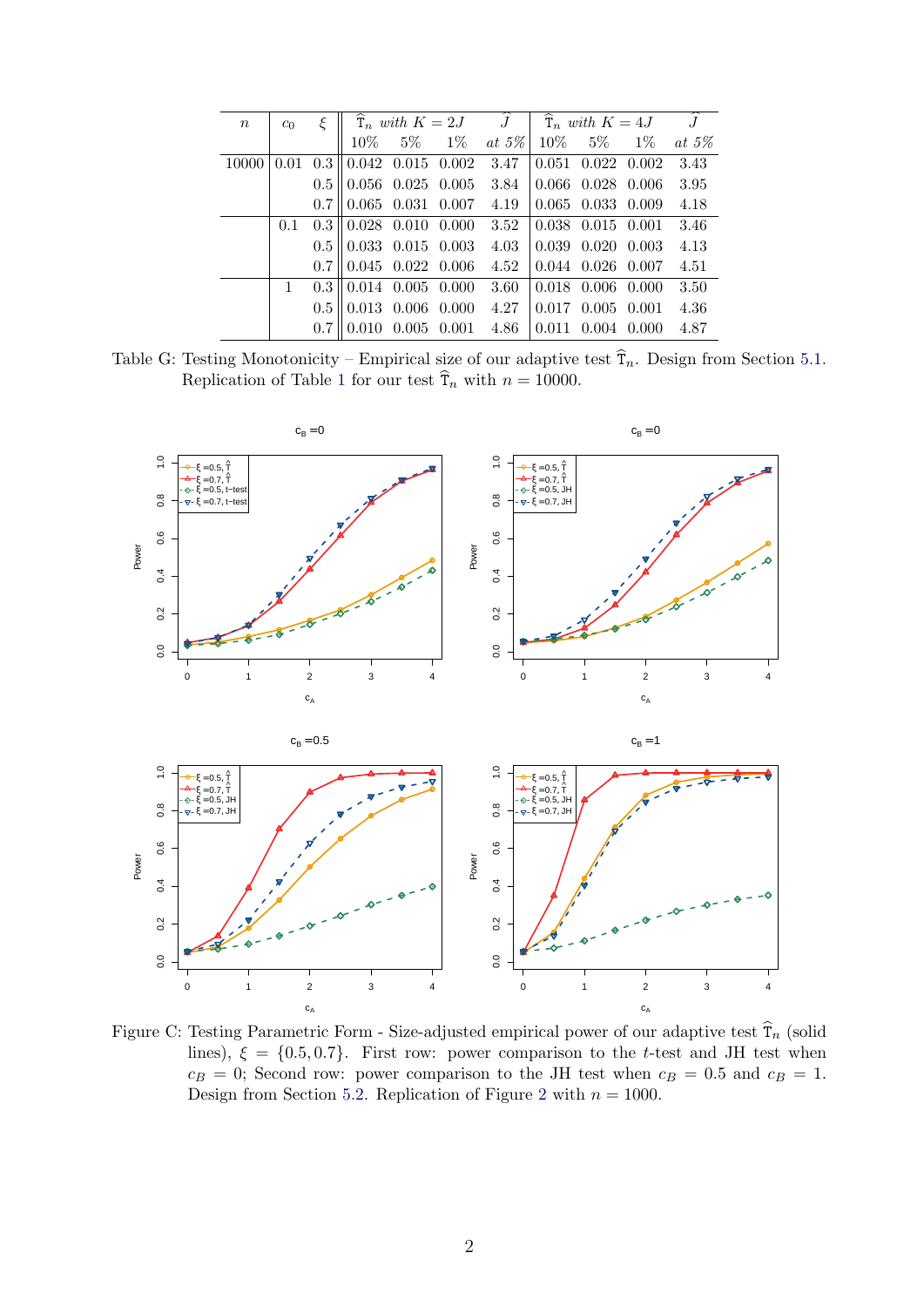<span id="page-48-2"></span><span id="page-48-0"></span>

| $\, n$ |     | $\hat{\tau}_n$ with $K=2J$ |      | $T_n$ with $K=4J$ |      | $\pm t$ -test |
|--------|-----|----------------------------|------|-------------------|------|---------------|
| 10000  | 0.3 | 0.030                      | 3.49 | 0.035             | 3.45 | 0.036         |
|        | 0.5 | 0.042                      | 3.85 | 0.051             | 3.97 | 0.047         |
|        |     | 0.055                      | 4.18 | 0.055             |      | 0.048         |

Table H: Testing Parametric Form – Empirical size of our adaptive test  $\hat{T}_n$ . 5% nominal level. Design from Section [5.2.](#page-24-2) Replication of Table [2](#page-24-3) for our test  $\hat{T}_n$  and the t-test with  $n = 10000$ .

#### <span id="page-48-1"></span>C.2. Adaptive Testing for Monotonicity: Simulation Design II

We generate the dependent variable  $Y$  according to the NPIV model  $(2.1)$ , where

$$
h(x) = x/5 + x^2 + c_A \sin(2\pi x)
$$
 (C.1)

and  $(W^*, \epsilon, \nu)$  follows a multivariate standard normal distribution. We set  $W = \Phi(W^*),$  $X = \Phi(\xi W^* + \sqrt{1-\xi^2} \epsilon)$ , and  $U = (0.3\epsilon + \sqrt{1-(0.3)^2 \nu})/2$ . The experimental design with  $c_A = 0$  and  $\xi \in \{0.3, 0.5\}$  coincides with the one considered by [Chetverikov and Wilhelm](#page-31-5) [\[2017\]](#page-31-5).

<span id="page-48-3"></span>

| $\,n$ | $c_A$   | ξ       | $\widehat{\mathrm{T}}_n$ with $K=2J$ | $\widehat{J}$ | $\widehat{\mathrm{T}}_n$ with $K=4J$ | $\widehat{J}$ | $T_{n,3}^B$ with $K = 4J = 12$ |
|-------|---------|---------|--------------------------------------|---------------|--------------------------------------|---------------|--------------------------------|
| 500   | $0.0\,$ | 0.3     | 0.001                                | $3.00\,$      | 0.003                                | 3.02          | 0.005                          |
|       |         | $0.5\,$ | 0.004                                | 3.40          | 0.004                                | 3.38          | 0.009                          |
|       |         | 0.7     | 0.002                                | 3.75          | 0.002                                | 3.72          | 0.004                          |
|       | 0.1     | 0.3     | 0.001                                | 3.00          | 0.005                                | 3.03          | 0.006                          |
|       |         | 0.5     | 0.008                                | 3.39          | 0.008                                | 3.38          | 0.009                          |
|       |         | 0.7     | 0.007                                | 3.69          | 0.008                                | 3.65          | 0.006                          |
| 1000  | 0.0     | 0.3     | 0.003                                | 3.02          | 0.005                                | 3.06          | 0.008                          |
|       |         | 0.5     | 0.004                                | 3.67          | 0.004                                | 3.50          | 0.009                          |
|       |         | 0.7     | 0.003                                | 4.24          | 0.002                                | 4.32          | 0.004                          |
|       | 0.1     | 0.3     | 0.004                                | 3.02          | 0.007                                | 3.06          | 0.010                          |
|       |         | $0.5\,$ | 0.007                                | 3.62          | 0.007                                | 3.48          | 0.012                          |
|       |         | 0.7     | 0.007                                | 4.12          | 0.005                                | 4.18          | 0.006                          |
| 5000  | $0.0\,$ | 0.3     | 0.006                                | 3.45          | 0.005                                | 3.36          | 0.011                          |
|       |         | 0.5     | 0.003                                | 3.84          | 0.003                                | 3.90          | 0.008                          |
|       |         | 0.7     | 0.001                                | 4.75          | 0.001                                | 4.73          | 0.002                          |
|       | 0.1     | 0.3     | 0.009                                | 3.44          | 0.007                                | 3.35          | 0.012                          |
|       |         | 0.5     | 0.010                                | 3.73          | 0.009                                | 3.78          | 0.013                          |
|       |         | 0.7     | 0.005                                | 4.53          | 0.004                                | 4.50          | 0.005                          |

Table I: Testing Monotonicity - Empirical Size of our adaptive test  $\hat{T}_n$  and of the nonadaptive bootstrap test  $T_{n,3}^B$ . Nominal level  $\alpha = 0.05$ . Design from Appendix [C.2.](#page-48-1)

We consider the null hypothesis of weakly increasing function  $h$ . The null hypothesis is satisfied for h given in [\(C.1\)](#page-48-2) for  $c_A \in [0, 0.184)$ , and is violated when  $c_A \ge 0.184$ . Note that the degree of nonlinearity of h given in  $(C.1)$  becomes larger as the constant  $c<sub>A</sub>$  increases to 1. Table [I](#page-48-3) reports the empirical size of our adaptive test  $\hat{\tau}_n$  given in [\(2.9\)](#page-9-1) in the main paper, with the 5% nominal level, using quadratic B-spline basis functions with varying number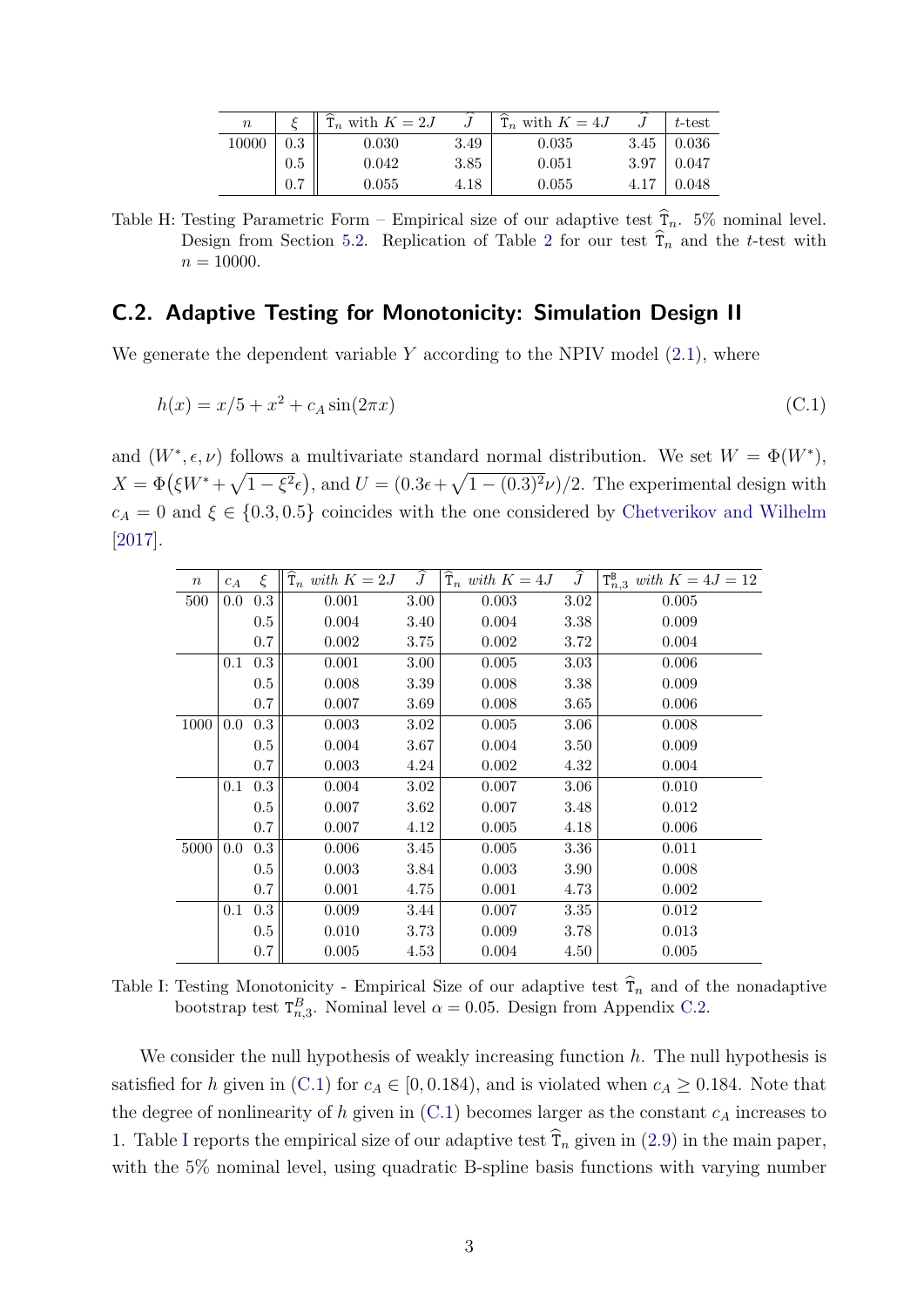of knots for h. We report simulation results for cases  $K = 2J$  and  $K = 4J$ . In addition, we report the empirical size of the nonadaptive bootstrap test  $T_{n,3}^B$  for monotonicity with  $J = 3$  and  $K = 4J = 12$ . Again we observe that our adaptive tests  $\hat{T}_n$  and the nonadaptive bootstrap test  $T_{n,3}^B$  provide adequate size control across different design specifications.

<span id="page-49-0"></span>

Figure D: Testing Monotonicity – Size-adjusted empirical power of our adaptive  $\hat{T}_n$  (solid lines) and of the nonadaptive bootstrap test  $T_{n,3}^{\mathbf{B}}$  (dashed lines),  $\xi = \{0.3, 0.5\}$ . LHS:  $n = 500$ ; RHS:  $n = 1000$ . Design from Appendix [C.2.](#page-48-1)

Figure [D](#page-49-0) provides empirical rejection probabilities of our adaptive test  $\hat{\tau}_n$  and of the nonadaptive bootstrap test  $T_{n,3}^B$  (with a fixed sieve dimension  $J = 3$ ), with  $K(J) = 4J$ . For all  $c_A \geq 0.2$  (the null hypothesis is violated), the nonadaptive bootstrap test  $T_{n,3}^B$ has almost trivial power. In contrast, our adaptive test  $\hat{T}_n$  has non-trivial power for all  $c_A > 0.2$  and its finite sample power increases as  $c_A > 0.2$  becomes larger. We see that the substantial improvement in finite- sample power through adaptation even for small sample size  $n = 500$ .

#### <span id="page-49-1"></span>C.3. Simulations for Multivariate Instruments

This section presents additional simulations for testing parametric hypotheses in the presence of multivariate conditioning variable  $W = (W_1, W_2)$ . We set  $X_i = \Phi(X_i^*), W_{1i} =$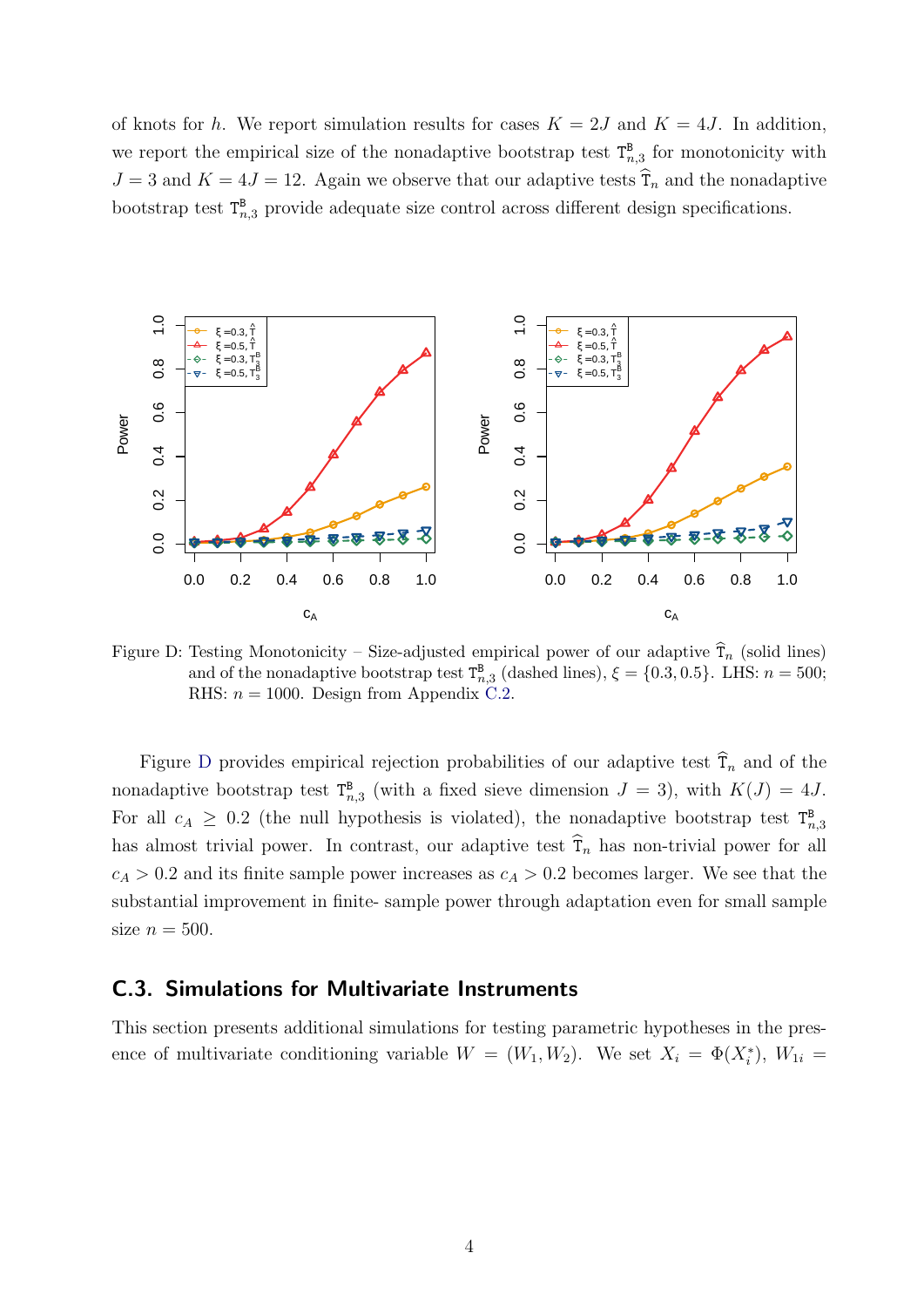$\Phi(W_{1i}^*)$ , and  $W_{2i} = \Phi(W_{2i}^*)$ , where

$$
\begin{pmatrix} X_i^* \\ W_{1i}^* \\ W_{2i}^* \\ U_i \end{pmatrix} \sim \mathcal{N} \left( \begin{pmatrix} 0 \\ 0 \\ 0 \\ 0 \end{pmatrix}, \begin{pmatrix} 1 & \xi & 0.4 & 0.3 \\ \xi & 1 & 0 & 0 \\ 0.4 & 0 & 1 & 0 \\ 0.3 & 0 & 0 & 1 \end{pmatrix} \right).
$$
 (C.2)

We generate the dependent variable  $Y$  according to the NPIV model  $(2.1)$  where

$$
h(x) = -x/5 + c_A x^2. \tag{C.3}
$$

<span id="page-50-0"></span>

| $\, n$ | Design      | ξ       | $\mathbf{T}_n$ with $K=4J$ | $\boldsymbol{J}$ | $IT_n$ | К     |
|--------|-------------|---------|----------------------------|------------------|--------|-------|
| 500    | (5.1)       | 0.3     | 0.023                      | 3.12             | 0.051  | 4.44  |
|        | $d_x = d_w$ | 0.5     | 0.030                      | 3.46             | 0.050  | 4.44  |
|        |             | 0.7     | 0.032                      | 3.87             | 0.051  | 4.42  |
|        | (C.2)       | 0.3     | 0.035                      | 3.46             | 0.038  | 8.99  |
|        | $d_x < d_w$ | 0.5     | 0.039                      | 3.49             | 0.042  | 8.97  |
|        |             | 0.7     | 0.039                      | 3.88             | 0.037  | 8.89  |
| 1000   | (5.1)       | 0.3     | 0.023                      | 3.17             | 0.045  | 4.40  |
|        |             | $0.5\,$ | 0.030                      | 3.51             | 0.051  | 4.39  |
|        |             | 0.7     | 0.039                      | 4.09             | 0.052  | 4.40  |
|        | (C.2)       | 0.3     | 0.037                      | 3.49             | 0.035  | 9.03  |
|        |             | 0.5     | 0.042                      | 3.57             | 0.042  | 8.91  |
|        |             | 0.7     | 0.041                      | 4.07             | 0.043  | 8.96  |
| 5000   | (5.1)       | 0.3     | 0.028                      | 3.41             | 0.053  | 5.10  |
|        |             | 0.5     | 0.042                      | 3.64             | 0.055  | 5.10  |
|        |             | 0.7     | 0.048                      | 4.18             | 0.053  | 5.10  |
|        | (C.2)       | 0.3     | 0.050                      | 3.84             | 0.045  | 10.17 |
|        |             | 0.5     | 0.054                      | 4.00             | 0.049  | 10.14 |
|        |             | 0.7     | 0.055                      | 4.15             | 0.054  | 10.14 |
|        |             |         |                            |                  |        |       |

<span id="page-50-2"></span>We test the null hypothesis of linearity, i.e., whether  $c_A = 0$ .

Table J: Testing Parametric Form - Empirical size of our adaptive tests  $\hat{T}_n$  and of  $\hat{T}_{n}$ . Nominal level  $\alpha = 0.05$ . Design from Appendix [C.3.](#page-49-1)

[Horowitz](#page-32-3) [\[2006\]](#page-32-3) assumes  $d_x = d_w$  and hence we cannot compare our adaptive test with his for Design [\(C.2\)](#page-50-0). Instead we will compare our adaptive test  $\hat{\tau}_n$  against an adaptive image-space test (IT), which is our proposed adaptive version of [Bierens](#page-30-0) [\[1990\]](#page-30-0)'s type test for semi-nonparametric conditional moment restrictions.[10](#page-50-1) Specifically, our imagespace test (IT) is based on a leave-one-out sieve estimator of the quadratic functional

<span id="page-50-1"></span><sup>10</sup>We refer readers to our first submitted version [Breunig and Chen](#page-31-11) [\[2020\]](#page-31-11) for the theoretical properties of the adaptive image-space test.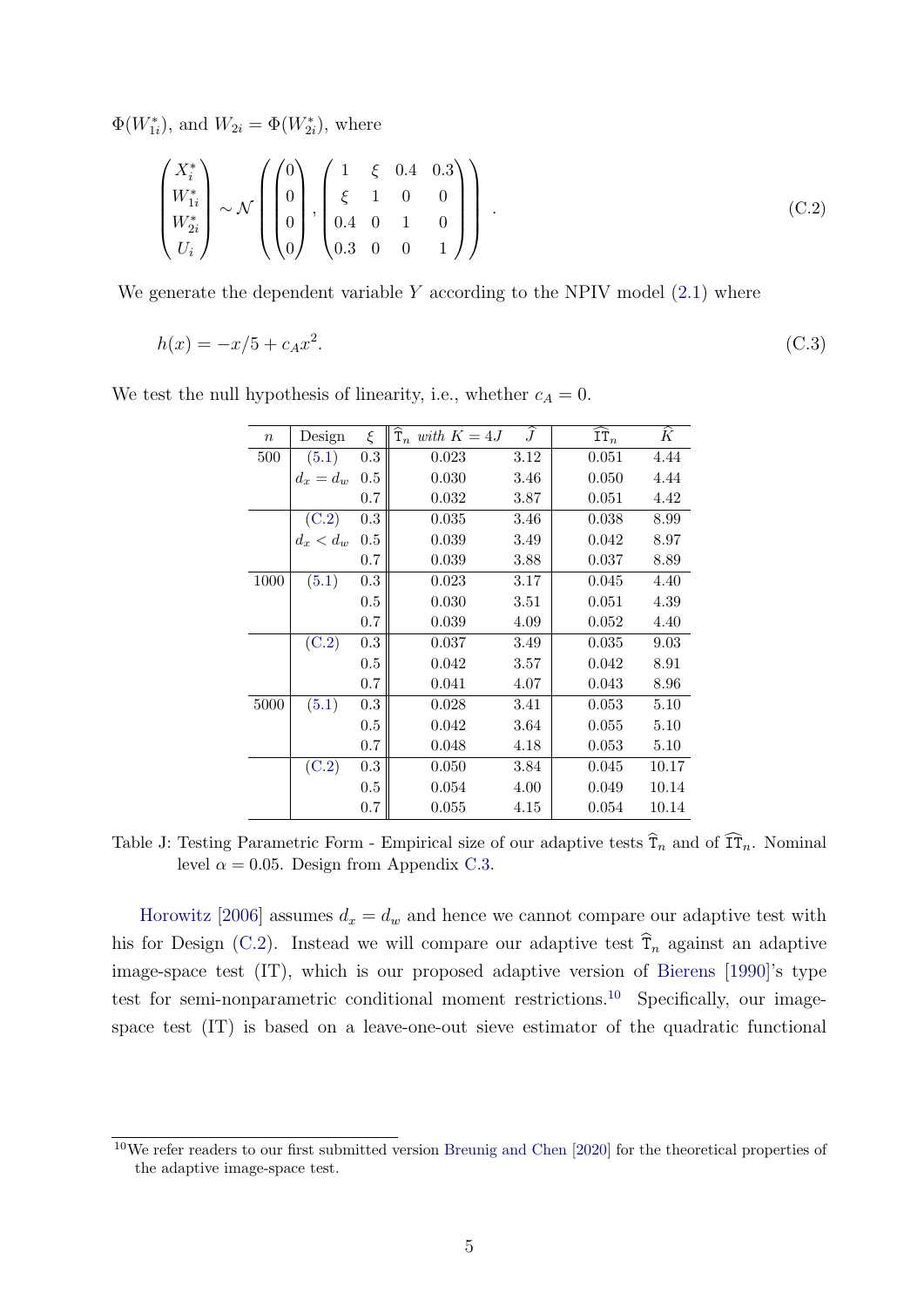<span id="page-51-0"></span>

Figure E: Testing Parametric Form - Size-adjusted empirical power of our adaptive tests  $\hat{T}_n$  (solid lines) and of  $\widehat{\text{IT}}_n$  (dashed lines),  $\xi = \{0.5, 0.7\}$ . LHS: power comparison in scalar case; RHS: power comparison in multivariate case. Design from Appendix [C.3.](#page-49-1)

 $E[E[Y - h^{R}(X)|W]^2]$ , given by

$$
\widehat{D}_K = \frac{2}{n(n-1)} \sum_{1 \leq i < i' \leq n} \left( Y_i - \widehat{h}^{\text{R}}(X_i) \right) \left( Y_{i'} - \widehat{h}^{\text{R}}(X_{i'}) \right) b^K(W_i)' (B'B/n)^{-} b^K(W_{i'}),
$$

where  $\widehat{h}^{\scriptscriptstyle\mathrm{R}}$  is a null restricted parametric estimator for the null parametric function  $h^{\scriptscriptstyle\mathrm{R}}$ . The data-driven IT statistic is:

$$
\widehat{\text{IT}}_n = \mathbb{1} \left\{ \text{there exists } K \in \widehat{\mathcal{I}}_n \text{ such that } \frac{n \widehat{D}_K}{\widehat{v}_K} > \frac{q\big(\alpha/\#(\widehat{\mathcal{I}}_n), K\big) - K}{\sqrt{K}} \right\}
$$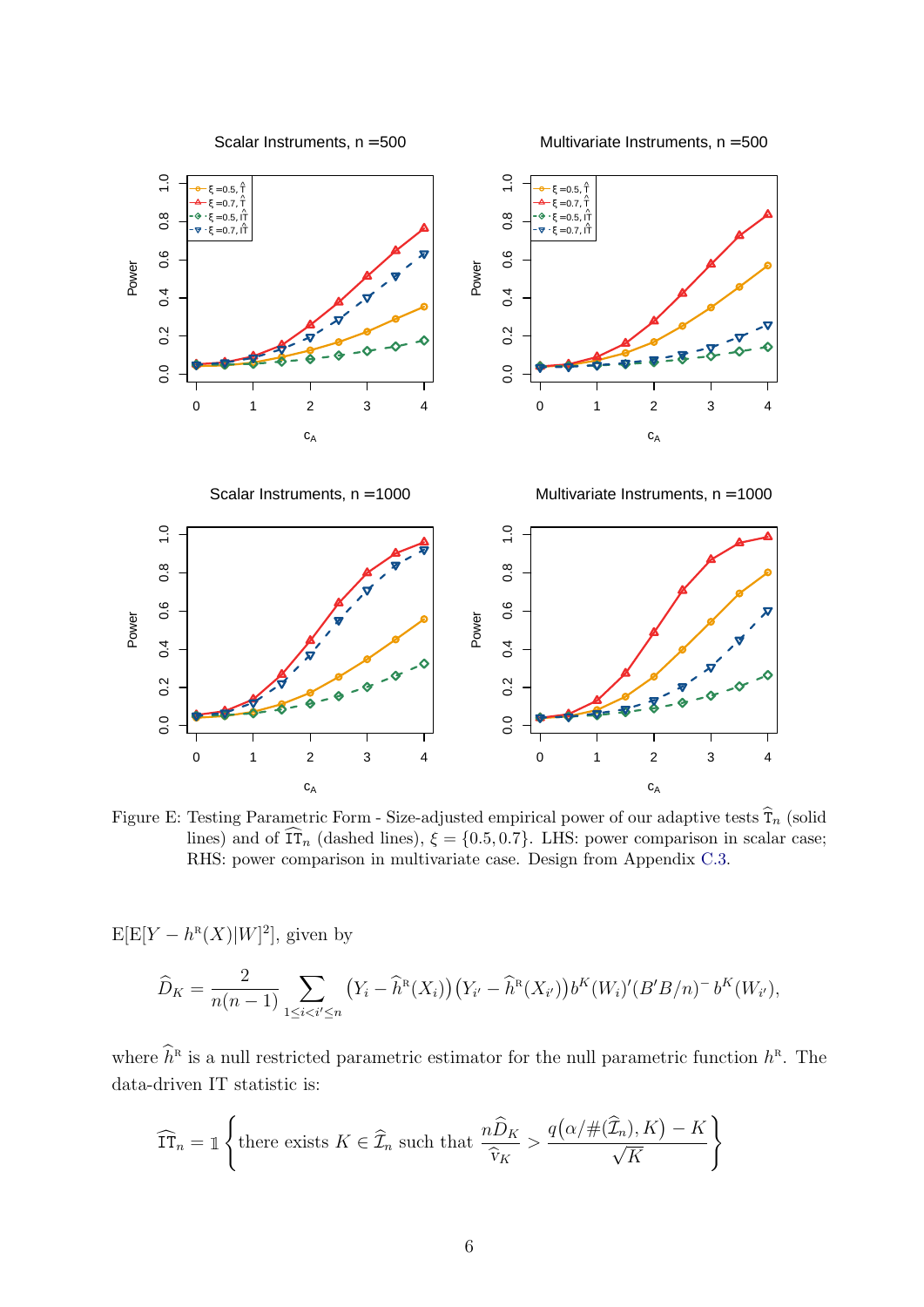with the estimated normalization factor  $\hat{v}_K = ||(B'B)^{-1/2}B' D I A G (Y - \hat{h}^R)^2 B (B'B)^{-1/2}||_F$ , and the adjusted index set  $\widehat{\mathcal{I}}_n = \left\{ K \leq \widehat{K}_{\text{max}}: \quad K = \underline{K}2^k \text{ where } k = 0, 1, \ldots, k_{\text{max}} \right\}$ , where  $\underline{K} := \begin{bmatrix} \end{bmatrix}$ √  $\overline{\log \log n}$ ,  $k_{\max} := \frac{\lceil \log_2(n^{1/3}/K) \rceil}{\log n}$ , and the empirical upper bound  $K_{\max}$  $\min\left\{K > K : 1.5\zeta^2(K)\sqrt{(\log K)/n} \geq s_{\min}((B'B/n)^{-1/2})\right\}.$  Finally  $q(a,K)$  is the  $100(1 - a)\%$ -quantile of the chi-square distribution with K degrees of freedom.

Table [J](#page-50-2) compares the empirical size of the adaptive image space test  $\widehat{\text{IT}}_n$  with our adaptive structural space test  $\hat{T}_n$ , at the 5% nominal level. We see that both tests provide accurate size control. We also report the average choices of sieve dimension parameters, as described in Section [5.](#page-20-0) The multivariate design [\(C.2\)](#page-50-0) leads to larger sieve dimension choices  $\widehat{K}$  in adaptive image-space tests  $\widehat{\text{IT}}_n$  while the sieve dimension choices  $\widehat{J}$  of our adaptive structural-space test  $\hat{\tau}_n$  is not sensitive to the dimensionality  $(d_w)$  of the conditional instru-ments. Figure [E](#page-51-0) compares the size-adjusted empirical power of  $\widehat{\text{IT}}_n$  and of  $\widehat{\text{T}}_n$ , at the 5% nominal level, using the sample sizes  $n = 500$  (first row) and  $n = 1000$  (second row). For the scalar conditional instrument case (see the LHS of Figure [E\)](#page-51-0), while our adaptive structural space test  $\hat{T}_n$  is more powerful when  $\xi = 0.5$  (weaker strength of instruments), the finite sample power of both tests is similar when  $\xi = 0.7$ . For the multivariate conditional instruments case (see the RHS of Figure [E\)](#page-51-0), while the power of our adaptive structural space test  $\widehat{\tau}_n$  increases with larger dimension  $d_w$ , the adaptive image space test  $\widehat{\tau}_n$  suffers from larger  $d_w$  and has lower power.

### <span id="page-52-0"></span>D. Proofs of Inference Results in Subsection [4.3](#page-18-0)

Proof of Corollary [4.2.](#page-19-0) Proof of  $(4.10)$ . We observe

$$
\limsup_{n\to\infty} \sup_{h\in\mathcal{H}_0} P_h\left(h \notin \mathcal{C}_n(\alpha)\right) = \limsup_{n\to\infty} \sup_{h\in\mathcal{H}_0} P_h\left(\max_{J\in\widehat{\mathcal{I}}_n} \frac{n\widehat{D}_J(h)}{\widehat{\eta}_J(\alpha)\widehat{v}_J} > 1\right) \leq \alpha,
$$

where the last inequality is due to step 1 of the proof of Theorem [4.1](#page-15-1) and step 3 of the proof of Theorem [4.2.](#page-17-2)

Proof of  $(4.11)$ . Let  $J^*$  be as be as in step 2 of the proof of Theorem [4.1.](#page-15-1) We observe uniformly for  $h \in \mathcal{H}_1(\delta^{\circ}, \mathsf{r}_n)$  that

$$
P_h (h \notin \mathcal{C}_n(\alpha)) = P_h \left( \max_{J \in \hat{\mathcal{I}}_n} \frac{n \hat{D}_J(h)}{\hat{\eta}_J(\alpha) \hat{v}_J} > 1 \right) = 1 - P_h \left( \max_{J \in \hat{\mathcal{I}}} \frac{n \hat{D}_J(h)}{\hat{\eta}_J(\alpha) \hat{v}_J} \le 1 \right)
$$

$$
\ge 1 - P_h \left( \frac{n \hat{D}_{J^*}(h)}{\hat{\eta}_{J^*}(\alpha) \hat{v}_{J^*}} \le 1 \right) \ge 1 - \alpha,
$$

for n sufficiently large, where the last inequality is due to step 2 of the proof of Theorem [4.1](#page-15-1) and step 3 of the proof of Theorem [4.2.](#page-17-2)  $\Box$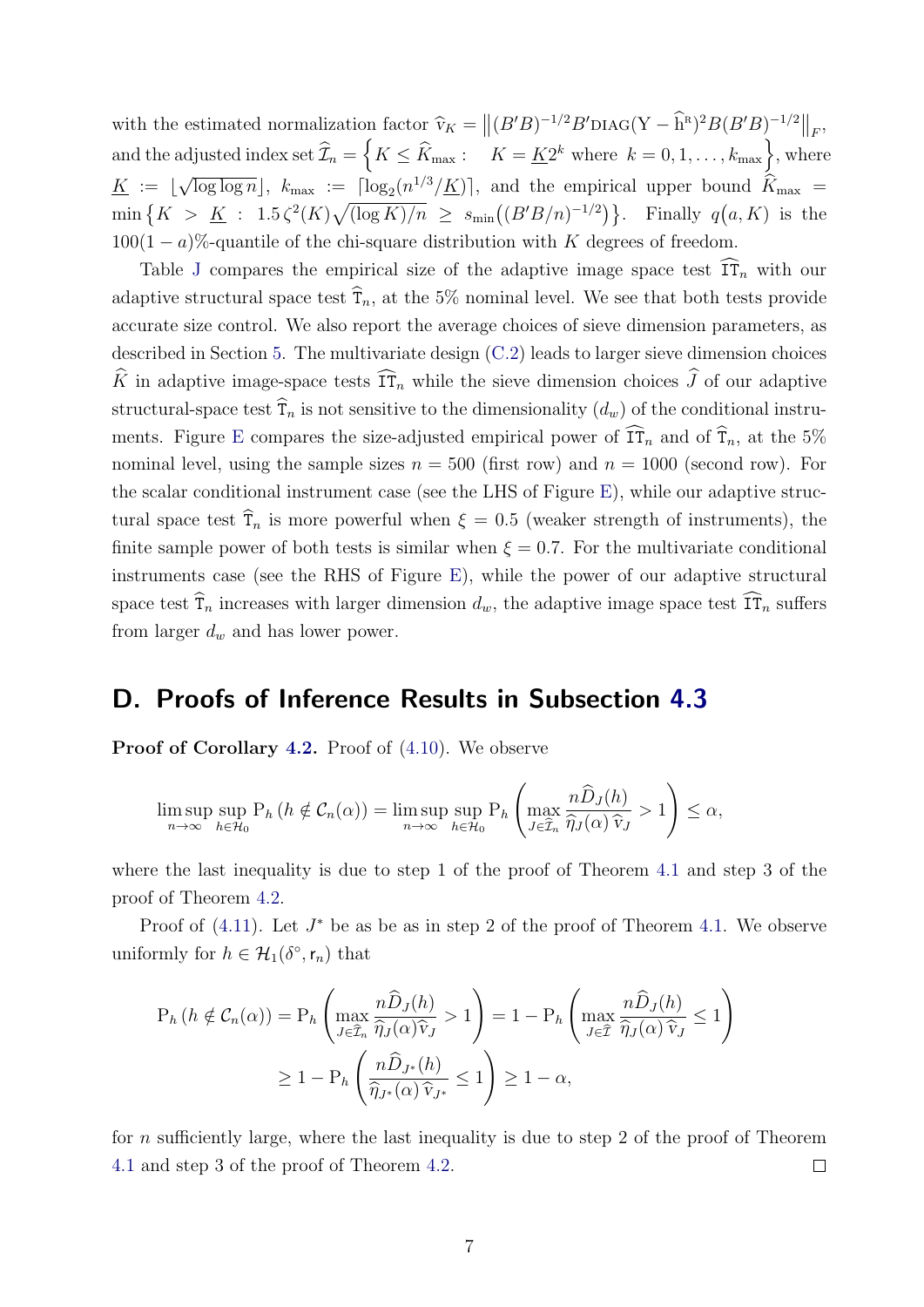**Proof of Corollary [4.3.](#page-19-3)** For any  $h \in \mathcal{H}_0$ , we analyze the diameter of the confidence set  $C_n(\alpha)$  under  $P_h$ . Lemma [E.10](#page-66-0) implies  $\sup_{h \in \mathcal{H}_0} P_h(\tilde{J}_{\max} > \overline{J}) = o(1)$  and hence, it is sufficient to consider the deterministic index set  $\mathcal{I}_n$  given in [\(4.2\)](#page-14-3). For all  $h_1 \in \mathcal{C}_n(\alpha) \subset \mathcal{H}_0$ it holds for all  $J \in \mathcal{I}_n$  by using the definition of the projection  $Q_J$  given in [\(B.1\)](#page-35-1):

<span id="page-53-0"></span>
$$
||h - h_1||_{\mu} \le ||Q_J \Pi_J (h - h_1)||_{\mu} + ||\Pi_J h - h||_{\mu} + ||\Pi_J h_1 - h_1||_{\mu}
$$
  
\n
$$
\le ||Q_J (h - h_1)||_{\mu} + O(J^{-p/d_x}), \tag{D.1}
$$

where the second inequality due to the triangular inequality and the sieve approximation bound in Assumption  $2(v)$  $2(v)$ . The upper bound established in  $(E.4)$  yields:

$$
\left| \|Q_J(h - h_1)\|_{\mu}^2 - \widehat{D}_J(h_1) \right| \le n^{-1/2} \left| \left| \langle Q_J(h - h_1), \psi^J \rangle_{\mu} (G_b^{-1/2} S)_l^- \right| \right| + n^{-1} \nu_J
$$

with probability approaching one uniformly for  $h \in \mathcal{H}_0$ . Consequently, the definition of the confidence set  $\mathcal{C}_n(\alpha)$  with  $h_1 \in \mathcal{C}_n(\alpha)$  gives for all  $J \in \mathcal{I}_n$ :

$$
||Q_{J}(h - h_{1})||_{\mu}^{2} \leq \widehat{D}_{J}(h_{1}) + n^{-1/2} ||\langle Q_{J}(h - h_{1}), \psi^{J} \rangle_{\mu}' (G_{b}^{-1/2} S)_{l}^{-}|| + n^{-1} v_{J}
$$
  
\n
$$
\leq n^{-1} \widehat{\eta}_{J}(\alpha) \widehat{v}_{J} + n^{-1/2} ||\langle Q_{J}(h - h_{1}), \psi^{J} \rangle_{\mu}' (G_{b}^{-1/2} S)_{l}^{-}|| + n^{-1} v_{J}
$$
  
\n
$$
\leq C \Big( n^{-1} \sqrt{\log \log n} \, v_{J} + n^{-1/2} ||\langle Q_{J}(h - h_{1}), \psi^{J} \rangle_{\mu}' (G_{b}^{-1/2} S)_{l}^{-}|| \Big)
$$

with probability approaching one uniformly for  $h \in \mathcal{H}_0$  by using Lemma [E.9](#page-65-0) and Lemma [E.6\(](#page-62-0)ii). Following the derivation of the upper bound [\(B.4\)](#page-40-2), there exists a constant  $C_B > 0$ such that

$$
n^{-1/2} \left\| \langle Q_J(h-h_1), \psi^J \rangle_{\mu}^{\prime} (G_b^{-1/2} S)_l^{-} \right\| = C_B \left( n^{-1/2} s_J^{-1} \left( \|h-h_1\|_{\mu} + J^{-p/d_x} \right) \right).
$$

Consequently, inequality [\(D.1\)](#page-53-0) yields

$$
||h - h_1||_{\mu}^2 \leq C \frac{n^{-1} \sqrt{\log \log n} \, v_J + J^{-2p/d_x}}{1 - C_B n^{-1/2} s_J^{-1}}.
$$

with probability approaching one uniformly for  $h \in \mathcal{H}_0$ . Now using that  $n^{-1/2} s_J^{-1} = o(1)$ for all  $J \in \mathcal{I}_n$  by Assumption [4\(](#page-14-2)i) we obtain

$$
||h - h_1||_{\mu} = O\left(n^{-1/2} (\log \log n)^{1/4} \sqrt{v_J} + J^{-p/d_x}\right)
$$

with probability approaching one uniformly for  $h \in \mathcal{H}_0$ . We may choose  $J = J_0 \in \mathcal{I}_n$  for n sufficiently large and hence, the result follows.  $\Box$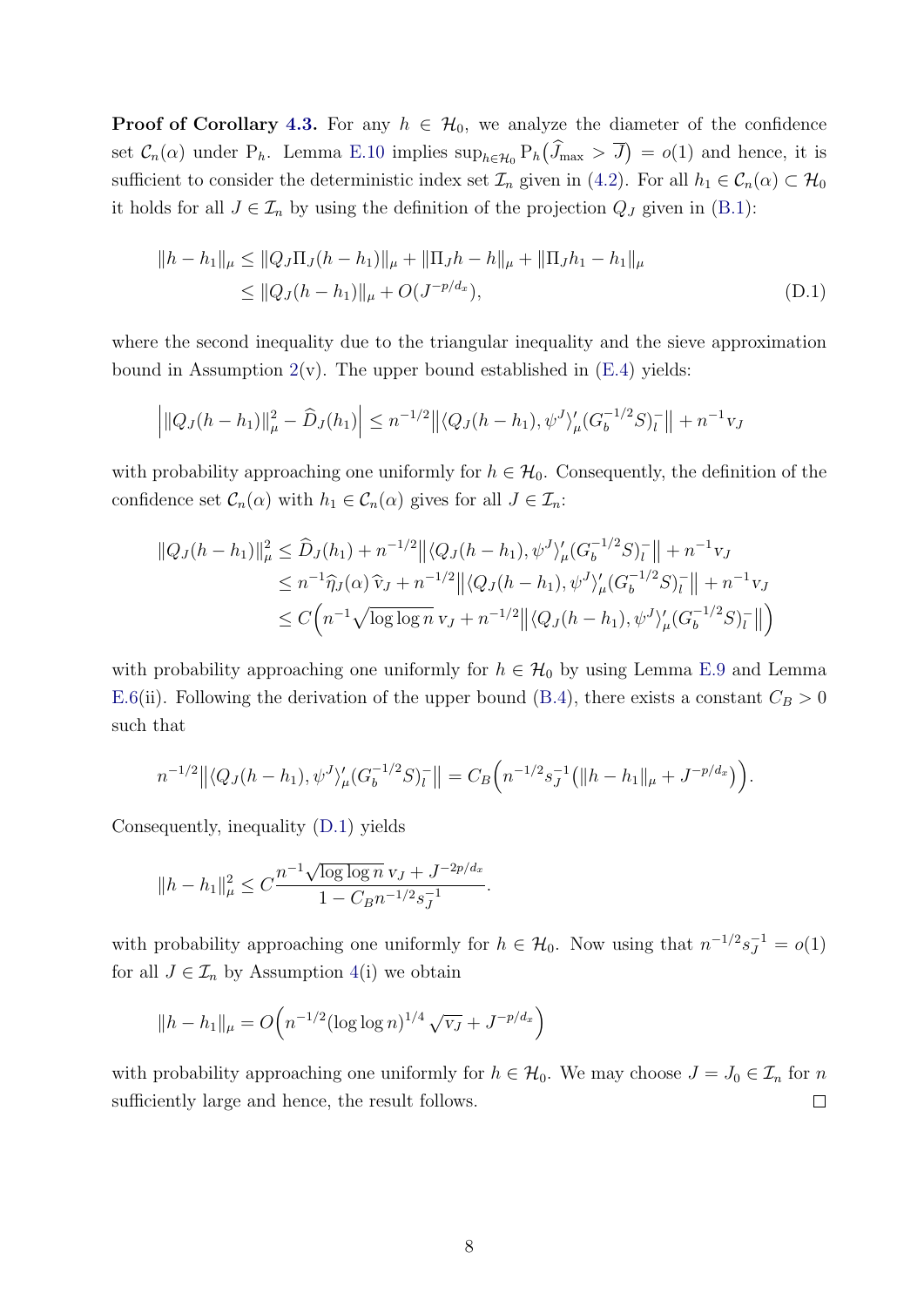# <span id="page-54-0"></span>E. Technical Results

Below,  $\lambda_{\max}(\cdot)$  denotes the maximal eigenvalue of a matrix.

<span id="page-54-1"></span>**Theorem E.1.** Let Assumptions  $1(i)$  $1(i)$ -(iii) and [2](#page-12-0) be satisfied. Then, it holds

$$
\widehat{D}_J(h_0) = ||h - h_0||_{\mu}^2 + O_p\left(n^{-1}s_J^{-2}\sqrt{J} + n^{-1/2}||\langle Q_J(h - h_0), \psi^J \rangle_{\mu}'(G_b^{-1/2}S)_l^-|| + J^{-2p/d_x}\right).
$$

Proof. We make use of the decomposition

$$
\widehat{D}_J(h_0) - ||h - h_0||_{\mu}^2 = \widehat{D}_J(h_0) - ||Q_J(h - h_0)||_{\mu}^2 + ||Q_J(h - h_0)||_{\mu}^2 - ||h - h_0||_{\mu}^2.
$$

Note that

$$
||Q_J(h - h_0)||_{\mu}^2 = \mathcal{E}\left[\left(\psi^J(X)'(G_b^{-1/2}S)_l^{\top} \mathcal{E}_h[(Y - h_0(X))\widetilde{b}^K(W)]\right)^2 \mu(X)\right]
$$
  
= 
$$
||G^{1/2}(G_b^{-1/2}S)_l^{\top} \mathcal{E}_h[(Y - h_0(X))\widetilde{b}^K(W)]||^2 = ||\mathcal{E}_h[V^J]||^2
$$

using the notation  $V_i^J = (Y_i - h_0(X_i))G^{1/2} \tilde{Ab}^K(W_i)$ . Thus, the definition of the estimator  $\widehat{D}_J$  implies

$$
\widehat{D}_J(h_0) - ||Q_J(h - h_0)||_{\mu}^2 = \frac{1}{n(n-1)} \sum_{j=1}^J \sum_{i \neq i'} (V_{ij} V_{i'j} - \mathcal{E}_h[V_{1j}]^2)
$$
\n(E.1)

<span id="page-54-3"></span><span id="page-54-2"></span>+ 
$$
\frac{1}{n(n-1)} \sum_{i \neq i'} Y_i Y_{i'} b^K(W_i)' \Big( A' A - \hat{A}' \hat{A} \Big) b^K(W_{i'}),
$$
 (E.2)

where we bound both summands on the right hand side separately in the following. Consider the summand in [\(E.1\)](#page-54-2), we observe

$$
\Big|\sum_{j=1}^{J} \sum_{i \neq i'} \left( V_{ij} V_{i'j} - \mathbb{E}_h[V_{1j}]^2 \right) \Big|^2 = \sum_{j,j'=1}^{J} \sum_{i \neq i'} \sum_{i'' \neq i'''} \left( V_{ij} V_{i'j} - \mathbb{E}_h[V_{1j}]^2 \right) \left( V_{i''j'} V_{i''j'} - \mathbb{E}_h[V_{1j'}]^2 \right)
$$

We distinguish three different cases. First: i, i', i'', i''' are all different, second: either  $i = i'$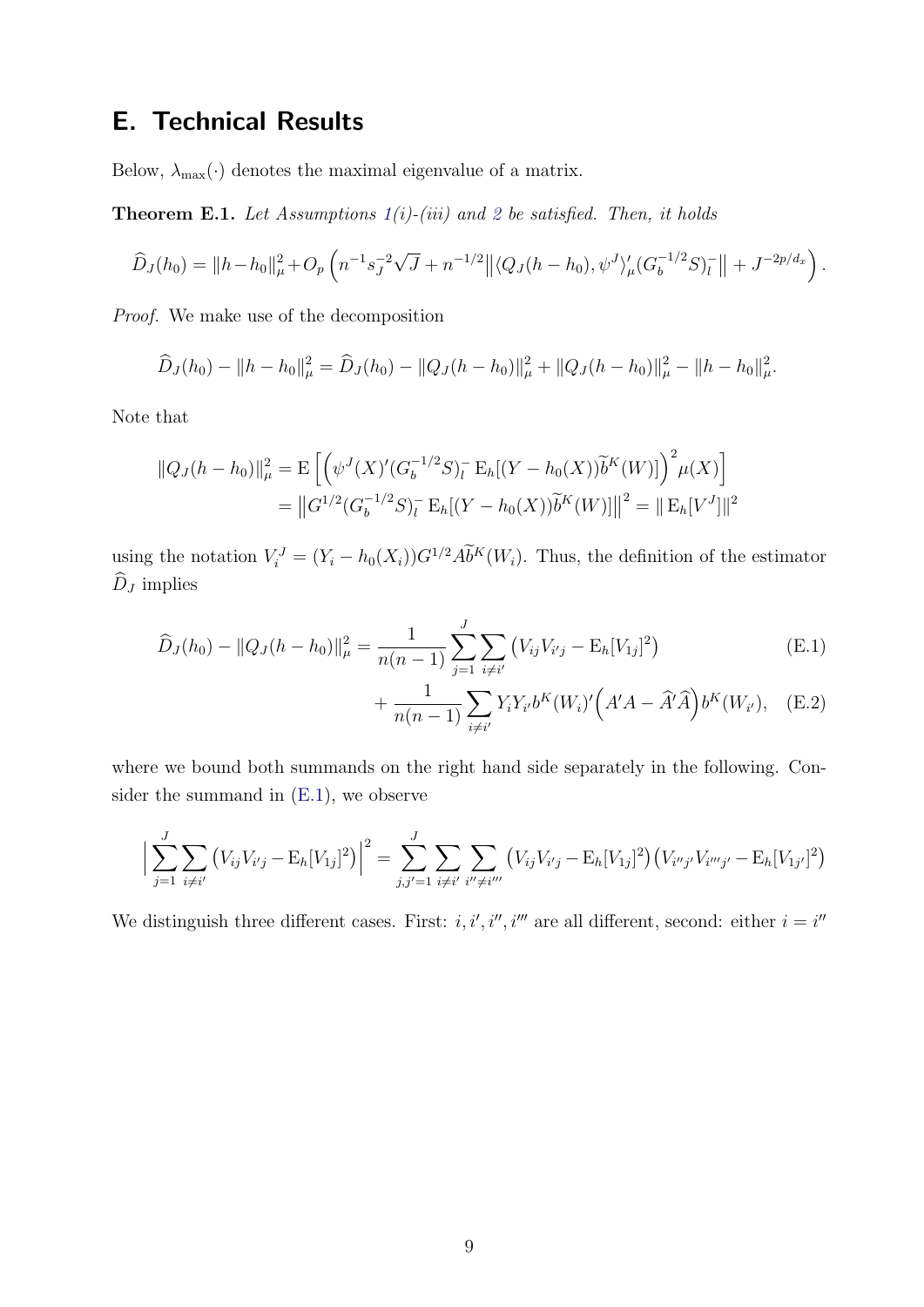or  $i' = i'''$ , or third:  $i = i'$  and  $i' = i'''$ . We thus calculate for each  $j, j' \geq 1$  that

$$
\sum_{i \neq i'} \sum_{i'' \neq i'''} (V_{ij} V_{i'j} - \mathbb{E}_h[V_{1j}]^2) (V_{i''j'} V_{i'''j'} - \mathbb{E}_h[V_{1j'}]^2)
$$
\n
$$
= \sum_{i,i',i''',i''' \text{all different}} (V_{ij} V_{i'j} - \mathbb{E}_h[V_{1j}]^2) (V_{i''j'} V_{i'''j'} - \mathbb{E}_h[V_{1j'}]^2)
$$
\n
$$
+ 2 \sum_{i \neq i' \neq i''} (V_{ij} V_{i'j} - \mathbb{E}_h[V_{1j}]^2) (V_{i''j'} V_{i'j'} - \mathbb{E}_h[V_{1j'}]^2)
$$
\n
$$
+ \sum_{i \neq i'} (V_{ij} V_{i'j} - \mathbb{E}_h[V_{1j}]^2) (V_{ij'} V_{i'j'} - \mathbb{E}_h[V_{1j'}]^2).
$$

Due to independent observations we have

$$
\sum_{i,i',i'',i''\text{all different}} \mathbf{E}_h \left[ \left( V_{ij} V_{i'j} - \mathbf{E}_h [V_{1j}]^2 \right) \left( V_{i''j'} V_{i'''j'} - \mathbf{E}_h [V_{1j'}]^2 \right) \right] = 0
$$

Consequently, we calculate

$$
E_h \Big| \sum_{j=1}^{J} \sum_{i \neq i'} (V_{ij} V_{i'j} - E_h[V_{1j}]^2) \Big|^2
$$
  
=  $2n(n-1)(n-2) \sum_{j,j'=1}^{J} E_h \Big[ (V_{1j} V_{2j} - E_h[V_{1j}]^2) (V_{3j'} V_{2j'} - E_h[V_{1j'}]^2) \Big]$   
+  $n(n-1) \sum_{j,j'=1}^{J} E_h \Big[ (V_{1j} V_{2j} - E_h[V_{1j}]^2) (V_{1j'} V_{2j'} - E_h[V_{1j'}]^2) \Big].$ 

To bound the summand  $I$  we observe that

$$
I = \sum_{j,j'=1}^{J} \mathbb{E}_{h}[V_{1j}] \mathbb{E}_{h}[V_{1j'}] \mathbb{C}ov_{h}(V_{1j}, V_{1j'}) = \mathbb{E}_{h}[V_{1}^{J}]' \mathbb{C}ov_{h}(V_{1}^{J}, V_{1}^{J}) \mathbb{E}_{h}[V_{1}^{J}]
$$
  
\n
$$
\leq \lambda_{\max} (\mathbb{V}ar_{h}((Y - h_{0}(X))\widetilde{b}^{K}(W))) ||(G_{b}^{-1/2}SG^{-1/2})_{l}^{-} \mathbb{E}_{h}[V_{1}^{J}]||^{2}
$$
  
\n
$$
\leq \overline{\sigma}^{2} || ((G_{b}^{-1/2}S)_{l}^{-} \mathbb{E}_{h}[(Y - h_{0}(X))\widetilde{b}^{K}(W)])' G(G_{b}^{-1/2}S)_{l}^{-} ||^{2}
$$
  
\n
$$
= \overline{\sigma}^{2} || \langle Q_{J}(h - h_{0}), \psi^{J} \rangle'_{\mu} (G_{b}^{-1/2}S)_{l}^{-} ||^{2}
$$

by using the notation  $V_i^J = (Y_i - h_0(X_i))(G_b^{-1/2}SG^{-1/2})_l^ \overline{l} b^K(W_i)$  and Lemma [E.7,](#page-64-1) i.e.,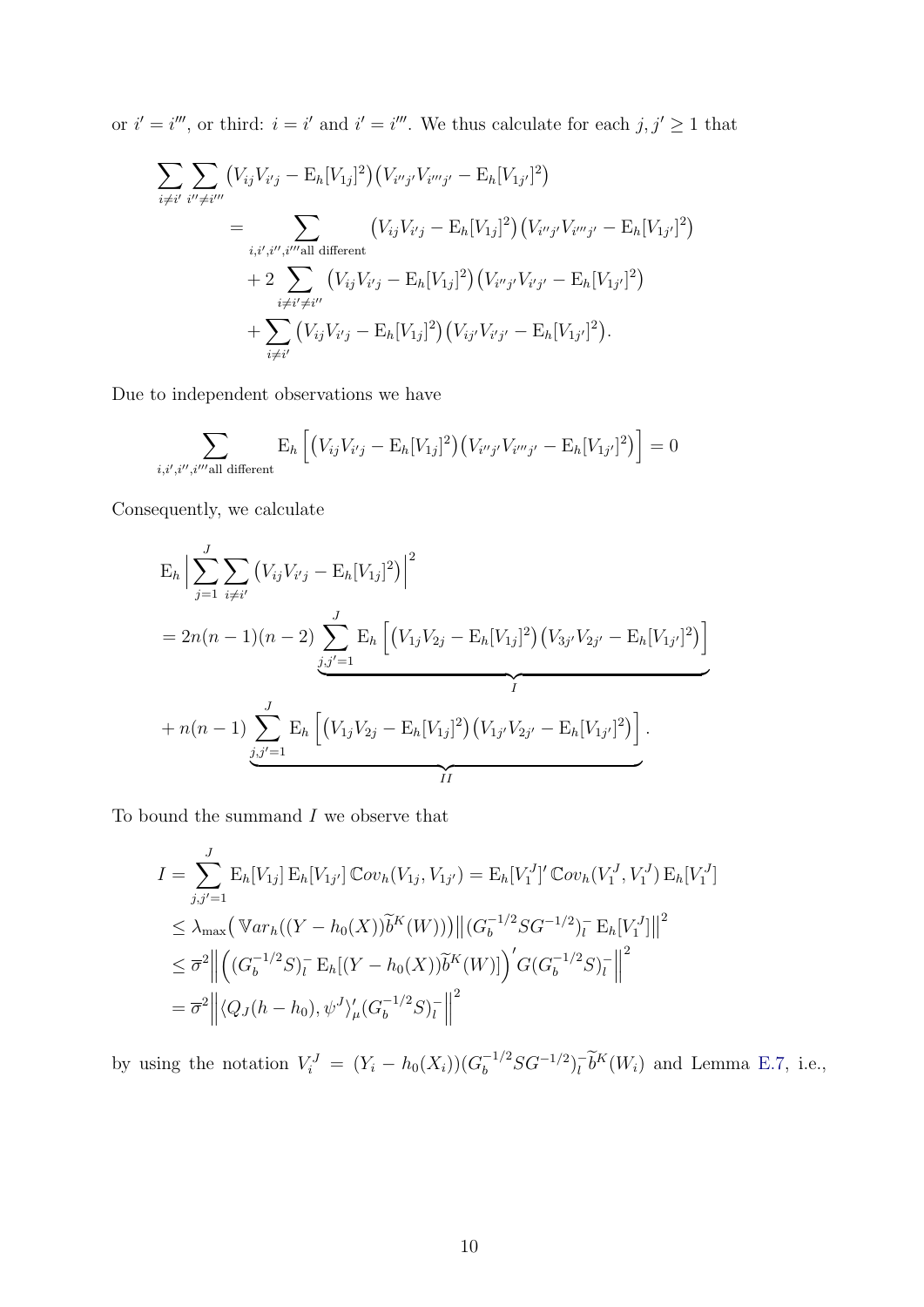$\lambda_{\max}(\mathbb{V}ar_h((Y - h_0(X))\widetilde{b}^K(W))) \leq \overline{\sigma}^2$ . Consider II. We observe

$$
II = n(n-1) \sum_{j,j'=1}^{J} \mathbb{E}_h[V_{1j}V_{1j'}]^2 - n(n-1) \Big(\sum_{j=1}^{J} \mathbb{E}_h[V_{1j}]^2\Big)^2
$$
  

$$
\leq n(n-1) \sum_{j,j'=1}^{J} \mathbb{E}_h[V_{1j}V_{1j'}]^2 = n(n-1)v_J^2.
$$

The upper bounds derived for the terms I and II imply for all  $n \geq 2$ :

$$
E_h \left| \frac{1}{n(n-1)} \sum_{j=1}^J \sum_{i \neq i'} \left( V_{ij} V_{i'j} - E_h[V_{1j}]^2 \right) \right|^2
$$
  
 
$$
\leq 2\overline{\sigma}^2 \left( \frac{1}{n} \left\| \langle Q_J(h - h_0), \psi^J \rangle_{\mu} (G_b^{-1/2} S)_l^- \right\|^2 + \frac{v_J^2}{n^2} \right). \tag{E.3}
$$

Consequently, equality [\(E.2\)](#page-54-3) together with Lemma [E.4](#page-58-0) yields

$$
\widehat{D}_J(h_0) - ||Q_J(h - h_0)||_{\mu}^2 = O_p\left(n^{-1/2}||\langle Q_J(h - h_0), \psi^J \rangle_{\mu}' (G_b^{-1/2} S)_l^-|| + n^{-1} v_J\right), \quad (E.4)
$$

which implies the variance part by employing Lemma [E.1.](#page-56-1) Finally, Lemma [E.3](#page-57-1) implies for the bias term

$$
||Q_J(h - h_0)||_{\mu}^2 - ||h - h_0||_{\mu}^2 = O(J^{-2p/d_x})
$$

which completes the proof.

<span id="page-56-1"></span>**Lemma E.1.** Let Assumptions  $2(i)$  $2(i)$  be satisfied. Then, it holds uniformly for  $h \in \mathcal{H}$  and uniformly for  $J \in \mathcal{I}_n$ :

$$
v_J \le \overline{\sigma}^2 s_J^{-2} \sqrt{J}.
$$

*Proof.* Note that for any  $J \times J$  matrix m it holds  $||m||_F \le$ √  $J||m||$  and hence

$$
v_J^2 = \left\| \left( G_b^{-1/2} S G^{-1/2} \right)_l^{\mathsf{T}} \mathbb{E} \left[ (Y - h(X))^2 \widetilde{b}^K(W) \widetilde{b}^K(W)' \right] \left( G_b^{-1/2} S G^{-1/2} \right)_l^{\mathsf{T}} \right\|_F^2
$$
  

$$
\leq J \left\| \left( G_b^{-1/2} S G^{-1/2} \right)_l^{\mathsf{T}} \right\|_F^4 \left\| \mathbb{E} \left[ (Y - h(X))^2 \widetilde{b}^K(W) \widetilde{b}^K(W)' \right] \right\|^2.
$$

Consequently, the result follows from using the relationship  $\|(G_b^{-1/2}SG^{-1/2})_l^{-1}$  $\| \overline{f} \| = s_J^{-1}$  $J^1$  and Lemma [E.7,](#page-64-1) i.e.,  $\|E[(Y - h(X))^2 b^K(W) b^K(W)']\| \leq \overline{\sigma}^2$  uniformly for  $h \in \mathcal{H}$  and uniformly for  $J \in \mathcal{I}_n$ .  $\Box$ 

<span id="page-56-2"></span><span id="page-56-0"></span>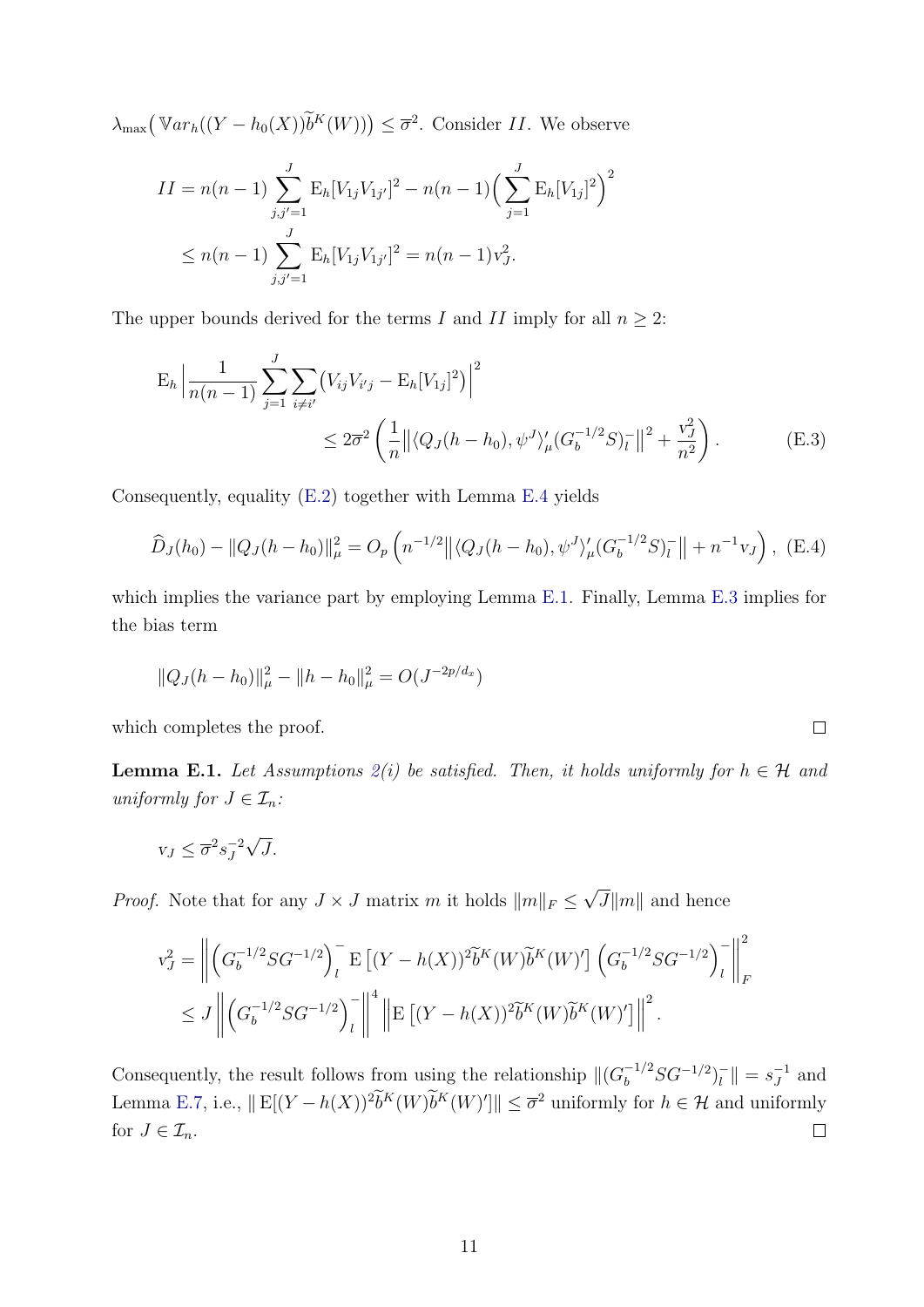<span id="page-57-0"></span>**Lemma E.2.** Let Assumptions  $1(i)$  $1(i)$  and  $4(i)$  $4(i)$  be satisfied. Then, it holds uniformly for  $h \in \mathcal{H}$  and uniformly for  $J \in \mathcal{I}_n$ :

$$
\sqrt{\sum_{j=1}^J s_j^{-4}} \le \underline{\sigma}^{-2} v_J,
$$

where  $s_i^{-1}$  $j^{-1}$ ,  $1 \leq j \leq J$ , are the nondecreasing singular values of  $AG_b^{1/2} = (G_b^{-1/2}SG^{-1/2})_l^{-1}$  $\frac{\overline{}}{l}$ .

*Proof.* In the following, let  $e_j$  be the unit vector with 1 at the j-th position. Introduce a unitary matrix Q such that by Schur decomposition

$$
Q'AG_bA'Q = \text{diag}(s_1^{-2}, \dots, s_J^{-2}).
$$

We make use of the notation  $\tilde{V}_i^J = (Y_i - h(X_i))Q'Ab^K(W_i)$ . Now since the Frobenius norm is invariant under unitary matrix multiplication we have

$$
v_J^2 = \sum_{j,j'=1}^J \mathbb{E}[\widetilde{V}_{1j}\widetilde{V}_{1j'}]^2 \ge \sum_{j=1}^J \mathbb{E}[\widetilde{V}_{1j}^2]^2 = \sum_{j=1}^J \left( \mathbb{E} |(Y - h(X))e_j'Q'Ab^K(W)|^2 \right)^2.
$$

Consequently, using the lower bound  $\inf_{w \in \mathcal{W}} \inf_{h \in \mathcal{H}} E[(Y - h(X))^2 | W = w] \ge \underline{\sigma}^2$  by As-sumption [1\(](#page-10-3)i), we obtain uniformly for  $h \in \mathcal{H}$ :

$$
v_J^2 \geq \underline{\sigma}^4 \sum_{j=1}^J \left( \mathbb{E} [e'_j Q' A b^K(W) b^K(W)' A' Q e_j] \right)^2 = \underline{\sigma}^4 \sum_{j=1}^J \left( e'_j Q' A G_b A' Q e_j \right)^2
$$
  
= 
$$
\underline{\sigma}^4 \sum_{j=1}^J \left( e'_j \operatorname{diag} (s_1^{-2}, \dots, s_J^{-2}) e_j \right)^2 \geq \underline{\sigma}^4 \sum_{j=1}^J s_j^{-4},
$$

which proves the result.

<span id="page-57-1"></span>**Lemma E.3.** Let Assumption [2](#page-12-0) be satisfied. Then we have uniformly in  $h \in \mathcal{H}$ ,

$$
||Q_J(h - \Pi_R h)||_{\mu} = ||h - \Pi_R h||_{\mu} + O(J^{-p/d_x}).
$$

*Proof.* Using the notation  $\widetilde{b}^K(\cdot) := G_b^{-1/2}$  $b_b^{-1/2}b^K(\cdot)$ , we observe for all  $h \in \mathcal{H}$  that

$$
||Q_{J}(h - \Pi_{R}h)||_{\mu} = ||(G_{b}^{-1/2}SG^{-1/2})_{l}^{-} E[\tilde{b}^{K}(W)(h - \Pi_{R}h)(X)]||
$$
  
\n
$$
\leq ||(G_{b}^{-1/2}SG^{-1/2})_{l}^{-} E[\tilde{b}^{K}(W)(\Pi_{J}h - \Pi_{J}\Pi_{R}h)(X)]||
$$
  
\n
$$
+ ||(G_{b}^{-1/2}SG^{-1/2})_{l}^{-} E[\tilde{b}^{K}(W)((h - \Pi_{R}h)(X) - (\Pi_{J}h - \Pi_{J}h_{0})(X))]]||
$$
  
\n
$$
\leq ||\Pi_{J}h - \Pi_{J}\Pi_{R}h||_{\mu} + s_{J}^{-1}||\Pi_{K}T((h - \Pi_{R}h) - (\Pi_{J}h - \Pi_{J}\Pi_{R}h))||_{L^{2}(W)}
$$
  
\n
$$
\leq ||\Pi_{J}h - \Pi_{J}\Pi_{R}h||_{\mu} + O(J^{-p/d_{x}})
$$

 $\Box$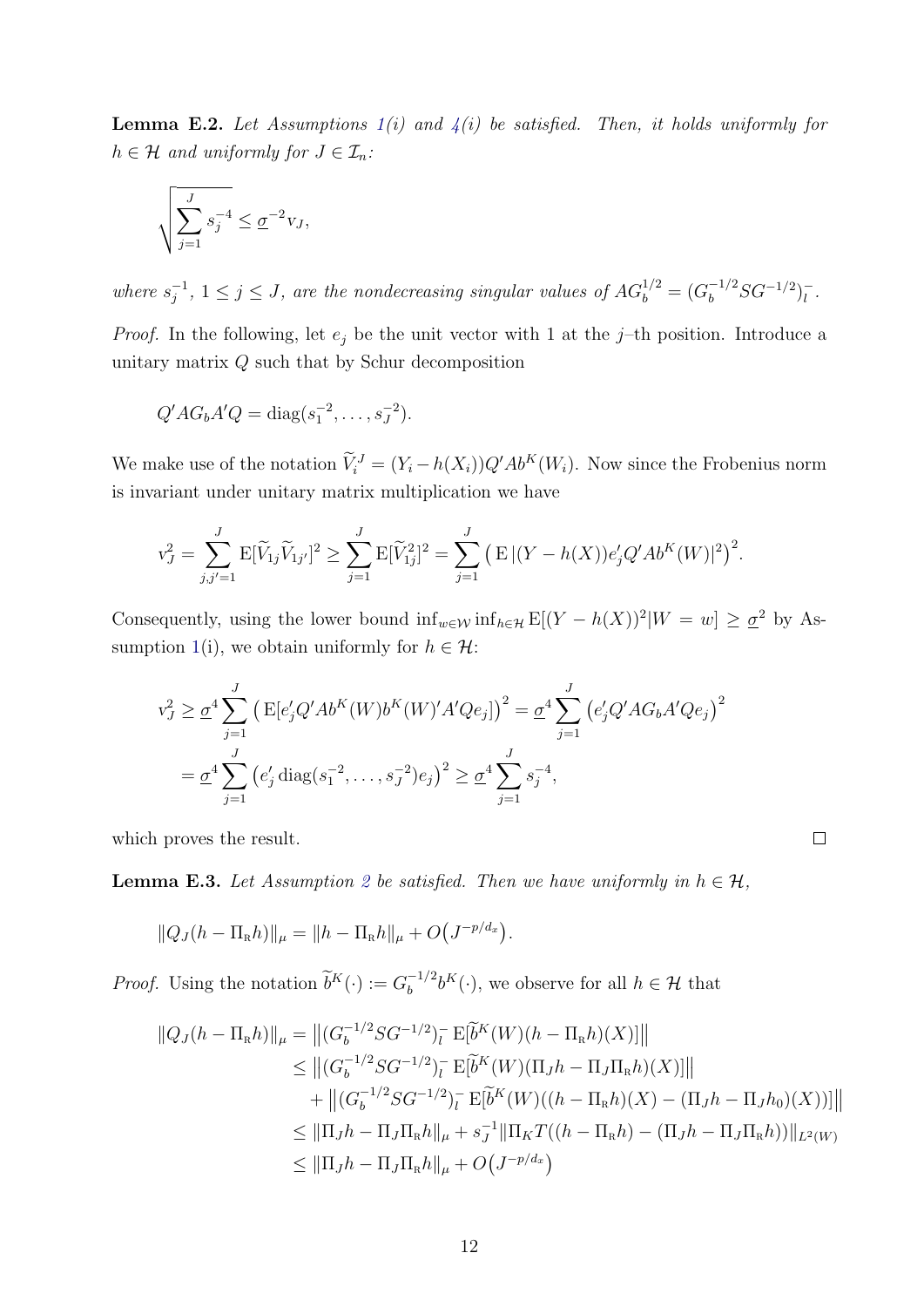by making use of Assumption [2\(](#page-12-0)iv) and the sieve approximation bound in Assumption  $2(v)$  $2(v)$ .  $\Box$ 

<span id="page-58-0"></span>**Lemma E.4.** Let Assumptions  $1(i)$  $1(i)$ -(iii) and [2](#page-12-0) hold. Then, uniformly in  $h \in \mathcal{H}$  it holds

$$
\frac{1}{n(n-1)} \sum_{i \neq i'} (Y_i - h_0(X_i)) (Y_{i'} - h_0(X_{i'})) b^K(W_i)' (A'A - \hat{A}'\hat{A}) b^K(W_{i'})
$$
  
=  $O_p (n^{-1}v_J + n^{-1/2} || \langle Q_J(h - h_0), \psi^J \rangle_{\mu}' (G_b^{-1/2} S)_l^- ||).$ 

Proof. In the proof, we establish an upper bound of

$$
\frac{1}{n^2} \sum_{i,i'} (Y_i - h_0(X_i))(Y_{i'} - h_0(X_{i'}))b^K(W_i)'(A'A - \hat{A}'\hat{A})b^K(W_i)
$$
\n
$$
= \mathbb{E}[(h - h_0)(X)b^K(W)]'\Big(A'A - \hat{A}'\hat{A}\Big) \mathbb{E}[(h - h_0)(X)b^K(W)]
$$
\n
$$
+ 2\Big(\frac{1}{n}\sum_{i} (Y_i - h_0(X_i))b^K(W_i)' - \mathbb{E}[(h - h_0)(X)b^K(W)]'\Big) \Big(A'A - \hat{A}'\hat{A}\Big)
$$
\n
$$
\times \mathbb{E}[(h - h_0)(X)b^K(W)]
$$
\n
$$
+ \Big(\frac{1}{n}\sum_{i} (Y_i - h_0(X_i))b^K(W_i)' - \mathbb{E}[(h - h_0)(X)b^K(W)]'\Big) \Big(A'A - \hat{A}'\hat{A}\Big)
$$
\n
$$
\times \Big(\frac{1}{n}\sum_{i} (Y_i - h_0(X_i))b^K(W_i)' - \mathbb{E}[(h - h_0)(X)b^K(W)]'\Big)
$$

uniformly for  $h \in \mathcal{H}$ . It is sufficient to bound the first summand on the right hand side. We make use of the decomposition

$$
E[(h - h_0)(X)b^{K}(W)]'\left(A'A - \hat{A}'\hat{A}\right)E[(h - h_0)(X)b^{K}(W)]
$$
  
= 2 E[(h - h\_0)(X)b^{K}(W)]'A'(A - \hat{A})E[(h - h\_0)(X)b^{K}(W)]  
- E[(h - h\_0)(X)b^{K}(W)]'(A - \hat{A})'(A - \hat{A})E[(h - h\_0)(X)b^{K}(W)]  
= 2T\_1 - T\_2,

where we bound each summand separately in what follows. Consider  $T_1$ . Below, we show the result

<span id="page-58-2"></span>
$$
T_1 = O_p\left(n^{-1/2} \left\| \langle Q_J(h - h_0), \psi^J \rangle_{\mu} (G_b^{-1/2} S)_l^- \right\| \right).
$$
 (E.5)

To do so, we make use of the decomposition

<span id="page-58-1"></span>
$$
T_1 = \mathbb{E}[(h - h_0)(X)b^{K}(W)]'A'(\hat{A} - A)\mathbb{E}[\Pi_{J}(h - h_0)(X)b^{K}(W)] + \mathbb{E}[(h - h_0)(X)b^{K}(W)]'A'(\hat{A} - A)\mathbb{E}[(h - h_0 - \Pi_{J}(h - h_0))(X)b^{K}(W)].
$$
 (E.6)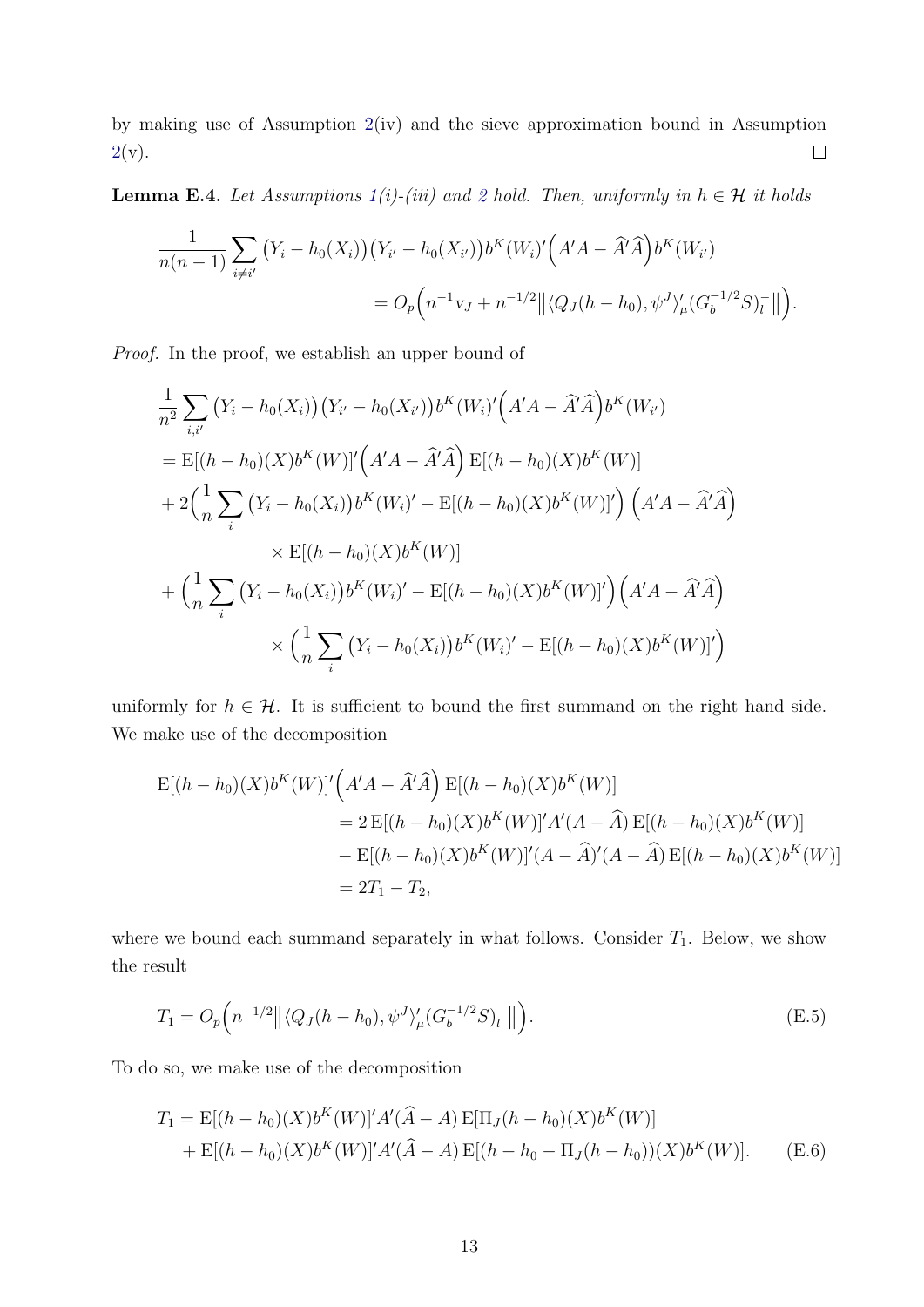Consider the first summand on the right hand side of the equation. Using the definition of the left pseudo inverse we can write  $\widehat{A} = (\widehat{G}_b^{-1/2} \widehat{S})_l^{\dagger} \widehat{G}_b^{-1/2}$  where  $\widehat{S} = n^{-1} \sum_i b^K(W_i) \psi^J(X_i)'$ . Making use of the relation  $Q_J \Pi_J h = \Pi_J h$  and  $\hat{S}G^{-1} \langle h, \psi^J \rangle_\mu = n^{-1} \sum_i \Pi_J h(X_i) b^K(W_i)$ yields

$$
E[(h-h_0)(X)b^{K}(W)]'A'(A - \hat{A}) E[\Pi_J(h-h_0)(X)b^{K}(W)]
$$
  
=  $\int Q_J(h-h_0)(x)\Big(\Pi_J(h-h_0)(x) - \psi^J(x)'(\hat{G}_b^{-1/2}\hat{S})_l^{-} \hat{G}_b^{-1/2} E[(h-h_0)(X)b^{K}(W)]\Big)\mu(x)dx$   
=  $\langle Q_J(h-h_0), \psi^J \rangle_{\mu}'(\hat{G}_b^{-1/2}\hat{S})_l^{-} \hat{G}_b^{-1/2} (\frac{1}{n} \sum_i \Pi_J(h-h_0)(X_i)b^{K}(W_i) - E[(h-h_0)(X)b^{K}(W)] \Big)$   
=  $\langle Q_J(h-h_0), \psi^J \rangle_{\mu}'(G_b^{-1/2}S)_l^{-} (\frac{1}{n} \sum_i \Pi_J(h-h_0)(X_i)\tilde{b}^{K}(W_i) - E[\Pi_J(h-h_0)(X)\tilde{b}^{K}(W)] \Big)$   
+  $\langle Q_J(h-h_0), \psi^J \rangle_{\mu}'(G_b^{-1/2}S)_l^{-} G_b^{-1/2} S'((\hat{G}_b^{-1/2}\hat{S})_l^{-} \hat{G}_b^{-1/2} G_b^{1/2} - (G_b^{-1/2}S)_l^{-} \Big)$   
 $\times (\frac{1}{n} \sum_i \Pi_J(h-h_0)(X_i)\tilde{b}^{K}(W_i) - E[\Pi_J(h-h_0)(X)\tilde{b}^{K}(W)] \Big)$   
=  $T_{11} + T_{12}$ ,

where we used the notation  $\widetilde{b}^K(\cdot) = G_b^{-1/2}$  $b_b^{-1/2}b^K(\cdot)$ . Consider  $T_{11}$ . We obtain

$$
E |T_{11}|^2 \leq n^{-1} E \left| \langle Q_J(h - h_0), \psi^J \rangle_{\mu}^{\prime} (G_b^{-1/2} S)_l^- \Pi_J(h - h_0) (X) \widetilde{b}^K(W) \right|^2
$$
  
\n
$$
\leq 2n^{-1} \left| \left| \langle Q_J(h - h_0), \psi^J \rangle_{\mu}^{\prime} (G_b^{-1/2} S)_l^- \right| \right|^2 \|\Pi_K T(h - h_0)\|_{L^2(W)}^2
$$
  
\n
$$
+ 2n^{-1} \left| \left| \langle Q_J(h - h_0), \psi^J \rangle_{\mu}^{\prime} (G_b^{-1/2} S)_l^- \right| \right|^2 \|\Pi_K T(h - h_0 - \Pi_J(h - h_0))\|_{L^2(W)}^2
$$
  
\n
$$
= O\Big(n^{-1} \left| \left| \langle Q_J(h - h_0), \psi^J \rangle_{\mu}^{\prime} (G_b^{-1/2} S)_l^- \right| \right|^2 \Big),
$$

where the second bound is due to the Cauchy-Schwarz inequality and the third bound is due to Assumption [2\(](#page-12-0)iv). To establish an upper bound for  $T_{12}$  we infer from [Chen and](#page-31-8) [Christensen](#page-31-8) [\[2018,](#page-31-8) Lemma F.10(c)] that

$$
|T_{12}|^2 \leq ||\langle Q_J(h-h_0), \psi^J \rangle_{\mu}' (G_b^{-1/2} S)_l^-||^2
$$
  
\n
$$
\times ||G_b^{-1/2} S' ((\widehat{G}_b^{-1/2} \widehat{S})_l^- \widehat{G}_b^{-1/2} G_b^{1/2} - (G_b^{-1/2} S)_l^-) ||^2
$$
  
\n
$$
\times ||\frac{1}{n} \sum_i b^K(W_i) \Pi_J(h-h_0)(X_i) - \mathbb{E}[\Pi_J(h-h_0)(X) b^K(W)]||^2
$$
  
\n
$$
= ||\langle Q_J(h-h_0), \psi^J \rangle_{\mu}' (G_b^{-1/2} S)_l^-||^2 \times O_p(n^{-1} s_J^{-2} \zeta_J^2(\log J)) \times O_p(n^{-1} \zeta_J^2)
$$
  
\n
$$
= O_p(n^{-1} || \langle Q_J(h-h_0), \psi^J \rangle_{\mu}' (G_b^{-1/2} S)_l^-||^2)
$$

using Assumption [2\(](#page-12-0)ii), i.e.,  $s_I^{-1}$  $J^1 \zeta_J^2 \sqrt{\frac{\log J}{n}} = O(1)$ . Consider the second summand on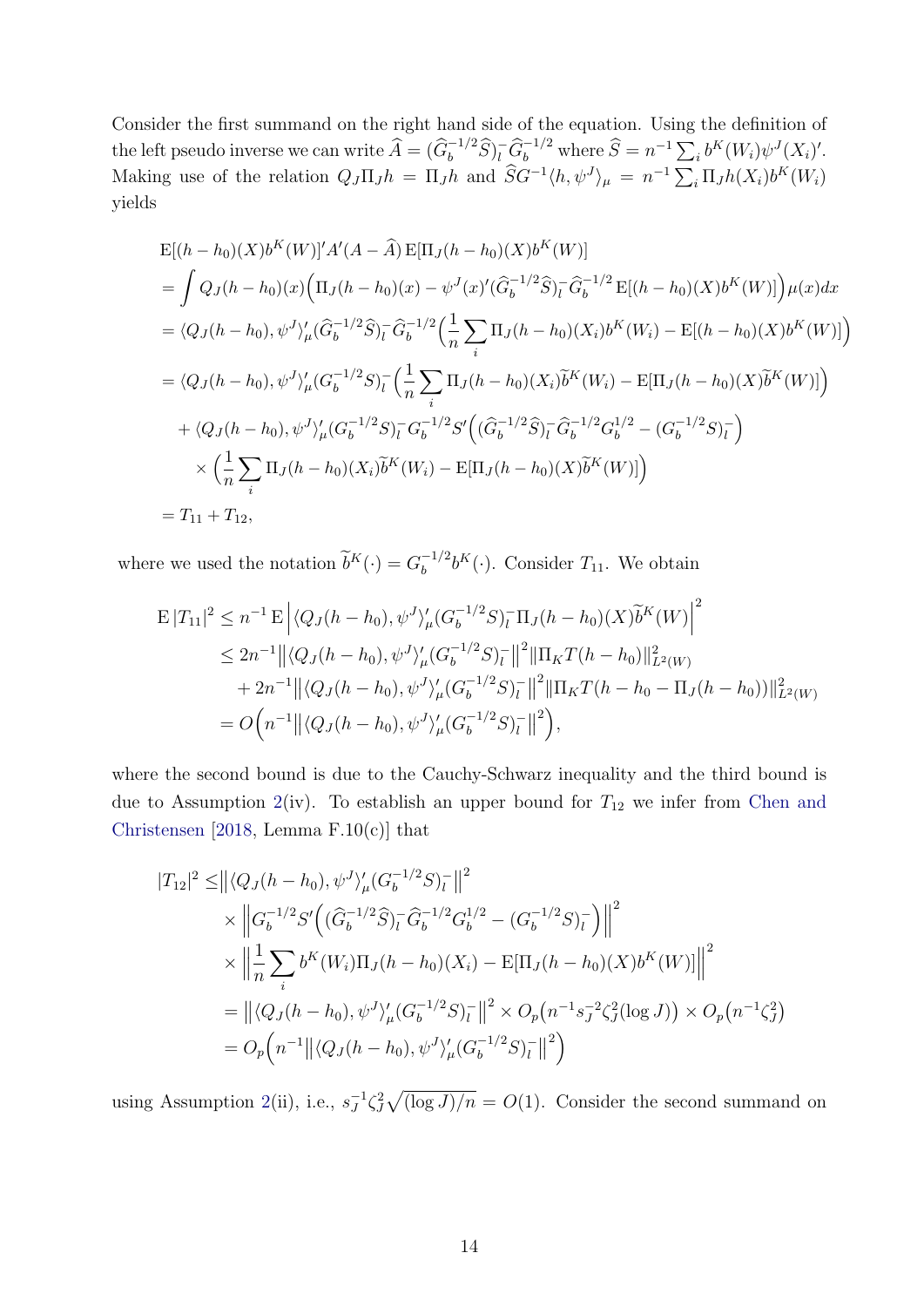the right hand side of [\(E.6\)](#page-58-1). Following the upper bound of  $T_{12}$  we obtain

$$
\begin{aligned}\n&\left| \mathbf{E}[(h-h_0)(X)b^K(W)]' A' G(\hat{A}-A) \mathbf{E}[(h-h_0-\Pi_J(h-h_0))(X)b^K(W)] \right|^2 \\
&\leq \left\| \langle Q_J(h-h_0), \psi^J \rangle_{\mu}' (G_b^{-1/2}S)_l^- \right\|^2 \left\| G_b^{-1/2} S' \left( (\hat{G}_b^{-1/2} \hat{S})_l^- \hat{G}_b^{-1/2} G_b^{1/2} - (G_b^{-1/2} S)_l^- \right) \right\|^2 \\
&\times \left\| \langle T(h-h_0-\Pi_J(h-h_0)), \tilde{b}^K \rangle_{L^2(W)} \right\|^2 \\
&\leq \left\| \langle Q_J(h-h_0), \psi^J \rangle_{\mu}' (G_b^{-1/2}S)_l^- \right\|^2 \left\| \Pi_K T(h-h_0-\Pi_J(h-h_0)) \right\|_{L^2(W)}^2 \\
&\times O_p(n^{-1}s_J^{-2} \zeta_J^2(\log J)) \\
&= O\Big(n^{-1} \left\| \langle Q_J(h-h_0), \psi^J \rangle_{\mu}' (G_b^{-1/2}S)_l^- \right\|^2 \Big)\n\end{aligned}
$$

using that  $s_I^{-2}$  $J^2 \| T(h - h_0 - \Pi_J(h - h_0)) \|_{L^2(W)}^2 = O(||h - h_0 - \Pi_J(h - h_0)||_{\mu}^2)$  by Assumption  $2(iv)$  $2(iv)$  and  $\zeta^2 J(\log J) \|h - \Pi_J h\|^2_{\mu} = O(1)$  by Assumption 2(iii) and the sieve approximation bound in Assumption  $2(v)$  $2(v)$ , which implies the upper bound  $(E.5)$ .

Consider  $T_2$ . We make use of the decomposition

$$
T_2 = \mathbb{E}[\Pi_J(h - h_0)(X)b^K(W)]'(\hat{A} - A)'G(\hat{A} - A) \mathbb{E}[\Pi_J(h - h_0)(X)b^K(W)]
$$
  
+ 2  $\mathbb{E}[\Pi_J^{\perp}(h - h_0)(X)b^K(W)]'(\hat{A} - A)'G(\hat{A} - A) \mathbb{E}[\Pi_J(h - h_0)(X)b^K(W)]$   
+  $\mathbb{E}[\Pi_J^{\perp}(h - h_0)(X)b^K(W)]'(\hat{A} - A)'G(\hat{A} - A) \mathbb{E}[\Pi_J^{\perp}(h - h_0)(X)b^K(W)]$   
=  $T_{21} + T_{22} + T_{23}$ 

where we denote the projection  $\Pi_J^{\perp} = \mathrm{id} - \Pi_J$ . Consider  $T_{21}$ . We make use of the inequality

$$
\mathbb{E}\left\|\left(\frac{1}{n}\sum_{i}(h-h_{0})(X_{i})b^{K}(W_{i})-\mathbb{E}[(h-h_{0})(X)b^{K}(W)]\right)^{\prime}A^{\prime}G^{1/2}\right\|^{2}
$$
  

$$
\leq n^{-1}\mathbb{E}\left[(h-h_{0}(X))^{2}\left\|b^{K}(W)^{\prime}A^{\prime}G^{1/2}\right\|^{2}\right] \leq n^{-1}s_{J}^{-2}\sqrt{J},
$$

using the Euclidean norm is bounded by the Frobenius norm. Consequently, we get

$$
T_{21} \leq 2||G^{1/2}\{(\hat{G}_b^{-1/2}\hat{S})_l^-\hat{G}_b^{-1/2}G_b^{1/2} - (G_b^{-1/2}S)_l^-\}||^2
$$
  
 
$$
\times ||\frac{1}{n}\sum_i (Y_i - h_0(X_i))b^K(W_i) - \mathbb{E}[(Y - h_0(X))b^K(W)]||^2
$$
  
+ 
$$
2||\frac{1}{n}\sum_i (b^K(W_i)(h - h_0)(X_i) - \mathbb{E}[(Y - h_0(X))b^K(W)])'A'G^{1/2}||^2
$$
  
= 
$$
O_p(n^{-1}s_J^{-4}\zeta_J^2(\log J)) \times O_p(n^{-1}\zeta_J^2) + O_p(n^{-1}v_J) = O_p(n^{-1}v_J)
$$

using [Chen and Christensen](#page-31-8) [\[2018,](#page-31-8) Lemma F.10(b)] (with  $G_{\psi}$  replaced by G) and that  $J^2 \zeta_J^4(\log J) = O(1)$  by Assumption [2\(](#page-12-0)i). Since  $|T_{22}| \leq \sqrt{T_{21}T_{23}}$  we conclude  $T_2 =$  $n^{-1} s_J^{-2}$  $O_p(n^{-1}s_J^{-2})$  $J^{2}$ ), which completes the proof.  $\Box$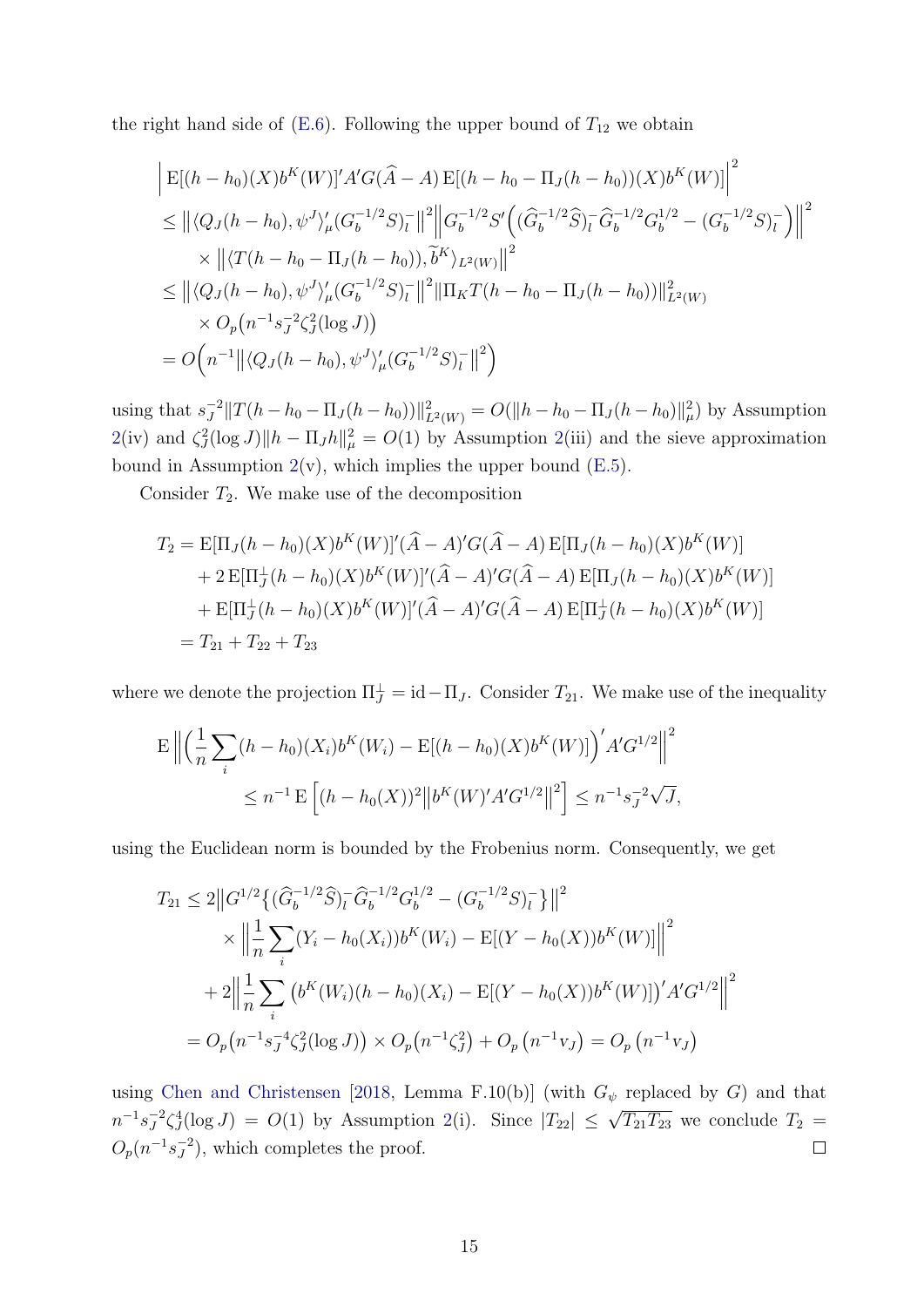<span id="page-61-0"></span>**Lemma E.5.** Let Assumptions  $1(i)$  $1(i)$ -(iii),  $2(i)(v)$  $2(i)(v)$  and  $4(i)$  $4(i)$  hold. Then, under  $\mathcal{H}_0 = \{h_0\}$  it holds uniformly in  $J \in \mathcal{I}_n$ :

$$
\frac{1}{n-1}\sum_{i\neq i'}\left(Y_i-h_0(X_i)\right)\left(Y_{i'}-h_0(X_{i'})\right)b^{K}(W_i)'\left(A'A-\widehat{A}'\widehat{A}\right)b^{K}(W_{i'})=o_p\left(v_J\sqrt{\log\log J}\right).
$$

*Proof.* Let  $I_{sJ}$  denote the  $K \times K$  dimensional identity matrix multiplied by the vector  $c_0(s_1,\ldots,s_J)$  for some sufficiently large constant  $c_0$  and where  $s_j^{-1}$  $j^{-1}$ ,  $1 \leq j \leq J$ , are the nondecreasing singular values of  $AG_b^{1/2} = (G_b^{-1/2}SG^{-1/2})_l^ \overline{l}$ . We make use of the inequality

$$
\sum_{i \neq i'} (Y_i - h_0(X_i)) (Y_{i'} - h_0(X_{i'})) b^{K}(W_i)' (A'A - \hat{A}'\hat{A}) b^{K}(W_{i'})
$$
\n
$$
\leq \Big\| \sum_{i} (Y_i - h_0(X_i)) \tilde{b}^{K}(W_i) I_{s_J}^{-1} \Big\|^2 \|I_{s_J} G_b^{1/2} (A'A - \hat{A}'\hat{A}) G_b^{1/2} I_{s_J} \Big\|
$$
\n
$$
= \sum_{i \neq i'} (Y_i - h_0(X_i)) (Y_{i'} - h_0(X_{i'})) \tilde{b}^{K}(W_i)' I_{s_J}^{-2} \tilde{b}^{K}(W_{i'}) \| I_{s_J} G_b^{1/2} (A'A - \hat{A}'\hat{A}) G_b^{1/2} I_{s_J} \Big\|
$$
\n
$$
+ \sum_{i} \Big\| (Y_i - h_0(X_i)) \tilde{b}^{K}(W_i) I_{s_J}^{-1} \Big\|^2 \|I_{s_J} G_b^{1/2} (A'A - \hat{A}'\hat{A}) G_b^{1/2} I_{s_J} \Big\|.
$$

The fourth moment condition imposed in Assumption [2\(](#page-12-0)i) implies

$$
\begin{split}\n&\text{E}\max_{J\in\mathcal{I}_n}\Big|\frac{1}{n\text{v}_J}\sum_i\Big(\|(Y_i-h_0(X_i))\widetilde{b}^K(W_i)I_{s_J}^{-1}\|^2-\text{E}\|(Y-h_0(X))\widetilde{b}^K(W)I_{s_J}^{-1}\|^2\Big)\Big|^2 \\
&\leq Cn^{-1}\sum_{J\in\mathcal{I}_n} \text{v}_J^{-1}\text{E}\|\widetilde{b}^K(W)I_{s_J}^{-1}\|^4 \\
&\leq Cn^{-1}\zeta_J\sum_{J\in\mathcal{I}_n} \text{v}_J^{-1}\text{E}\|\widetilde{b}^K(W)I_{s_J}^{-2}\|^2 \\
&\leq Cc_0^{-1}n^{-1}\zeta_J\sum_{J\in\mathcal{I}_n} \text{v}_J^{-1}\sum_{j=1}^J s_j^{-4} \\
&\leq Cc_0^{-1}\underline{\sigma}^{-4}n^{-1}\zeta_J\#\mathcal{(I}_n)=o(1),\n\end{split}
$$

where the last inequality is due to Lemma [E.2](#page-57-0) and the definition of the index set  $\mathcal{I}_n$  which implies  $n^{-1/2} \#(\mathcal{I}_n) = o(1)$ . Consequently, due to the second moment condition imposed in Assumption [2\(](#page-12-0)i) we obtain uniformly for  $J \in \mathcal{I}_n$ 

$$
n^{-1} \sum_{i} \|(Y_i - h_0(X_i))\widetilde{b}^K(W_i)I_{s_J}^{-1}\|^2 \leq \overline{\sigma}^2 c_0^{-1} \zeta_J \sqrt{\sum_{j=1}^J s_j^{-4}} \leq \overline{\sigma}^2 \underline{\sigma}^{-2} c_0^{-1} \zeta_J v_J
$$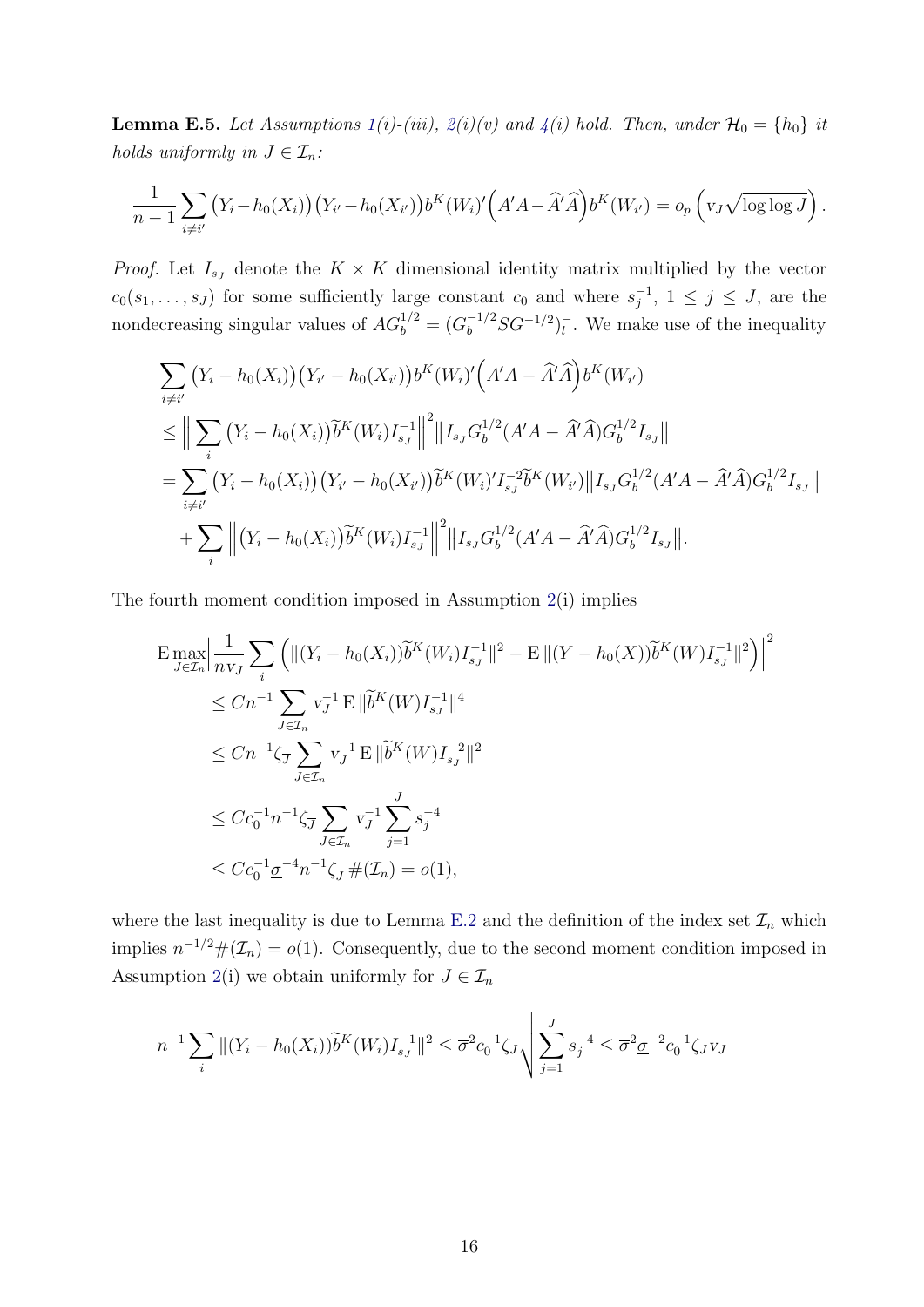with probability approaching one, by making use of Lemma [E.2.](#page-57-0) Further, we obtain

$$
P_{h_0}\Big(\max_{J\in\mathcal{I}_n}\Big|\frac{(\log\log J)^{-1/2}}{(n-1)v_J}\sum_{i,i'}\big(Y_i-h_0(X_i)\big)\big(Y_{i'}-h_0(X_{i'})\big)b^K(W_i)'\Big(A'A-\hat{A}'\hat{A}\Big)b^K(W_{i'}\Big|>1\Big)
$$
  
\n
$$
\leq P_{h_0}\Big(\max_{J\in\mathcal{I}_n}\Big|\frac{(\log\log J)^{-1/2}}{(n-1)v_J}\sum_{i\neq i'}\big(Y_i-h_0(X_i)\big)\big(Y_{i'}-h_0(X_{i'})\big)\tilde{b}^K(W_i)'\big I_{s_J}^{-2}\tilde{b}^K(W_{i'})\Big|>1\Big)
$$
  
\n
$$
+P_{h_0}\Big(\max_{J\in\mathcal{I}_n}\big(\Big\|I_{s_J}G_b^{1/2}(A'A-\hat{A}'\hat{A})G_b^{1/2}I_{s_J}\Big\|\big)>1/2\Big)
$$
  
\n
$$
+P_{h_0}\Big(\max_{J\in\mathcal{I}_n}\big(\overline{\sigma}^2\underline{\sigma}^{-2}c_0^{-1}\zeta_J(\log\log J)^{-1/2}\Big\|I_{s_J}G_b^{1/2}(A'A-\hat{A}'\hat{A})G_b^{1/2}I_{s_J}\Big\|\big)>1/2\Big)+o(1)
$$
  
\n
$$
=T_1+T_2+T_3+o(1).
$$

Note that  $T_1$  is arbitrarily small for  $c_0$  sufficiently large by following step 1 in the proof of Theorem [4.1.](#page-15-1) Consider  $T_2$ . We make use of the inequality

$$
||I_{s_J} G_b^{1/2}(\widehat{A}'\widehat{A} - A'A)G_b^{1/2}I_{s_J}|| \leq 2||I_{s_J} G_b^{1/2}(\widehat{A} - A)'AG_b^{1/2}I_{s_J}|| + ||(\widehat{A} - A)G_b^{1/2}I_{s_J}||^2.
$$

It is sufficient to consider the first summand on the right hand side. Note that  $||AG_b^{1/2}I_{s_J}|| \leq$  $c_0^{-1}$ . Consequently, we obtain uniformly for  $J \in \mathcal{I}_n$  that by making use of the upper bound [\(B.5\)](#page-42-0):

$$
||I_{s_J} G_b^{1/2} (\hat{A} - A)' A G_b^{1/2} I_{s_J}|| \le c_0^{-1} s_J ||(\hat{G}_b^{-1/2} \hat{S} \hat{G}^{-1/2})_l^- \hat{G}_b^{-1/2} G_b^{1/2} - (G_b^{-1/2} S G^{-1/2})_l^- ||
$$
  
=  $O_p(s_J^{-1} \zeta_J \sqrt{(\log J)/n}) = o_p(1),$ 

where the last equation is due to Assumption [4\(](#page-14-2)i), i.e.,  $s_I^{-1}$  $J^1 \zeta_J^2 \sqrt{\frac{\log J}{n}} = O(1)$  uniformly for  $J \in \mathcal{I}_n$ . This rate condition immediately implies  $T_3 = o(1)$ .  $\Box$ 

<span id="page-62-0"></span>**Lemma E.6.** Let Assumption  $1(i)$  $1(i)$ -(iii) be satisfied. (i) If in addition Assumption [2](#page-12-0) holds, then for any  $c > 0$  we have

$$
\sup_{h \in \mathcal{H}} \mathcal{P}_h\left( \left| 1 - \frac{\widehat{v}_J}{v_J} \right| > c \right) = o(1).
$$

(ii) If in addition Assumptions  $2(i)(v)$  $2(i)(v)$  and  $4(i)$  $4(i)$  hold, then for any  $c > 0$  we have

$$
\sup_{h \in \mathcal{H}} \mathbf{P}_h \left( \max_{J \in \mathcal{I}_n} \left| 1 - \frac{\widehat{\mathbf{v}}_J}{\mathbf{v}_J} \right| > c \right) = o(1).
$$

*Proof.* It is sufficient to prove (ii). We denote  $\Sigma = \mathbb{E}[(Y - h(X))^2 b^K(W) b^K(W)']$  and its empirical analog  $\hat{\Sigma} = n^{-1} \sum_i (Y_i - \hat{h}_J(X_i))^2 b^K(W_i) b^K(W_i)'$ . Hence, for all  $J \in \mathcal{I}_n$  the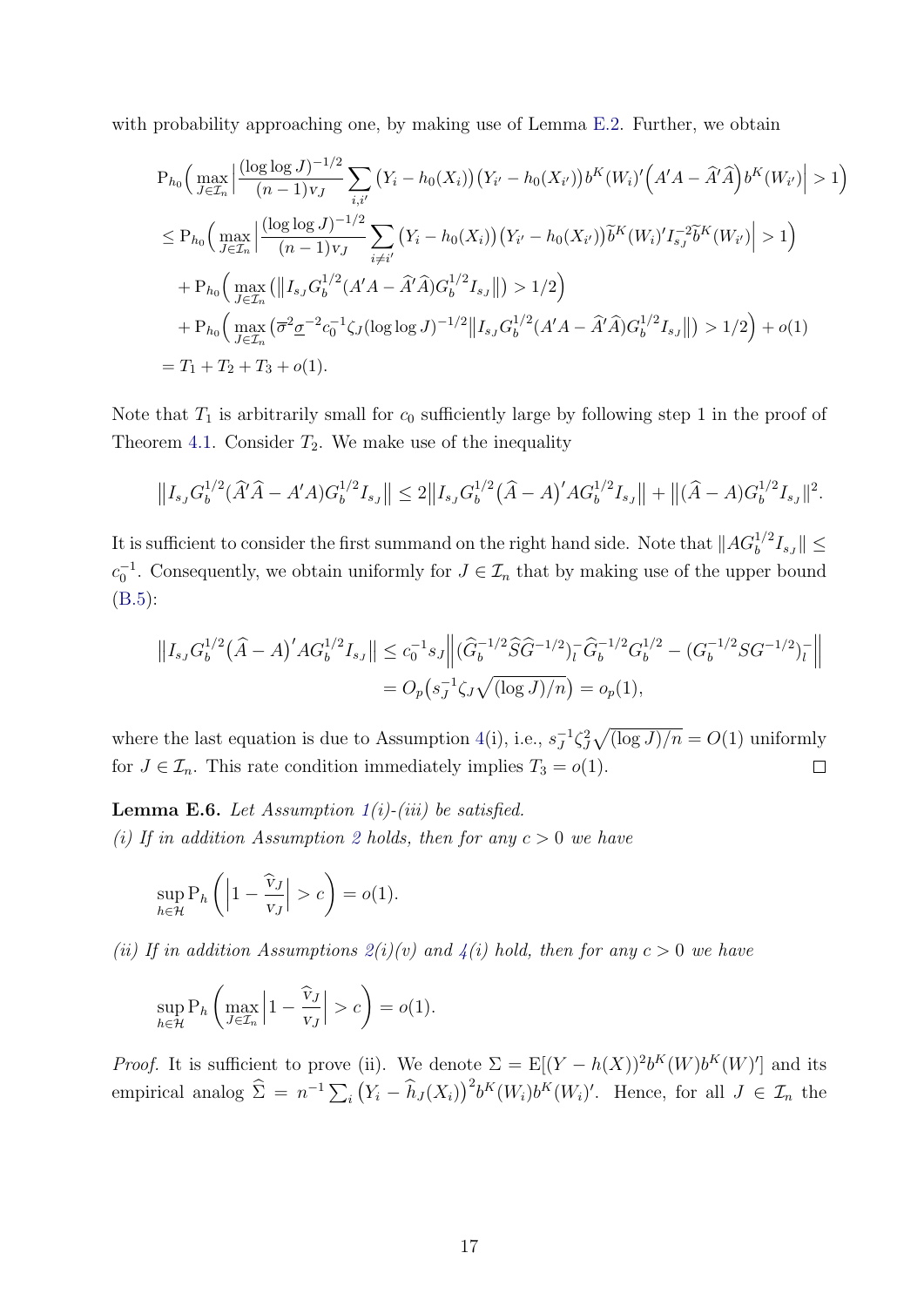triangular inequality implies

$$
|\widehat{v}_J - v_J| \leq \left\| \widehat{A} \widehat{\Sigma} \widehat{A}' - A \Sigma A' \right\|_F
$$
  
\$\leq 2 \left\| (\widehat{A} - A) \widehat{\Sigma} A' \right\|\_F + \left\| (\widehat{A} - A) \widehat{\Sigma}^{1/2} \right\|\_F^2 + \left\| A (\widehat{\Sigma} - \Sigma) A' \right\|\_F.

In the remainder of this proof, it is sufficient to consider

$$
\left\| \left( \widehat{A} - A \right) \Sigma A' \right\|_F + \left\| A (\widehat{\Sigma} - \Sigma) A' \right\|_F = T_1 + T_2.
$$

Consider  $T_1$ . By Lemma [E.7](#page-64-1) we have the upper bound  $||G_b^{-1/2}\Sigma G_b^{-1/2}$  $\|\bar{b}^{-1/2}\| \leq \overline{\sigma}$ . Below we make use of the inequality  $||m_1m_2||_F \le ||m_1|| ||m_2||_F$  for matrices  $m_1$  and  $m_2$ . Since the Frobenius norm is invariant under rotation, we calculate uniformly for  $J \in \mathcal{I}_n$  that

$$
T_1 = ||(G_b^{1/2}SG^{1/2})(\hat{A} - A)\Sigma A'AG_b^{1/2}||
$$
  
\n
$$
\leq ||(G_b^{1/2}SG^{1/2})(\hat{A} - A)G_b^{1/2}|| ||G_b^{-1/2}\Sigma G_b^{-1/2}|| ||(G_b^{1/2}SG^{1/2})_l^{-2}||_F
$$
  
\n
$$
= O_p\Big(s_J^{-1}\zeta_J\Big(n^{-1}(\log J)\sum_{j=1}^J s_j^{-4}\Big)^{1/2}\Big)
$$

by making use of the upper bound [\(B.5\)](#page-42-0) and the Schur decomposition as in the proof of Lemma [E.2.](#page-57-0) From Assumption [4\(](#page-14-2)i), i.e.,  $s_I^{-1}$  $J^1 \zeta_J^2 \sqrt{\left(\log J\right)/n} = O(1)$  uniformly for  $J \in \mathcal{I}_n$ , we infer

$$
T_1 = O_p\left(J^{-1/2}\left(\sum_{j=1}^J s_j^{-4}\right)^{1/2}\right) = o_p(v_J)
$$

uniformly for  $J \in \mathcal{I}_n$ , where the last equation is due to Lemma [E.2.](#page-57-0) Consider  $T_2$ . Again using Lemma [E.2](#page-57-0) we obtain

$$
T_2 \leq \underline{\sigma}^{-2} \|G_b^{-1/2}(\widehat{\Sigma} - \Sigma)G_b^{-1/2}\|
$$

by using the upper bound as derived for  $T_1$ . Further, evaluate

$$
||G_b^{-1/2}(\hat{\Sigma} - \Sigma)G_b^{-1/2}|| = \left\| \frac{1}{n} \sum_i ((Y_i - \hat{h}_J(X_i))^2 - (Y_i - h(X_i))^2) \tilde{b}^K(W_i) \tilde{b}^K(W_i)'\right\|
$$
  
\n
$$
\leq \left\| \frac{1}{n} \sum_i (\hat{h}_J(X_i) - h(X_i))^2 \tilde{b}^K(W_i) \tilde{b}^K(W_i)'\right\|
$$
  
\n
$$
+ 2 \left\| \frac{1}{n} \sum_i (\hat{h}_J(X_i) - h(X_i))(Y_i - h(X_i)) \tilde{b}^K(W_i) \tilde{b}^K(W_i)'\right\|
$$
  
\n
$$
= T_{21} + T_{22}.
$$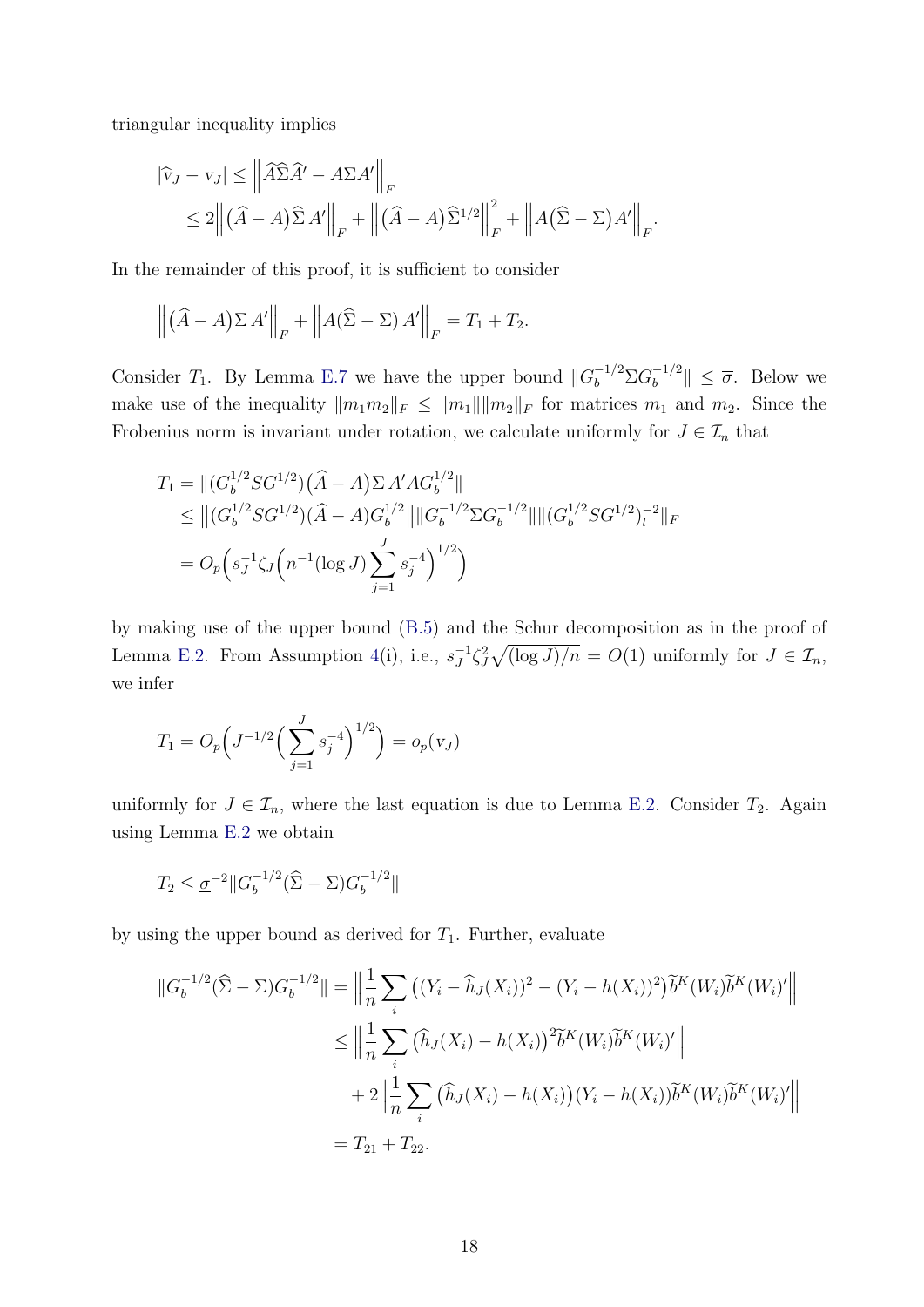Consider  $T_{21}$ . The definition of the unrestricted sieve NPIV estimator in  $(2.3)$  implies uniformly for  $J \in \mathcal{I}_n$ 

$$
T_{21} \leq \left\| \frac{1}{n} \sum_{i} (\hat{h}_{J}(X_{i}) - Q_{J}h(X_{i}))^{2} \tilde{b}^{K}(W_{i}) \tilde{b}^{K}(W_{i})' \right\|
$$
  
+ 
$$
\left\| \frac{1}{n} \sum_{i} (Q_{J}h(X_{i}) - h(X_{i}))^{2} \tilde{b}^{K}(W_{i}) \tilde{b}^{K}(W_{i})' \right\|
$$
  

$$
\leq \zeta_{J}^{2} \left\| \hat{A} \frac{1}{n} \sum_{i} Y_{i} b^{K}(W_{i}) - A E[Y b^{K}(W)] \right\|^{2} \times \left\| \frac{1}{n} \sum_{i} \psi^{J}(X_{i}) \psi^{J}(X_{i})' \right\|
$$
  
+ 
$$
\zeta_{J}^{2} \left\| \frac{1}{n} \sum_{i} (Q_{J}h(X_{i}) - h(X_{i}))^{2} \right\|
$$
  
= 
$$
O_{p} \left( \zeta_{J}^{4} s_{J}^{-2} n^{-1} + \max_{J \in \mathcal{I}_{n}} \{\zeta_{J}^{2} \| Q_{J}h - h \|_{L^{2}(X)} \} \right) = o_{p}(1)
$$

uniformly in  $h \in \mathcal{H}$ . The last equation follows by the rate condition imposed in Assumption [4\(](#page-14-2)i) and that  $||Q_J h - h||_{L^2(X)} \le ||Q_J h - h||_{\mu} = O(J^{-p/d_x})$  uniformly for  $J \in \mathcal{I}_n$  and  $h \in \mathcal{H}$ by following the proof of Lemma [E.3.](#page-57-1) Analogously, we obtain  $T_{22} = o_p(1)$  uniformly for  $J\in\mathcal{I}_n$ .  $\Box$ 

<span id="page-64-1"></span>**Lemma E.7.** Under Assumptions  $2(i)$  $2(i)$  it holds

$$
\sup_{J\in\mathcal{I}_n}\sup_{h\in\mathcal{H}}\lambda_{\max}\big(\mathcal{E}_h\left[(Y-\Pi_kh(X))^2\widetilde{b}^{K(J)}(W)\widetilde{b}^{K(J)}(W)'\right]\big)\leq\overline{\sigma}^2<\infty.
$$

*Proof.* We have for any  $\gamma \in \mathbb{R}^K$  where  $K = K(J)$  that

$$
\gamma' \mathcal{E}_h \left[ (Y - \Pi_R h(X))^2 \widetilde{b}^K(W) \widetilde{b}^K(W)' \right] \gamma \le \mathcal{E} \left[ \mathcal{E}_h[(Y - \Pi_R h(X))^2 | W] \left( \gamma \widetilde{b}^K(W) \right)^2 \right]
$$
  

$$
\le \overline{\sigma}^2 \mathcal{E} \left[ \left( \gamma \widetilde{b}^K(W) \right)^2 \right]
$$
  

$$
= \overline{\sigma}^2 \gamma' G_b^{-1/2} \mathcal{E} \left[ b^K(W) b^K(W)' \right] G_b^{-1/2} \gamma = \overline{\sigma}^2 ||\gamma||^2
$$

uniformly for  $h \in \mathcal{H}$  and uniformly for  $J \in \mathcal{I}_n$ , where the second inequality is due to Assumption [2\(](#page-12-0)i).  $\Box$ 

<span id="page-64-0"></span>**Lemma E.8.** Let Assumptions  $1(i)$  $1(i)$ -(iii) and [2](#page-12-0) be satisfied. Then, under the simple hypothesis  $\mathcal{H}_0 = \{h_0\}$  for a known function  $h_0$ , we have

$$
\limsup_{n \to \infty} \mathcal{P}_{h_0}\left(\frac{n\widehat{D}_J(h_0)}{\widehat{v}_J} > \eta_J(\alpha)\right) \le \alpha
$$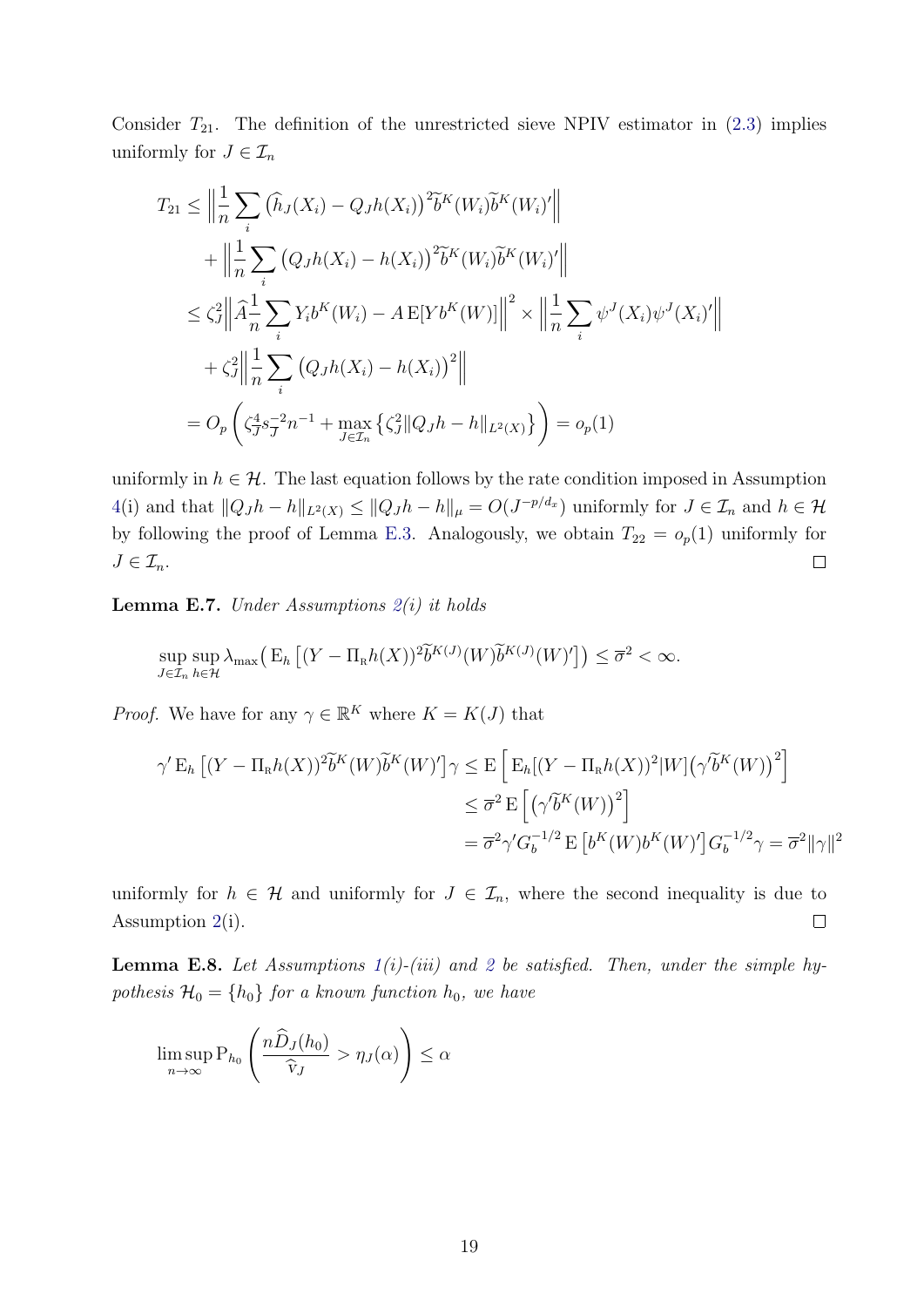*Proof.* Making use of decomposition  $(E.1-E.2)$  $(E.1-E.2)$  together with Lemma [E.4](#page-58-0) yields

$$
P_{h_0}\left(\frac{n\widehat{D}_J(h_0)}{v_J} > \eta_J(\alpha)\right) = P_{h_0}\left(\frac{1}{v_J(n-1)}\sum_{j=1}^J\sum_{i\neq i'}V_{ij}V_{i'j} > \eta_J(\alpha)\right) + o(1).
$$

Using the martingale central limit theorem (see for instance [Breunig](#page-31-14) [\[2020,](#page-31-14) Lemma A.3] for more details) we obtain

$$
P_{h_0}\left(\frac{1}{\sqrt{2}v_J(n-1)}\sum_{j=1}^J\sum_{i\neq i'}V_{ij}V_{i'j} > z_{1-\alpha}\right) = \alpha + o(1),
$$

where  $z_{1-\alpha}$  denotes the  $(1 - \alpha)$ -quantile of the standard normal distribution. Further,  $\sqrt{2} = \frac{q(\alpha, J) - J}{\sqrt{2J}}$  converges to  $z_{1-\alpha}$  as Lemma [E.6](#page-62-0) implies  $v_J/\hat{v}_J = 1 + o_p(1)$  and since  $\eta_J(\alpha)$ / J tends to infinity, the result follows.  $\Box$ 

<span id="page-65-0"></span>**Lemma E.9.** Let Assumption [5\(](#page-16-1)iii) be satisfied. Then, for all  $\alpha \in (0,1)$  and  $J \in \mathcal{I}_n$  we have for *n* sufficiently large:

$$
\inf_{h \in \mathcal{H}} P_h \left( \forall J \in \mathcal{I}_n : \frac{\sqrt{\log \log(\widehat{\gamma}_J) - \log(\alpha)}}{4} \leq \widehat{\eta}_J(\alpha) \leq 4\sqrt{\log \log(n) - \log(\alpha)} \right) = 1 + o(1).
$$

Proof. We first prove the lower bound. By Assumption [5\(](#page-16-1)iii) and the definition of the index set  $\mathcal{I}_n$  we have that  $\hat{\gamma}_J, J \in \mathcal{I}_n$ , tends slowly to infinity as  $n \to \infty$  with probability approaching one uniformly for  $h \in \mathcal{H}$ . From the lower bounds for quantiles of the chi-squared distribution established in [Inglot](#page-32-11) [\[2010,](#page-32-11) Theorem 5.2] we deduce for  $\hat{\gamma}_J$  sufficiently large

$$
\widehat{\eta}_{J}(\alpha) = \frac{q\big(\alpha/\#(\mathcal{I}_n), \widehat{\gamma}_{J}\big) - \widehat{\gamma}_{J}}{\sqrt{\widehat{\gamma}_{J}}} \ge \frac{\sqrt{\log\big(\#(\mathcal{I}_n)/\alpha\big)}}{4} + \frac{2\log\big(\#(\mathcal{I}_n)/\alpha\big)}{\sqrt{\widehat{\gamma}_{J}}}.
$$

There exists some integer  $\bar{j}$  such that  $\underline{J}2^{\bar{j}} \leq \bar{J}$ . Consequently, the definition of the index set implies for all  $J \in \mathcal{I}_n$  that

$$
\log(\widehat{\gamma}_J) \le \log(J) \le \log(\underline{J}2^{\overline{j}}) = \overline{j}\log(2) + \log(\underline{J}) \le \overline{j} + 1 = \#(\mathcal{I}_n)
$$

for  $n$  sufficiently large. Consequently, we obtain

$$
\widehat{\eta}_J(\alpha) \ge \frac{\sqrt{\log(\log(\widehat{\gamma}_J)/\alpha)}}{4} + \frac{2\log(\widehat{\gamma}_J)}{\sqrt{\widehat{\gamma}_J}} \ge \frac{\sqrt{\log\log(\widehat{\gamma}_J) - \log(\alpha)}}{4}
$$

with probability approaching one uniformly for  $h \in \mathcal{H}$ . We now consider the upper bound.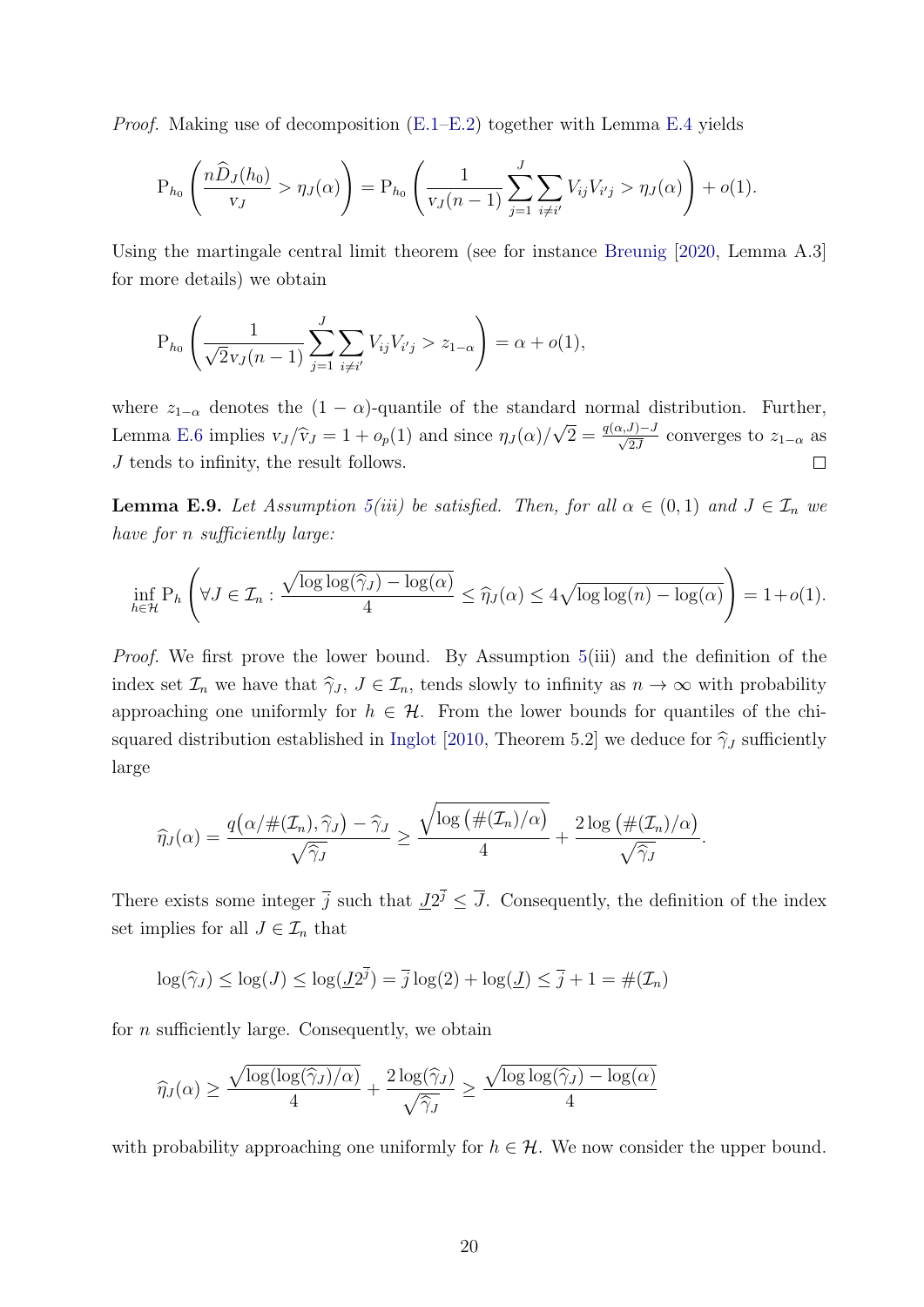From [Laurent and Massart](#page-32-12) [\[2000,](#page-32-12) Lemma 1] we deduce the upper bound:

$$
\widehat{\eta}_J(\alpha) \le 2\sqrt{\log\left(\#(\mathcal{I}_n)/\alpha\right)} + \frac{2\log\left(\#(\mathcal{I}_n)/\alpha\right)}{\sqrt{\widehat{\gamma}_J}} \le 2\sqrt{\log\left(\#(\mathcal{I}_n)/\alpha\right)}(1+o(1))
$$

as  $\hat{\gamma}_J$  tends to infinity. From the definition of  $\#(\mathcal{I}_n)$  we infer

$$
\#(\mathcal{I}_n) = \overline{j} + 1 \leq \lceil \log_2(n^{1/3}/\underline{J}) \rceil + 1 \leq \log(n^{1/3}/\underline{J}) + 1 \leq \log(n)
$$

and hence, we conclude

$$
\widehat{\eta}_J(\alpha) \le 2\sqrt{\log(\log(n)/\alpha)}(1 + o(1)) \le 4\sqrt{\log\log(n) - \log(\alpha)}
$$

with probability approaching one uniformly for  $h \in \mathcal{H}$ .

<span id="page-66-0"></span>**Lemma E.10.** Let Assumption  $4(i)(iii)$  $4(i)(iii)$  be satisfied. Then  $\widehat{J}_{\text{max}}$  given in [\(2.7\)](#page-8-4) satisfies

- (*i*)  $\sup_{h \in \mathcal{H}} \mathrm{P}_h \left( \widehat{J}_{\text{max}} > \overline{J} \right) = o(1)$  and
- (*ii*)  $\sup_{h \in \mathcal{H}} P_h \left( 2J_0 > \hat{J}_{\text{max}} \right) = o(1).$

*Proof.* Recall the definition of  $\overline{J} = \sup\{J : \zeta^2(J)\sqrt{(\log J)/n} \le \overline{c} s_J\}$ . Following the proof of [Chen et al.](#page-31-13) [\[2021,](#page-31-13) Lemma C.6], using Weyl's inequality (see e.g. [Chen and Christensen](#page-31-8) [\[2018,](#page-31-8) Lemma F.1]) together with [Chen and Christensen](#page-31-8) [\[2018,](#page-31-8) Lemma F.7] we obtain that  $|\widehat{s}_J - s_J| \le c_0 s_J$  uniformly in  $J \in \mathcal{I}_n$  for some  $0 < c_0 < 1$  with probability approaching one uniformly for  $h \in \mathcal{H}$ .

Proof of (i). By making use of the definition of  $\widehat{J}_{\text{max}}$  given in [\(2.7\)](#page-8-4), we obtain uniformly for  $h \in \mathcal{H}$ :

$$
P_h\left(\widehat{J}_{\max} > \overline{J}\right) \le P_h\left(\zeta^2(\overline{J})\sqrt{\log(\overline{J})/n} < \frac{3}{2}\widehat{s}_{\overline{J}}\right)
$$
  

$$
\le P_h\left(\zeta^2(\overline{J})\sqrt{\log(\overline{J})/n} < \frac{3}{2}(1+c_0)s_{\overline{J}}\right) + o(1)
$$

The upper bound imposed on the growth of  $\overline{J}$  is determined by a sufficiently large constant  $\overline{c} > 0$  and hence, there exists a constant  $\underline{c} \geq 3(1+c_0)/2$  such that  $s_{\overline{1}}^{-1}$  $\frac{-1}{J}\zeta^2(\overline{J})\sqrt{\log(\overline{J})/n} \geq \underline{c}.$ Consequently, we obtain

$$
P_h\left(\widehat{J}_{\max} > \overline{J}\right) \le P_h\left(s_{\overline{J}}^{-1}\zeta^2(\overline{J})\sqrt{\log(\overline{J})/n} < \frac{3}{2}(1+c_0)\right) + o(1) = o(1).
$$

Proof of (ii). From the definition of  $J_0$  given in [\(4.3\)](#page-15-3) we infer as above for some constant

 $\Box$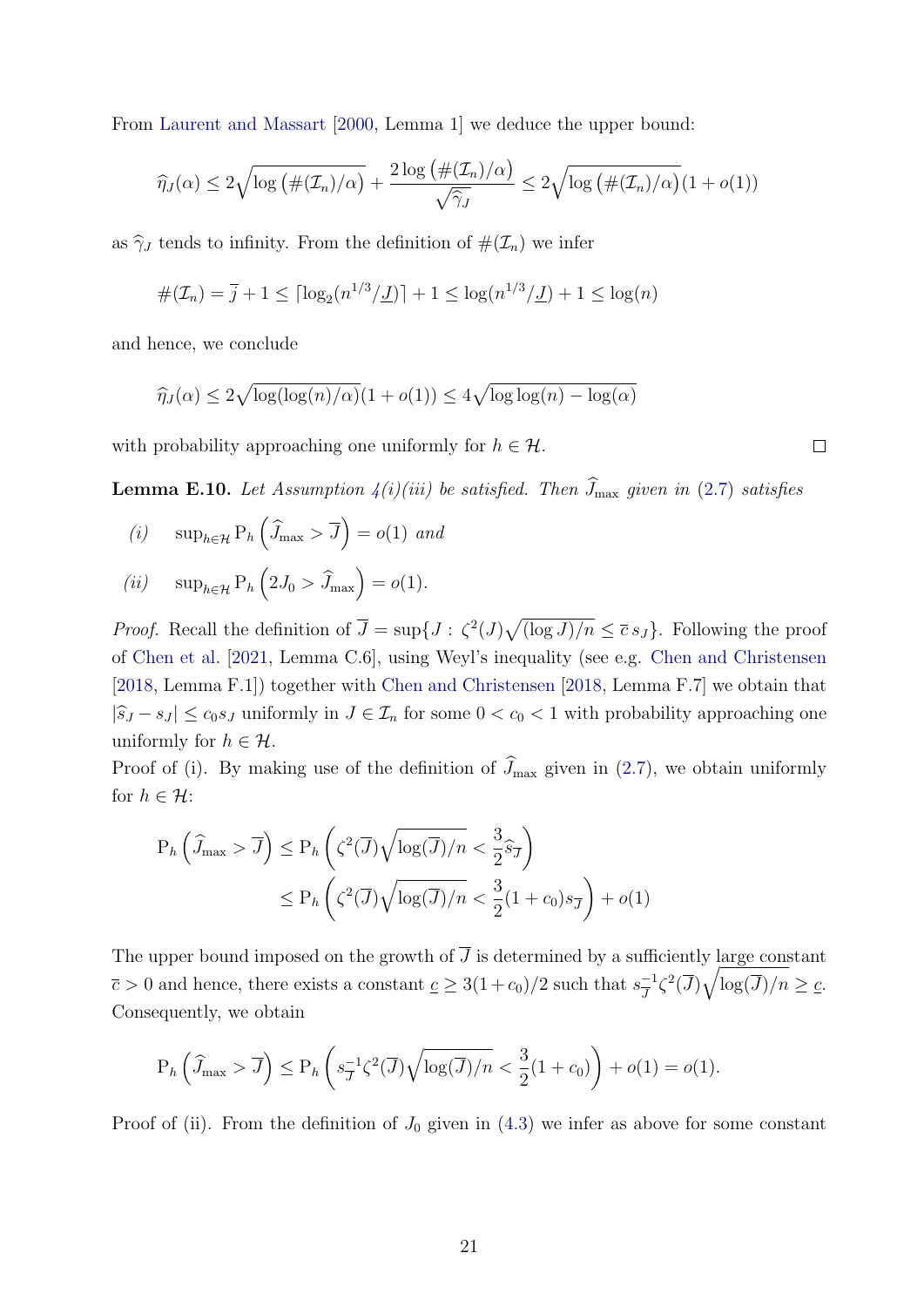$0 < c_0 < 1$  and uniformly for  $h \in \mathcal{H}$ :

$$
P_h\left(J_0 > \widehat{J}_{\max}\right) \le P_h\left((1 - c_0)n^{-1}\sqrt{\log\log n} \,\widehat{J}_{\max}^{2p/d_x + 1/2} \le \widehat{s}_{\widehat{J}_{\max}}^2\right) + o(1).
$$

Consider the case  $\zeta(J) = \sqrt{J}$ . The definition of  $\widehat{J}_{\text{max}}$  in [\(2.7\)](#page-8-4) yields uniformly for  $h \in \mathcal{H}$ :

$$
P_h\left(J_0 > \hat{J}_{\text{max}}\right) \le P_h\left((1 - c_0)\sqrt{\log\log n} \,\hat{J}_{\text{max}}^{2p/d_x - 3/2} \le (\log \overline{J})\right) + o(1)
$$
  
\n
$$
\le P_h\left((1 - c_0)\hat{s}_{\hat{J}_{\text{max}}}\sqrt{n} \le \frac{2}{3}\sqrt{\log\overline{J}}\left(\frac{\log\overline{J}}{\sqrt{\log\log n}}\right)^{1/(2p/d_x - 3/2)}\right) + o(1)
$$
  
\n
$$
\le P_h\left((1 - c_0)^2 s_{\overline{J}}\sqrt{n} \le \frac{2}{3}\sqrt{\log\overline{J}}\left(\frac{\log\overline{J}}{\sqrt{\log\log n}}\right)^{1/(2p/d_x - 3/2)}\right) + o(1)
$$
  
\n
$$
\le P_h\left(\frac{(1 - c_0)^2}{\overline{c}}\overline{J} \le \frac{2}{3}\left(\frac{\log\overline{J}}{\sqrt{\log\log n}}\right)^{1/(2p/d_x - 3/2)}\right) + o(1),
$$

where the last inequality follows from the definition of  $\overline{J}$ , i.e.,  $s_{\overline{J}} \geq \overline{c}^{-1} \overline{J} \sqrt{\log(\overline{J})/n}$ . From Assumption [4\(](#page-14-2)iii), i.e.,  $p \geq 3d_x/4$ , we infer  $P_h(J_0 > \hat{J}_{max}) = o(1)$  and, in particular,  $P_h(2J_0 > \hat{J}_{\text{max}}) = o(1)$  uniformly for  $h \in \mathcal{H}$ . The proof of  $\zeta(J) = J$  follows analogously using the condition  $p > 7d_x/4$ . using the condition  $p \geq 7d_x/4$ .

# <span id="page-67-0"></span>F. U-statistics deviation results

We make use of the following exponential inequality established by Houdré and Reynaud-[Bouret](#page-32-13) [\[2003\]](#page-32-13), see also [Gine and Nickl](#page-32-14) [\[2016,](#page-32-14) Theorem 3.4.8].

<span id="page-67-1"></span>**Lemma F.1** (Houdré and Reynaud-Bouret [\[2003\]](#page-32-13)). Let  $U_n$  be a degenerate U-statistic of order 2 with kernel R based on a simple random sample  $Z_1, \ldots, Z_n$ . Then there exists a generic constant  $C > 0$ , such that for all  $u > 0$  and  $n \in \mathbb{N}$ :

$$
\mathbf{P}_h\left(\Big|\sum_{1\leq i< i'\leq n} R(Z_i,Z_{i'})\Big|\geq C\Big(\Lambda_1\sqrt{u}+\Lambda_2u+\Lambda_3u^{3/2}+\Lambda_4u^2\Big)\right)\leq 6\exp(-u)
$$

where

$$
\Lambda_1^2 = \frac{n(n-1)}{2} \mathbb{E}[R^2(Z_1, Z_2)],
$$
  
\n
$$
\Lambda_2 = n \sup_{\|\nu\|_{L^2(Z)} \le 1, \|\kappa\|_{L^2(Z)} \le 1} \mathbb{E}[R(Z_1, Z_2)\nu(Z_1)\kappa(Z_2)],
$$
  
\n
$$
\Lambda_3 = \sqrt{n \sup_z |\mathbb{E}[R^2(Z_1, z)]|},
$$
  
\n
$$
\Lambda_4 = \sup_{z_1, z_2} |R(z_1, z_2)|.
$$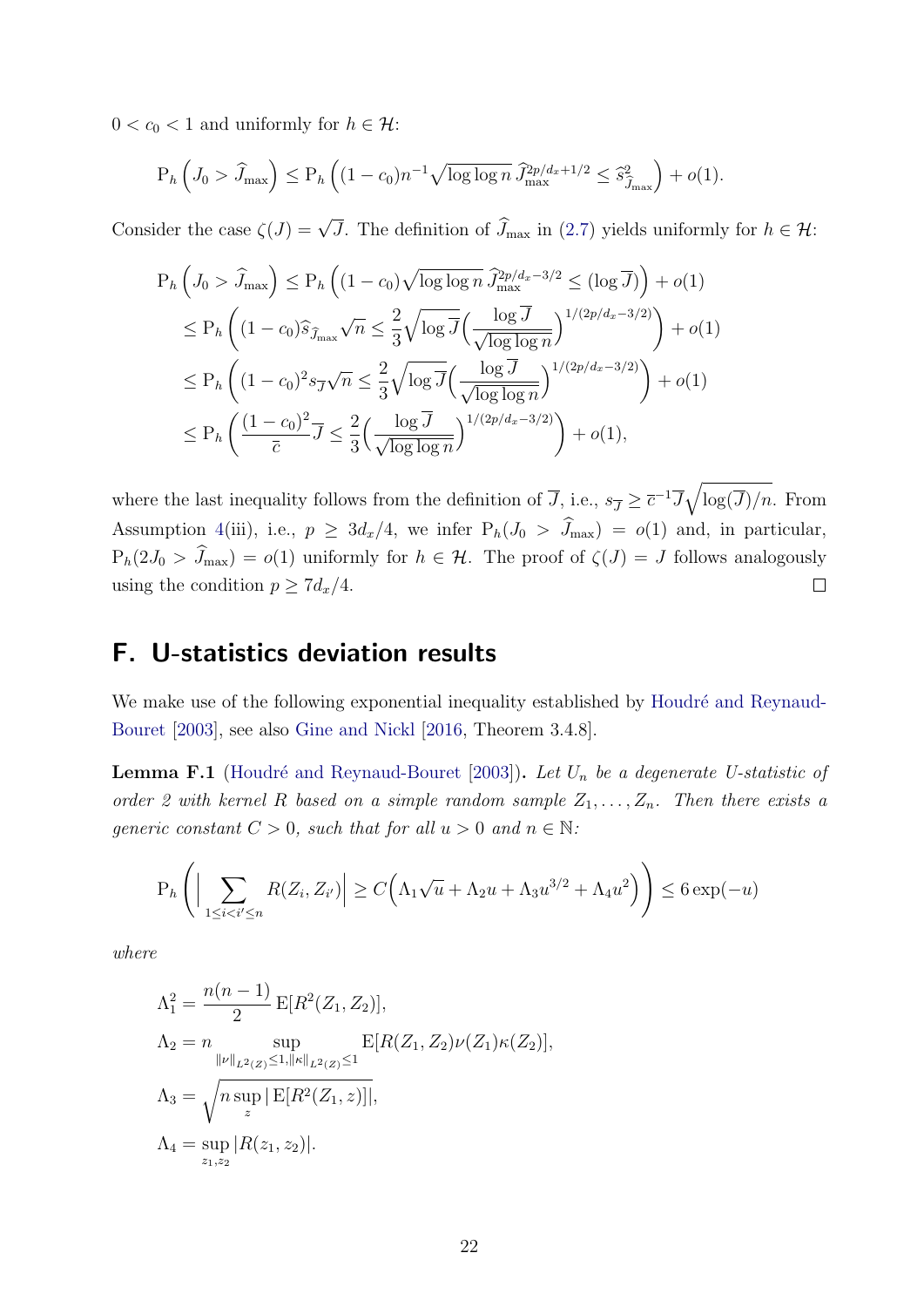The next result provides upper bounds for the estimates  $\Lambda_1, \ldots, \Lambda_4$  when the kernel R coincides with  $R_1$  given in Appendix [B.](#page-35-0) Also from Appendix [B](#page-35-0) recall the definition  $Z_i = (Y_i, X_i, W_i)$  and  $M_i = \{ |Y_i - h_0(X_i)| \leq M_n \}$ . Recall that the kernel  $R_1$  is a symmetric function satisfying  $E[R_1(Z, z)] = 0$  for all z.

<span id="page-68-0"></span>**Lemma F.2.** Let Assumption  $2(i)$  $2(i)$  be satisfied. Given kernel  $R_1$  it holds under  $\mathcal{H}_0$ :

$$
\Lambda_1^2 \le \frac{n(n-1)}{2} \, v_J^2,\tag{F.1}
$$

<span id="page-68-3"></span><span id="page-68-2"></span><span id="page-68-1"></span>
$$
\Lambda_2 \le \overline{\sigma}^2 n s_J^{-2},\tag{F.2}
$$

$$
\Lambda_3 \leq \overline{\sigma}^2 \sqrt{n} \, M_n \, \zeta_{b,K} \, s_J^{-2},\tag{F.3}
$$

<span id="page-68-4"></span>
$$
\Lambda_4 \le M_n^2 \zeta_{b,K}^2 s_J^{-2}.\tag{F.4}
$$

*Proof.* Proof of [\(F.1\)](#page-68-1). Recall the notation  $V_i^J = U_i Ab^K(W_i)$  with  $U_i = Y_i - h(X_i)$ , then we evaluate under  $\mathcal{H}_0$ :

$$
E_h[R_1^2(Z_1, Z_2)] \le E_h \left| U_1 b^K(W_1)' A' Ab^K(W_2) U_2 \right|^2
$$
  
=  $E_h \left[ U^2 b^K(W)' A' A E_h \left[ U^2 b^K(W) b^K(W)' \right] A' Ab^K(W) \right]$   
=  $E_h \left[ (V^J)' E_h \left[ V^J(V^J)' \right] V^J \right] = \sum_{j,j'=1}^J E_h[V_j V_{j'}]^2 = v_J^2.$ 

Proof of [\(F.2\)](#page-68-2). For any function  $\nu$  and  $\kappa$  with  $\|\nu\|_{L^2(Z)} \leq 1$  and  $\|\kappa\|_{L^2(Z)} \leq 1$ , respectively, we obtain

$$
|E_h[R_1(Z_1, Z_2)\nu(Z_1)\kappa(Z_2)]| \leq |E_h[U\mathbb{1}_M b^K(W)'\nu(Z)]A'A E_h[U\mathbb{1}_M b^K(W)\kappa(Z)]|
$$
  
\n
$$
\leq ||A E_h[U\mathbb{1}_M b^K(W)\kappa(Z)]|| ||A E_h[U\mathbb{1}_M b^K(W)\nu(Z)]||
$$
  
\n
$$
\leq ||A G_b^{1/2}||^2 \sqrt{E [|E_h[U\mathbb{1}_M \kappa(Z)|W]|^2]} \times \sqrt{E [|E_h[U\mathbb{1}_M \nu(Z)|W]|^2]}
$$

Now observe  $E\left[|E_h[U1_M\kappa(Z)|W]|^2\right] \leq E\left[E_h[U^2|W]\kappa^2(Z)\right] \leq \overline{\sigma}^2$  $E\left[|E_h[U1_M\kappa(Z)|W]|^2\right] \leq E\left[E_h[U^2|W]\kappa^2(Z)\right] \leq \overline{\sigma}^2$  $E\left[|E_h[U1_M\kappa(Z)|W]|^2\right] \leq E\left[E_h[U^2|W]\kappa^2(Z)\right] \leq \overline{\sigma}^2$  by Assumption 2(i) and using that  $||\kappa||_{L^2(Z)} \leq 1$ , which yields the upper bound by using  $||AG_b^{1/2}|| = s_J^{-1}$  $\frac{-1}{J}$ .

Proof of [\(F.3\)](#page-68-3). Observe that for any  $z = (u, w)$ 

$$
\begin{aligned} \left| \mathcal{E}_h[R_1^2(Z_1, z)] \right| &\leq \mathcal{E}_h \left| U \mathbb{1}\{|U| \leq M_n\} b^K(W)' A' A b^K(w) u \mathbb{1}\{|u| \leq M_n\} \right|^2 \\ &\leq \|Ab^K(w) u \mathbb{1}\{|u| \leq M_n\} \|^2 \mathcal{E}_h \, \|Ab^K(W) U \|^2 \\ &\leq \overline{\sigma}^2 M_n^2 \zeta_{b,K}^2 \, \|AG_b^{1/2}\|^4, \end{aligned}
$$

again by using Assumption  $2(i)$  $2(i)$  and hence the upper bound  $(F.3)$  follows.